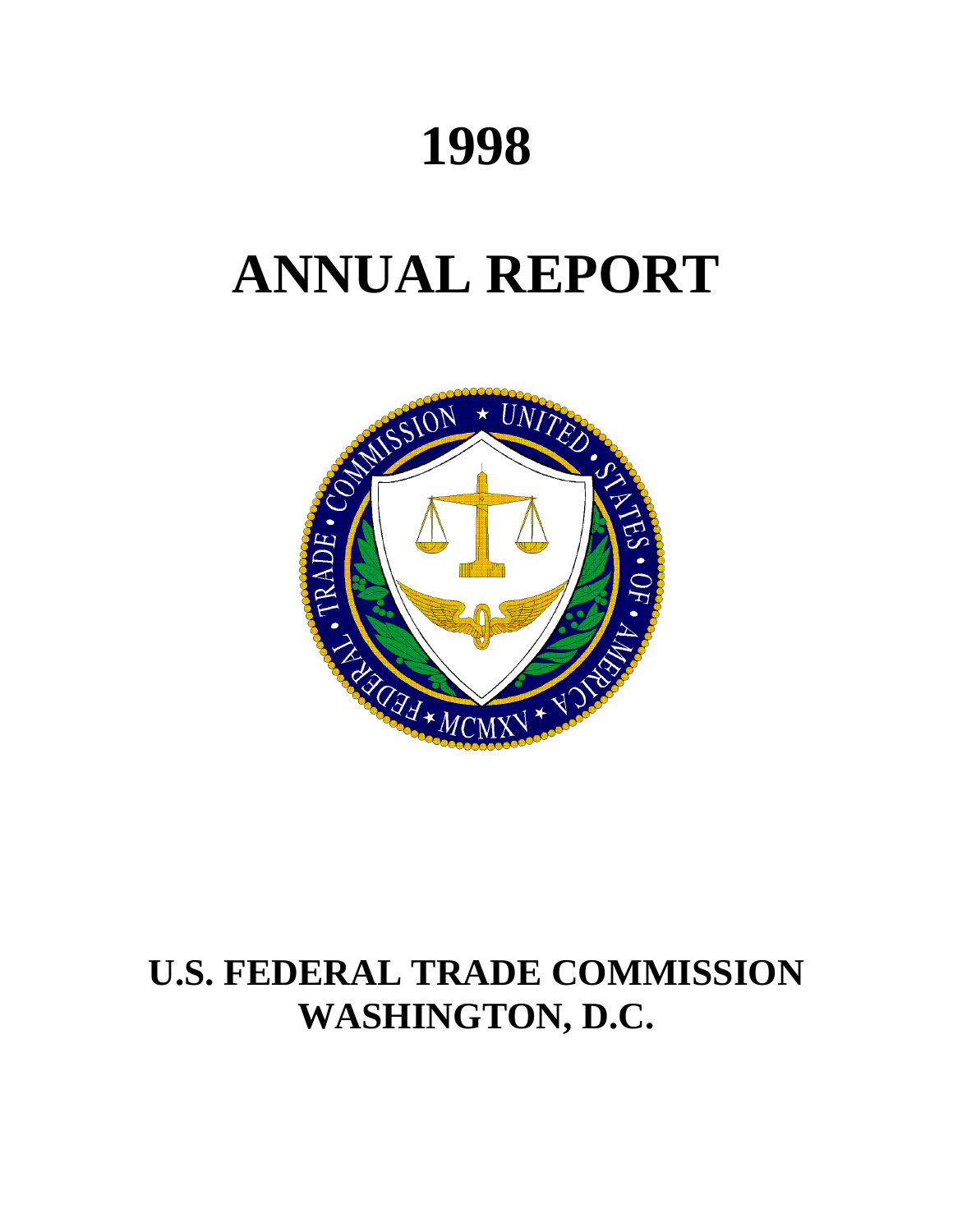*Annual Report of the* 

# **Federal Trade Commission**

For Fiscal Year Ended September 30, 1998



**For sale by the Superintendent of Documents, U.S. Government Printing Office, Washington, D.C. 20402**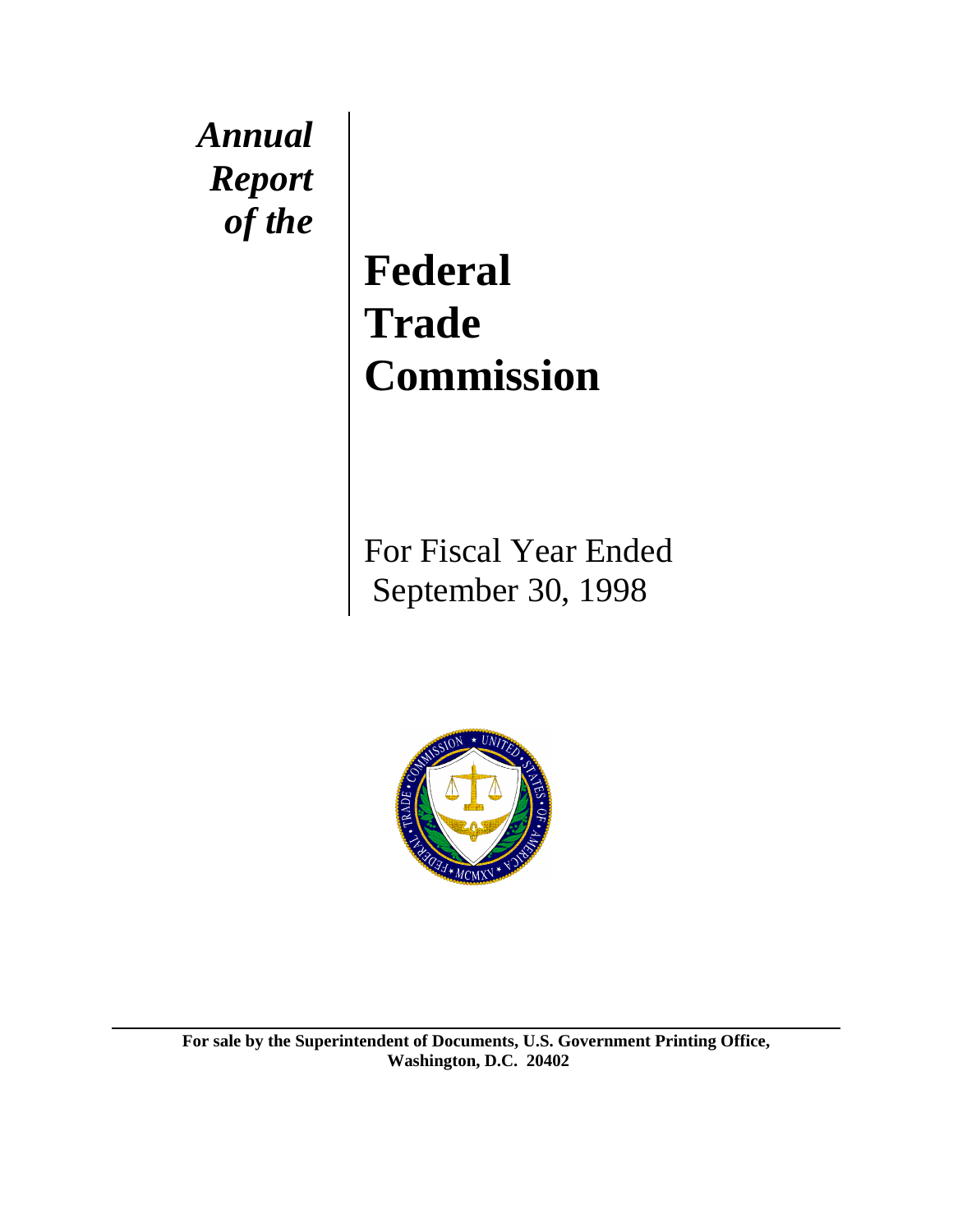Prepared by

Bureau of Competition Neil Averitt

Bureau of Consumer Protection Darlene Cossette, Ruth Sacks

Bureau of Economics Mae Schwarz

Office of the Executive Director Marie Barrett, Keith Golden

Office of Policy Planning Michael Wroblewski

Office of the Secretary Richard Donohue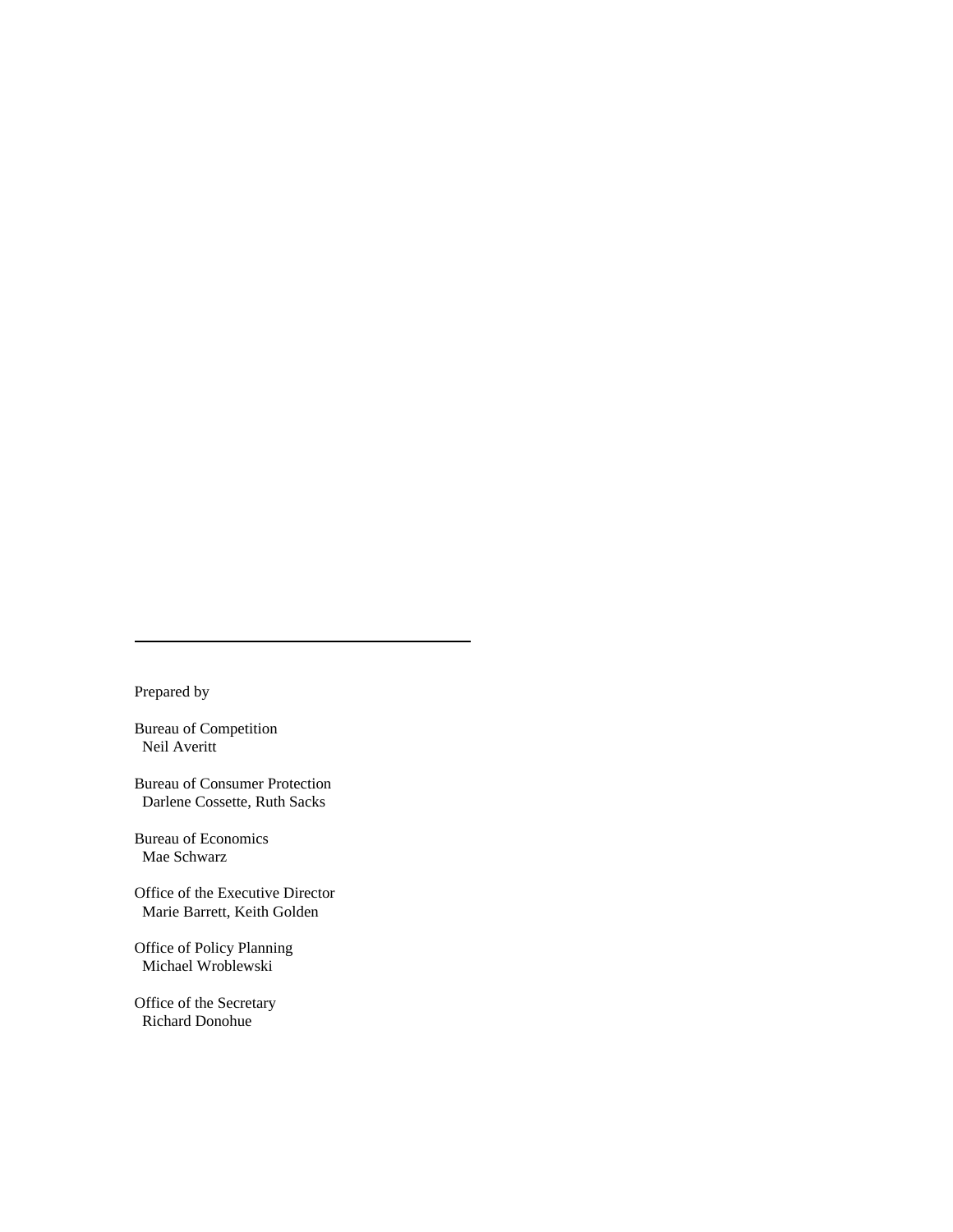# FEDERAL TRADE COMMISSION – 1998

ROBERT PITOFSKY*, Chairman* SHEILA F. ANTHONY, *Commissioner* MOZELLE W. THOMPSON, *Commissioner* ORSON SWINDLE, *Commissioner*

DONALD S. CLARK, *Secretary*

 $\overline{\phantom{a}}$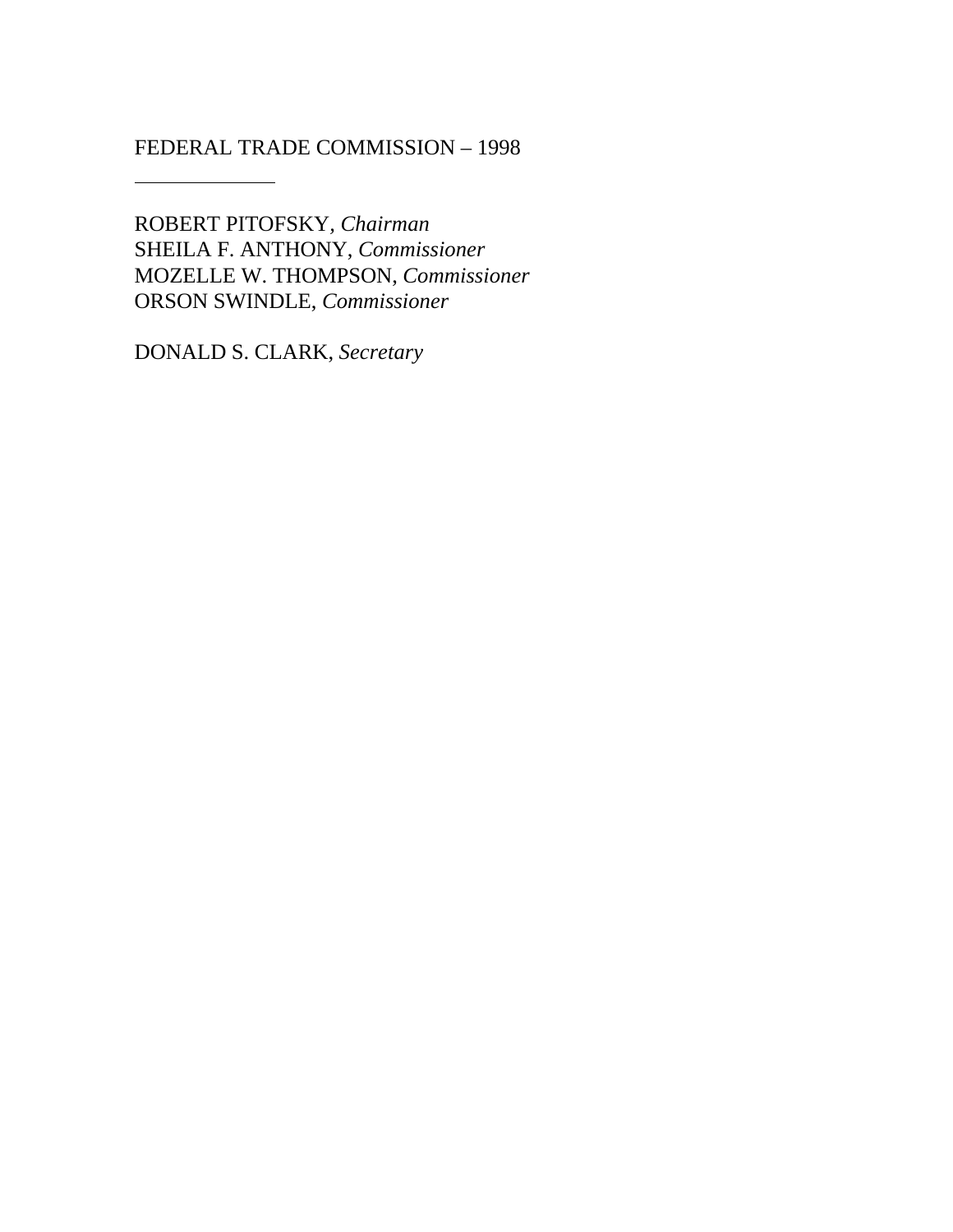# EXECUTIVE OFFICES OF THE FEDERAL TRADE COMMISSION

# **600 Pennsylvania Avenue, N.W. 601 Pennsylvania Avenue, N.W. Washington, D.C. 20580**

Phone: (202) 326-2222 Toll-free phone: 1-877-FTC-HELP

Internet address: www.ftc.gov

# REGIONAL OFFICES

#### **Northeast**

Suite 318 One Bowling Green New York, New York 10004 Phone: (212) 607-2829

#### **Southeast**

Suite 5M35, Midrise Building 60 Forsyth Street, S.W. Atlanta, Georgia 30303 Phone: (404) 656-1390

#### **East Central**

Suite 200, Eaton Center 1111 Superior Avenue Cleveland, Ohio 44114 Phone: (216) 263-3455

#### **Midwest**

Suite 1860 55 East Monroe Street Chicago, Illinois 60603-5701 Phone: (312) 960-5634

#### **Northwest**

Suite 2896 915 Second Avenue Seattle, Washington 98174 Phone: (206) 220-6350

# **Southwest**

Suite 2150 1999 Bryan Street Dallas, Texas 75201 Phone: (214) 979-9350

# **West - San Francisco**

Suite 570 901 Market Street San Francisco, California 94103 Phone: (415) 356-5270

#### **West - Los Angeles**

Suite 700 10877 Wilshire Boulevard Los Angeles, California 90024 Phone: (310) 824-4343

# FEDERAL TRADE COMMISSION 1998 ANNUAL REPORT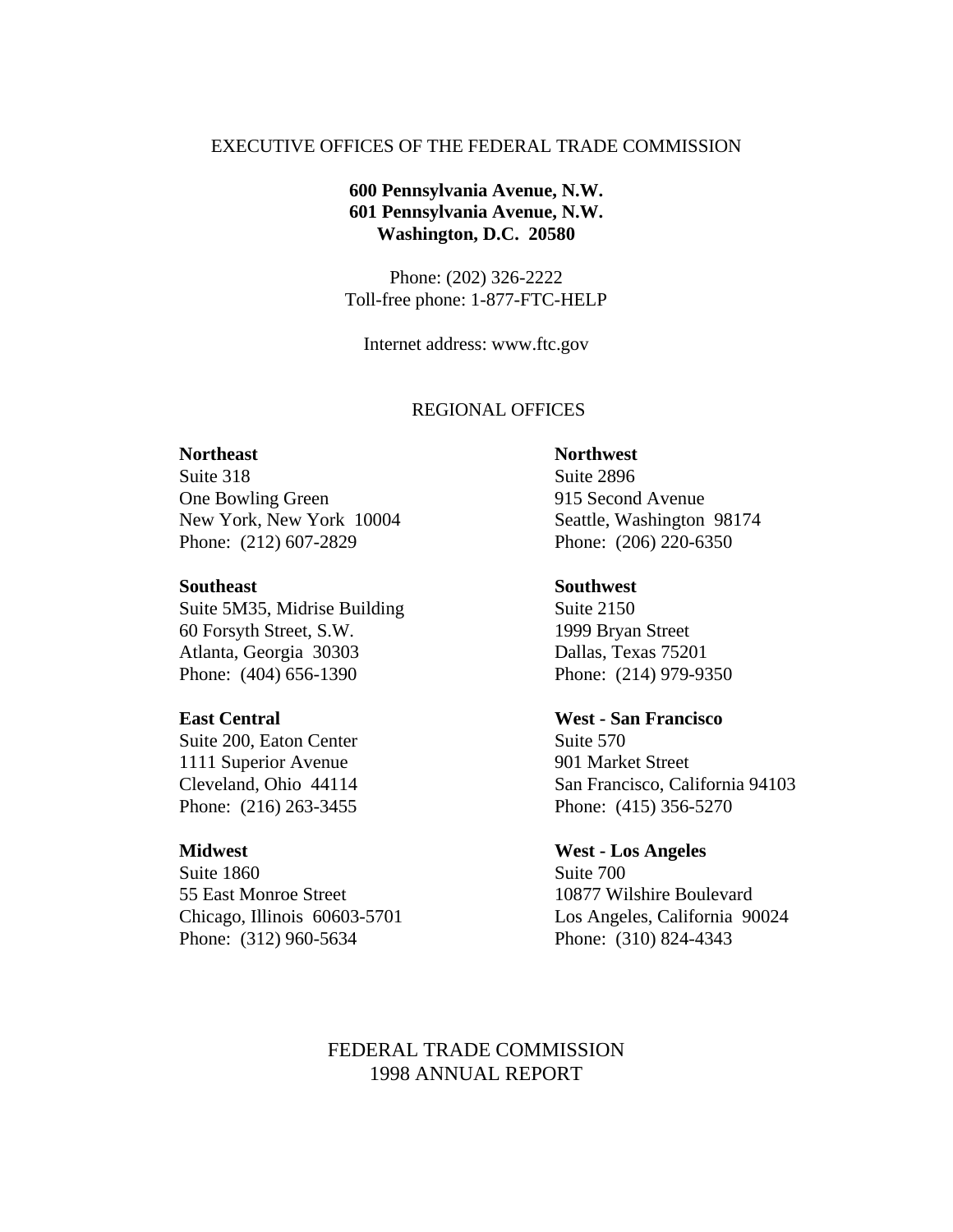# **Contents**

|                                                  | $\mathbf{1}$   |
|--------------------------------------------------|----------------|
|                                                  | $\mathbf{1}$   |
|                                                  | $\mathbf{1}$   |
|                                                  | $\overline{2}$ |
|                                                  | $\overline{2}$ |
|                                                  | 3              |
|                                                  | $\overline{3}$ |
|                                                  | 12             |
|                                                  | 22             |
|                                                  | 24             |
|                                                  | 25             |
|                                                  | 30             |
|                                                  | 32             |
| Part 2 Consent Orders and Consent Decrees Issued | 33             |
|                                                  | 45             |
|                                                  | 47             |
|                                                  | 48             |
|                                                  | 50             |
|                                                  | 52             |
|                                                  | 55             |
|                                                  | 56             |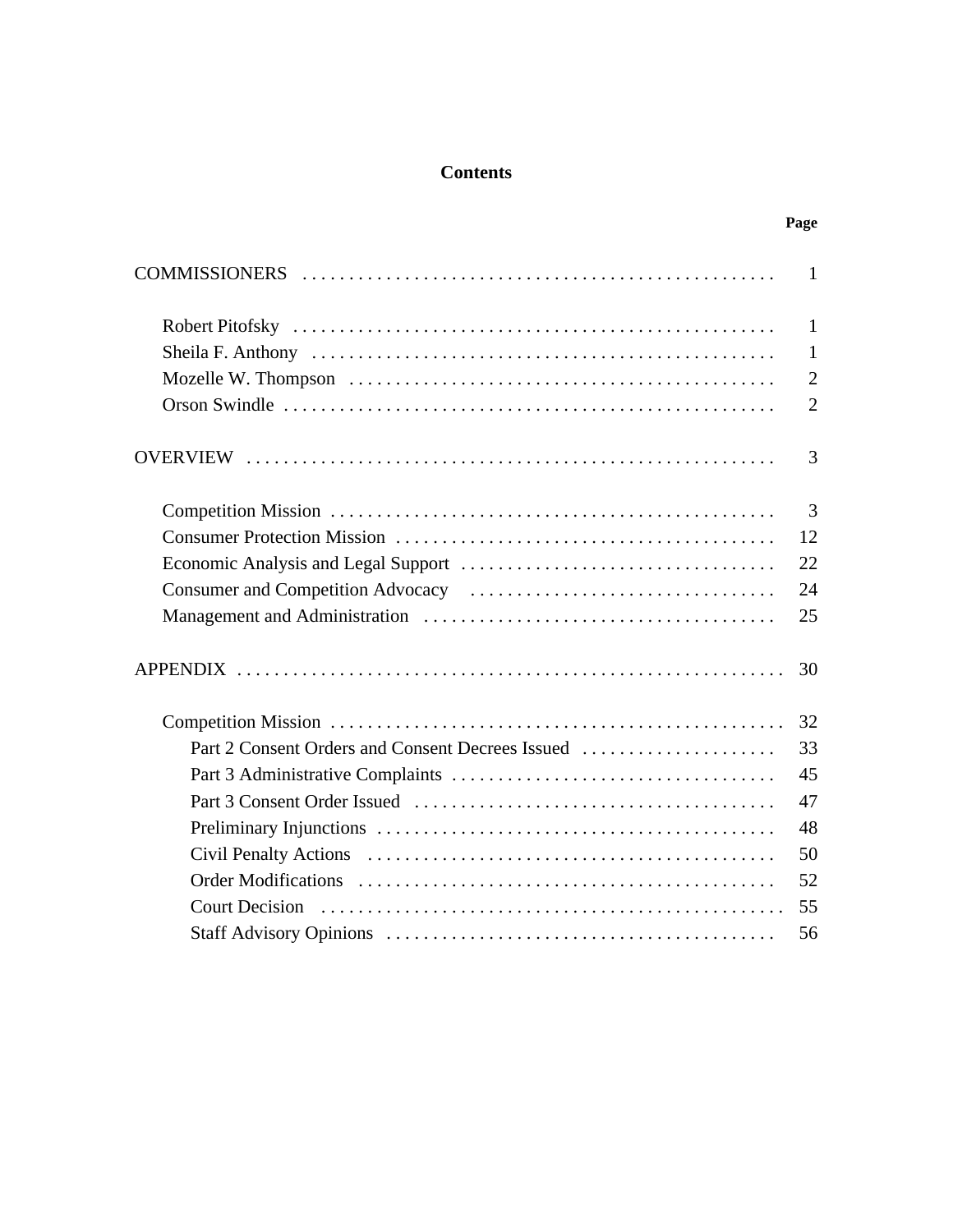# **Page**

|                                                                                                            | 57  |
|------------------------------------------------------------------------------------------------------------|-----|
|                                                                                                            | 57  |
|                                                                                                            | 68  |
|                                                                                                            | 69  |
|                                                                                                            | 71  |
|                                                                                                            | 73  |
|                                                                                                            | 75  |
|                                                                                                            | 91  |
|                                                                                                            | 94  |
|                                                                                                            | 117 |
|                                                                                                            | 120 |
|                                                                                                            |     |
|                                                                                                            |     |
|                                                                                                            |     |
|                                                                                                            | 126 |
| INDEX OF CASES LISTED IN THE APPENDIX $\ldots \ldots \ldots \ldots \ldots \ldots \ldots \ldots \ldots$ 130 |     |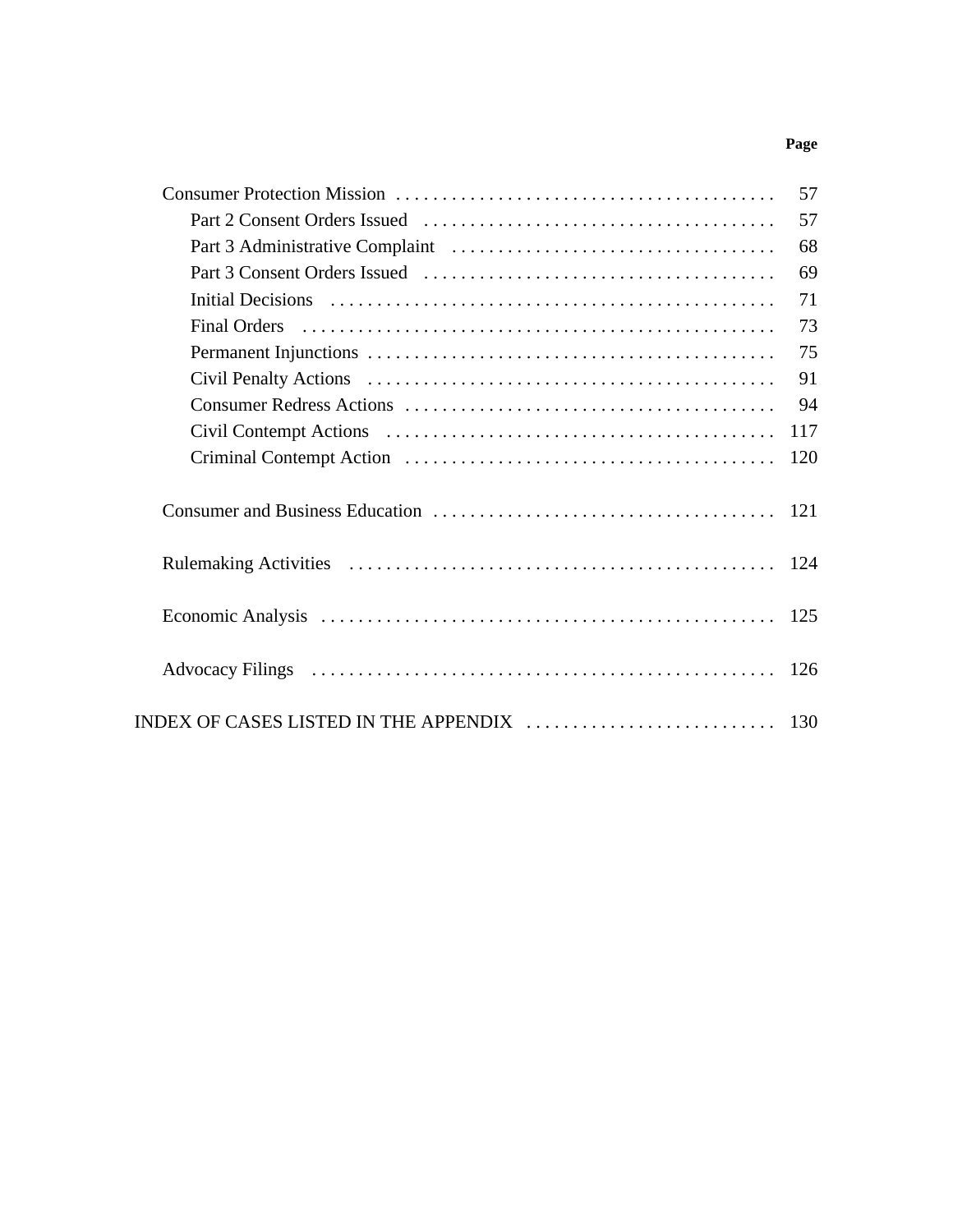# **COMMISSIONERS**

**ROBERT PITOFSKY Robert Pitofsky was sworn in as 54th Chairman of the Federal** Trade Commission on April 12, 1995. At the time he was nominated by President Clinton to chair the Commission, Chairman Pitofsky was a Professor of Law at the Georgetown University Law Center and Of Counsel to the Washington, D.C. law firm of Arnold & Porter. He also has held positions at the Federal Trade Commission as a Commissioner (1978-1981) and as Director of the Bureau of Consumer Protection (1970-1973).

> Chairman Pitofsky chaired the Defense Science Board Task Force on Antitrust Aspects of Defense Industry Downsizing in 1994. He has been a member of the Council of the Administrative Conference, the Board of Governors of the D.C. Bar Association, and the Council of the Antitrust Section of the American Bar Association. In addition, he has been Dean of the Georgetown University Law Center, a professor at New York University School of Law, and Visiting Professor of Law at Harvard Law School.

> Chairman Pitofsky's publications include legal casebooks on both trade regulation and antitrust law. He received a B.A. degree from New York University and an L.L.B. from the Columbia School of Law.

**SHEILA F. ANTHONY** Sheila F. Anthony was sworn in as a member of the Federal Trade Commission on September 30, 1997. She was appointed by President Clinton to a term that expires on September 25, 2002. Before appointment, Commissioner Anthony served as Assistant Attorney General for the Office of Legislative Affairs at the Department of Justice from 1993 to 1995. As Assistant Attorney General, Commissioner Anthony was the liaison between the Department and Congress, and the liaison to the White House Legislative Affairs Office. In addition, she was responsible for implementing the strategy to carry out the Department's legislative initiatives. Prior to government service, Commissioner Anthony practiced law at Dow, Lohnes & Albertson, Washington, D.C., where she specialized in intellectual property law.

> Commissioner Anthony is a graduate of the University of Arkansas and the Washington College of Law, American University. She is a member of the Bars of the District of Columbia and the Supreme Court of Arkansas.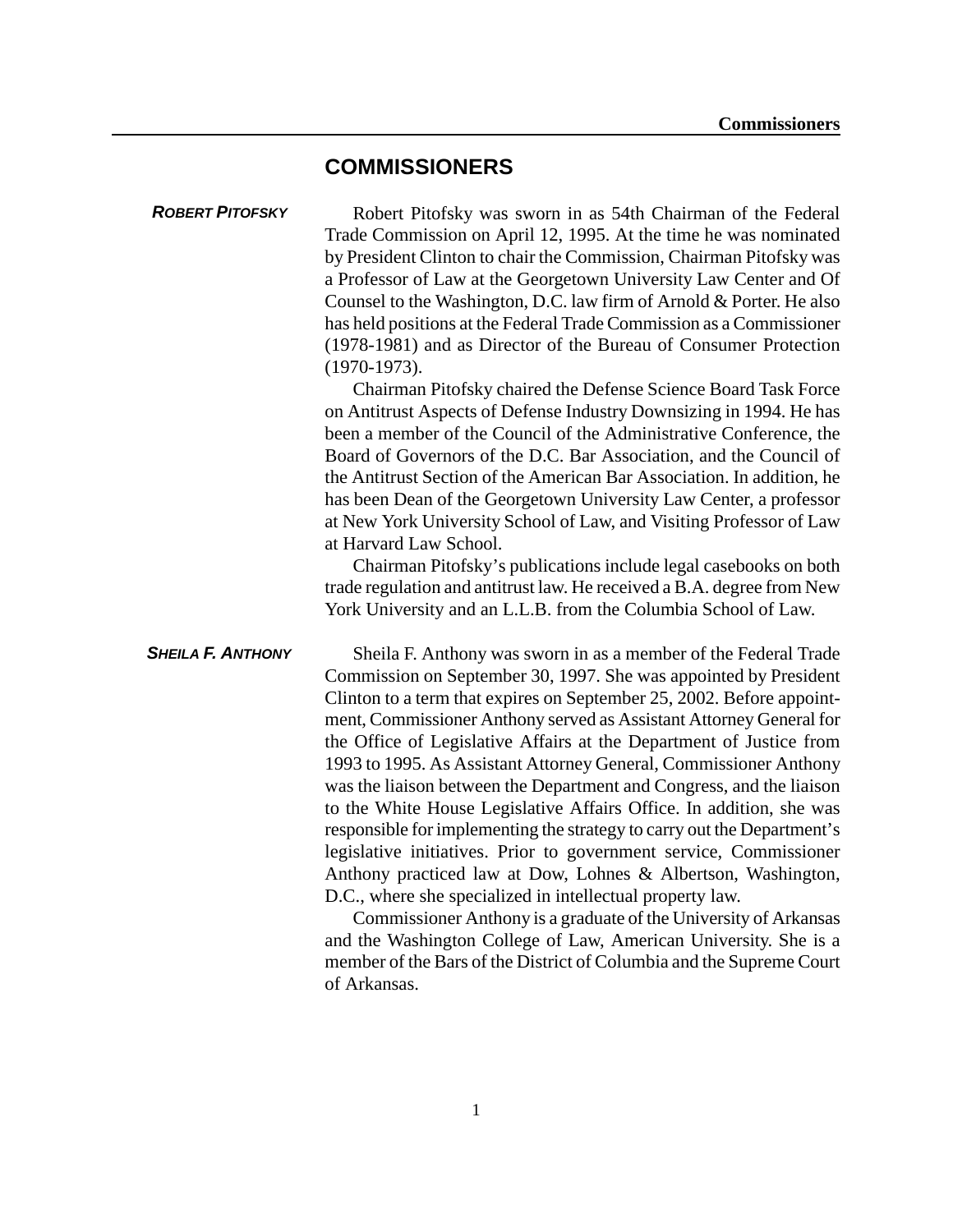*MOZELLE W. THOMPSON* Mozelle W. Thompson was sworn in as a Commissioner of the Federal Trade Commission on December 17, 1997. He was appointed by President Clinton to a term that expires on September 25, 2003. Before appointment, Commissioner Thompson was Principal Deputy Assistant Secretary of the Treasury, where he was responsible for overseeing domestic spending and credit policies, including the operations of the Federal Financing Bank and the Office of Government Financing. Prior to joining the Treasury Department, Commissioner Thompson served as Senior Vice President and General Counsel to the New York State Finance Agency and its four sister corporations. In addition, he was an adjunct associate professor at Fordham University School of Law, and also was an attorney with the New York firm of Skadden, Arps, Slate, Meagher and Flom. Commissioner Thompson is a graduate of Columbia College and Columbia Law School, and Princeton University's Woodrow Wilson School of Public and International Affairs. After law school, Commissioner Thompson served as a law clerk to U.S. District Court Judge William M. Hoeveler, Miami, Florida. **ORSON SWINDLE** Orson Swindle was sworn in as a Commissioner of the Federal Trade Commission on December 18, 1997. He was appointed by President Clinton to a term that expires on September 25, 2004. Prior to his appointment, Commissioner Swindle had a distinguished military career. He also served as Assistant Secretary of Commerce for Development, where he managed the Department of Commerce's national economic development efforts, directing six offices acrossthe country. Commissioner Swindle was State Director of the Farmers Home Administration for the U.S. Department of Agriculture, financing rural housing, community infrastructure, businesses, and farming. As a Marine aviator serving in South Vietnam, Commissioner Swindle was shot down over North Vietnam on November 11, 1966, while flying his 205th combat mission. He was captured by the North Vietnamese and held as a Prisoner of War in Hanoi for the next six years and four months. On March 4, 1973, Commissioner Swindle was released from captivity. He retired from the U.S. Marine Corps in 1979, with the rank of Lieutenant Colonel. His 20 military decorations awarded for valor in combat include two Silver Stars, two Bronze stars, and two Purple Hearts. Commissioner Swindle is a graduate of Georgia Tech and the Florida State University Graduate School of Business.

2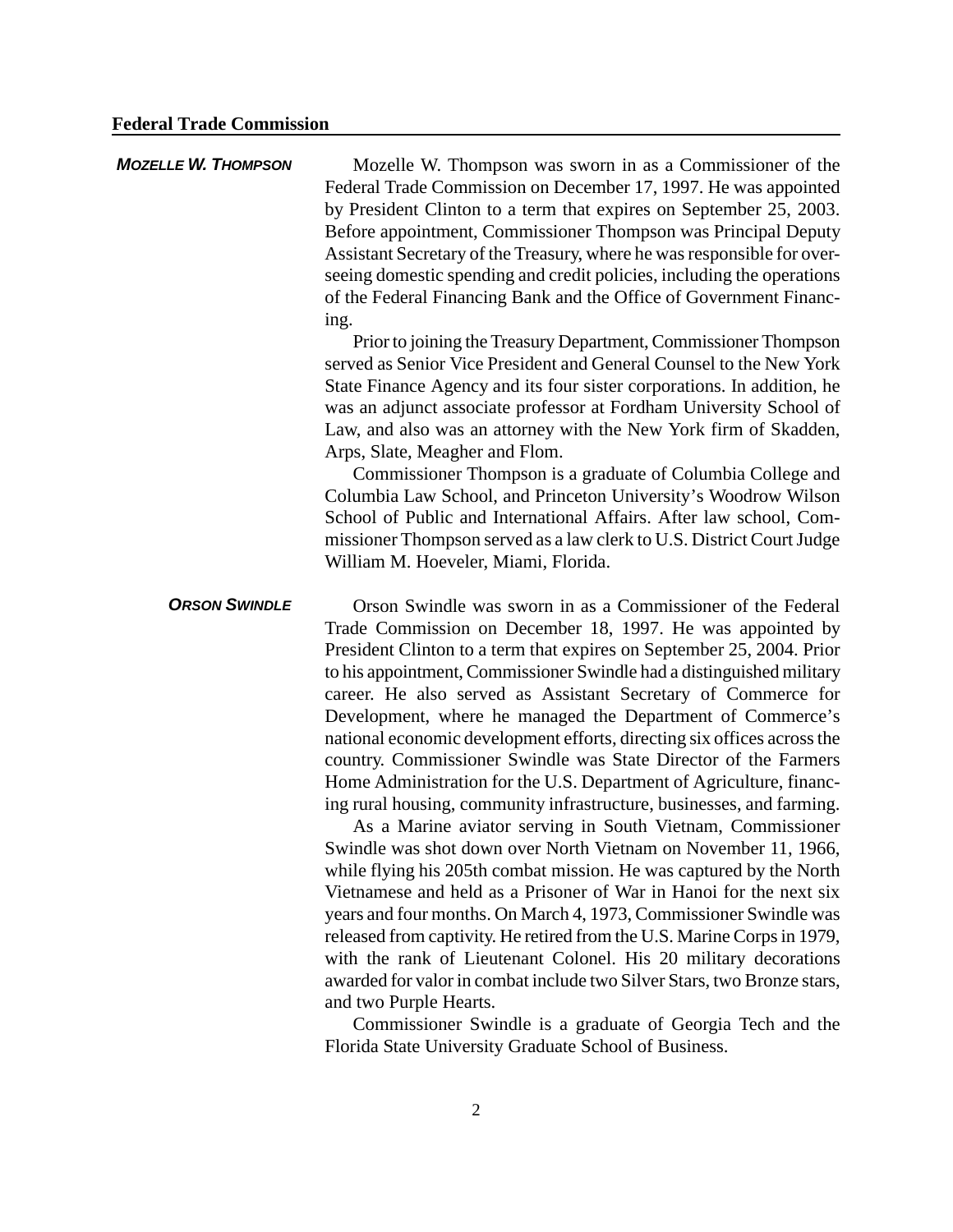# **OVERVIEW**

The Federal Trade Commission enforces a variety of federal antitrust and consumer protection laws. The Commission seeks to ensure that the nation's markets function competitively and are vigorous, efficient, and free of undue restrictions, and it works to enhance the smooth operation of the marketplace by eliminating acts or practices that are unfair or deceptive.

The Commission also undertakes economic analysis to support its law enforcement efforts and to contribute to the policy deliberations of various federal, state, and local government bodies. In addition to carrying out its statutory enforcement responsibilities, the Commission advances the policies underlying Congressional mandates through nonenforcement activities, such as consumer education, business education, and competition advocacy work before other government entities. This report describes the Commission's accomplishments in fiscal year 1998.

**COMPETITION MISSION** The Competition Mission is based upon the fundamental premise of the antitrust laws that competition produces the best products and services at the lowest prices, spurs efficiency and innovation, and strengthens the U.S. economy. Unreasonable restraints on competition harm both consumers and businesses. The Commission's Competition Mission is to ensure that markets function competitively by eliminating unreasonable competitive restraints, preventing anticompetitive mergers and acquisitions, and encouraging governmental reliance on market solutions.

#### *Mission Focus*

The challenges to accomplishing this Mission are formidable because the Commission's allocated resources have not kept pace with surging levels of mergers and acquisitions, or the increasingly complex and sophisticated nature of nonmerger activity. Yet, consistent with the agency's commitment to competitive markets, the Commission has sought to minimize the burden its Competition Mission actions place on ordinary business activities.

The Commission has focused its Competition Mission resources on enforcement actions in markets and industries that are likely to have a direct impact on consumers. In fiscal year 1998, more than half of the Mission's resources, measured by staff hours devoted to large cases, were at work in six key areas of the economy: health care, pharmaceuticals, information and technology, energy, consumer goods and services, and defense (where the consumer as taxpayer is the beneficiary). The Commission's actions: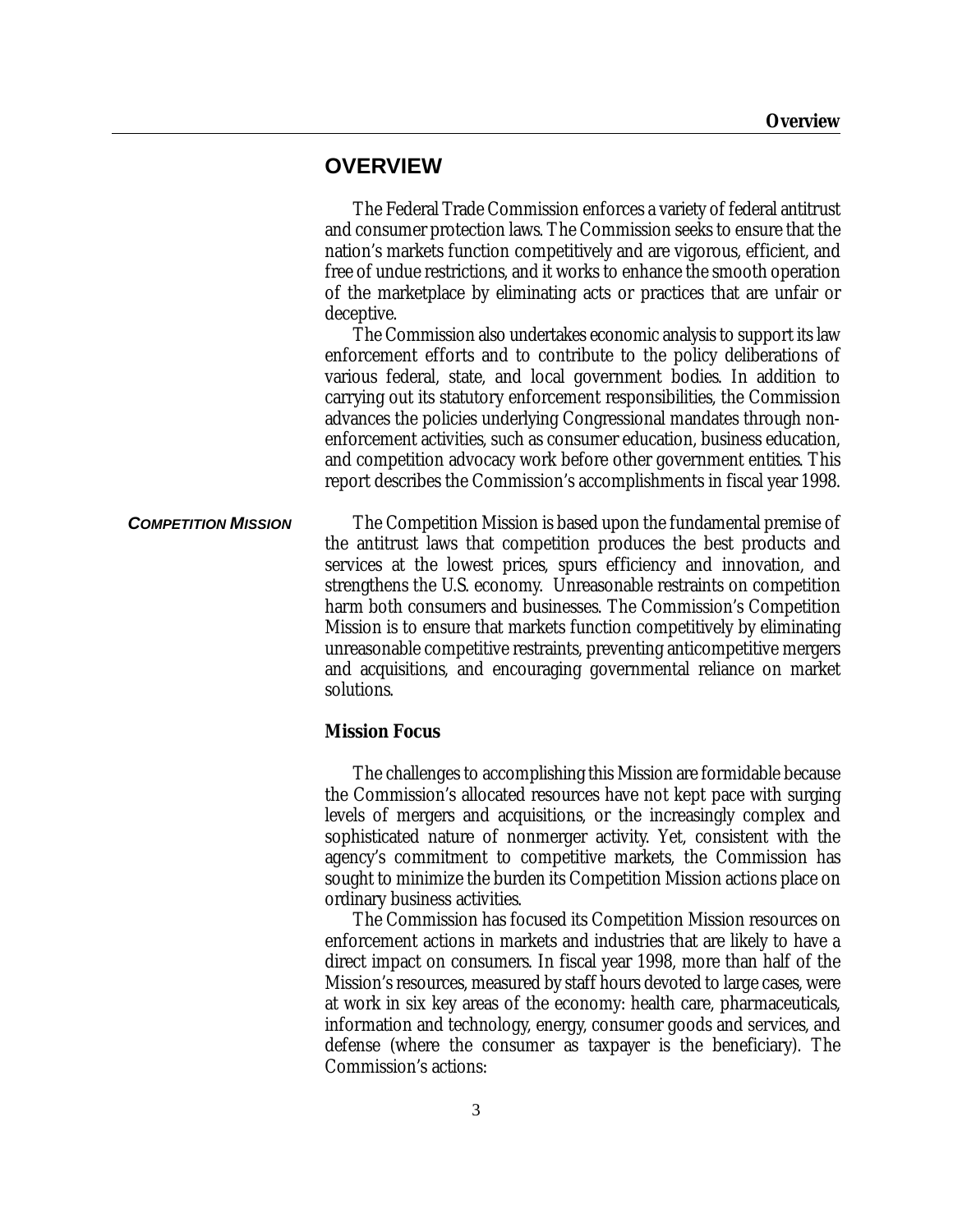- Protected the purchasers of prescription pharmaceuticals from the risk of increases in distribution costs. In its *Drug Wholesalers* case, the Commission secured a preliminary injunction in federal district court, preventing the proposed mergers of the nation's four largest pharmaceutical wholesalers into two companies. This case was particularly important because the drug wholesaling market affects virtually every consumer in the country.
- Ensured that grocery shoppers in parts of the Mountain States continue to have access to a range of supermarkets at competitive prices, by permitting the merger of Albertson's and Buttrey Food and Drug Stores only on condition that eleven supermarkets be sold to an independent buyer. These divestitures preserved competition in several markets in Montana and Wyoming.
- Preserved competition in the market for household cleaners by permitting S.C. Johnson to acquire DowBrands only on condition that it divest the "Spray 'n Wash," "Spray 'n Starch," and "Glass Plus" businesses to Reckitt & Colman.
- Protected taxpayer interests in efficient and cost-effective defense procurement – by preserving competition in the defense industry – through the review and modification of TRW's \$942 million acquisition of BDM International. This transaction was permitted only on condition that the firms divest a portion of their previously competing units having the capability to engage in systems engineering and technical assistance (SETA) work on missile defenses.
- Ensured the continuation of effective competition in the production and sale of drugs used for the early treatment of heart attack victims – in order to ensure that heart patients continue to have access to competitive prices for these drugs – by permitting the merger of Roche Holding and Corange only upon divestiture of Corange's cardiac thrombolytic agents to a Commission-approved buyer.
- Protected producers and consumers of natural gas by ensuring that competing pipeline facilities remain available. A consent order with The Williams Companies and MAPCO provided that, as a condition of their merger, they divest some pipeline capacity to an unrelated operator of propane terminals, and allow any new competing pipeline to connect with their system in Wyoming.

Commission actions in nonmerger cases likewise addressed anticompetitive conduct that threatened consumer welfare. The Commission's actions:

• Prevented associations of health care providers from collectively increasing prices to consumers and third-party payers. In *M.D.*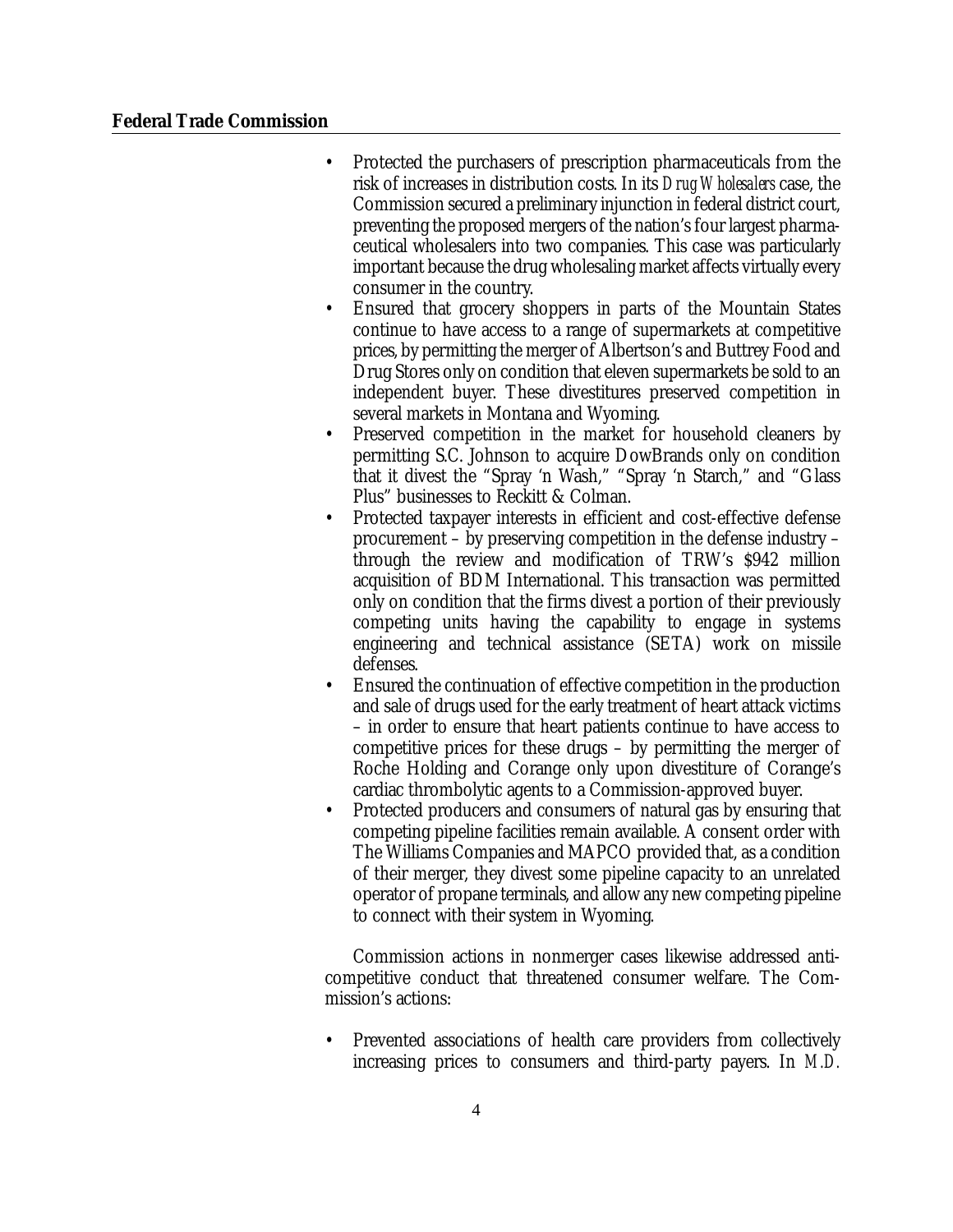*Physicians of Southwest Louisiana,* a group of doctors, representing the majority of physicians in the area around Lake Charles, Louisiana, settled allegations that they had unlawfully fixed the prices charged to managed care plans. In *Institutional Pharmacy Network,* five institutional pharmacies settled allegations that they unlawfully fixed prices for serving patients in Oregon long-term care institutions; the Commission's action prevented an unwarranted increase in the reimbursement levels the firms received from Medicaid. In *Urological Stone Surgeons,* three firms and two doctors settled allegations that they had fixed the professional price for lithotripsy procedures in their area. In all three cases, Commission orders restrained further anticompetitive conduct.

- Ensured a competitive market for the cardboard boxes in which virtually all consumer products are packaged or shipped. The agency settled allegations that Stone Container, the world's largest manufacturer of linerboard, a component of corrugated boxes, had attempted to orchestrate an industry-wide price increase. The order settling this case prohibited Stone Container from entering into any agreements with competitors to raise, fix, or stabilize prices.
- Helped to ensure that the computer hardware industry continues to develop in a competitive way. The Commission issued an administrative complaint against Intel, charging that the firm illegally tried to cement its dominance over the microprocessor market. It alleged that Intel improperly pressured three of its customers to license key patents on Intel's terms, by denying them continuing access to technical information necessary to develop computer systems based on Intel microprocessors. The consent order settling this case – negotiated and finalized in fiscal year 1999 – prevents Intel from withholding or threatening to withhold advance technical information or refusing to sell microprocessors to customers who are involved in intellectual property disputes with Intel unless there is a legitimate business reason for termination.

*Anticipating Future Antitrust Enforcement Trends*

Effective antitrust enforcement must take into account rapid technological development and the increased globalization of the marketplace. The Commission continues to refine its analysis to adapt to these changes and to structure enforcement mechanisms that protect competitive markets and avoid undue intrusions. During fiscal year 1998, the Commission:

• Considered the application of antitrust principles to Internet business. The *Internet Auto Dealers* case applied the established law against boycotts in this new commercial context, resulting in a consent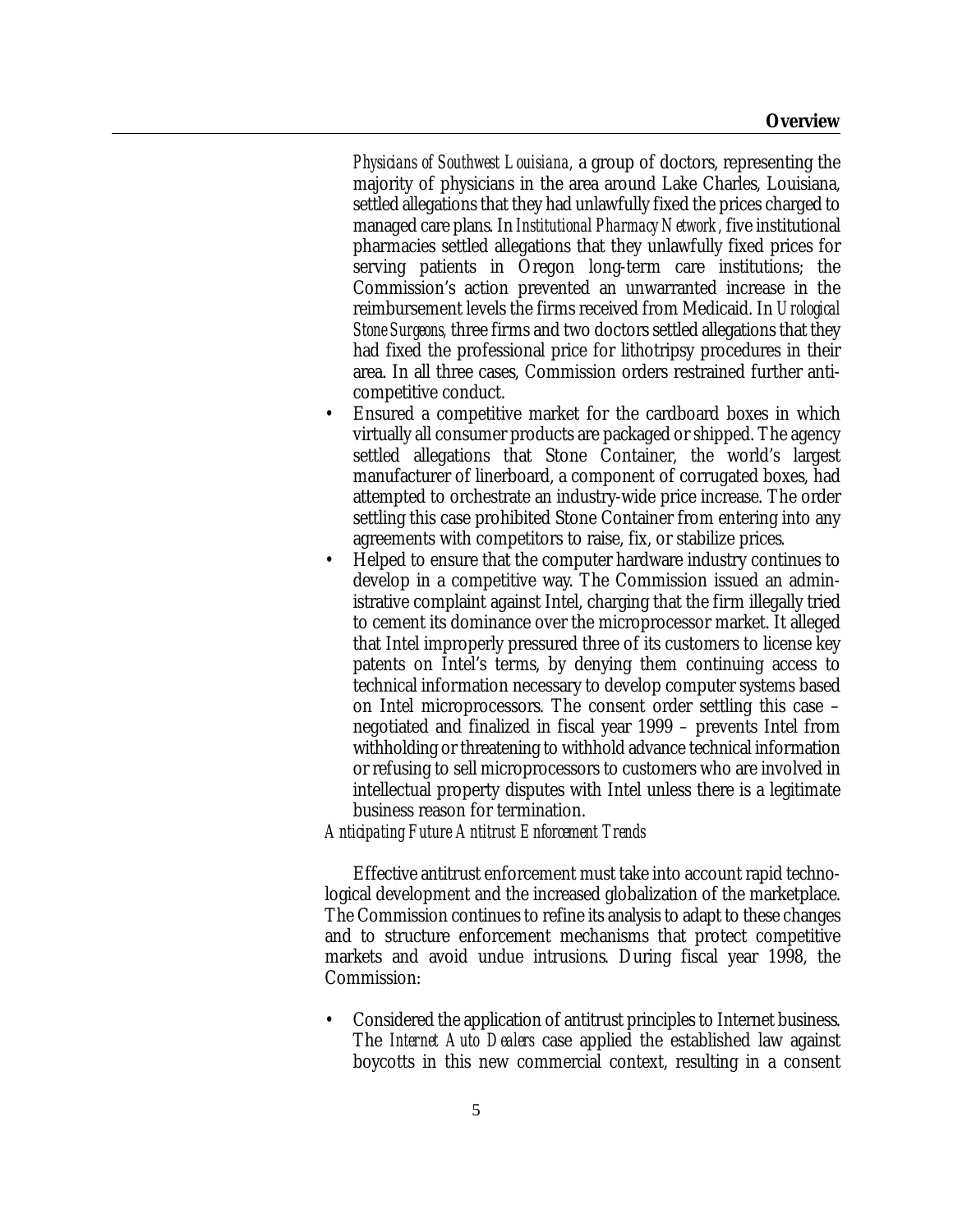agreement under which a group of 25 traditional dealers agreed to cease trying to force a cutoff of supply to competing dealers that offered low prices through marketing on the Internet.

- Continued its commitment to work with state antitrust agencies to leverage antitrust resources. The Commission engaged in several joint investigations with the states, including *Shell / Texaco* and *Tenet Healthcare / Doctors Regional Medical Center,* enabling it to conduct thorough investigations with fewer Commission resources, and reducing the burden on business by allowing joint interviews and joint requests for documents and information.
- Cooperated with foreign antitrust agencies to enforce the antitrust laws in cases where the actors and effects may be subject to scrutiny in foreign countries as well as in the United States, including such transnational mergers as *Guinness / Grand Metropolitan.*

#### *Minimizing the Burden on Business*

The Commission obviously cannot avoid all burdens on business if it is to investigate and enforce the law. Nonetheless, the agency constantly reassesses its policies and procedures to streamline them to eliminate any unnecessary requirements. During fiscal year 1998, for example, the Commission:

- Adopted internal training and review policies to narrow the scope of second requests in merger cases.
- Modified the terms of outstanding orders in seven matters to account for changed legal or factual circumstances.
- Prepared five staff advisory opinions in the health-care area to guide business as to the lines separating permissible from impermissible conduct.

# *Programs Under the Competition Mission*

The Commission implements its Competition Mission through three programs: the Hart-Scott-Rodino (HSR) Premerger Notification Program, the Mergers and Joint Ventures Program, and the Nonmerger Program.

#### *Premerger Notification Review Program*

This program protects consumers from mergers that are potentially anticompetitive. Before enactment of the HSR Act, mergers often were consummated and assets and operations were combined before the antitrust agencies learned of the transactions. It was then difficult, if not impossible, to "unscramble the eggs" and to restore the benefits of a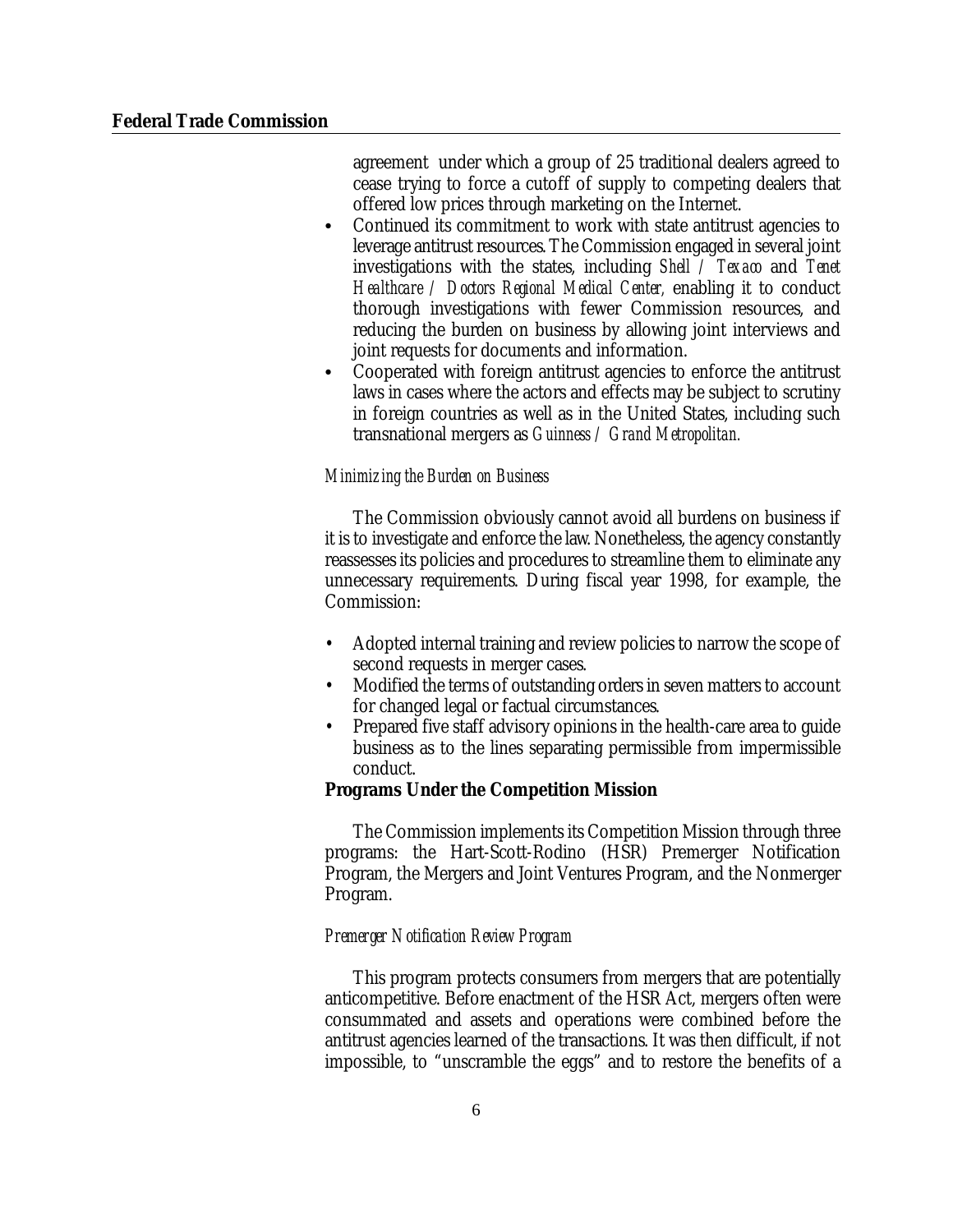competitive market. The HSR Act requires entities that meet certain size requirements and that plan significant acquisitions to file notice in advance with the Commission and the Antitrust Division of the Department of Justice. Consummation of the merger must be delayed for statutorily prescribed periods of time. The HSR Act thus allows the antitrust agencies to identify and to stop anticompetitive mergers before they actually take place.

The program strives to minimize the burden on businesses that are required to comply with the HSR Act. To improve voluntary compliance, the Commission's Premerger Office provides assistance to filers in understanding the Act's requirements, primarily through responses to tens of thousands of telephone inquiries annually.

The HSR Act – by requiring merging firms to provide advance notice and essential information to the Commission and the Department of Justice – has become an essential component of antitrust enforcement. Moreover, Commission and Department enforcement of the Act – with its emphasis on quickly identifying and permitting the consummation of mergers and acquisitions that do not threaten competition – has made parties to mergers and acquisitions more certain of the timing of stages along the investigation path, enabling them to plan business activities with greater confidence. The Commission is able to make more reliable enforcement decisions because it has access to all relevant data concerning the competitive effect of a merger. This increased certainty has led to more accurate decisions and has also led to a process that facilitates negotiated outcomes. In sum, the Premerger Program is an important example of efficient antitrust enforcement that protects the consumer's interest in a competitive market while minimizing costs to business.

During fiscal year 1998, the number of premerger filings increased for the seventh year in a row and totaled 4,728. This represents a 28-percent increase over fiscal year 1997, and a threefold increase since fiscal year 1991.

The Premerger Office works closely with the private bar to minimize unnecessary filings and to make the process work as efficiently as possible. The Premerger Office's activities in fiscal year 1998 included responding to over 40,000 phone calls seeking information concerning the reportability of transactions under the HSR Act and the details involved in completing and filing premerger forms. Approximately one half of the calls asked whether a proposed transaction was covered under the reporting requirements, while the other half concerned details involved in filing the notices of proposed transactions.

The HSR Act is designed to ensure swift and efficient review of proposed mergers only if the parties comply with the Act's requirements and provide complete information. Imposition of civil penalties can be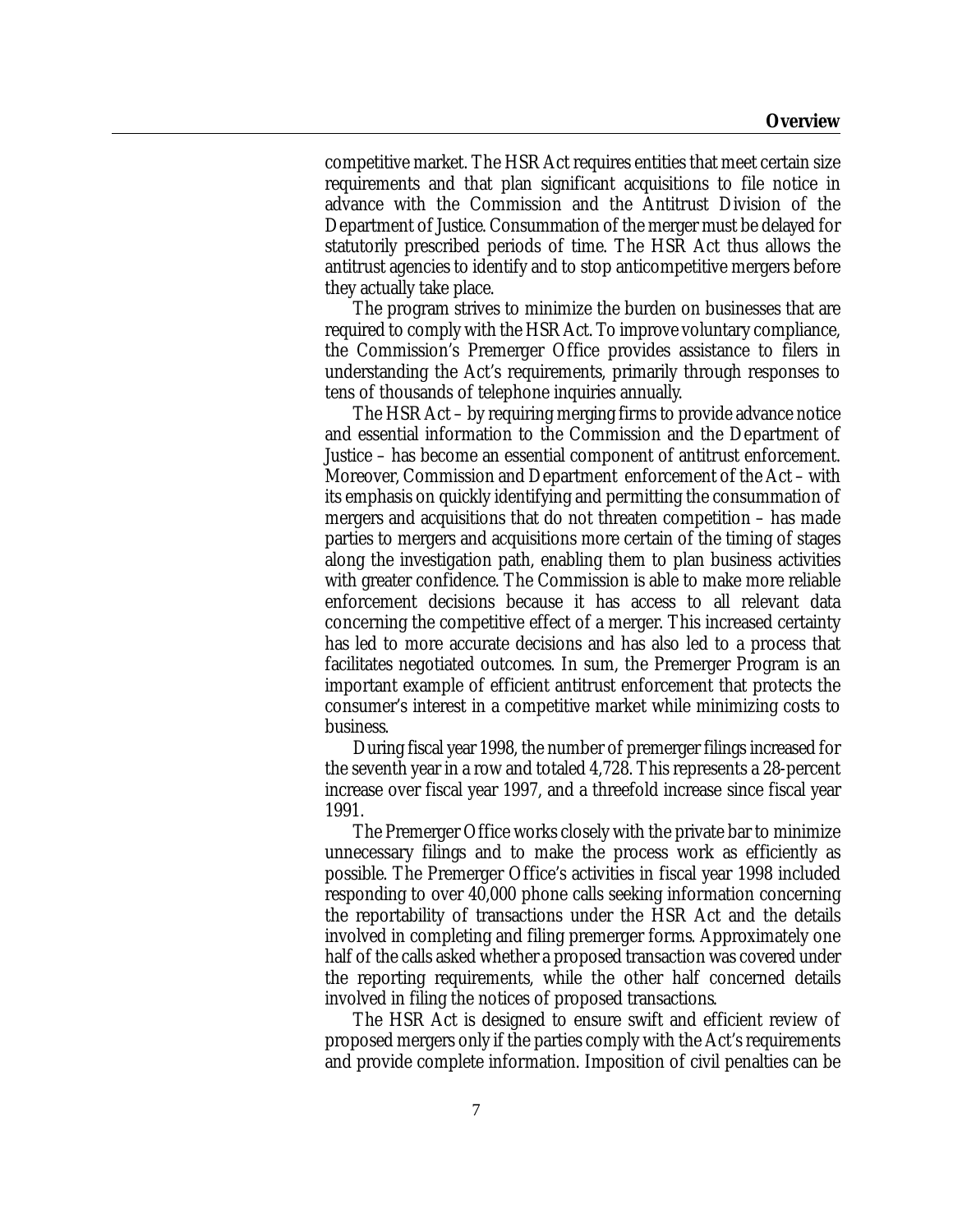appropriate when parties fail to do so. For instance, during fiscal year 1998, Loewen Group and Loewen Group International, firms that own and operate funeral homes and cemeteries, agreed to pay a penalty of \$500,000 to settle allegations that they failed to notify the antitrust agencies before acquiring stock in a competitor, Prime Succession.

#### *Mergers and Joint Ventures Program and Enforcement Activities*

The Mergers and Joint Ventures Program seeks to prevent mergers and acquisitions that are likely to harm competition and consumers, primarily through the review and analysis of filings received under the Premerger Notification Program. The Mergers and Joint Ventures Program also investigates joint ventures and interlocking directorates among competing firms that may have anticompetitive effects similar to those of mergers. The program has three essential components:

- Detecting potentially harmful mergers before they occur by monitoring merger activity and screening all significant mergers identified through the Premerger Notification Program;
- Investigating those mergers that the screening process has targeted for further inquiry; and
- Taking appropriate action to prevent (or undo) those mergers or portions of mergers that, after investigation and analysis, appear likely to substantially lessen competition.

With respect to some mergers, the Commission can effectively prevent harm to consumers and competition only by preventing the merger entirely or, where the merger has already been consummated, by undoing it. In most cases, however, competition can be preserved by more narrowly tailored relief that still allows the overall merger or transaction to proceed. Determining the kind of relief necessary entails investigations that are designed to answer fundamental questions about the merger and the affected relevant product and geographic markets, such as:

- Is the merger likely to result in a lessening of actual or potential competition, increase the market power of the merging firms, or lead to market dominance or a significant increase in the likelihood of collusion?
- Is the merger likely to increase barriers to entry or expansion or to foster interdependent conduct among firms?

To protect consumers from mergers that may substantially lessen competition, the most efficient and cost-effective strategy is to prevent such mergers before they occur. The Commission has authority under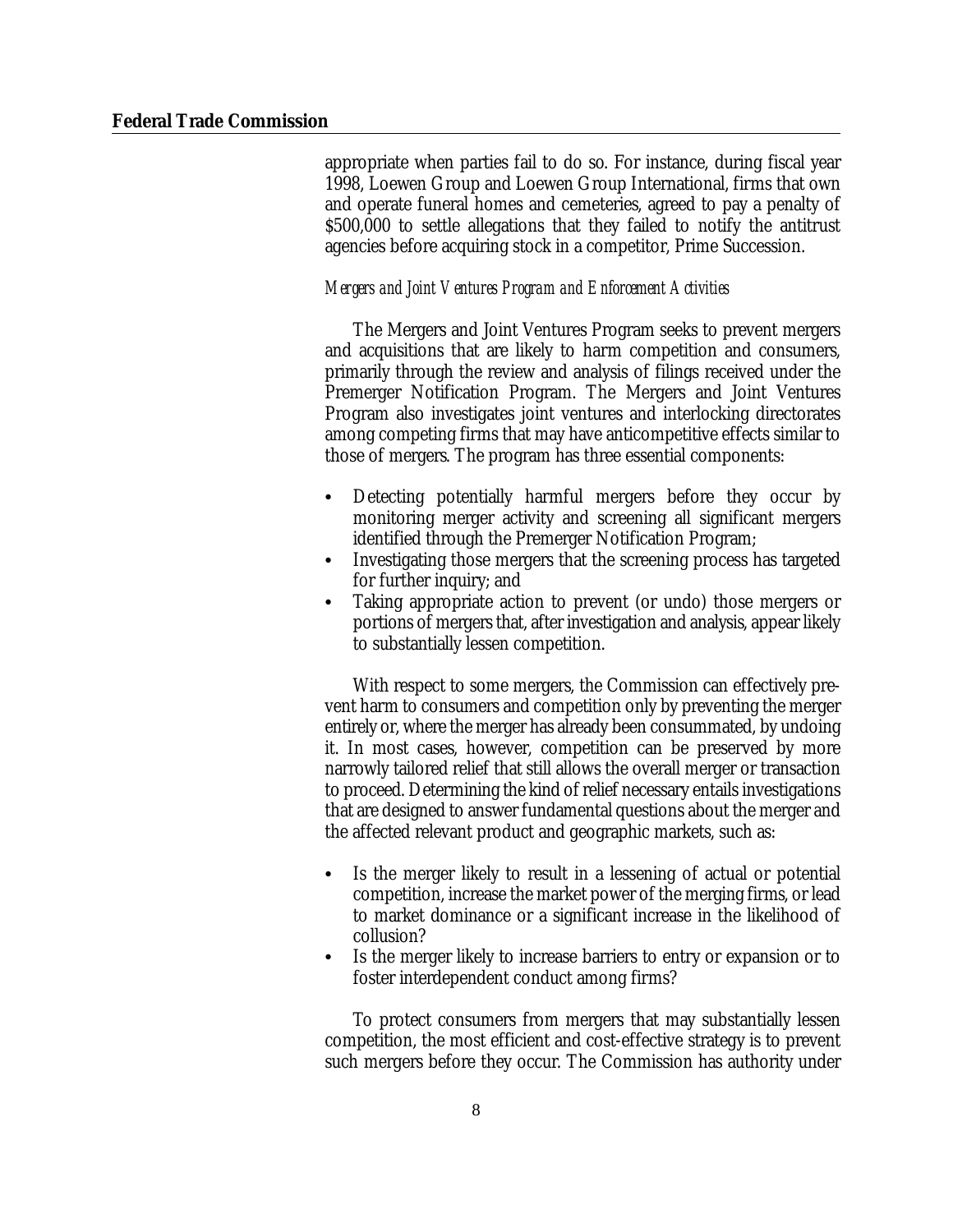Section 13(b) of the Federal Trade Commission Act to seek a preliminary injunction in federal district court to stop such a merger. More often, however, the Commission resolves the competitive problem through consent agreements with the merging parties. Where anticompetitive mergers have been consummated, the Commission may rely on administrative remedial powers to restore the lost competition. In either case, the principal (though not exclusive) remedy is the prompt divestiture of assets that are sufficient to restore competition.

During fiscal year 1998, Commission staff opened investigations of 352 transactions, including 344 initial-phase investigations (45 of these were later converted to full-phase) and 8 full-phase investigations. The Commission issued requests for additional information or documentary materials under the HSR Act ("second requests") for 46 of the 352 proposed transactions. Preliminary injunction cases were authorized in three transactions, and the agency prevailed in district court in all three. Two of these cases – *Cardinal Health / Bergen Brunswig* and *McKesson / AmeriSource* – were planned mergers of drug wholesalers. Those were abandoned after the court issued its injunction. In the third case, *Tenet Healthcare*, the parties appealed the preliminary injunction, and the matter remained in litigation at the end of the fiscal year. Subsequently, the Court of Appeals reversed the district court ruling. Finally, in seven other cases the parties abandoned their transactions after being informed of the agency's concerns.

The Commission's merger investigations included a number of complex and significant transactions in the defense, health care, and computer and software industries where Commission efforts helped protect competition in the midst of intense restructuring as a result of rapidly changing economic forces and technology. Notable examples include the merger between defense contractors TRW and BDM International, and an acquisition involving computer technology firms Intel and Digital.

During the year, the Commission accepted for public comment 23 new consent agreements (14 of which were finalized during the year) in the following industries:

| Health care $\ldots \ldots \ldots \ldots \ldots \ldots 3$ |  |
|-----------------------------------------------------------|--|
| Defense and technology  3                                 |  |
| Foods and consumer services  9                            |  |
|                                                           |  |
| Oil and natural gas $\dots \dots \dots \dots \dots \dots$ |  |
| Total  23                                                 |  |

The Commission continued to improve the remedies for preventing the anticompetitive effects of proposed mergers, continued its efforts to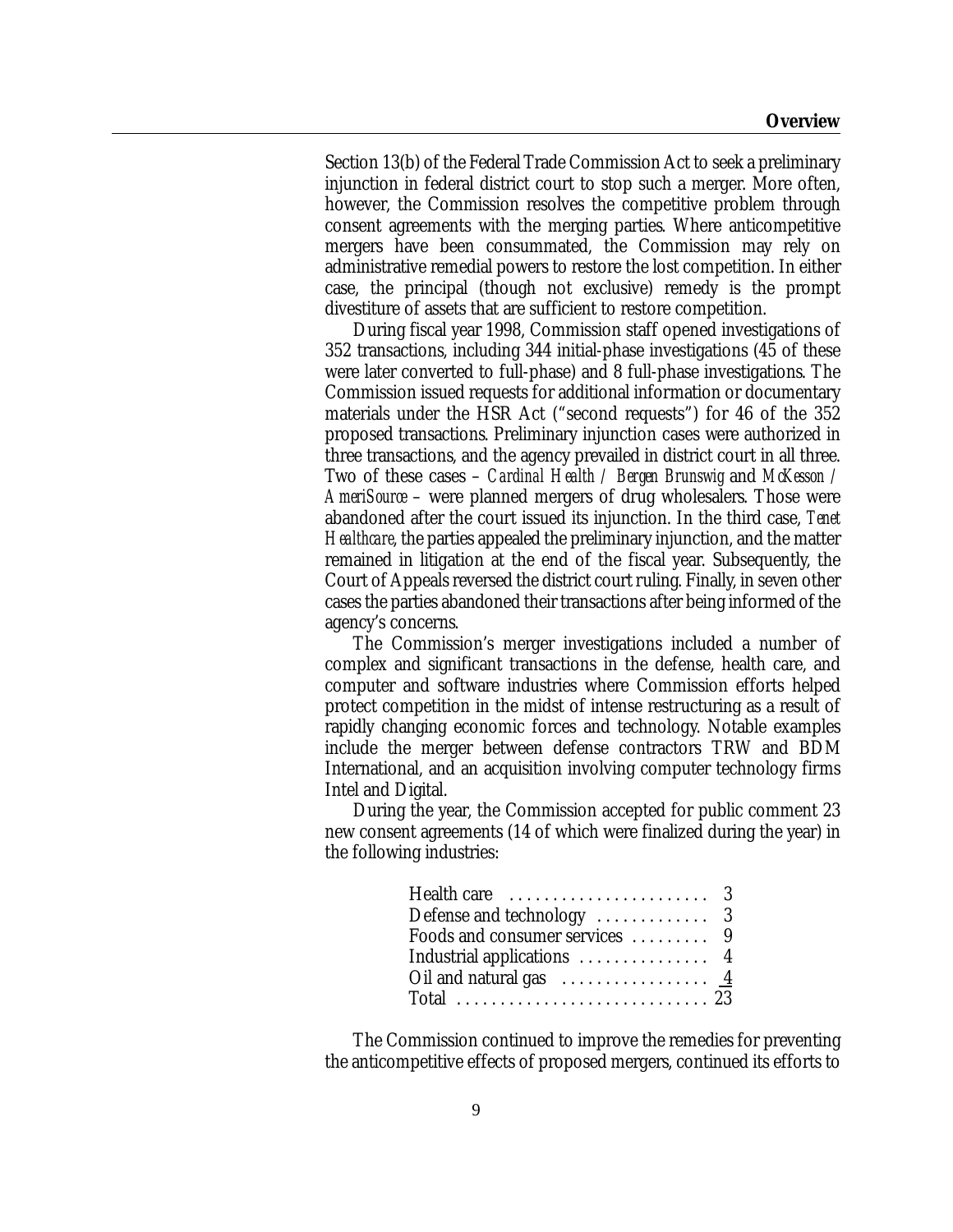ensure that the remedies focus as narrowly as possible on those anticompetitive effects, and made significant gains in achieving divestitures more quickly. During fiscal year 1998, the Commission continued its efforts, begun in previous years, to shorten the time to effect divestitures ordered to remedy anticompetitive mergers. The Commission has done so by insisting that consent orders include various provisions that advance that goal. Examples include shorter divestiture periods, broader asset packages, and signed purchase agreements for divestitures before the orders at issue become final. In addition, the Commission has used so-called "crown jewel" provisions, which provide for the divestiture of an alternative, generally more marketable package of assets by a trustee if the respondent fails to divest the basic package of assets by a specific date.

Finally, the Commission has moved to ensure the integrity of agreements to divest by seeking civil penalties against firms that fail to comply with their divestiture obligations. During fiscal year 1998, the agency obtained \$4 million in penalties from three companies:

- Columbia/HCA agreed to pay a penalty of \$2.5 million to settle allegations that it violated a 1995 Commission order to divest hospitals in Utah and Florida in a timely manner.
- CVS agreed to pay a penalty of \$600,000 to settle allegations that it violated a 1997 consent order and asset maintenance agreement growing out of its acquisition of Revco. The Commission alleged in its complaint that CVS had not maintained the competitiveness of the computer systems in those stores that it was required to divest.
- Rite Aid Corporation agreed to pay a penalty of \$900,000 to settle charges that it failed to divest three drug stores in Maine and New Hampshire, as required by a 1994 consent order with the Commission.

#### *Nonmerger Program and Enforcement Activities*

Through its Nonmerger Program, the Commission addresses three main areas of potential anticompetitive conduct: horizontal restraints, distributional arrangements, and single firm violations. The Horizontal Restraints Program is directed at investigating collusive or other collaborative activities involving direct competitors that may harm consumers, such as price fixing. Such activities can harm consumers by raising prices and reducing the quantity and quality of available goods and services. Although some types of agreements among competitors – such as those that produce standard setting or the promulgation of legitimate ethical codes – can be procompetitive and even essential, these types of agreements also can be abused in ways that harm consumers.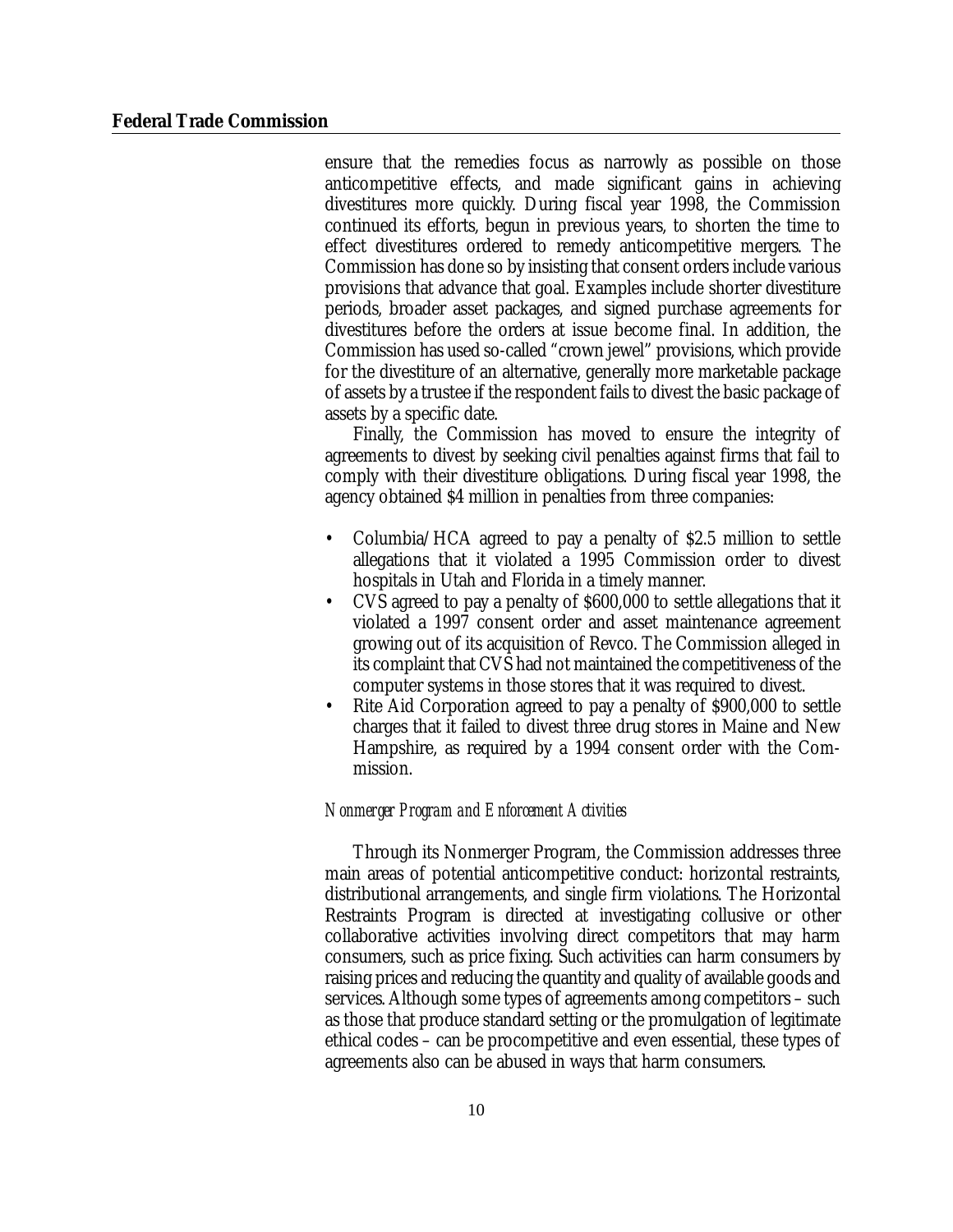The Distributional Restraints Program seeks to protect consumers from anticompetitive consequences of certain vertical agreements among firms at various levels in the chain of distribution. An agreement on minimum resale price between a manufacturer and a distributor is an example of a distributional practice that has a harmful effect on consumers and is considered *per se* illegal.

The Single Firm Program seeks to prevent firms from creating or maintaining market power through conduct that injures consumer welfare, thereby reducing output below the competitive level and maintaining supracompetitive prices. While neither the existence of market power nor the attempt to gain market share is unlawful in itself, achieving market power by practices that unreasonably exclude competition is unlawful. Conduct investigated under this program that may be unlawful includes exclusive dealing arrangements, tying arrangements, and price and non-price predation. Such practices can have the effect of driving competitors from a market through means other than vigorous competition on the merits.

Under the nonmerger programs, the Commission opened 43 initialphase investigations during fiscal year 1998. Four of these investigations were converted to full-phase, along with seven others that had been opened in earlier years.

The Commission accepted 11 consent agreements for public comment (with 8 of them made final during the year). The consent agreements accepted for public comment included:

- Chrysler Dealers, Unnamed (Internet-related boycott)
- Fastline Publications (boycott and agreement to restrict price advertising)
- Institutional Pharmacy Network (price-fixing)
- M.D. Physicians of Southwest Louisiana (concerted action to obstruct managed care plans, to set prices, and to thwart cost containment measures)
- Sensormatic Electronics Corporation (agreement to restrict comparative advertising)
- Stone Container Corporation (solicitation to fix prices)
- Urological Stone Surgeons, Inc. (price-fixing)

#### *CONSUMER PROTECTION MISSION*

The goal of the Commission, through its Consumer Protection Mission, is to prevent fraud, deception, and unfair business practices in the marketplace. The Commission pursues this objective by identifying – through its experience with a variety of law enforcement and other strategies – those practices that cause substantial consumer injury. The Commission focuses its Consumer Protection Mission resources on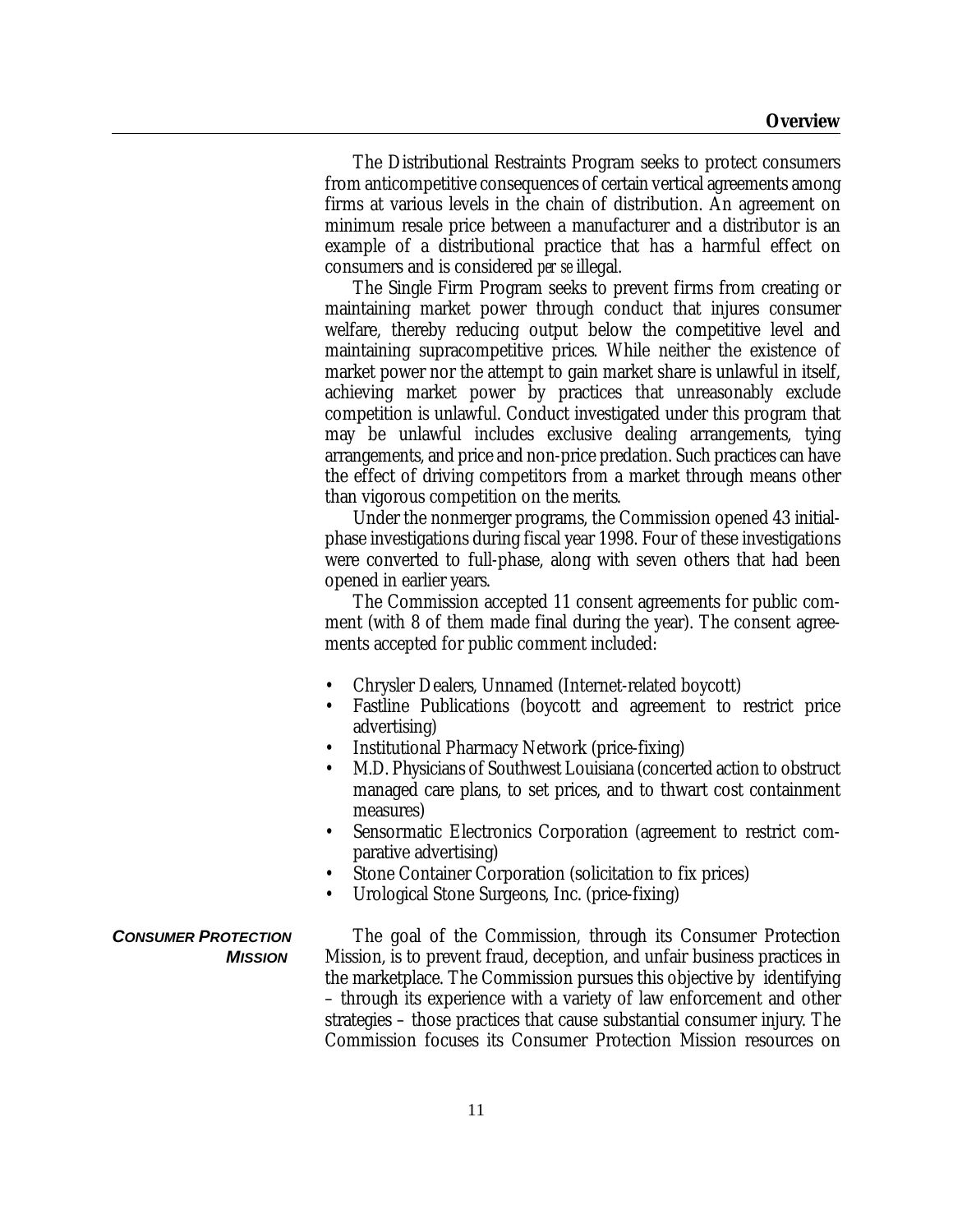preventing these practices through law enforcement actions, and on preventing consumer injury through education.

# *Consumer and Business Education*

Consumer and business education is the first line of defense against fraud and deception. The program plans, develops, and implements mission-related campaigns targeted to both broad and segmented consumer and industry audiences. This effort encourages informed consumer choice and competitive business practices in the marketplace, and is viewed as a cost-effective way to help minimize consumer injury and obtain compliance with the law. With each major enforcement initiative, the Commission launches an education campaign using both traditional and new media to reach as many consumers as possible. Highlights from fiscal year 1998 include:

- *Publications*.—The Commission issued 78 publications 40 new and 38 revised, 65 for consumers and 13 for businesses. The public was sent approximately 4.6 million copies of publications and accessed an additional 1.1 million through *ConsumerLine* and *BusinessLine* on the Commission's Web site, *www.ftc.gov*.
- *www.consumer.gov*.—The first Internet site to offer one-stop access to federal consumer information was an initiative of the Commission launched in December 1997. The site, which allows consumers to locate and link to appropriate and late-breaking information, now includes more than 60 participating federal agencies.
- *Privacy*.—At the request of the Vice President, the Commission developed *About Privacy*, a comprehensive resource of information on consumer privacy, on the Commission's Web site. *About Privacy* explains how to protect personal information both online and offline and helps consumers voice their privacy preferences. It also gives consumers the information they need to contact credit bureaus, state motor vehicle offices, and marketing organizations via the Internet, telephone, or mail.
- *Year 2000 (Y2K) Problem*.—The Commission was designated the lead agency for the Consumer Affairs Sector of the President's Council for the Y2K Conversion. The Commission was charged with administering the federal government's Y2K consumer information hotline (1-888-USA-4-42K), publishing consumer education materials, and developing a consumer-oriented Y2K Web site as part of *www.consumer.gov*.
- *Internet Users*.—As part of the Commission's effort to educate Internet users about Web resources and pitfalls, the Commission undertook a major effort to develop new partnerships with Internet service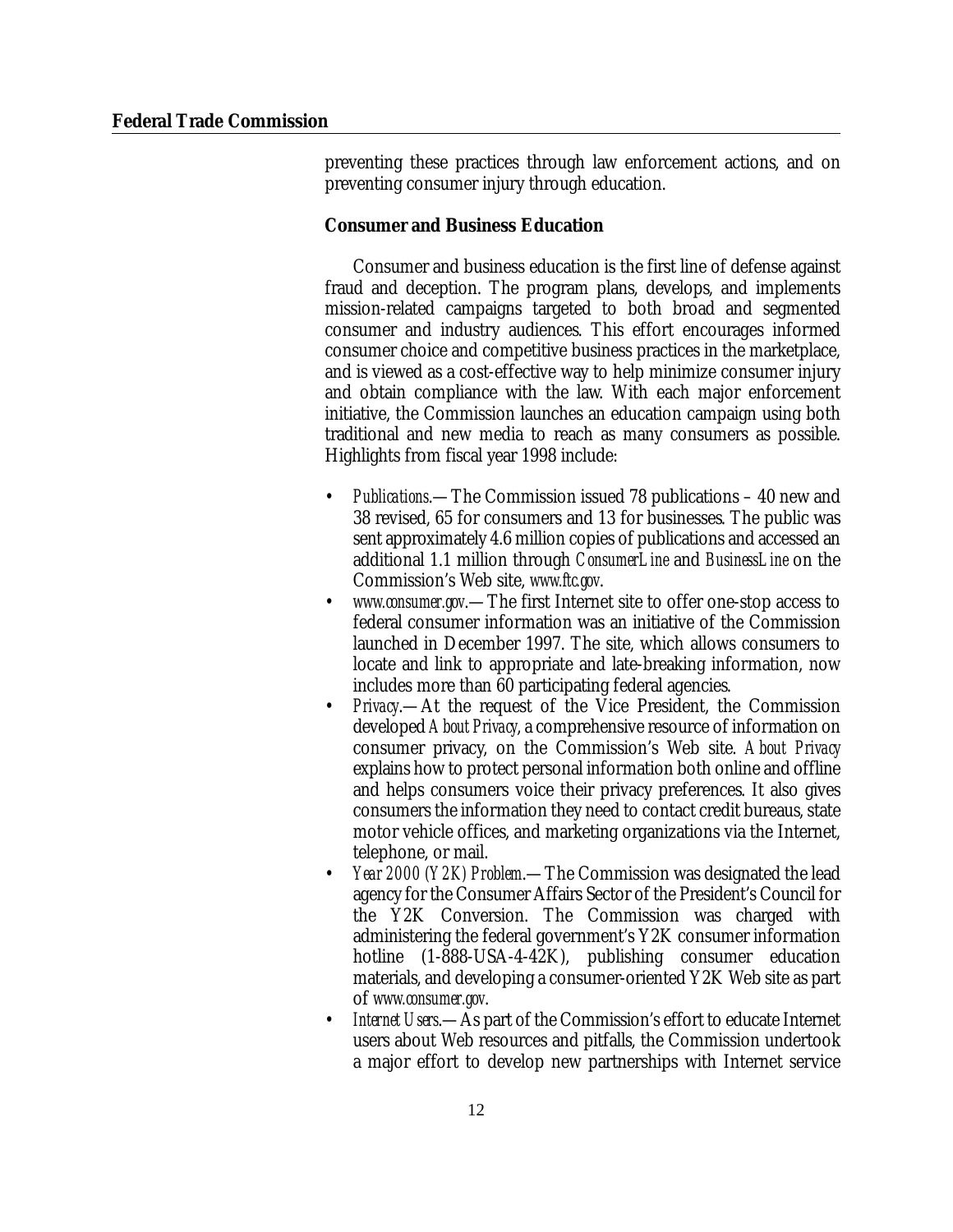providers, computer manufacturers and retailers, associations, and the media. In cooperation with state Attorneys General, the Commission issued *Site-Seeing on the Internet: A Consumer's Guide to Travel in Cyberspace*. This handbook highlights the kinds of information and the services available in cyberspace and offers tips to protect personal information. *Advertising and Marketing on the Internet: Rules of the Road* was issued as a guide to businesses, and a 60-second public service announcement was distributed to radio stations nationwide.

# *Federal-State Coordination*

The Commission works closely with other federal agencies, states, and local authorities in a variety of coordinated law enforcement efforts and task forces, including individual cases involving fraud and deceptive advertising, efforts to boost industry compliance with rules and regulations, and consumer and law enforcement training programs. By sharing information and resources, these joint efforts are able to more effectively target issues that have a direct impact on consumers. One of the most effective tools in the battle against fraud has been the law enforcement "sweep." In fiscal year 1998 alone, the Commission led 13 sweeps; they involved 249 actions, 61 of which were brought by the Commission. Recent initiatives include:

- *Project Risky Business*.—The Commission, the Securities and Exchange Commission (SEC), and 20 members of the North American Securities Administrators Association brought approximately 60 cases directed at scores of bogus entertainment and media-related investment opportunity scams. This project stopped over \$100 million in ongoing fraud.
- *Operation Missed Giving*.—The Commission and 40 state charities enforcement agencies, with the help of AARP, brought 39 actions against defendants making fraudulent solicitations for a wide variety of charitable donations. The Commission's cases in the sweep involved over \$10 million in consumer injury.
- *Operation Eraser*.—In the first coordinated effort to enforce the Credit Repair Organization Act, the Commission led a federal-state sweep targeting 31 credit repair companies that falsely promised they could restore consumers' creditworthiness for a fee.
- *Operation Cold Call.—*Commission staff helped create and execute an unprecedented criminal law enforcement sweep of over 60 telemarketing rooms under California's telemarketing registration statute. Participants included the FBI, California Attorney General's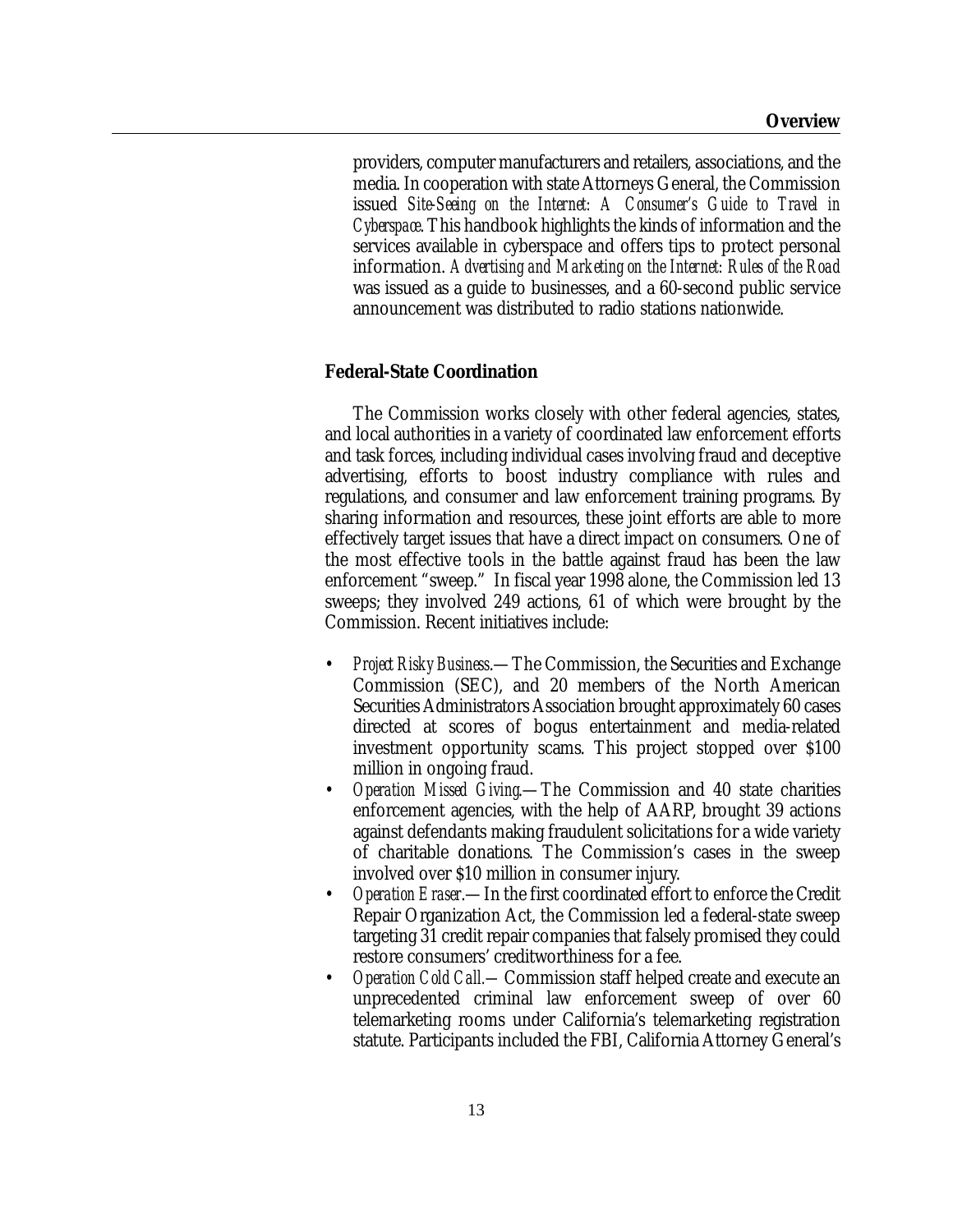office, Los Angeles District Attorney's office, and others. The results to date: 15 telemarketers indicted and over \$100,000 paid in fines.

#### *International Enforcement Cooperation*

International efforts focus on consumer protection in the global electronic marketplace. The present challenge is to encourage the development of a global marketplace that offers safety, transparency, and legal certainty. The Commission continues to combat cross-border fraud, through litigation, education, and international cooperation, and to investigate foreign scam artists harming U.S. citizens and the laundering of ill-gotten gains to off-shore accounts.

- *International Monitoring.—*As the marketplace becomes more global, law enforcement monitoring efforts also must become more global. The Commission's Consumer Sentinel, the first binational consumer fraud database that tracks consumer complaints in multiple jurisdictions, is an important step in that direction. So too are the international "surf" initiatives to monitor the World Wide Web. Over the past three years, the Commission, together with over 120 agencies from the United States and 25 foreign countries, has participated in 13 Surf Days, covering a range of subjects (such as credit repair, false health claims, and children's privacy) and producing thousands of warnings to potential violators of the law.
- *Cross-Border Task Forces.—* In fiscal year 1998, the Commission joined the Mexico-USA-Canadian Health Fraud Task Force, which works to identify trends, coordinate enforcement activities, and develop joint consumer and business education messages. The group is modeled on another task force in which the Commission is active – the US-Canada Telemarketing Fraud Task Force.

#### *Programs Under the Consumer Protection Mission*

The Consumer Protection Mission is advanced by six programs – Advertising Practices, Enforcement, Financial Practices, Marketing Practices, Service Industry Practices, and Planning and Information – supported by the Office of Consumer and Business Education, and the Commission's regional offices. Regional staff are responsible for a wide variety of consumer protection cases in all the programs and serve as contacts for Congressional offices, state Attorneys General, and other state and local consumer protection officials.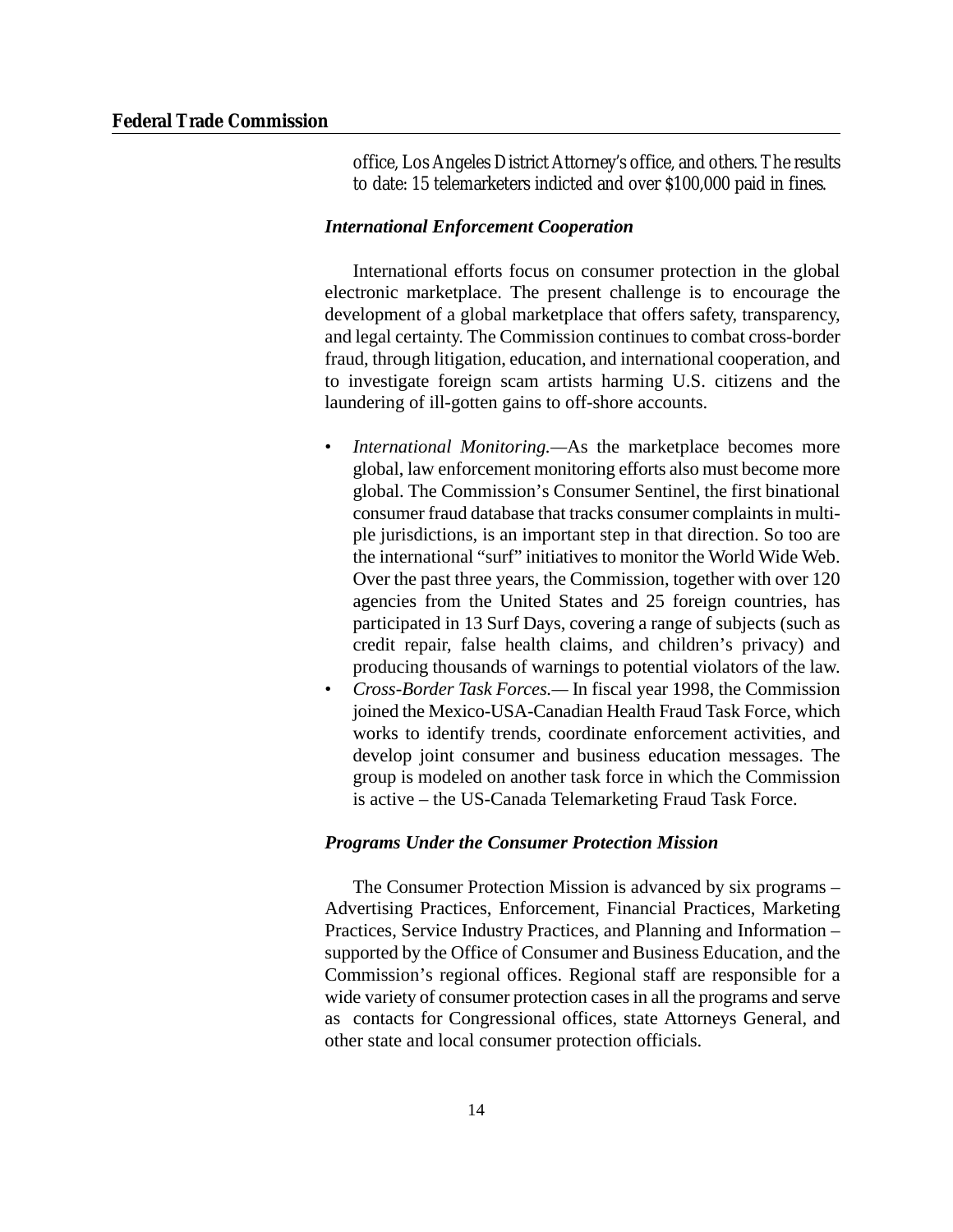#### *Advertising Practices Program*

The Advertising Practices Program enforces the nation's "Truth-in Advertising" laws. Whether ads appear on television or radio, in newspapers or magazines, or on the Internet, these laws require companies to tell the truth and to back up their claims with reliable, objective evidence. The program uses a variety of tools to protect consumers from misleading claims, including law enforcement actions in federal and administrative courts, liaison and guidance to industries, advocacy for effective self-regulation by the advertising industry and better screening of ads by the media, and consumer education. Working to protect consumers' health, safety, and economic interests, the program's efforts span a broad range of products and trade practices.

- *Advertising for Foods, Over-the-Counter Drugs, Dietary Supplements, and Medical Devices*.—The Advertising Practices Program devotes substantial resources to ensuring the accuracy of health claims in advertising and has taken action against companies making deceptive representations. The program also works with the burgeoning dietary supplement industry to encourage accuracy in claims for these products. In addition to traditional law enforcement actions, business education materials are formulated to help companies develop the kind of substantiation necessary to support health claims in advertisements for these products.
- *Tobacco and Alcohol Advertising*.—The Advertising Practices Program leads the Commission's efforts to stop the deceptive or unfair marketing of tobacco and alcohol. In addition, the program enforces federal laws requiring health warnings on ads and packaging for cigarettes and smokeless tobacco and publishes annual Reports to Congress monitoring cigarette advertising and marketing.
- *Children's Advertising and Consumer Privacy*.—The Commission has long been a leader in protecting children from unfair or deceptive advertising and marketing practices. In recent years, the program has been a leading voice in the ongoing debate about privacy and commerce on the Internet, especially with regard to the collection of information from and marketing directed to children.
- *Advertising in New Media*.—New technologies have opened new avenues for companies to communicate useful product information to prospective customers. The program has taken an active role in recent years in ensuring that the same standards of accuracy apply to all advertising claims made, whether on the Internet, in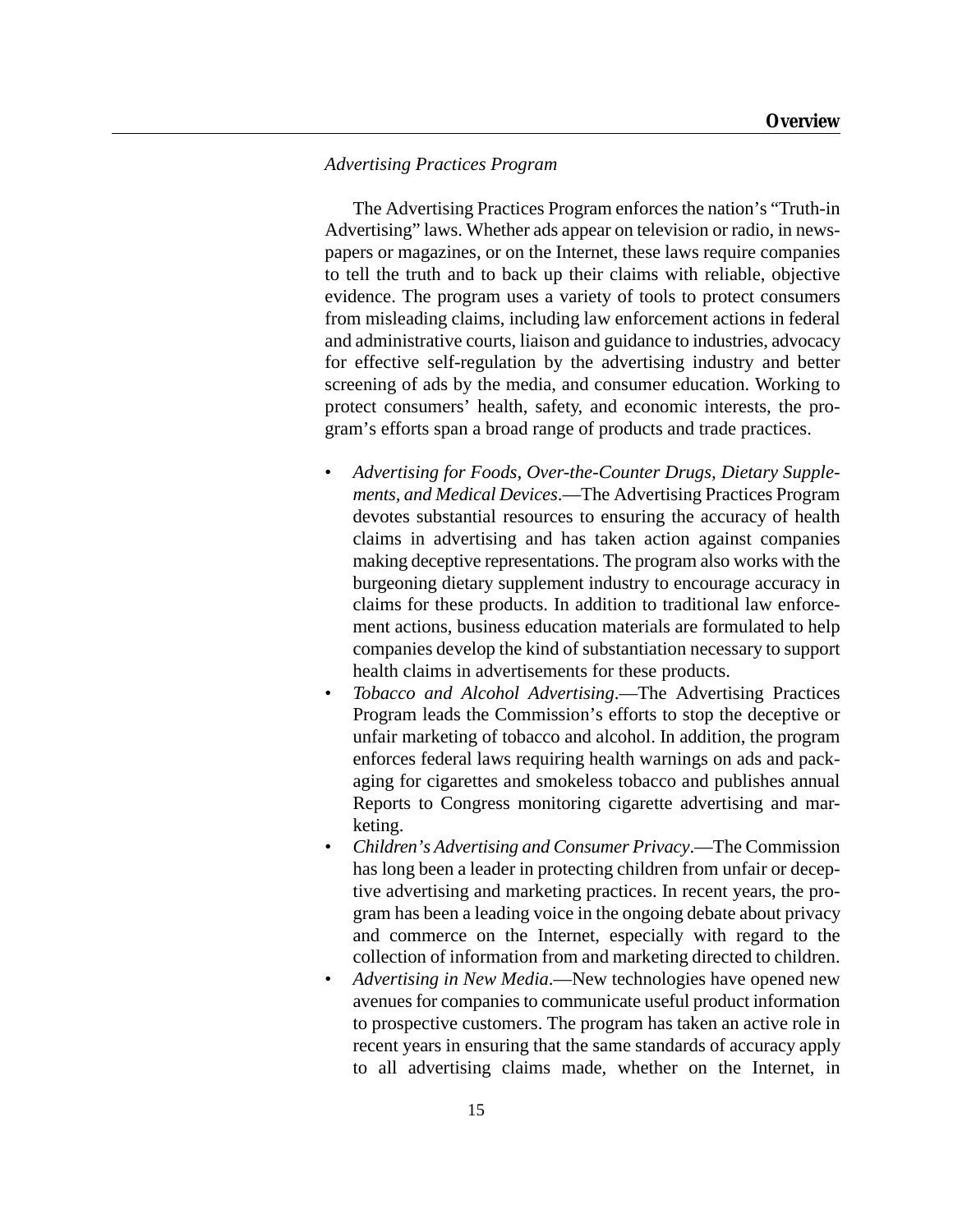infomercials, in home shopping, or in other new forms of commerce.

### *Enforcement Program*

The Enforcement Program protects consumers from deception and fraud in three ways. First, the program protects consumers by stopping deceptive marketing practices that cause economic losses. Second, the program ensures that companies ordered to stop deceptive practices comply with those orders. Third, the program ensures that consumers receive important information required by various laws and rules to help them make accurate comparisons and informed decisions. The program also regularly reviews these rules to keep them current.

- *Marketing Practices Causing Economic Injury*.—The Enforcement Program prosecutes firms that hurt consumers financially through ads that are false or misleading. It investigates and issues reports on diverse issues relevant to consumers on a daily basis, such as whether scanner prices in retail stores match the advertised prices, and whether milk and dairy packages contain the amount of product stated on the label.
- *Compliance with Commission Orders*.—Violations of the FTC Act may result in an administrative order, directing the responsible individuals or companies to stop their unlawful practices. The program monitors all consumer protection orders to ensure that such individuals or companies comply by ceasing their deceptive practices and fulfilling any obligations, such as providing redress to injured consumers. If a company's practices violate an order, the program typically contacts the company to make sure it understands its obligations and where its practices have fallen short, which usually results in full compliance. In some instances, because of the egregiousness or willfulness of the violative conduct, formal action and civil penalties are sought to stop and deter additional violations.
- *Rule Enforcement*.—The Enforcement Program enforces a variety of laws, rules, and guidelines that require sellers to provide consumers with important pre-purchase information. For example, the Care Labeling Rule requires clothing to be labeled with cleaning instructions; the Mail or Telephone Order Rule requires sellers to ship merchandise within the time promised or let consumers know there will be a delay; the Appliance Labeling Rule requires major home appliances to be labeled with energy efficiency information;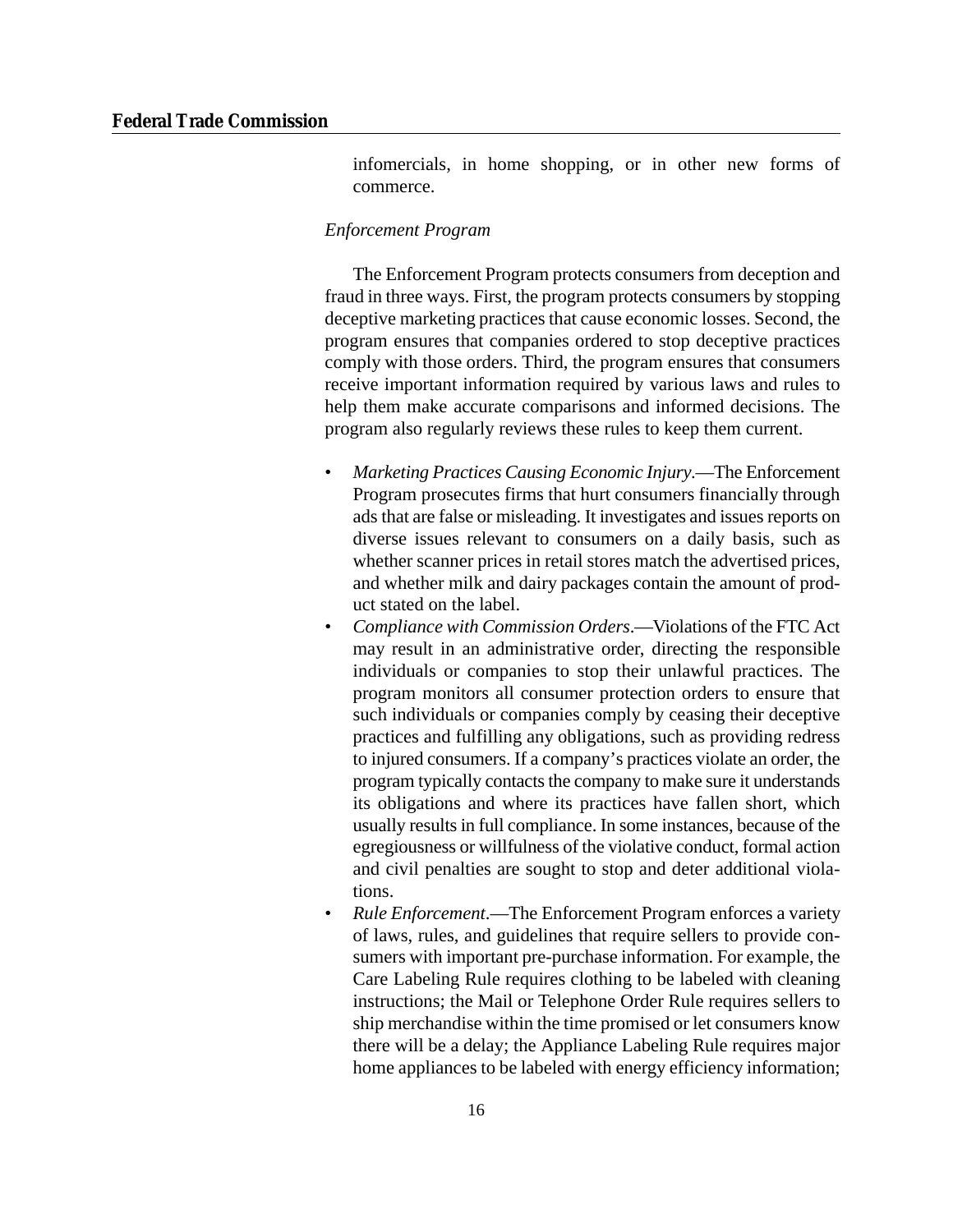and the Environmental Marketing Guides tell marketers how to advertise the environmental benefits of their products without misleading consumers. The program aims at helping consumers and businesses to understand their rights and duties through education and answering inquiries. If a company's practices significantly violate a rule, the program pursues formal action and civil penalties.

• *Regulatory Reform*.—Keeping rules and guides up-to-date so they continue to be meaningful, and repealing outdated, unnecessary ones is an important role of the program, accomplished by reviewing all rules and guides every 10 years. Thus far, the program has reviewed over 40 rules and guides; approximately 60 percent were repealed after review, and others were revised or consolidated (in some cases to harmonize requirements with international standards to facilitate international trade).

#### *Financial Practices Program*

The Financial Practices Program promotes fairness and accuracy in the provision of financial services and in the use of financial information. Credit and leasing play important roles in the daily lives of most Americans – who use credit cards, take out loans, or lease major products, and they present challenging consumer protection issues, such as protecting the privacy of sensitive financial information. The program identifies and addresses these issues, so that consumers continue to benefit from the widespread availability of financial services.

• *Discrimination, Debt Collection, and Home Equity Fraud*.—The Financial Practices Program enforces laws against illegal discrimination, abusive debt collection practices, and home equity fraud. Discrimination in credit – charging higher prices or denying credit based on reasons unrelated to creditworthiness, such as race or gender – continues to be a serious problem, and the credit program seeks to ensure that everyone is able to obtain credit on his or her own merit. Abusive debt collection practices can contribute to personal bankruptcy, job loss, and other problems, and the program uses enforcement and education to raise the standards in this area. Finally, the program leads nationwide efforts to enforce laws against fraudulent home equity practices, which target consumers who are poor or who already have problems with credit, and can result in the loss of consumers' homes.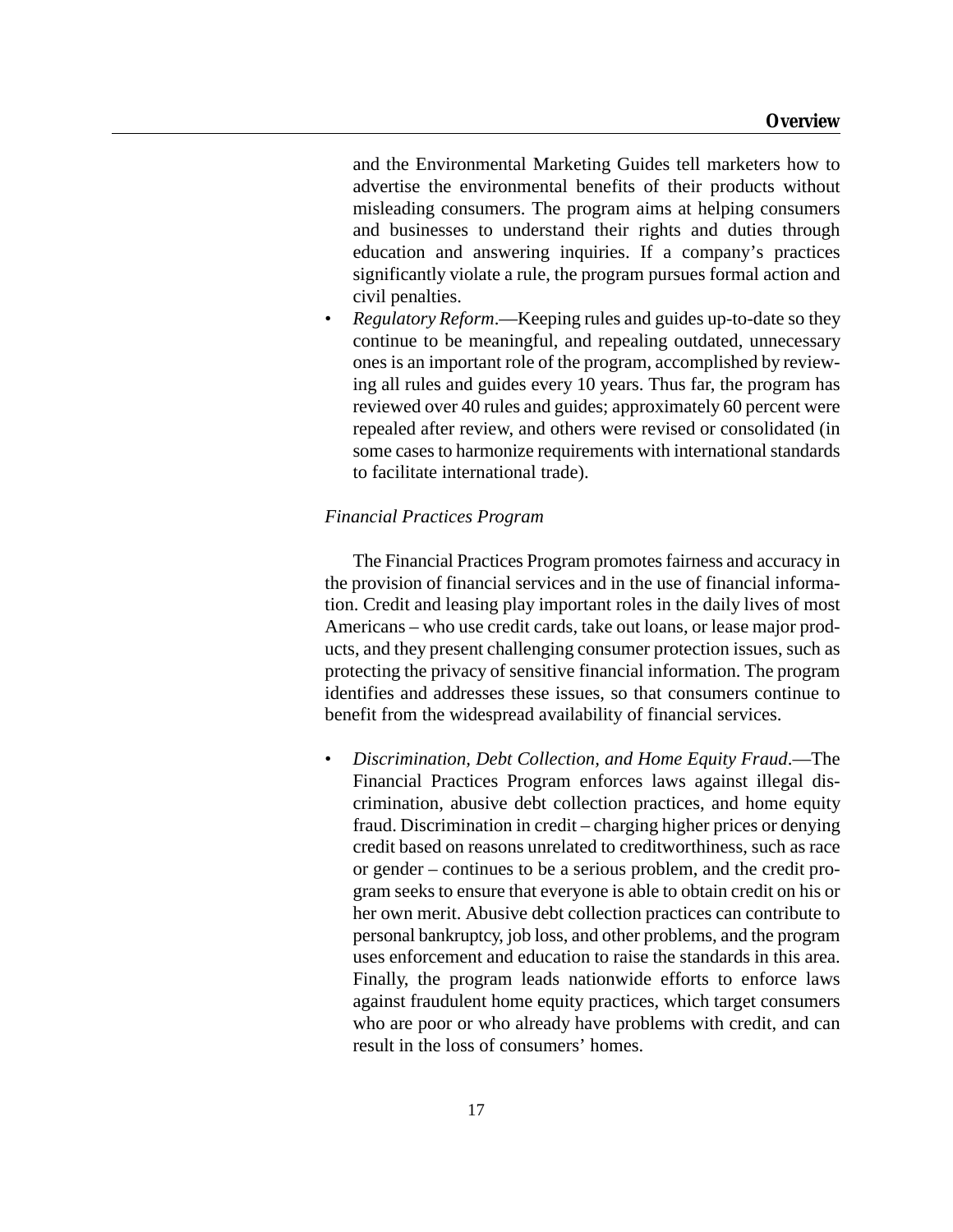- *Accuracy and Privacy of Credit Information*.—The Financial Practices Program works to ensure that the financial information maintained about consumers, which can be used to screen applicants for loans, jobs, and insurance, is accurate. This effort is pursued through enforcement of the Fair Credit Reporting Act, which holds credit bureaus and furnishers of information responsible for the accuracy of credit information, gives consumers the right to check and correct their credit reports, and limits how financial information can be used. The program also continues to take a leading role in nationwide efforts to protect consumer privacy. Building on expertise gained at three previous privacy workshops, the Commission conducted a Congressionally requested study of "look-up services" (computer databases that contain identifying information about consumers). It facilitated a self-regulatory agreement among providers of these services to limit public access to sensitive information, one way to help stem the burgeoning problem of "identity theft." In June 1998, the Commission issued *Privacy Online – A Report to Congress*, which reported on the Commission's extensive survey of 1,400 Web sites' information practices, assessed the effectiveness of self-regulatory initiatives in protecting consumer privacy online, and recommended legislation to protect children's online privacy.
- *Costs of Credit and Leasing*.—Another major focus of the program is to ensure that consumers have accurate and complete cost information before they enter into credit and leasing transactions, information that allows them to compare offers and make informed purchasing decisions. The Commission pursues this by challenging deceptive advertising and disclosures about significant payments hidden in fine print, thus ensuring that consumers are given accurate and readable cost disclosures before they make purchases.

### *Marketing Practices Program*

The Marketing Practices Program fights schemes that use high and low technology to defraud consumers. The program's mandate is to study trends, bring law enforcement actions, conduct regulatory and policy review, and educate consumers in connection with deceptive practices that occur in the sale of consumer goods and services. The priorities of the program keep pace with fraudulent and deceptive schemes causing the greatest harm to consumers.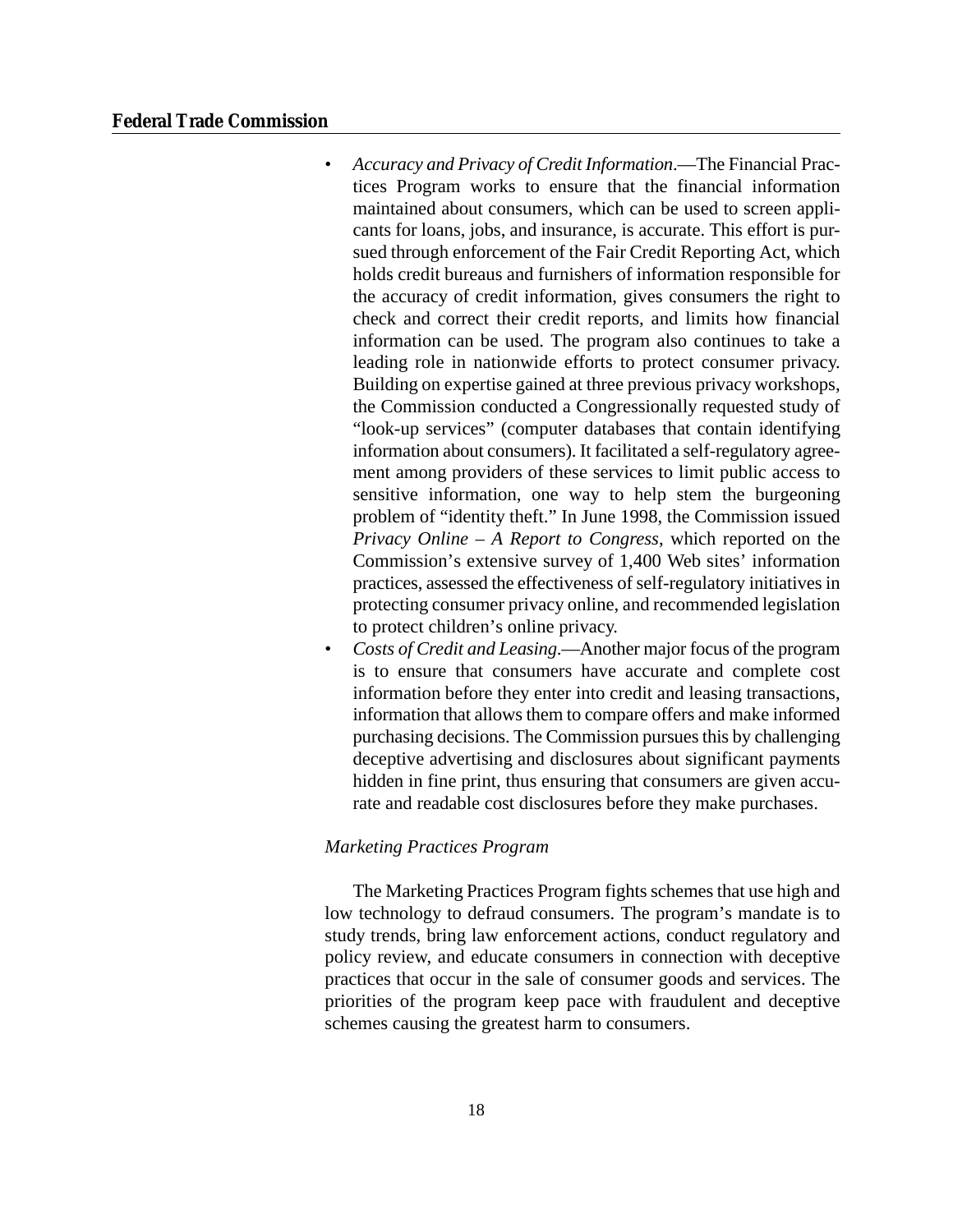- *Internet Fraud*.—Fraud on the Internet threatens consumer confidence in the online marketplace. The Marketing Practices Program is a national leader in the law enforcement effort to study online trends and use innovative approaches to deter fraud and deception on the Internet. Information captured in the Commission's consumer fraud database is used to identify problem areas and to monitor online solicitations, Web sites, user groups, and other commercial practices to detect possible deception and fraud. Internet surf days are used to deter merchants from making deceptive claims by identifying Web sites that make claims likely to be false or misleading, and sending e-mails to the operators of those sites. The e-mails tell site operators what is legally required of them if they sell on the Internet.
- *Telemarketing and Direct Mail Fraud*.—Telemarketing and direct mail fraud are longstanding priorities. The Marketing Practices Program enforces the Telemarketing Sales Rule, and since adoption of the Rule in late 1995, telemarketing fraud has fallen from number 1 to number 10 in the National Attorneys General report on consumer problems. The program continues to organize law enforcement sweeps with federal and state law enforcement partners to keep telemarketing crooks on the run and get restitution for victims. A similar approach to direct mail fraud is showing similar effects.
- *Telecommunications*.—With the deregulation of the telephone industry, the telephone billing and collection system became available to a variety of vendors. While these developments benefitted consumers, they also opened the door to greater opportunities for scams. Fraudulent operators, taking advantage of this new billing system, have found numerous ways to "cram" unauthorized charges on consumers' telephone bills. In fiscal year 1998, the Commission received over 12,000 consumer complaints about cramming. The Commission has responded aggressively to the problem. Since April 1998, the Commission has brought four cases to stop telephone billing fraud and to obtain redress for consumers. To address cramming more broadly, the Commission proposed to revise its 900-Number Rule to require that there must be express authorization by consumers for "telephone-billed purchases," and to provide for dispute resolution protections for such purchases.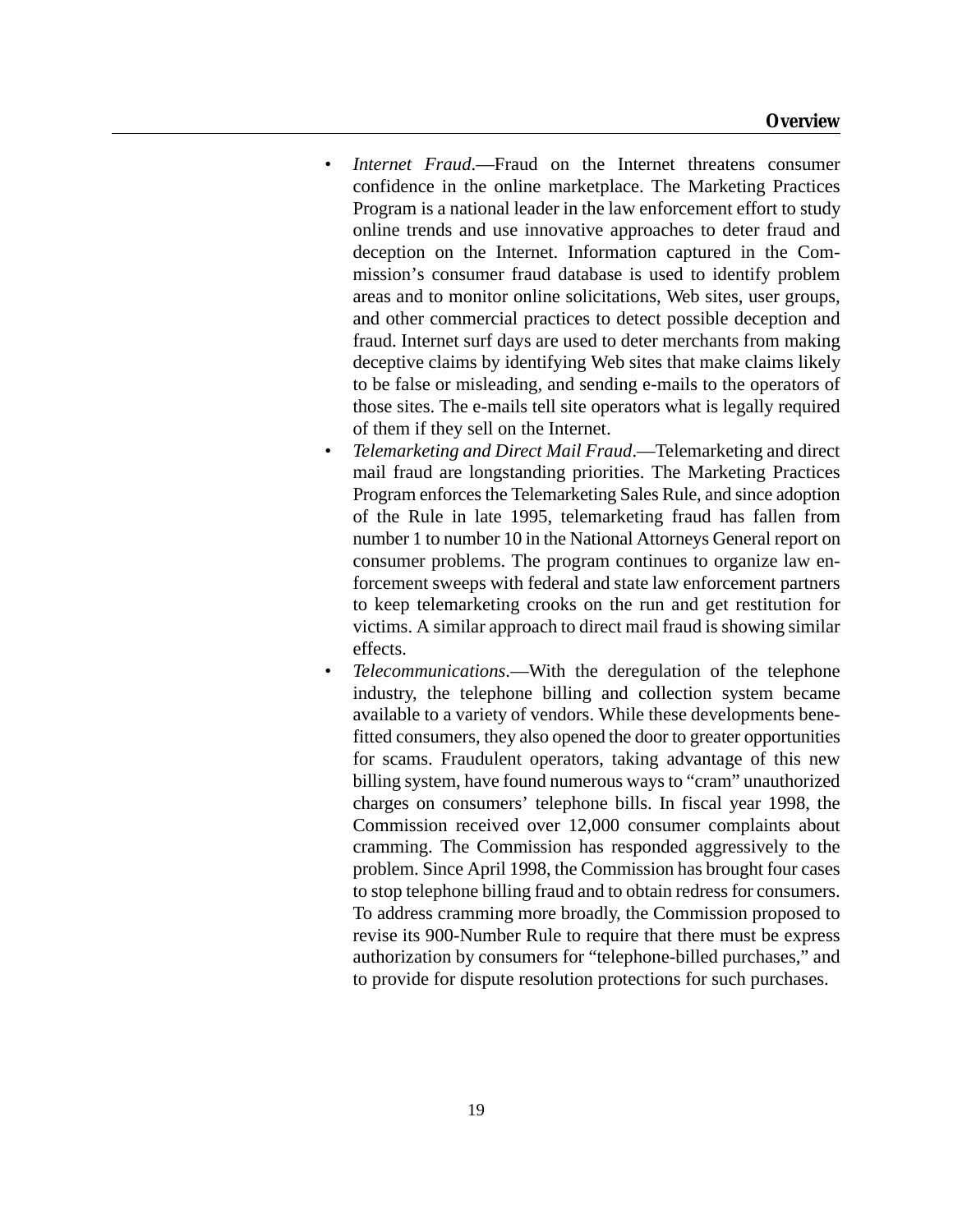**Federal Trade Commission**

*Service Industry Practices Program*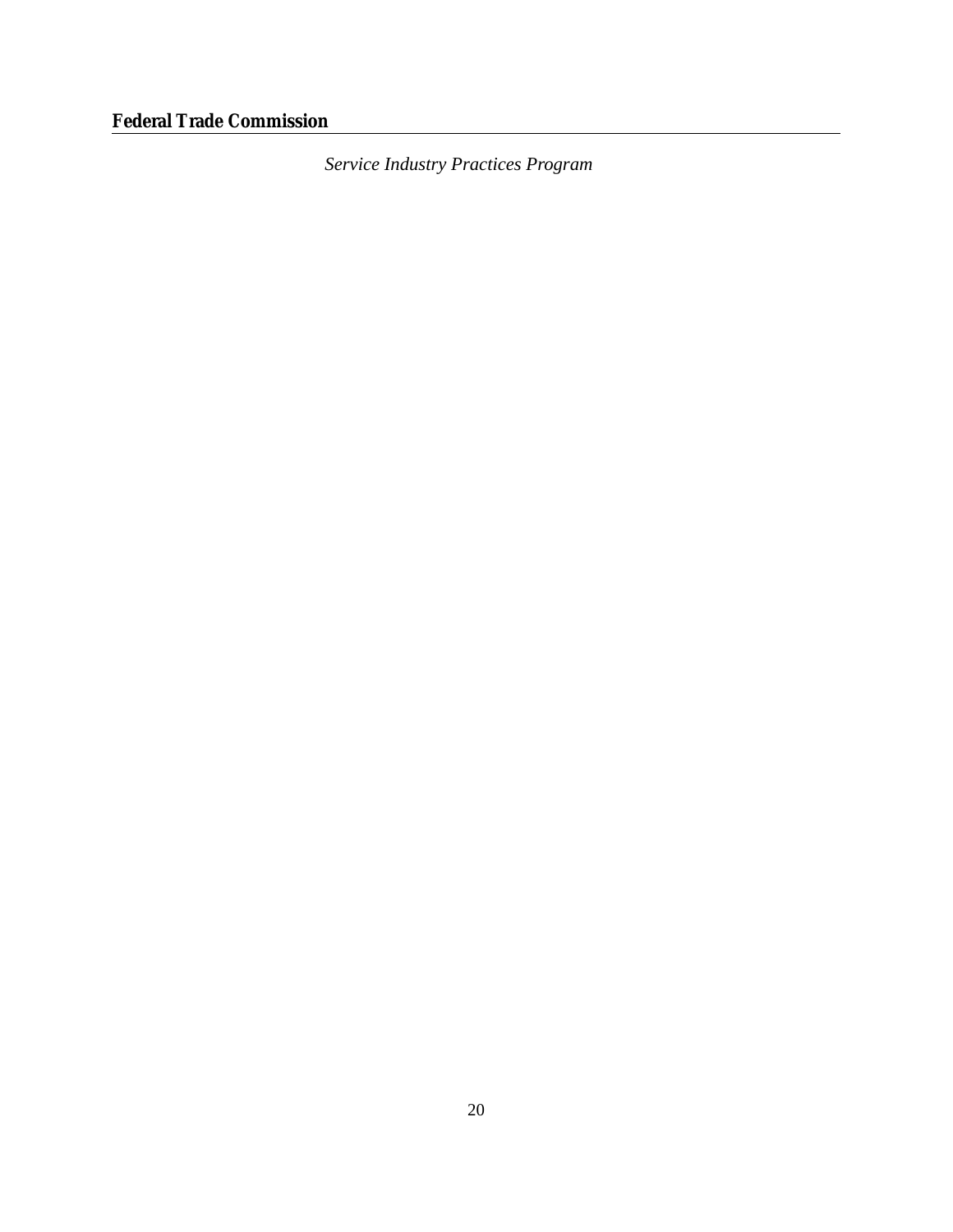The American economy has long led the world in consumer services. This demand for services provides opportunity not only for legitimate business activity, but also for deceptive activity. The Service Industry Practices Program promotes the truthful sale of health care, professional, and other vital services.

- *Health Care and Weight Loss*.—Each year consumers spend billions of dollars purchasing pills, potions, new technologies, and therapies for health care and weight loss. The Commission works with other federal agencies, state Attorneys General, and other partners to combat misleading claims by these providers. Law enforcement actions are accompanied by initiatives such as those undertaken to identify misleading Internet claims, and to lead a coalition of industry, academic, and government experts to combat the rising threat of obesity through voluntary industry guidelines and education.
- *Investment and Other Financial Frauds*.—American consumers invest vast sums not only in stocks and bonds, but also in less traditional offerings – collectibles, mining ventures, telecommunications partnerships, movies and art, and other "hot" offerings. The Service Industry Practices Program has successfully brought law enforcement actions against investment frauds since the 1980's.
- *Career Placement and Scholarships*.—Fraud artists also prey on consumers concerned about finding jobs and financial assistance for college. Recent targets of enforcement have been firms who advertised nonexistent Post Office jobs as a means to sell useless exam materials and telemarketers who falsely promise "guaranteed" college grants. Consumer education plays an important role in preventing this type of fraud.
- *Project Scofflaw and Criminal Liaison*.—Commission actions can quickly halt consumer frauds, freeze assets for consumer redress, and create a "road map" for parallel criminal prosecution. The Service Industry Practices Program works with the Department of Justice to coordinate criminal prosecutions. The program also coordinates "Project Scofflaw," an effort to systematically track defendants under Commission-related federal court orders, identify violators, and work with criminal authorities to prosecute violators for criminal contempt.

#### *Planning and Information Program*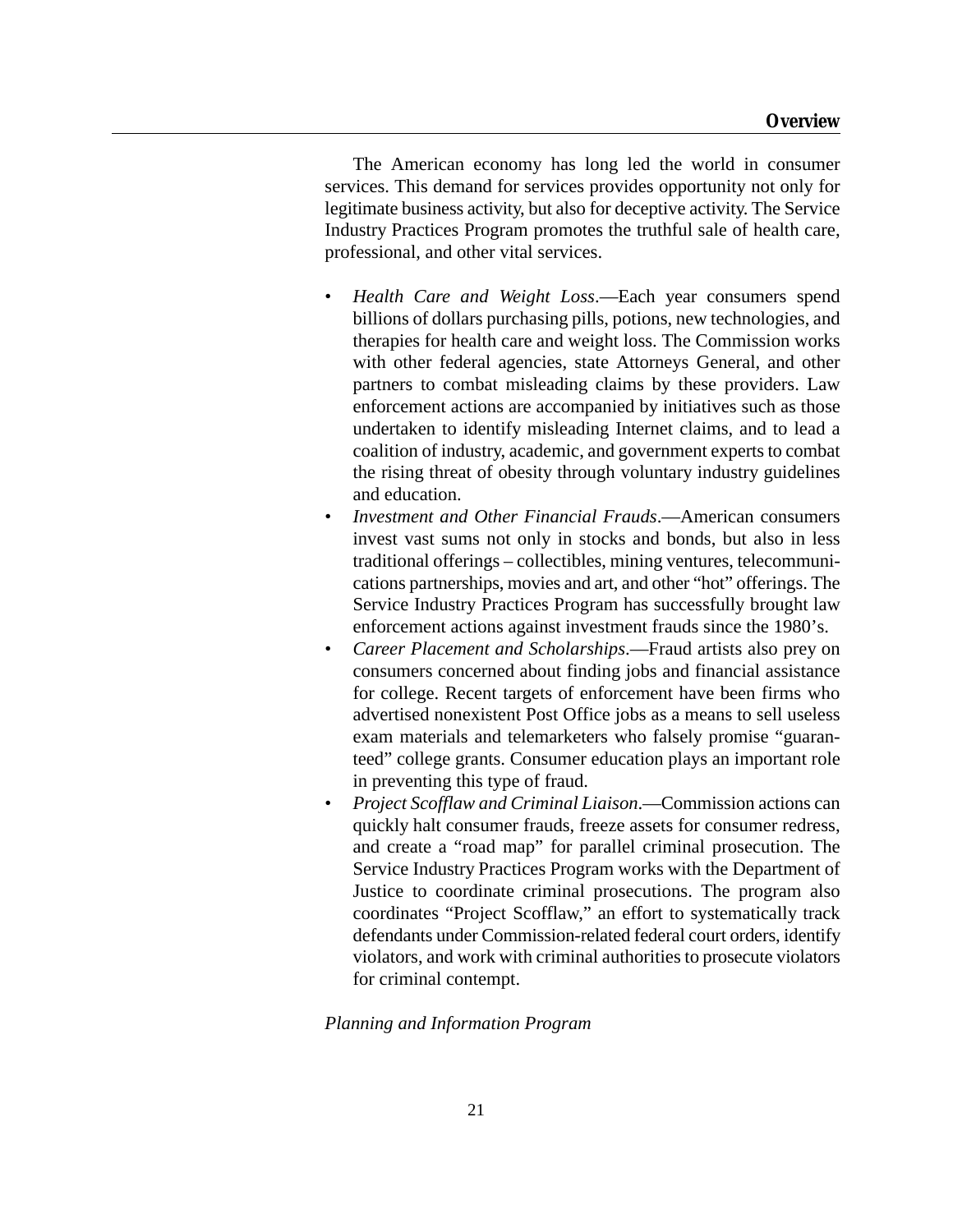The Planning and Information Program develops, analyzes, and supplies information to target law enforcement and educational efforts, measure the impact of Mission activities, and allocate resources.

- *Consumer Sentinel*.—Consumer Sentinel is a binational, multi-state consumer fraud database that uses the Internet to provide secure access to over 158,000 consumer complaints submitted to over 150 law enforcement organizations across the United States and Canada. The site provides law enforcement access to telemarketing, direct mail, and Internet complaints from the Commission's Consumer Information System database and from various law enforcement partners. The site also provides other information useful for investigations and prosecutions.
- *Consumer Response Center*.—As part of the Commission's effort to build a comprehensive nationwide consumer fraud database, the Consumer Response Center responds to and collects information on consumer complaints and inquiries received by telephone, mail, and e-mail. In fiscal year 1998, its first full fiscal year of operation, the Center answered approximately 116,500 consumer complaints and inquiries and added them to the Consumer Information System database. Overall, the database has grown to over 314,000 entries.
- *International Coordination*.—The Planning and Information Program coordinates the international work of the Consumer Protection Mission. A high priority in this area is the creation of legal and technological mechanisms for information sharing among international law enforcers.
- *Operations*.—The Planning and Information Program administers the core financial, administrative, and litigation support activities of the Mission. In addition, the program manages the agency's consumer protection redress activities. Another important responsibility is the coordination of strategic planning and performance measurement. Strategic planning is integrated with budgeting to provide a road map to guide staff activities and accomplish the Mission's goal and objectives.

*ECONOMIC ANALYSIS AND LEGAL SUPPORT* The Bureau of Economics provides economic support to the Commission's antitrust and consumer protection activities, advises the Commission and other government entities about the impact on consumers and competition of various regulatory reform initiatives, and analyzes economic phenomena in the nation's industrial economy as they relate to antitrust and consumer protection.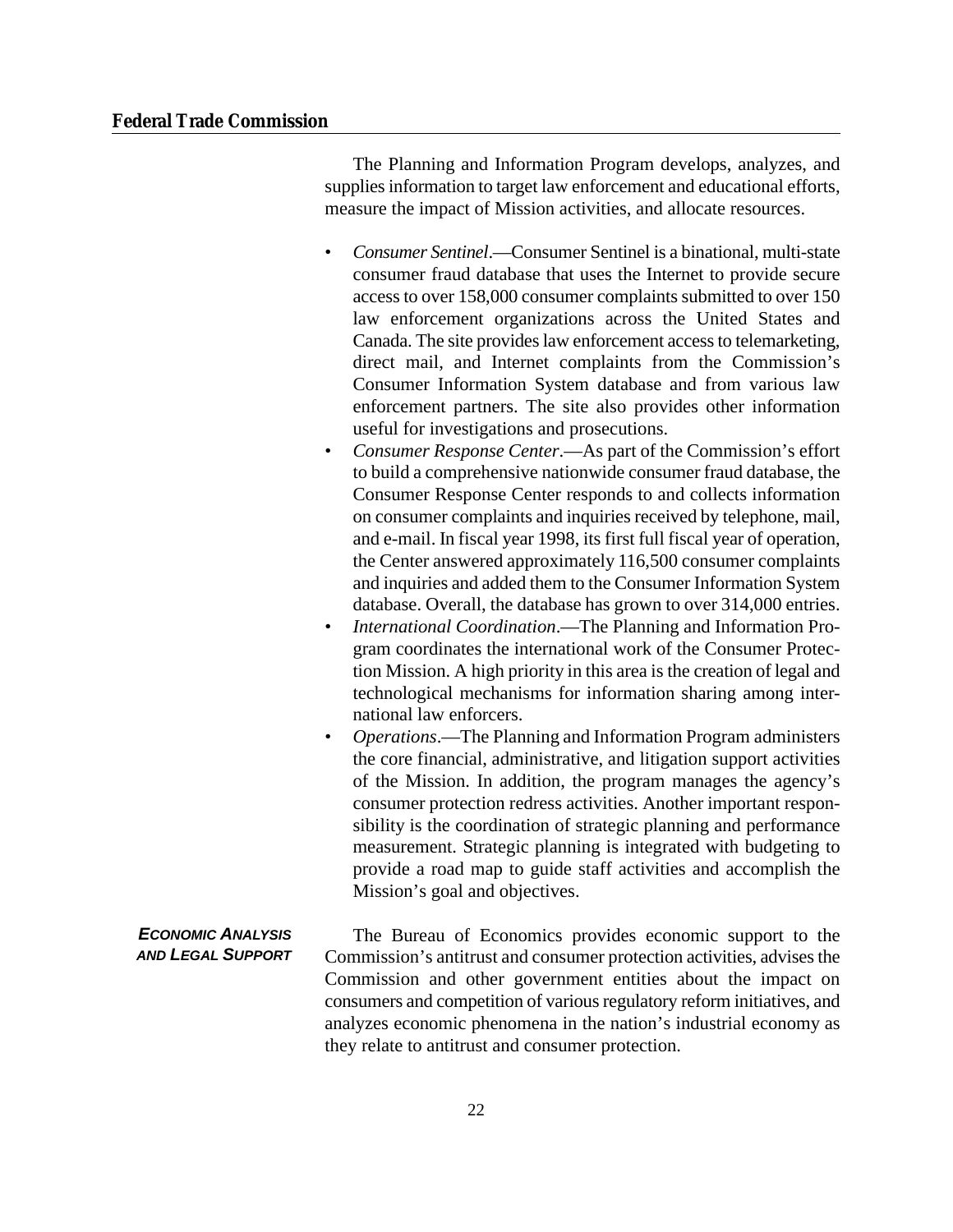The primary mission of the Commission is to assist in the enforcement of the antitrust and consumer protection laws. In fiscal year 1998, the Bureau continued to provide guidance and support to those activities.

In the antitrust area, economists offered advice on the economic merits of potential antitrust actions. Situations in which the marketplace performed reasonably well were distinguished from situations in which the market might be improved by Commission action. When enforcement actions were initiated, economists worked to integrate economic analysis into the proceeding, to provide expert testimony, and to devise remedies that would improve market competition.

In the consumer protection area, economists assessed the benefits and costs of alternative policy approaches. Potential consumer protection actions were evaluated not only for their immediate impact, but also for their longer-run effects on price, product variety, and overall consumer welfare.

Although the Commission is primarily a law enforcement agency, it is also charged with analyzing data and publishing information about the nation's industries, markets, and business firms. Much of this work is undertaken by the Bureau of Economics. In fiscal year 1998, economists conducted studies on selected topics in antitrust and consumer protection.

The Bureau of Economics also provided economic support and input to the Commission's Consumer and Competition Advocacy Program, which provides advice to federal, state, and other regulatory entities concerning the economic impacts of existing and proposed trade regulations.

# *Antitrust*

In the antitrust area, economists participated in all investigations of alleged antitrust violations and in the presentation of cases in support of complaints. Economists also advised the Commission on all proposed antitrust actions and provided economic expertise for matters in litigation. These activities consumed the bulk of the Bureau's resources assigned to directly support the Commission's antitrust responsibilities.

The Bureau also maintains a small research program in support of the Commission's antitrust activities. Ongoing antitrust-related studies included (1) a descriptive study of the pharmaceutical industry, (2) a study of the price and output effects of franchise transfers and mergers in the carbonated soft drink bottling industry, (3) a study of the effects of the entry of branded generic drugs on the pricing and output of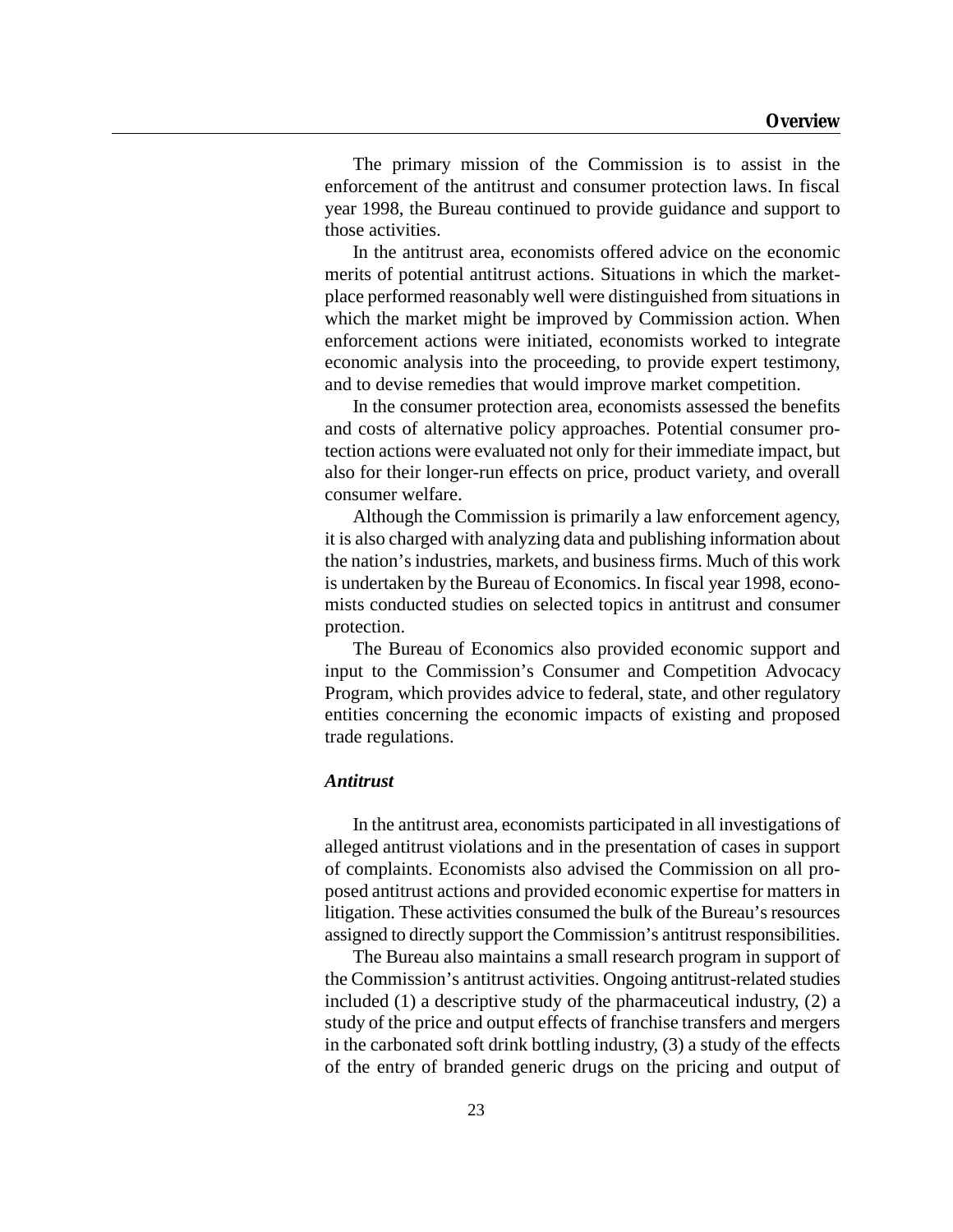branded drugs, (4) a study of the aftermath of several hospital mergers, and (5) an examination of the effects of Commission divestiture orders.

#### *Consumer Protection*

In the consumer protection area, economists evaluated proposals for full-phase investigations, consent negotiations, consent settlements, and complaints. In addition, economists routinely provided day-to-day guidance on individual matters, provided litigation support services, and made policy recommendations directly to the Commission.

In addition to the Bureau's direct support for individual consumer protection case matters, staff economists worked on consumer protection topics of interest to the Commission. During fiscal year 1998, the Bureau continued to examine (1) the effects on consumer perception of various nutrient disclosures and cautionary disclosures in ads for food products that make health or nutrition claims, (2) the content and extent of advertising for foods and drugs, (3) the relationship between price and quality in service industries, and (4) a description of the rent-to-own industry.

#### *Consumer and Competition Advocacy*

During fiscal year 1998, the Bureau of Economics staff provided economic support and input for advocacy comments. Comments were filed with several federal agencies, including the Copyright Office, the Food and Drug Administration, the National Telecommunications and Information Administration, and the Treasury on various competition and consumer issues. In addition, numerous comments were sent to state utility commissions about alternative ways to structure rules that will guide the deregulation of electricity transmission and generation to allow competition in wholesale and retail sales of electric power.

guides or codes. The advocacy program in the Office of Policy

*CONSUMER AND COMPETITION ADVOCACY*  The interests of consumers are not always well represented in some legislative and regulatory forums. Consequently, laws or regulations are sometimes promulgated that may harm consumers by restricting entry, limiting competition, chilling innovation, raising prices, or reducing the quality of goods and services. The goal of the Commission's advocacy activities is to inform appropriate governmental and self-regulatory bodies about the potential effects on consumers, both positive and negative, of proposed legislation, rules, or industry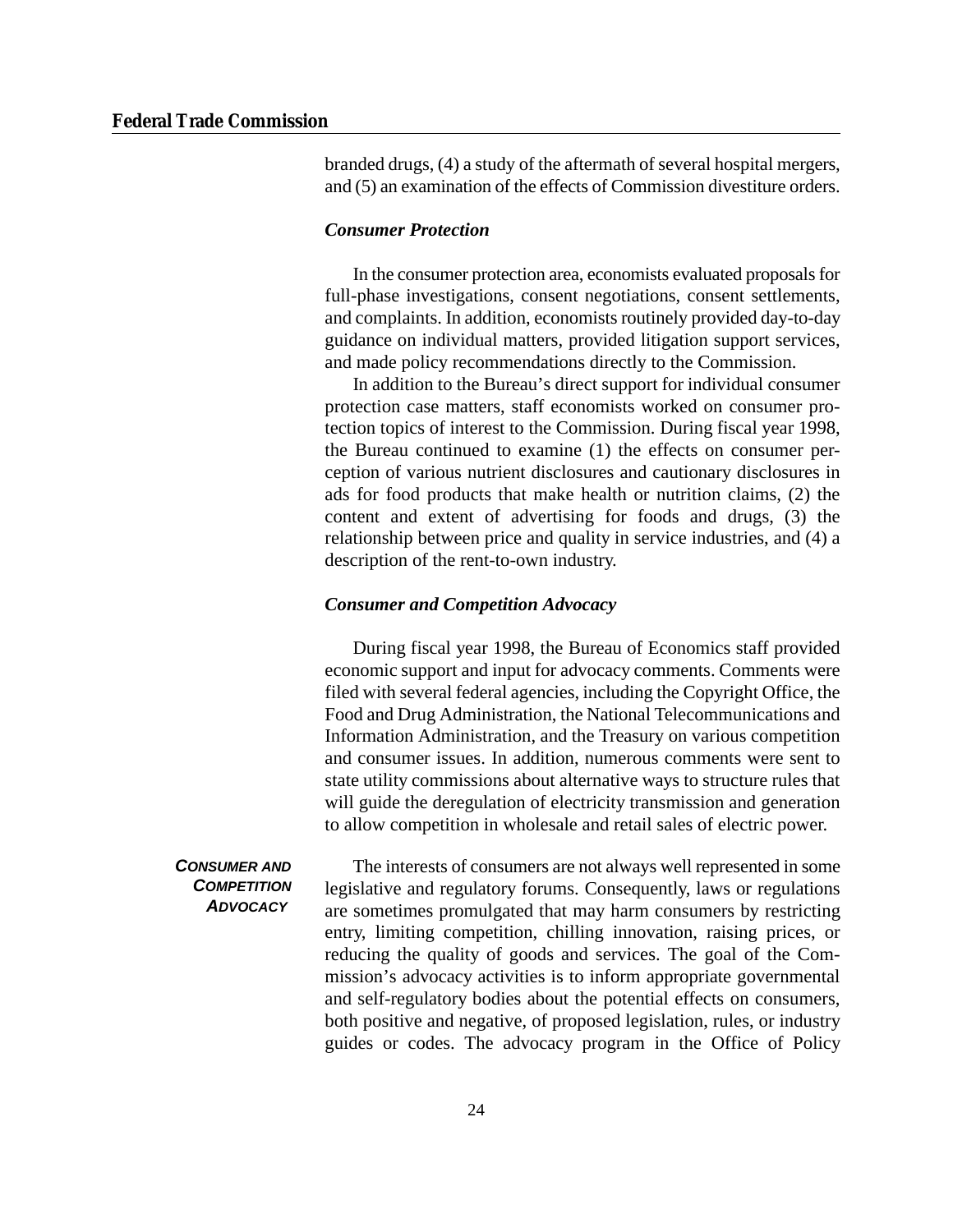Planning is the central source of planning, coordination, review, and information for the staff's work in this area.

During fiscal year 1998, 26 comments were filed. These comments included several comments to the Federal Energy Regulatory Commission and to state public utility commissions encouraging competition in the electricity industry, at both wholesale and retail levels. Comments also covered other areas such as regulations governing pesticide-treated articles, direct broadcast satellite services, the ability of telephone companies to offer advanced telecommunications, foodlabeling requirements, medical product promotion, sentencing guidelines for telemarketing fraud, electronic fund transfers of federal payments, real estate broker and salesperson licensing, and precious metals marketing requirements. In addition to comments to the Federal Energy Regulatory Commission, comments were addressed to other federal agencies, state agencies and legislatures, and a national association of public officials.

#### *MANAGEMENT AND ADMINISTRATION*

# *Administrative Services*

The Administrative Services Office provides day-to-day administrative support to the Commission in a number of areas, including building security, building facilities, property management, mail management, and printing and reproduction. These efforts are largely directed toward improving workplace conditions. In fiscal year 1998, Administrative Services renovated and refurbished dozens of offices and moved staff, furniture, and equipment to accommodate the new organizational groupings resulting from the restructuring of the Office of the Executive Director. The high-volume publication distribution center was also relocated, including staff and stock. In addition, Commission employees are now enjoying the convenience of an ATM machine that was installed near the cafeteria, and children at the agency's Day Care Center are enjoying a new playground, complete with the latest in play equipment and safety features.

#### *Financial Management*

As part of the restructuring of the Office of the Executive Director, all financial services were consolidated into the new Financial Management Office (FMO). The FMO's ongoing responsibilities include maintenance of the Commission's central accounting system, records, and reports; ensuring that effective financial policies and procedures are developed and maintained to support mission operations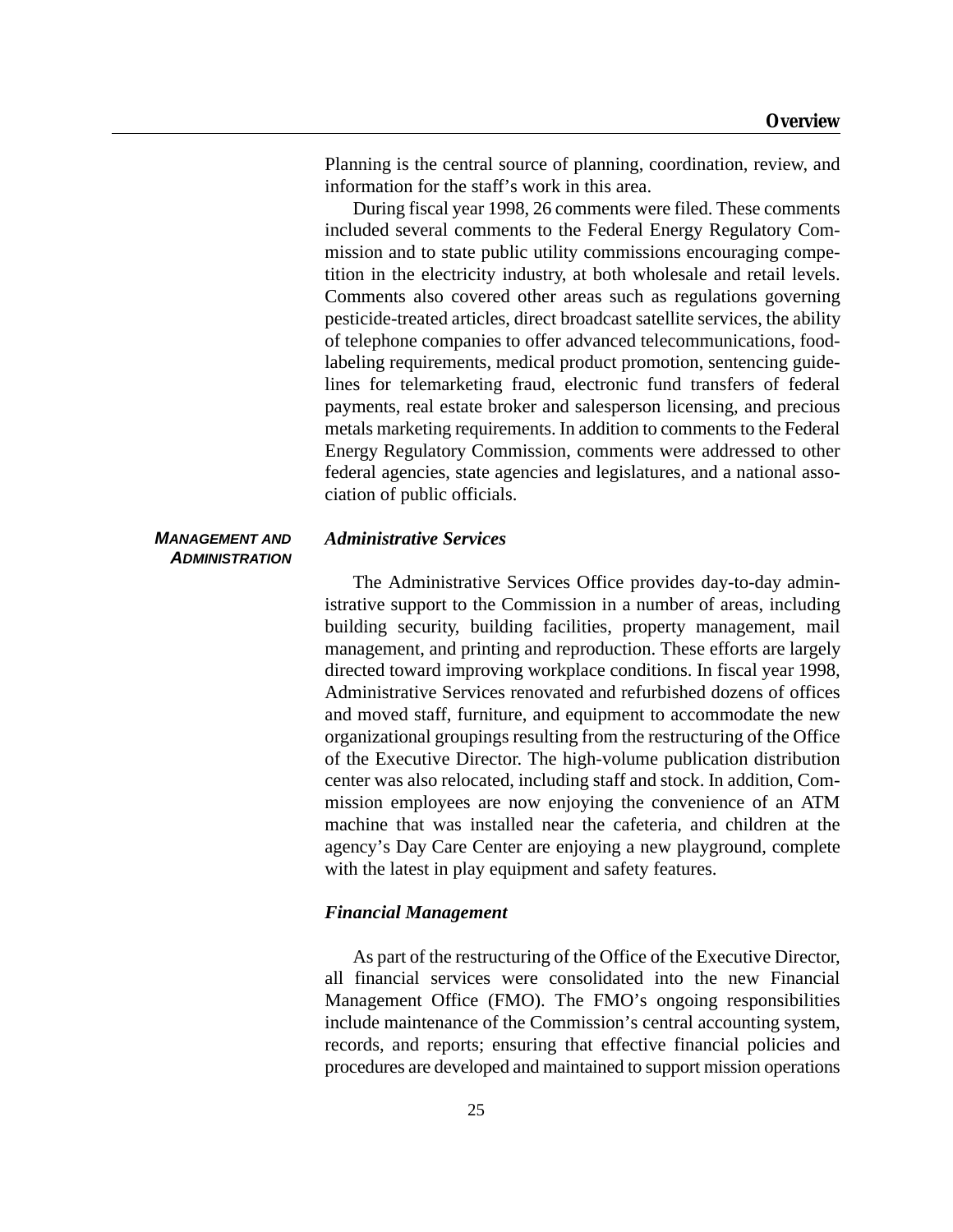and to take full advantage of available technologies; issuing accurate and timely financial reports to program offices, the Department of the Treasury, Congress, and the Office of Management and Budget; preparation, justification, and execution of the Commission's annual budgets; effective allocation and monitoring of the Commission's fiscal resources; management of Commission-wide contracting and acquisition processes and systems; and oversight of financial services received by the Commission from the Department of the Interior's Administrative Service Center. The FMO also carries out Commissionwide management programs for audit follow-up and reviews and reports to the President and Congress on internal controls.

Significant FMO accomplishments included the consolidation of acquisition, finance, and budget responsibilities into a single financial management organization, revision of the Commission's budget submissions to provide a more unified agency-wide presentation, consolidation of the travel credit card and small purchase credit card programs under one contractor, completion of the Commission's first set of Audited Financial Statements, receipt for the Financial Statements of an unqualified audit opinion – the highest possible rating, initial development of a comprehensive five-year financial management plan, and continued timely and accurate delivery of Commission-wide financial services.

#### *Human Resources Management*

The Human Resources Management Office (HRMO) engages in recruitment, position classification, benefits, performance management, employee and labor relations, and training. The HRMO was reviewed by the Office of Personnel Management (OPM) during fiscal year 1998, to determine the agency's adherence to civil service laws and regulations in general hiring, training, records maintenance, expert and consultant hiring, and overall customer satisfaction. OPM's conclusions were positive. HRMO also completed implementation of the Federal Payroll Personnel System (FPPS), thereby facilitating the processing of electronic human resources data.

#### *Information and Technology Management*

The mission of the Information and Technology Management Office (ITM) is to provide information technology services to the Commission, its staff, and the public. As a result of a reorganization of functions, ITM focused its attention this year on the technological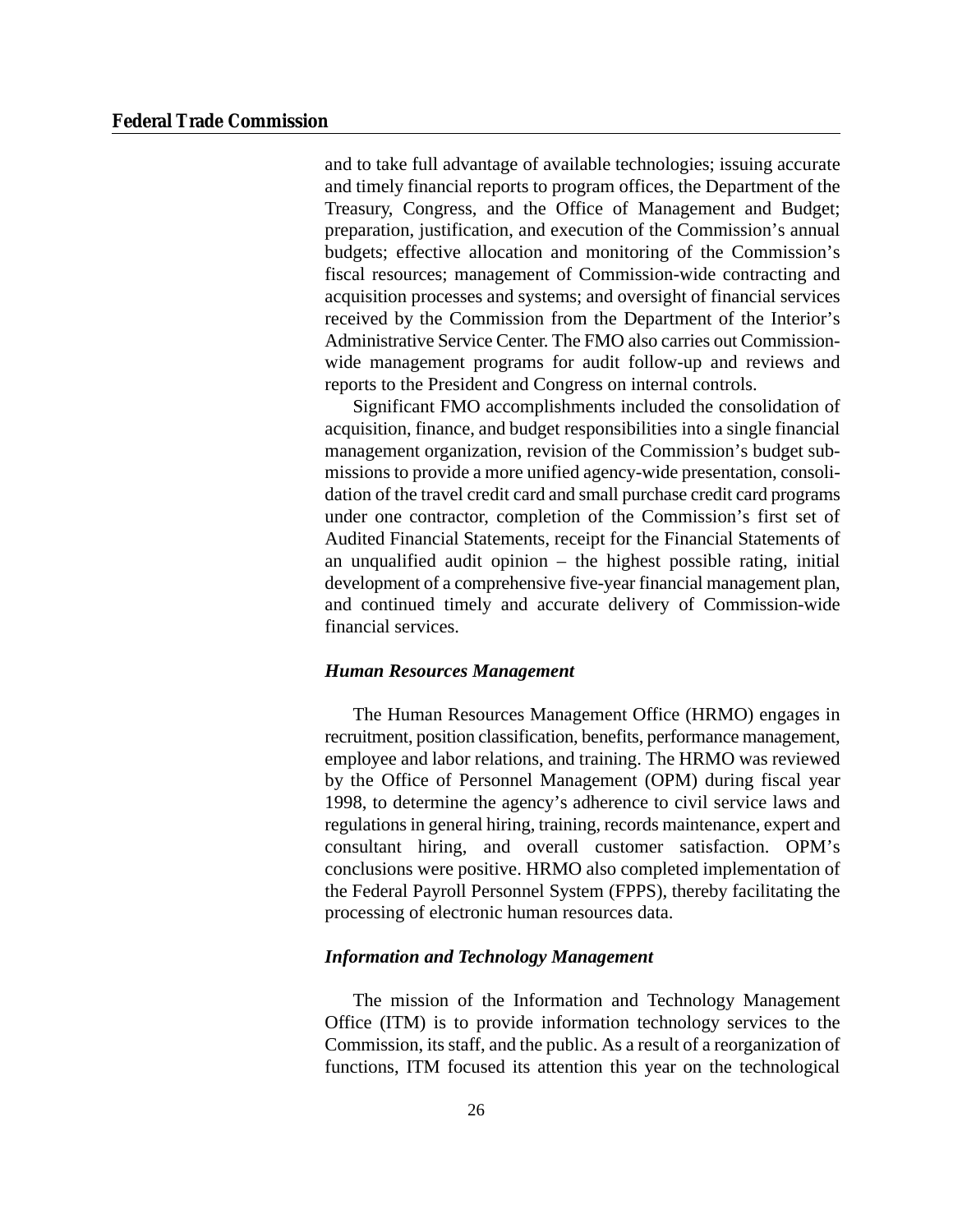infrastructure and the office systems that provide the Commission with the tools and the information needed to conduct and manage its competition and consumer protection missions.

To ensure that the ITM program provided the services and systems that are most important to its customers, a "Board of Directors," made up of several senior managers within the Commission, including the Executive Director, Directors of the Bureaus of Competition and Consumer Protection, Deputy Director of the Bureau of Economics, and Director of the Northwest Regional Office (representing the regional offices), provided advice and direction to the program, as well as reviewing and approving its budget proposals. In fiscal year 1998, the ITM Board of Directors assumed the responsibilities of a "capital investment review" process. In this process, ITM staff identifies both the full anticipated costs and the benefits of potential new projects.

ITM efforts for fiscal year 1998 were organized around four basic types of services: (1) providing reliable base systems and services, (2) providing responsive customer support, (3) continuing the development of products and services begun in previous years, and (4) beginning new initiatives.

#### *Providing Reliable Base Systems and Services*

Commission staff rely heavily upon many of the systems provided by ITM, including the local and wide-area networks, telephone and phonemail systems, central computing facility, administrative and law enforcement computer applications, video/audio conferencing systems, equipment loan program, facsimile services, PCs on the desktops, local printers, and others. Those systems and services have greatly increased the productivity of the entire agency. In addition to those technological systems, ITM provided direct support to Commission staff and the public through offering training services, maintaining an extensive library collection and providing various types of library services, and providing support for investigations and litigation.

In fiscal year 1998, ITM staff worked closely with agency attorneys and economists on several law enforcement investigations and litigations, including the pharmaceutical companies merger matters within the Competition Mission and the Internet "surf week" project within the Consumer Protection Mission. ITM staff provided expert technological advice and assistance to the investigatory and litigation staff in those and other matters, including assistance to staff responsible for publishing the tobacco advertising reports and the energy studies. The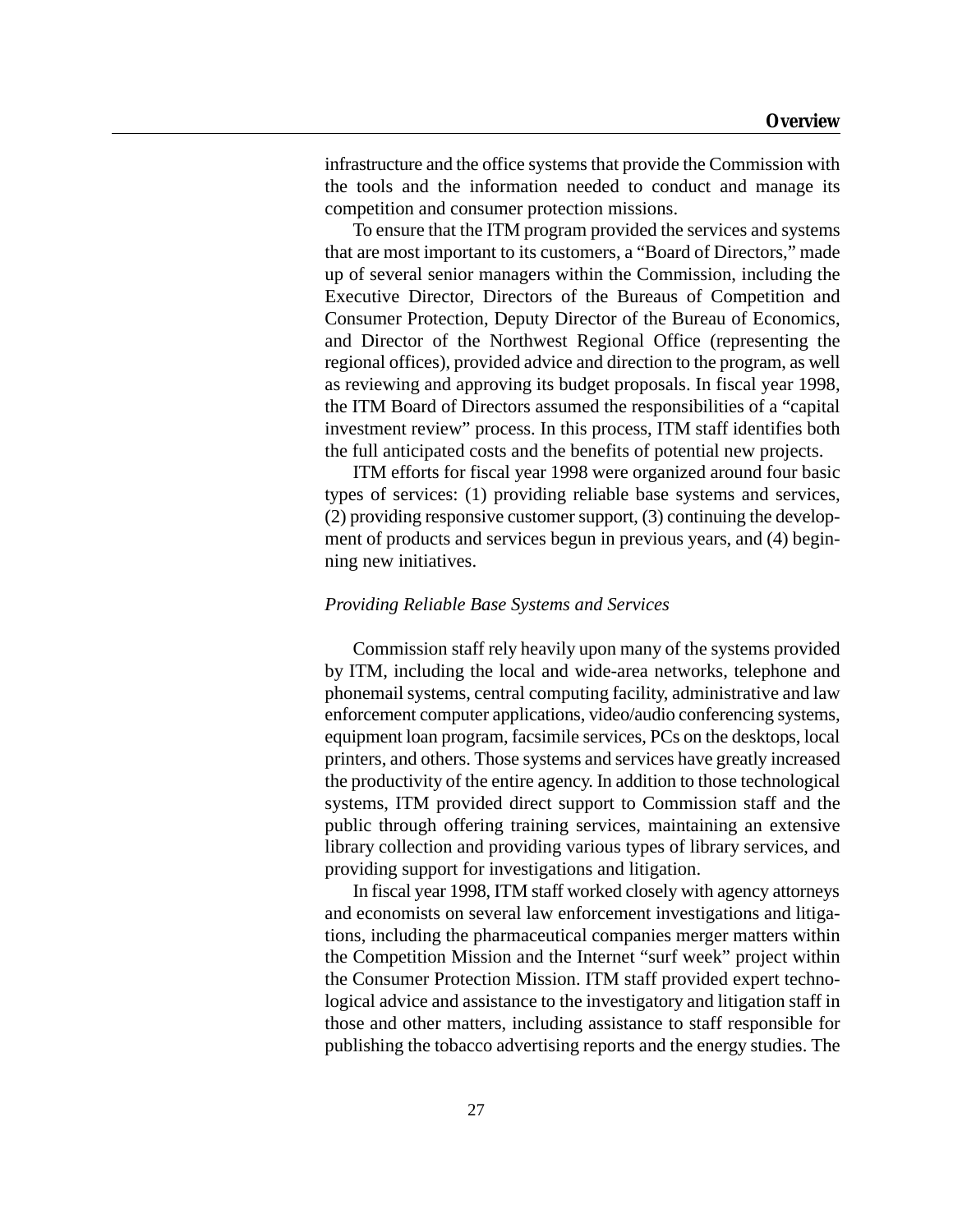Textile Registration Number application was made available to the public and Commission staff over the Internet.

#### *Providing Responsive Customer Support*

The ITM systems and services that fall into this category include those provided through the Help Desk, including installation and repair of PCs and other office equipment, telephone menu "trees" used throughout the Commission, and others.

Specifically in fiscal year 1998, ITM purchased and installed over 350 new Pentium class personal computers on desktops throughout the agency. ITM staff also implemented a complex telephone system in the Bureau of Consumer Protection's Consumer Response Center and installed a new telephone and voicemail system in the Midwest Regional Office. ITM provided more audio and video teleconferencing services as the agency increased its number of routine broadcasts of Commission meetings, Commission events, public hearings, and oral arguments to regional offices and other off-site locations.

# *Continuing the Development of Products and Services Begun in Previous Years*

In fiscal year 1998, ITM continued ongoing work on several important initiatives designed to provide new or better systems and services:

*Premerger System***.—** ITM developed and implemented a new and more efficient system in fiscal year 1998 to replace the Premerger Notification System, which was originally implemented in fiscal year 1984, as a result of the Hart-Scott-Rodino (HSR) Antitrust Improvements Act.

*Year 2000 (Y2K) Issues.*—Because of design considerations, many computers, computer systems, and, indeed, electronic devices that contain a computer chip may malfunction beginning in the year 2000. ITM has been working on this problem for several years, and by the end of fiscal year 1998, ITM completed the work on all but one central application considered to be critical to agency operation. The last critical application is scheduled to be completed in fiscal year 1999. ITM also prepared to support the Bureau of Consumer Protection's efforts, in conjunction with those of other federal agencies, to educate consumers about the risks that may exist in products with embedded computer chips.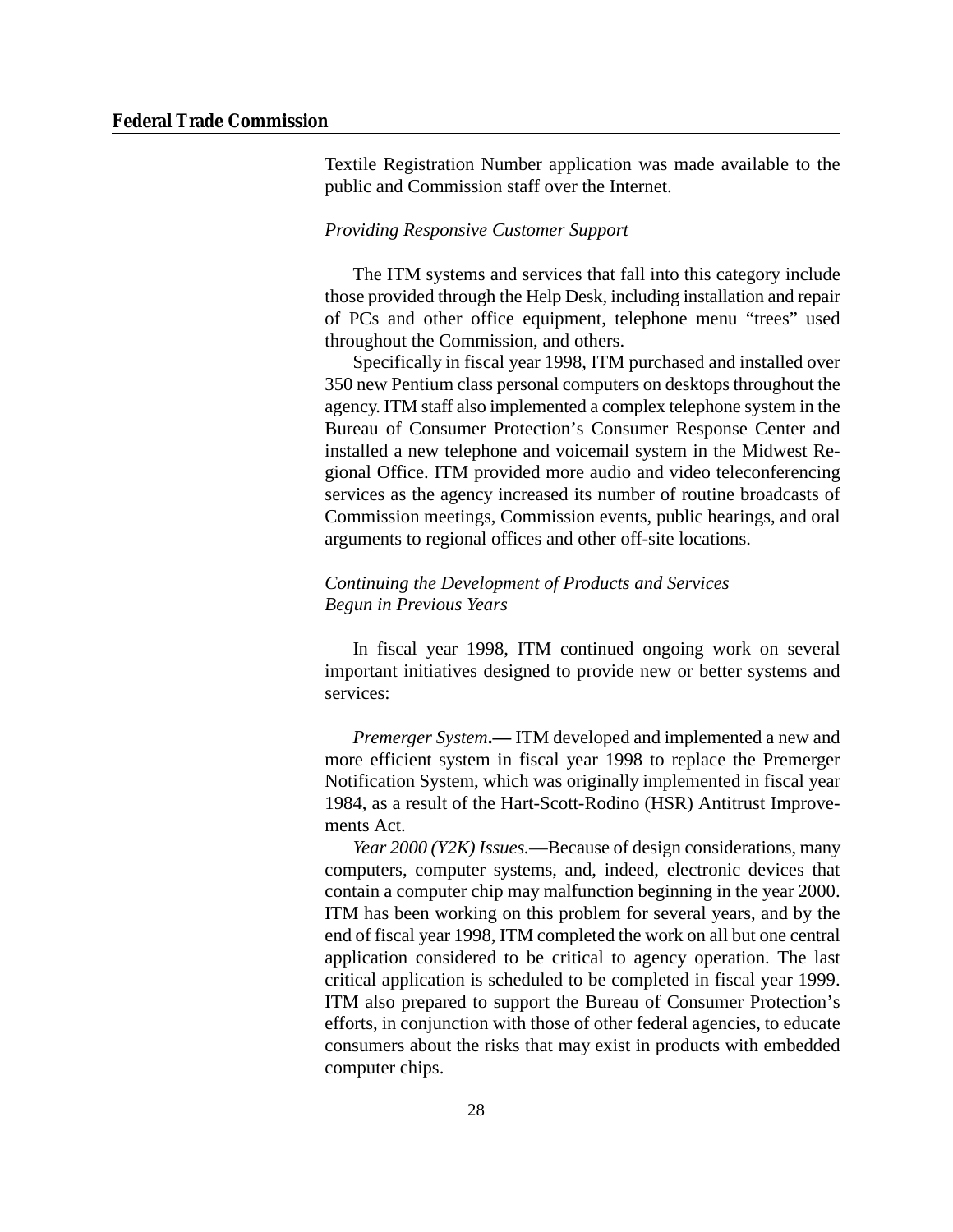*Internet.*—In fiscal year 1998, ITM added to the Commission's own successful Internet and Intranet a multi-agency site, called *consumer.gov*, that provides the public with useful consumer information from many federal agencies. Commission staff from both ITM and the Bureau of Consumer Protection were recognized in this effort by Vice President Gore's National Performance Review and awarded a "Hammer" award, given to individuals or agencies who help create a government that "works better and costs less."

#### *Beginning New Initiatives*

ITM began a major upgrade of the e-mail system used throughout the agency and began development of a project to convert the desktop operating system from Windows for Workgroups to WindowsNT. Both of those projects will be completed in fiscal year 1999 and will provide more reliable operation to all Commission staff.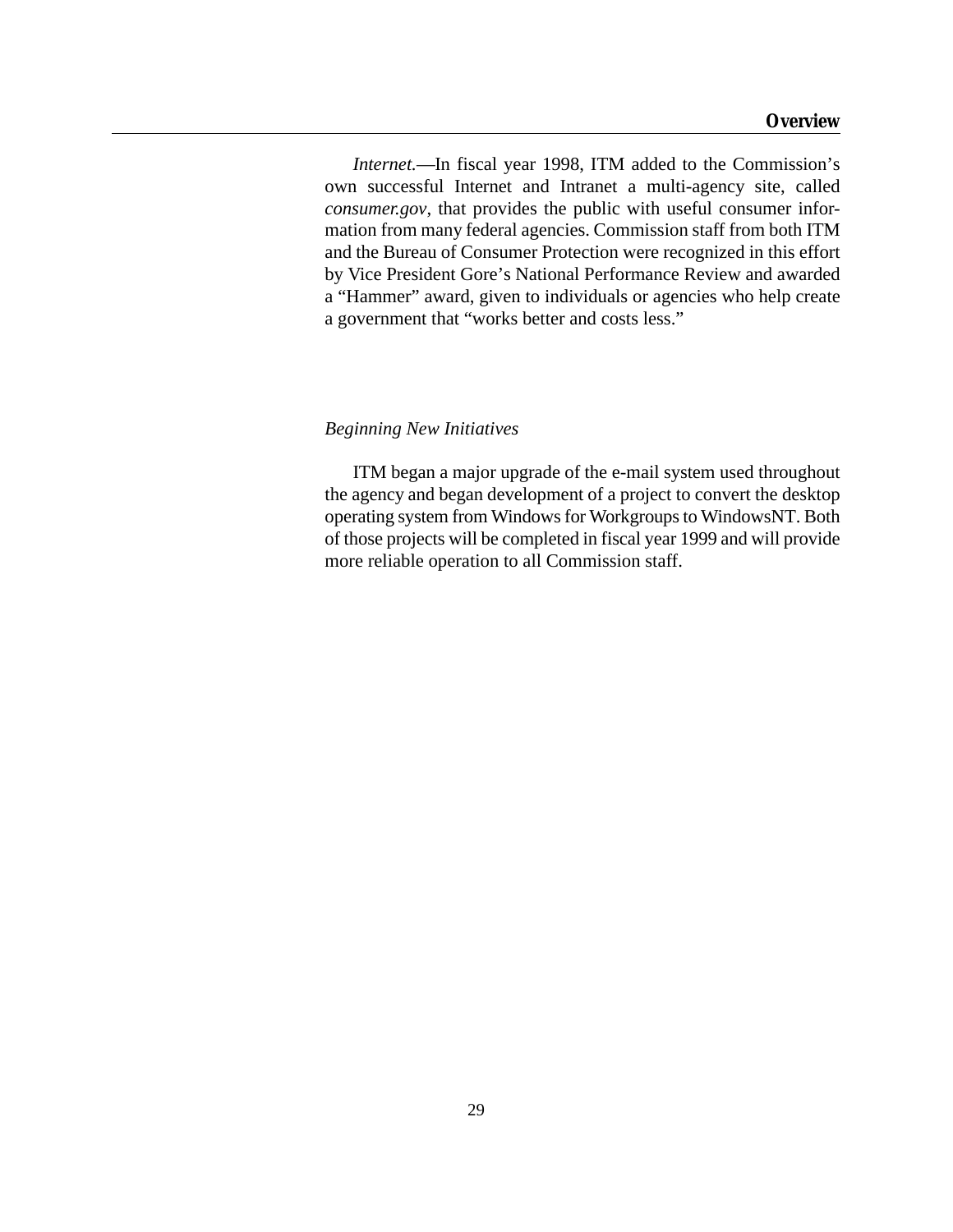# **APPENDIX**

This appendix includes summaries of the Commission's law enforcement, rulemaking, education, and advocacy activitiesfor fiscal year 1998.

**LAW ENFORCEMENT** Commission law enforcement actions may be triggered by calls or letters from consumers or businesses, Congressional inquiries, referrals from federal/state/local officials, or public information on consumer, business, or economic subjects.

> If the Commission believes a violation of the law has occurred, it may obtain voluntary compliance by entering into a *Part 2 administrative consent agreement* with a company or individual respondent and then issuing a final complaint and a final *consent order*. A company or individual signing a consent order need not admit a violation of the law, but must agree to stop the injurious practices.

> If voluntary compliance is not secured, the Commission may issue a *Part 3 administrative complaint*. This results in a formal administrative proceeding, much like a court trial, held before an Administrative Law Judge (ALJ), at which evidence is submitted, testimony is heard, and witnesses are examined and cross-examined. If a respondent and Commission counsel supporting the complaint decide to settle the case through a consent agreement, and the Commission determines that the proposed settlement is adequate to resolve the allegations in the complaint, the Commission may accept the consent agreement for public comment and thereafter issue a *Part 3 consent order* ending the proceeding. If the proceeding continues to completion, the ALJ issues an *initial decision* and any or all parties may appeal that decision to the Commission. If the Commission ultimately finds a law violation, it may issue a ceaseand-desist order or other appropriate relief in conjunction with a Commission opinion. These *final orders* issued by the Commission may be appealed by respondents to a U.S. Court of Appeals (and, ultimately, to the U.S. Supreme Court).

> In cases involving ongoing consumer fraud, the Commission may file a complaint in federal district court. The court can then order the defendants to immediately stop the practices cited in the complaint, and freeze their assets before further consumer injury occurs. In these cases, the Commission seeks *consumer redress*, or refunds for consumers who have been injured, and/or a *permanent injunction* barring the practices in the future.

> The Commission may also file federal court complaints in competition cases, seeking to enjoin particular mergers, acquisitions, or practices and/or to secure other types of legal and equitable relief.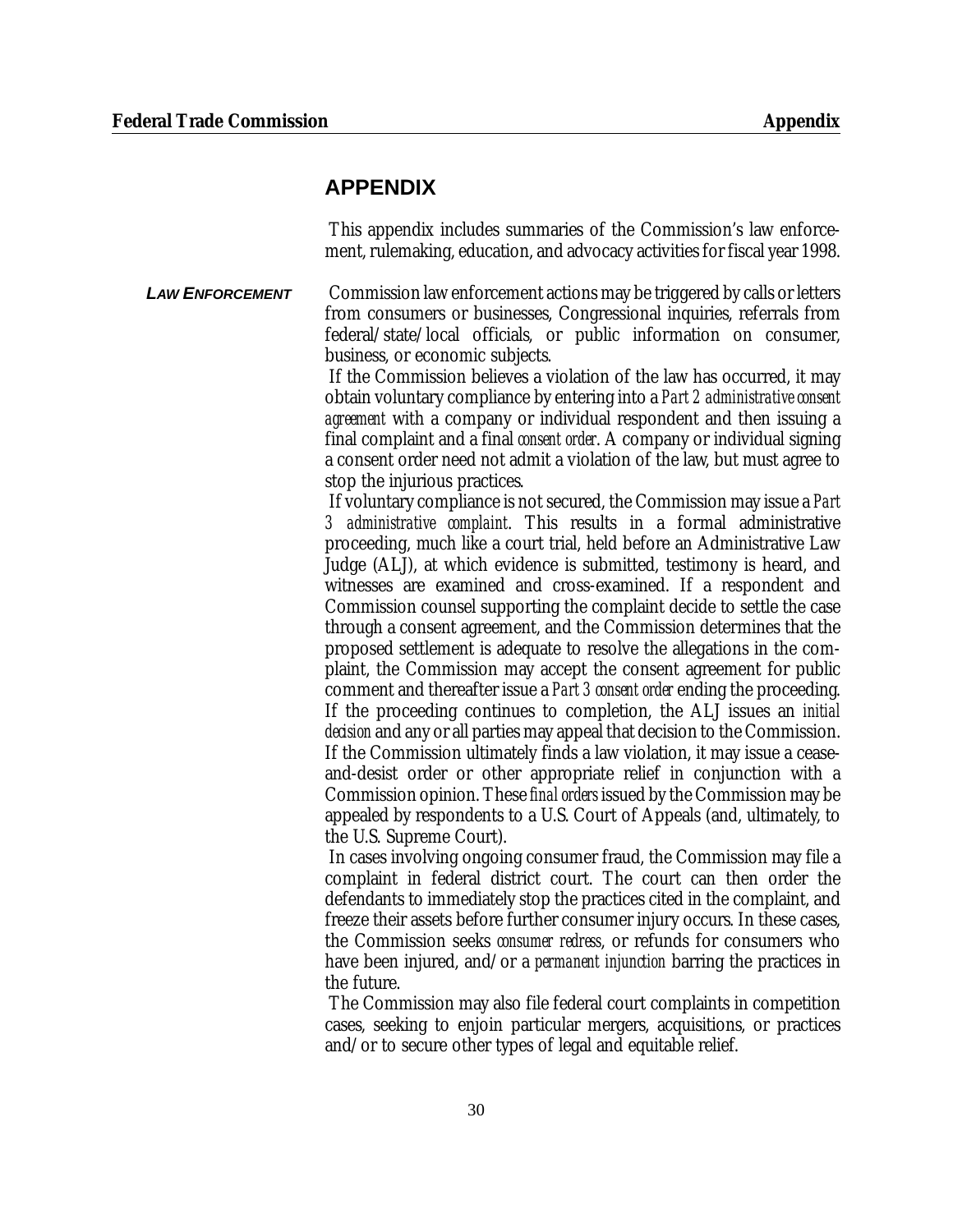In addition, when a company or individual violates a Commission rule, a statute enforced by the Commission, or a prior Commission order, a complaint may be filed in federal district court seeking *civil penalties* and an injunction against future violations.

- *RULEMAKING* The Commission also issues Trade Regulation Rules, other types of rules, and industry guides. The Commission may begin a rulemaking proceeding if it finds evidence of unfair or deceptive practices in an industry or pursuant to particular statutory authorization or directive. Throughout each such proceeding, the public has opportunities to participate in a number of ways, such as through the filing of written comments, which the Commission considers along with the entire rulemaking record before making a decision on the proposed rule. A Commission rule may be challenged in any of the U.S. Courts of Appeals. When issued, the rules have the force of law. The Commission continually reviews its rules and guides, and amends or repeals them as needed.
	- *EDUCATION* The Commission is committed to educating consumers and businesses about their rights and responsibilities under the statutes and regulations it enforces and to encourage informed consumer choice and competitive business practices in the marketplace. For example, for each major consumer protection law enforcement or rulemaking initiative, an education campaign is launched. A campaign may consist of printed materials – which are also made available on the Commission Web site – specialized Internet pages, and/or public service announcements. The Commission viewsthe consumer and business education effort as a costeffective way to help minimize consumer injury and obtain compliance with the law.
	- *ADVOCACY* The Commission presents comments, upon request, to other agencies and entities concerning the effects of regulation on competition and consumers. At the request of lawmakers or agency officials, the Commission often provides comments or testimony to assist legislatures' consideration of pending bills or to assist agency rulemaking proceedings. These submissions advocate policies that will enhance both competition and consumer choice.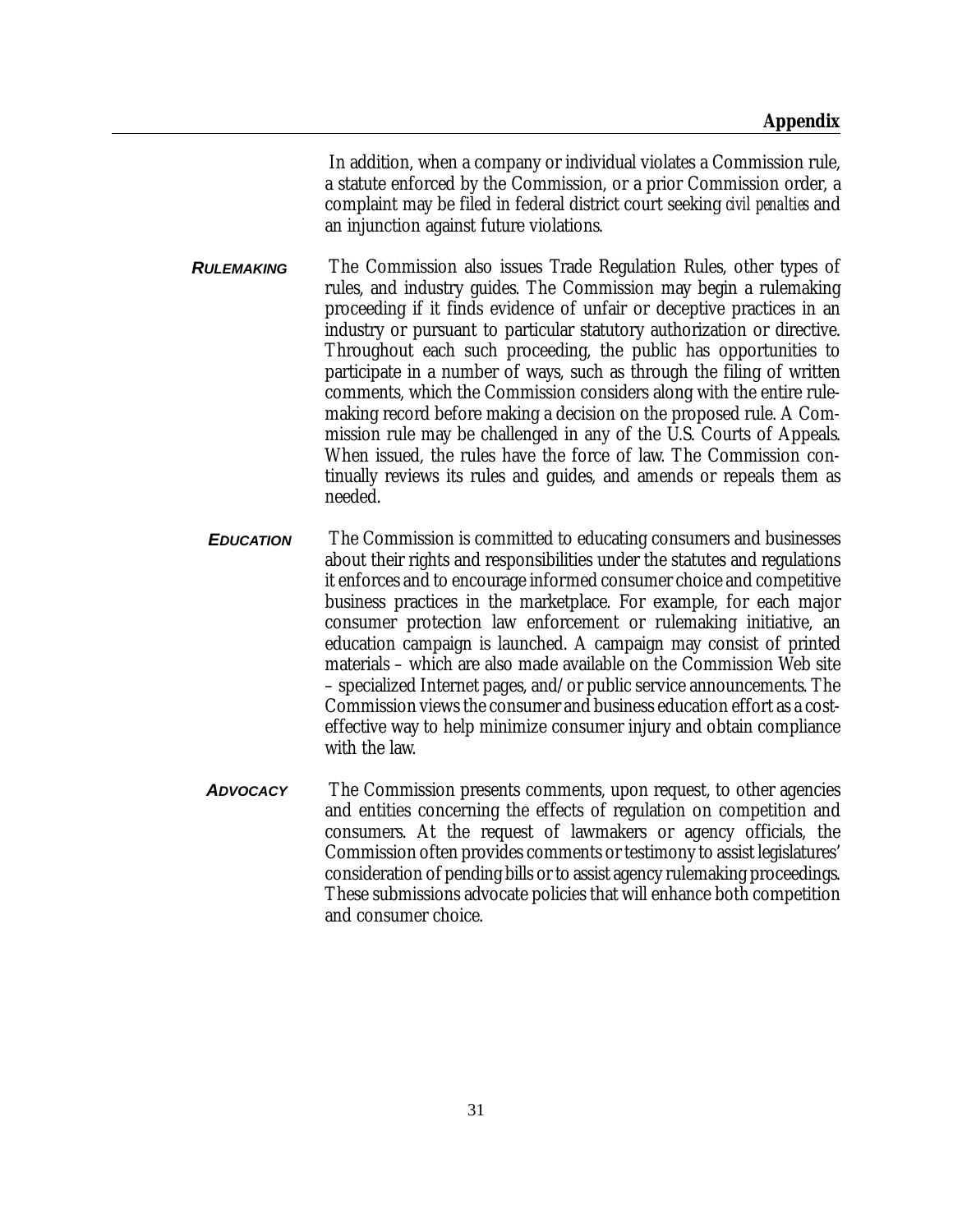# **COMPETITION MISSION PART 2 CONSENT ORDERS AND CONSENT DECREES ISSUED**

| <b>Title</b>                                                                 | <b>Number</b>  | <b>Action</b><br><b>Date</b> | <b>Type of Matter</b>                  | <b>Product/Service</b>                                        |
|------------------------------------------------------------------------------|----------------|------------------------------|----------------------------------------|---------------------------------------------------------------|
| Cablevision Systems Corporation                                              | C3804          | 4/98                         | Merger                                 | Cable television<br>operations                                |
| College of Physicians and Surgeons<br>of Puerto Rico                         | 971 0011       | 10/97                        | <b>Boycott</b>                         | Medical services                                              |
| CUC International, Inc.                                                      | C3805          | 5/98                         | Merger                                 | Full-service timeshare<br>exchange services                   |
| Degussa Corporation                                                          | C3813          | 6/98                         | Merger                                 | Hydrogen peroxide                                             |
| Digital Equipment Corporation                                                | C3818          | 7/98                         | Merger                                 | Microprocessors                                               |
| The Dow Chemical Company                                                     | C3785          | 2/98                         | Merger                                 | Chelants                                                      |
| <b>Ethyl Corporation</b><br>The Associated Octel Company<br>Limited          | C3814<br>C3815 | 6/98<br>6/98                 | Anticompetitive<br>supply agreements   | Lead antiknock<br>compounds                                   |
| Fastline Publications, Inc.                                                  | C3819          | 7/98                         | Agreements to ban<br>price advertising | Buying guides for new<br>and used farm equipment              |
| Global Industrial Technologies, Inc.                                         | C3825          | 9/98                         | Merger                                 | Glass furnace silica<br>refractories                          |
| Guinness PLC                                                                 | C3801          | 4/98                         | Merger                                 | Premium scotch and gin                                        |
| Insilco Corporation                                                          | C3783          | 1/98                         | Merger                                 | Large and small welded<br>aluminum tubes                      |
| <b>Institutional Pharmacy Network</b>                                        | C3822          | 8/98                         | Price fixing                           | Institutional pharmacies                                      |
| Jitney-Jungle Stores of America, Inc.                                        | C3784          | 1/98                         | Merger                                 | Supermarkets                                                  |
| LandAmerica Financial Group, Inc.<br>(formerly Lawyers Title<br>Corporation) | C3808          | $5/98$                       | Merger                                 | Title plant operations                                        |
| M.D. Physicians of Southwest<br>Louisiana, Inc.                              | C3824          | 8/98                         | Price fixing                           | Physician services                                            |
| Roche Holdings Ltd.                                                          | C3809          | $5/98$                       | Merger                                 | Pharmaceuticals                                               |
| S.C. Johnson & Son, Inc.                                                     | C3802          | 4/98                         | Merger                                 | Soil and stain remover<br>products, glass cleaner<br>products |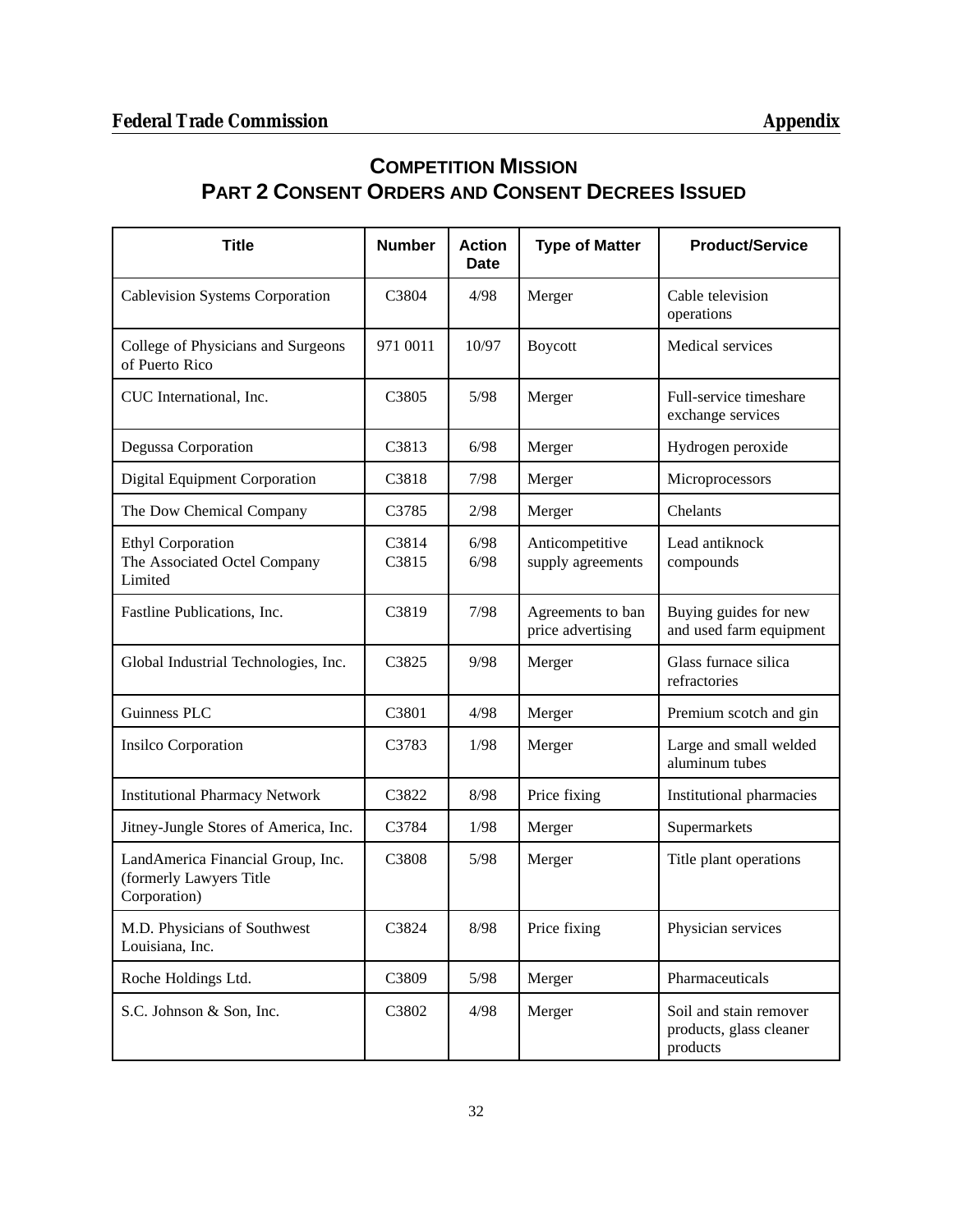#### **Competition Mission Part 2 Consent Orders and Consent Decrees Issued**

| <b>Title</b>                                                    | <b>Number</b>      | <b>Action</b><br><b>Date</b> | <b>Type of Matter</b>       | <b>Product/Service</b>                                              |
|-----------------------------------------------------------------|--------------------|------------------------------|-----------------------------|---------------------------------------------------------------------|
| Sensormatic Electronics Corporation<br>Checkpoint Systems, Inc. | C3795<br>C3796     | 4/98<br>4/98                 | Advertising<br>restrictions | Electronic article<br>surveillance systems                          |
| Shell Oil Company                                               | C <sub>3803</sub>  | 4/98                         | Joint venture               | Gasoline, diesel fuel,<br>kerosene jet fuel, crude<br>oil           |
| SkyChefs, Inc.                                                  | C <sub>3</sub> 828 | 9/98                         | Merger                      | In-flight catering                                                  |
| <b>Stone Container Corporation</b>                              | C <sub>3806</sub>  | 5/98                         | Price fixing                | Linerboard                                                          |
| TRW Inc.                                                        | C3790              | 4/98                         | Merger                      | Missile systems, systems<br>engineering and technical<br>assistance |
| Urological Stone Surgeons, Inc.                                 | C3791              | 4/98                         | Price fixing                | Lithotripsy treatment of<br>kidney stones                           |
| The Williams Companies, Inc.                                    | C <sub>3817</sub>  | 6/98                         | Merger                      | Pipeline transportation of<br>natural gas liquids                   |

#### *PART 2 CONSENT ORDERS ISSUED*

#### *Cablevision Systems Corporation*

Cablevision settled allegations that its acquisition of Tele-Communications, Inc. (TCI) cable systems would substantially reduce competition in two markets in Paramus and Hillsdale, New Jersey, where Cablevision and TCI were the only service providers. The complaint alleged that acquisition would significantly increase concentration in these two communities, leaving only Cablevision to provide cable television service, and thereby increasing the likelihood that the price of cable television services would increase and/or the quality of that service would decrease. The consent order required the divestiture of TCI's cable systems in the two towns. Cablevision would have to obtain Commission approval of its buyer within six months after signing the consent order. The company would not be required to complete the divestiture within this six-month period if the required municipal government approvals took longer to obtain. If Cablevision did not obtain Commission approval for an acquirer within the six-month period, the Commission could appoint a trustee to divest the Paramus and Hillsdale cable systems.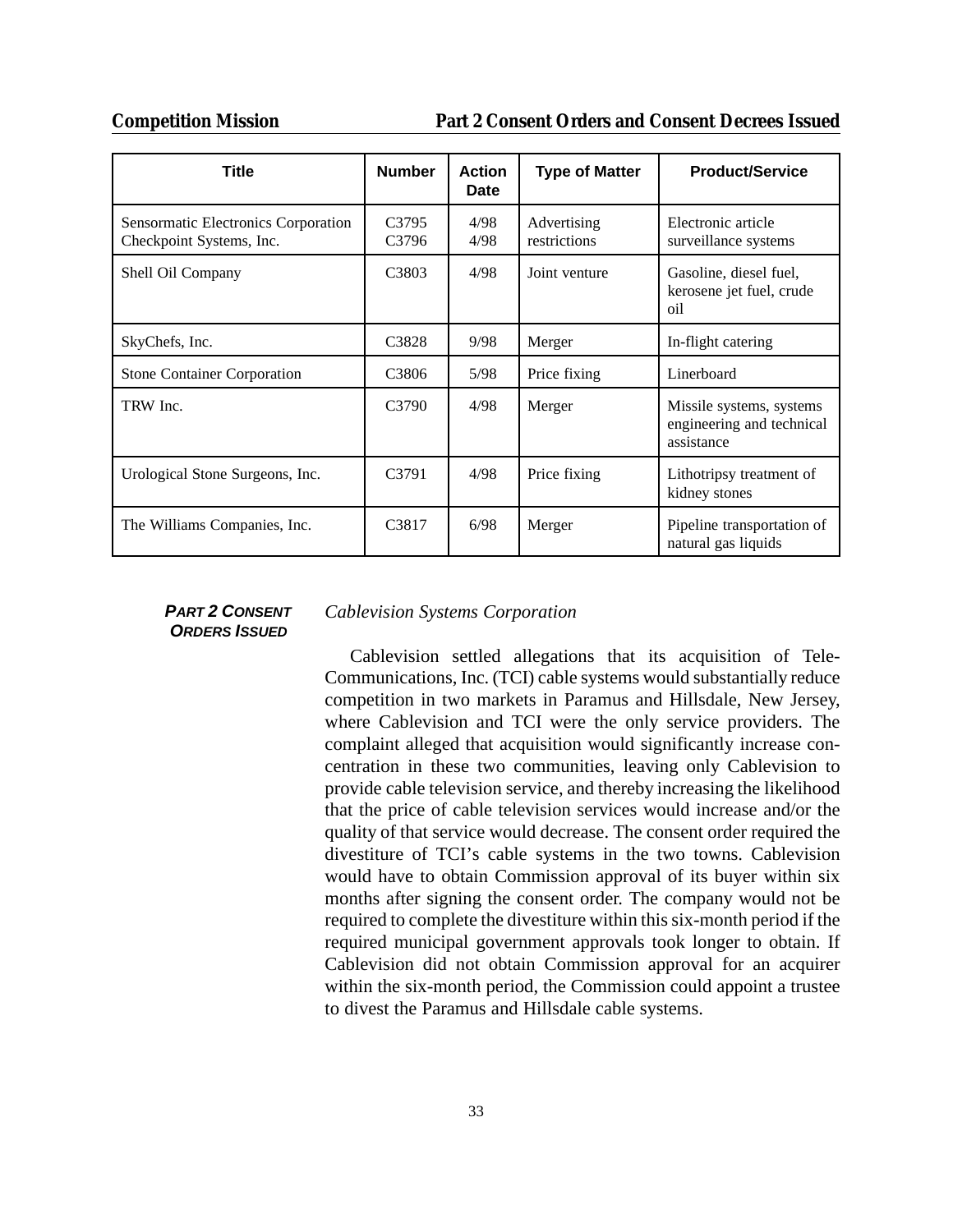#### *College of Physicians and Surgeons of Puerto Rico*

The College of Physician-Surgeons and three physician groups settled allegations that they engaged in illegal conduct when they collectively demanded price-related changes under the Puerto Rican government managed-care plan for the indigent. The Commission and the Puerto Rico Attorney General's Office alleged that the defendants violated the antitrust laws by attempting to coerce the Puerto Rican government to recognize the College asthe exclusive bargaining agent for all physicians of Puerto Rico, and by calling a strike of all physicians in Puerto Rico for all non-emergency patient care. The settlement prohibited the College and the three large physician groups that actively supported the boycott from jointly participating in boycotts or refusing to provide medical services, and from jointly negotiating prices or other more favorable economic terms for doctors. The agreement also called for the College to pay \$300,000 to the catastrophic fund administered by the Puerto Rico Department of Health.

#### *CUC International, Inc.; HFS Incorporated*

CUC, a leading membership-based consumer services company, settled allegations that its proposed acquisition of HFS would create a virtual monopoly in the worldwide market for full-service timeshare exchange services, which could lead to higher prices and a reduction in services for customers. HFS, a leading franchiser of brand-name hotels, residential real estate, and car rental companies, owns Resort Condominiums International, Inc., the world's largest provider of timeshare vacation exchanges, with approximately 65 percent of the market. To remedy the alleged anticompetitive effects resulting from CUC's acquisition of HFS, the consent order required the parties to divest one of their timeshare exchange companies to reestablish a viable competitor in the market.

#### *Degussa Corporation; Degussa Aktiengesellschaft*

Degussa Corporation and its parent company, Degussa Aktiengesellschaft, settled allegations that their proposed acquisition of E.I. du Pont de Nemours' worldwide hydrogen peroxide business, as originally structured, would substantially lessen competition in the highly concentrated North American market for this widely used chemical. According to the Commission's complaint, Degussa's proposed acquisition of DuPont's hydrogen peroxide business would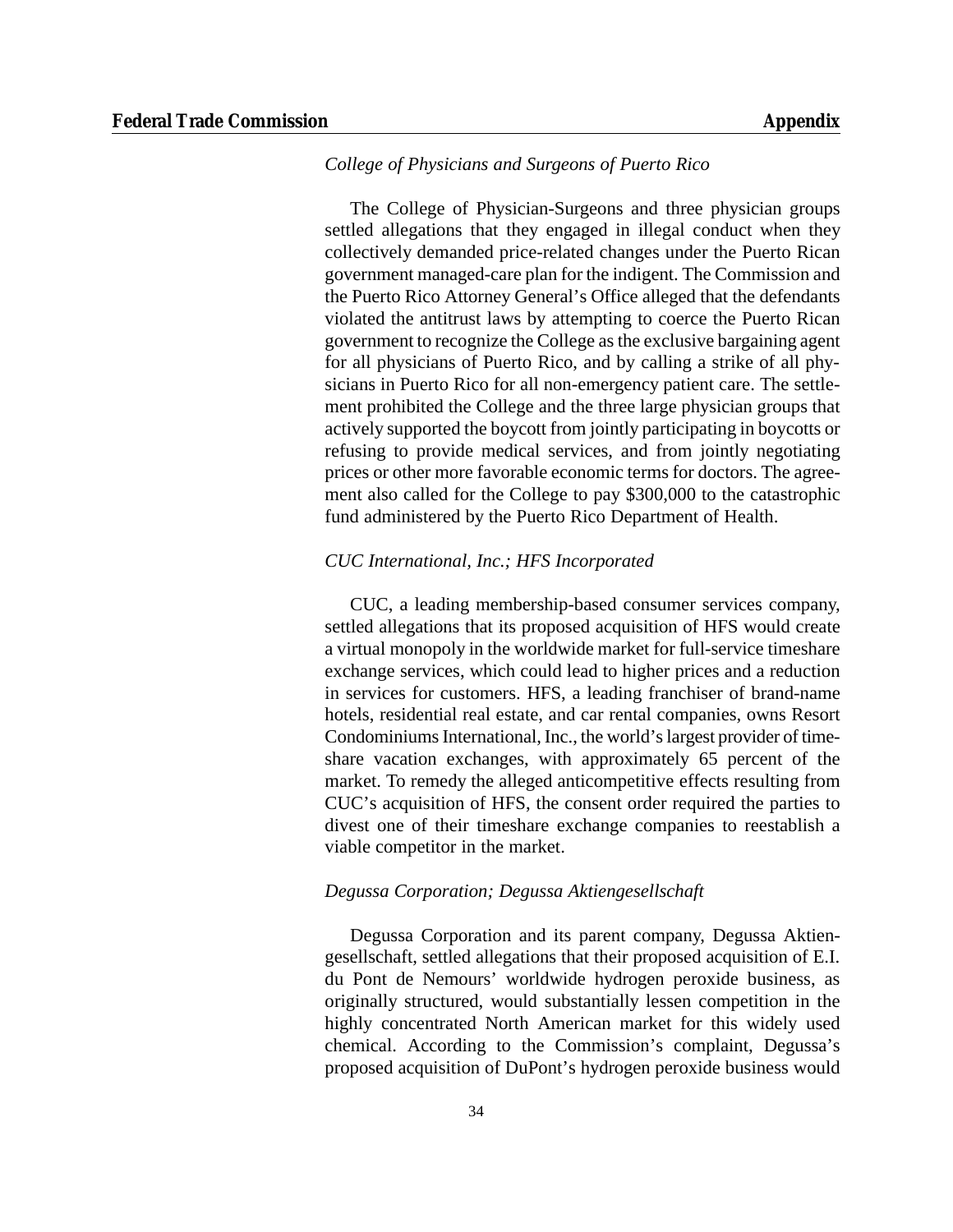have increased concentration in an already highly concentrated industry, making coordinated activity among producers more likely. The complaint relied upon projections in company documents of higher hydrogen peroxide prices if the originally proposed acquisition was consummated. Under the terms of the consent order, instead of acquiring all of DuPont's hydrogen peroxide assets, Degussa would acquire one plant and obtain Commission prior approval if it attempted to acquire either of the two plants that DuPont retained. In addition, the settlement required Degussa to provide the Commission with prior notification before acquiring any other hydrogen peroxide facilities in North America.

## *Digital Equipment Corporation*

Digital settled allegations that the sale of its microprocessor assets to Intel Corporation threatened competition by placing production of Digital's Alpha chip solely in the hands of Digital's principal competitor, Intel. The Alpha chip was regarded by many as the fastest microprocessor in the world at that time, and its combination with Intel would possibly endanger the continuing and future development of the Alpha technology. The consent order resolved these concerns by requiring that Digital license Alpha technology to Advanced Micro Devices, a developer and producer of high-performance microprocessors, and to Samsung Electronics, a developer and producer of semiconductors, or some other Commission-approved licensees. Digital was also required to begin the process of certifying International Business Machines, or another Commission-approved company, as an alternative production source for Alpha chips. These licenses would ensure that there are adequate and independent supplies of Alpha microprocessors, safeguarding that Intel does not have exclusive control over Alpha production, and would further the continuing development of Alpha microprocessors.

#### *The Dow Chemical Company*

Dow settled allegations that its proposed \$500 million acquisition of Sentrachem Limited, a South African chemical company operating in the United States through its wholly owned subsidiary, Hampshire Chemical, would combine two of only three U.S. producers of chelating agents (also known as chelants). The complaint alleged that the merger may substantially lessen competition in the research, development, manufacture, and sale of chelants and would likely lead to a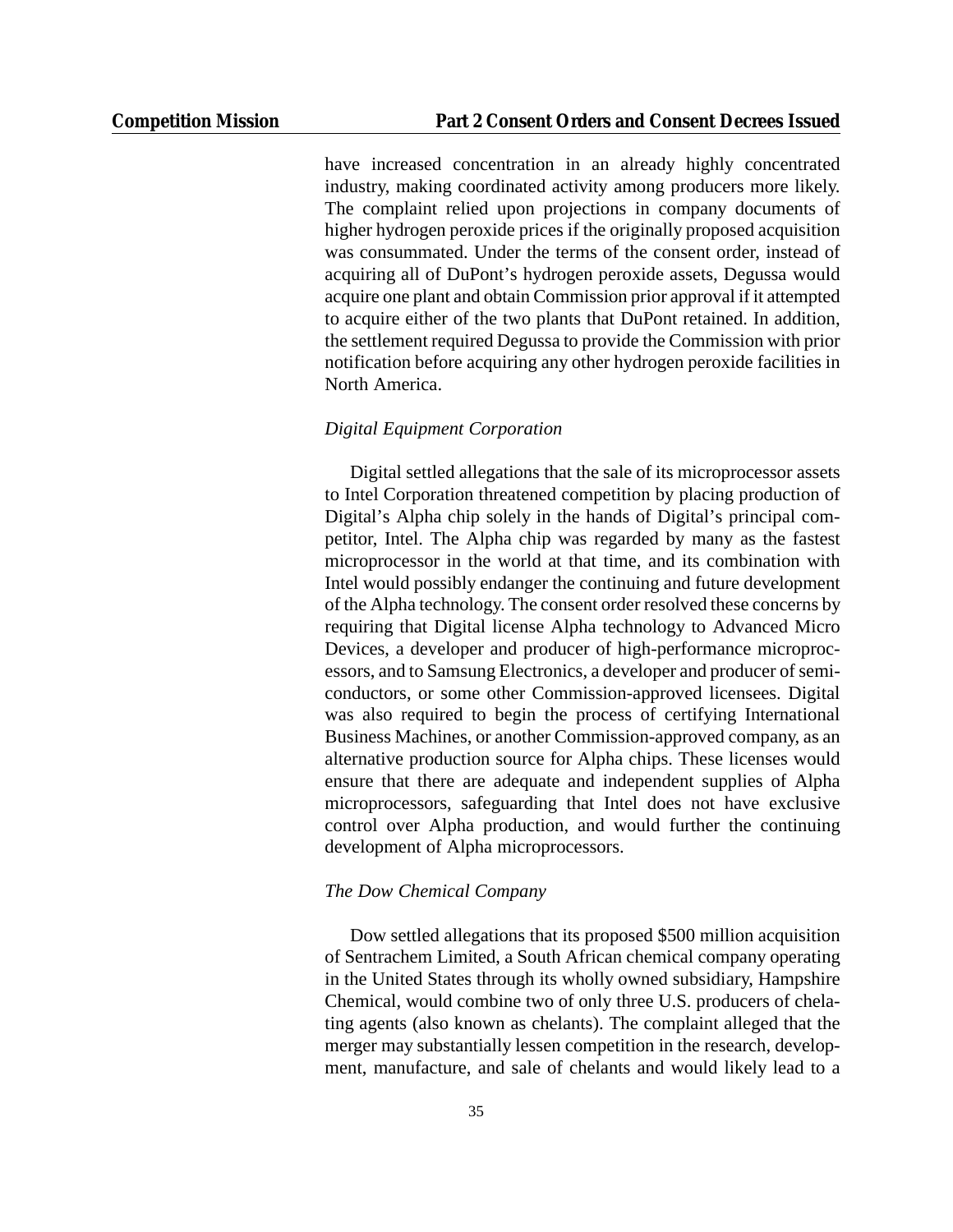unilateral price increase for this product. Chelants are used in cleaners, pulp and paper, water treatment, photography, agriculture, food, and pharmaceuticals to neutralize and inactivate metal ions. As a condition to completing the proposed \$500 million tender offer for Sentrachem, the consent order required Dow to divest Hampshire's chelant business to Akzo Nobel N.V., a Dutch chemical company that is a leading European producer of chelants. The settlement was designed to maintain competition in the U.S. market for chelants.

# *Ethyl Corporation; The Associated Octel Company Limited; Great Lakes Chemical Corporation*

Octel and Ethyl, the world's two largest manufacturers of lead antiknock gasoline additives, settled allegations that they violated the antitrust laws by arranging to close an Ethyl plant and have Ethyl obtain all of its future supply from Octel under an anticompetitive supply agreement. According to the complaint, Octel and Ethyl entered into an agreement between October 1993 and March 1994 whereby Ethyl agreed to stop manufacturing lead antiknock compounds and, in return, Octel agreed to supply Ethyl with a limited volume of these compounds. This agreement, combined with particular portions of the resulting supply agreement, served to diminish competition between Ethyl and Octel. The consent order required that Octel and its parent corporation, Great Lakes Chemical, modify price and volume provisions of its contract with Ethyl; barred consumer price disclosures between the companies; and provided prior notification of acquisition of any assets used in the distribution of lead antiknock compounds in the United States or the manufacture of lead antiknock compounds worldwide.

# *Fastline Publications, Inc.; Mid-America Equipment Retailers Association*

Fastline and Mid-America, a trade association representing farm equipment dealers, settled allegations that their agreements to ban price advertising for new farm equipment in Fastline's publications violated federal law. According to the Commission, the agreements deprived consumers of the benefits of competition among farm equipment dealers and of truthful and nondeceptive price information. The consent order prohibited Fastline and Mid-America from restricting the advertising of prices for farm equipment in the future. In addition, Mid-America was enjoined from participating in any boycott regarding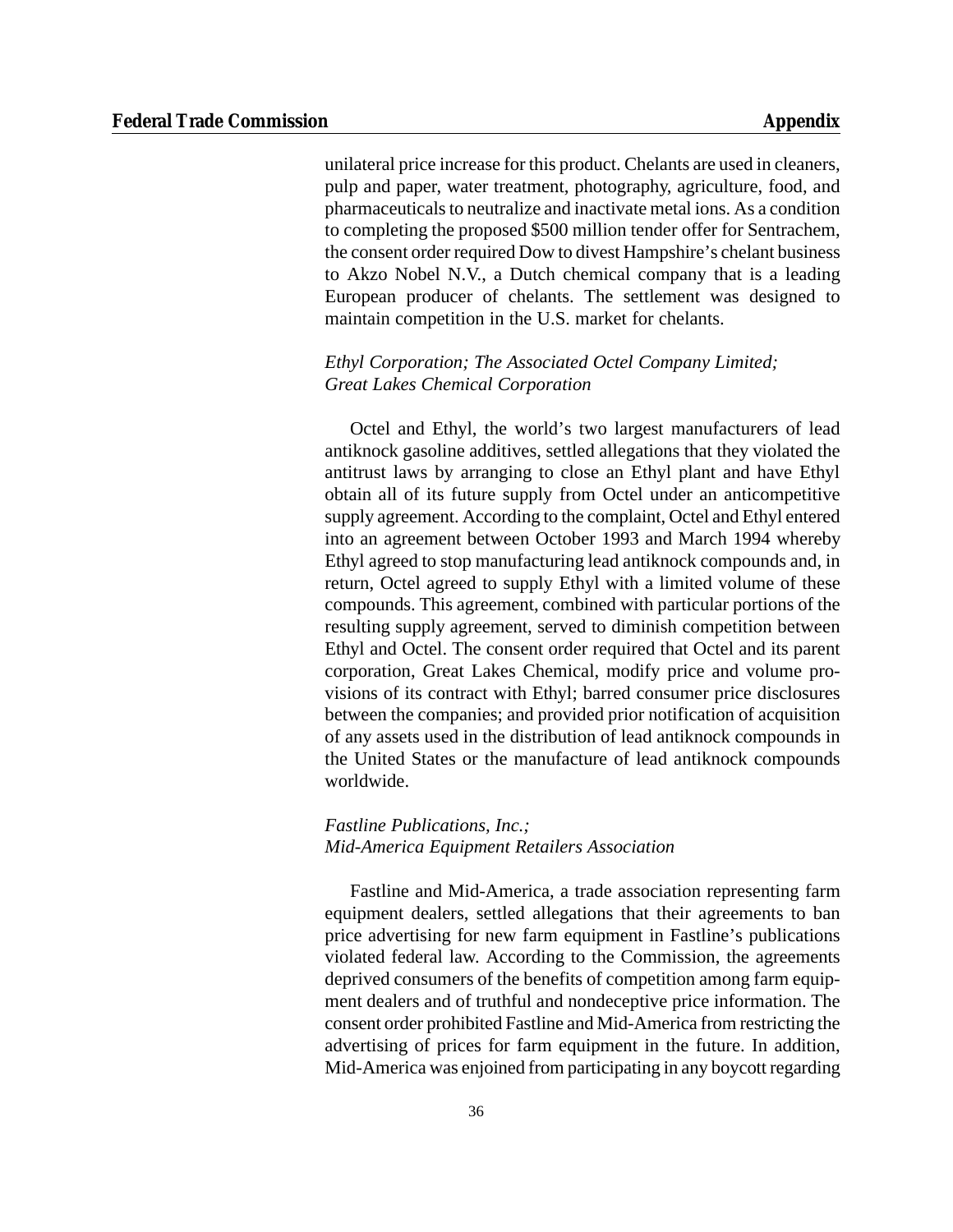the advertising of prices for farm equipment, and Fastline was prohibited from restricting the advertising of prices for farm equipment.

# *Global Industrial Technologies, Inc.*

Global settled allegations that its proposed acquisition of AP Green Industries would violate federal antitrust laws by combining the two largest domestic producers of glass-furnace silica refractories. According to the complaint, the merger of the two companies would likely lessen competition by eliminating rivalry between Global and AP Green and, as a result, would lead to higher prices and less product innovation. The complaint also alleged that entry by new competitors into the production of glass-furnace silica refractories is unlikely because of extensive product testing requirements and large sunk capital investment. In addition, the complaint states that even if there were large price increases, buyers of the refractories would be unlikely to substitute other materials or import glass-furnace silica refractories. The consent order required Global to divest AP Green's silica refractories business to Robert R. Worthen and Dennis R. Williams (jointly or through a corporation called Utah Refractories Corporation) or to another Commission-approved buyer.

#### *Guinness PLC; Grand Metropolitan PLC*

The \$36 billion merger between Guinness and Grand Metropolitan was given tentative approval by the Commission after the companies agreed to sell three of their top-selling premium brands of liquor. According to the Commission, Guinness, with total sales of about \$8 billion in 1996, and Grand Metropolitan, with total sales of about \$14 billion, are competitors in the sale and distribution in the United States of premium scotch and premium gin. The Commission was concerned that the proposed merger, which would create the seventh largest food and drink company in the world, would eliminate substantial competition between the two companies and increase concentration in these already very highly concentrated markets, resulting in higher prices to consumers. The consent order required Guinness and Grand Metropolitan to divest the worldwide rights to certain brands and to divest their Dewar's Scotch, Bombay Original gin, and Bombay Sapphire gin brands, worldwide, to one or two acquirers acceptable to the Commission.

#### *Insilco Corporation*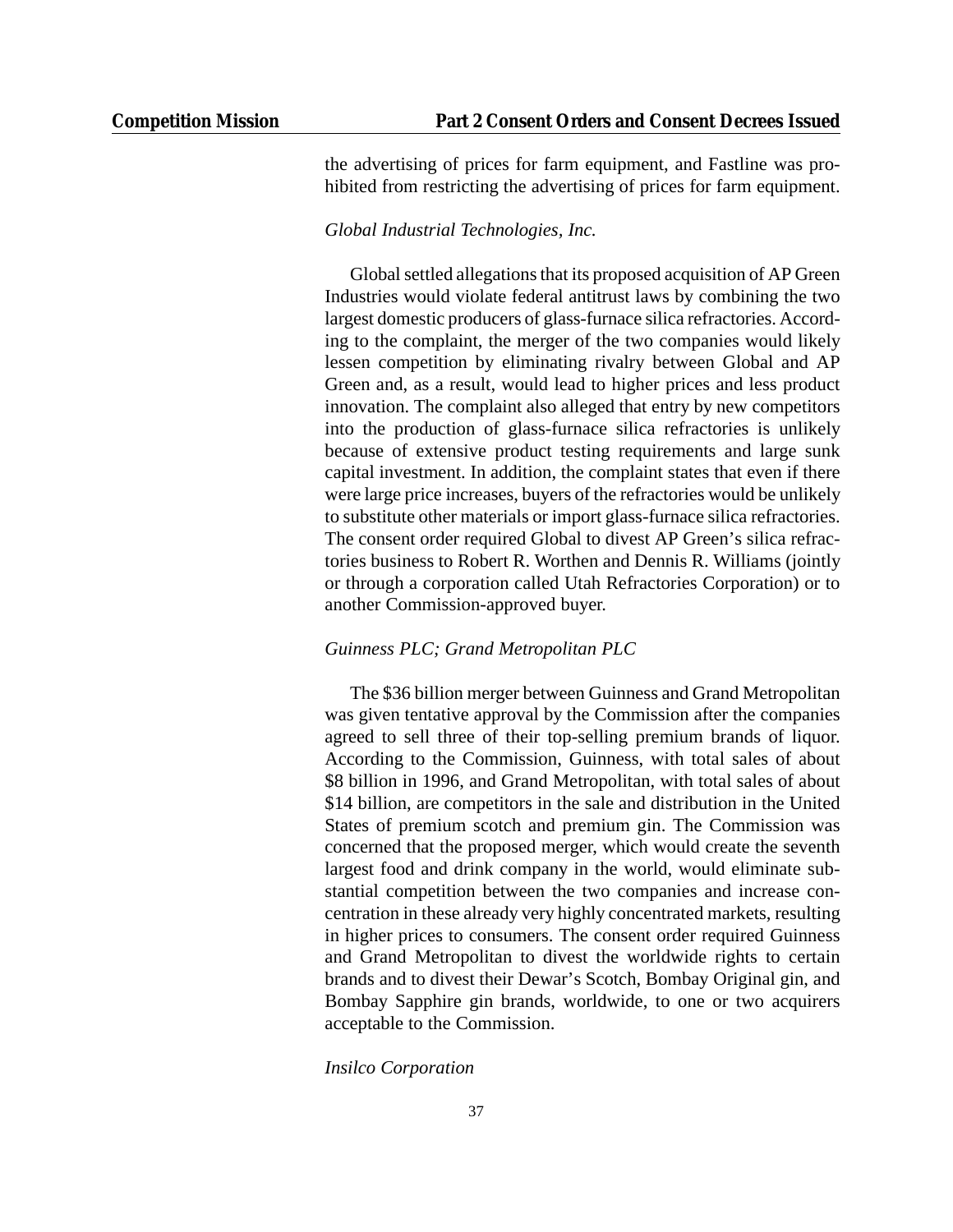Insilco settled allegations that its acquisition of Helima-Helvetion's aluminum tube manufacturing facilities created a virtual monopoly or near monopoly in the North American markets for welded-seam aluminum tubing used in radiators and charged air coolers, in violation of federal antitrust laws. The Commission also charged that the transfer of competitively sensitive information from Helima to Insilco in advance of the purchase violated federal law and was likely to lessen substantially competition in the highly concentrated markets. The consent order required Insilco to divest two of the Helima aluminum tube mills and associated assets to a Commission-approved buyer. If Insilco failed to divest the mills in a timely manner, the Commission was authorized to appoint a trustee to divest all five of the mills located at the former Helima plant in Duncan, South Carolina. Insilco also was prohibited from obtaining or providing, without specific safeguards, the type of competitively sensitive, customer-specific price and cost information it obtained from Helima in any future premerger discussions.

*Institutional Pharmacy Network; Evergreen Pharmaceutical, Inc.; NCS HealthCare of Oregon, Inc.; NCS HealthCare of Washington, Inc.; United Professional Companies, Inc.; White, Mack and Wart, Inc.*

Five institutional pharmacies settled allegations that they unlawfully fixed prices, leading to higher reimbursement levels for serving Medicaid patients in Oregon long-term care institutions. Institutional pharmacies are specialized pharmacies that provide prescription drugs to patients in institutions such as nursing homes and assisted living facilities. The complaint alleged that the five pharmacies negotiated jointly through the Institutional Pharmacy Network (IPN), and that their purpose in negotiating collectively was to maximize their leverage in bargaining over reimbursement rates with the managed care organizations, because they recognized that competition among them would drive down reimbursement rates. The consent order prevented IPN or its member institutional pharmacies from engaging in any joint price negotiations or price agreements in the future, but would allow IPN and its institutional pharmacy members to engage in legitimate joint conduct.

*Jitney-Jungle Stores of America, Inc.; Bruckmann, Rosser, Sherrill & Co., L.P.; Delchamps, Inc.; Delta Acquisition Corporation*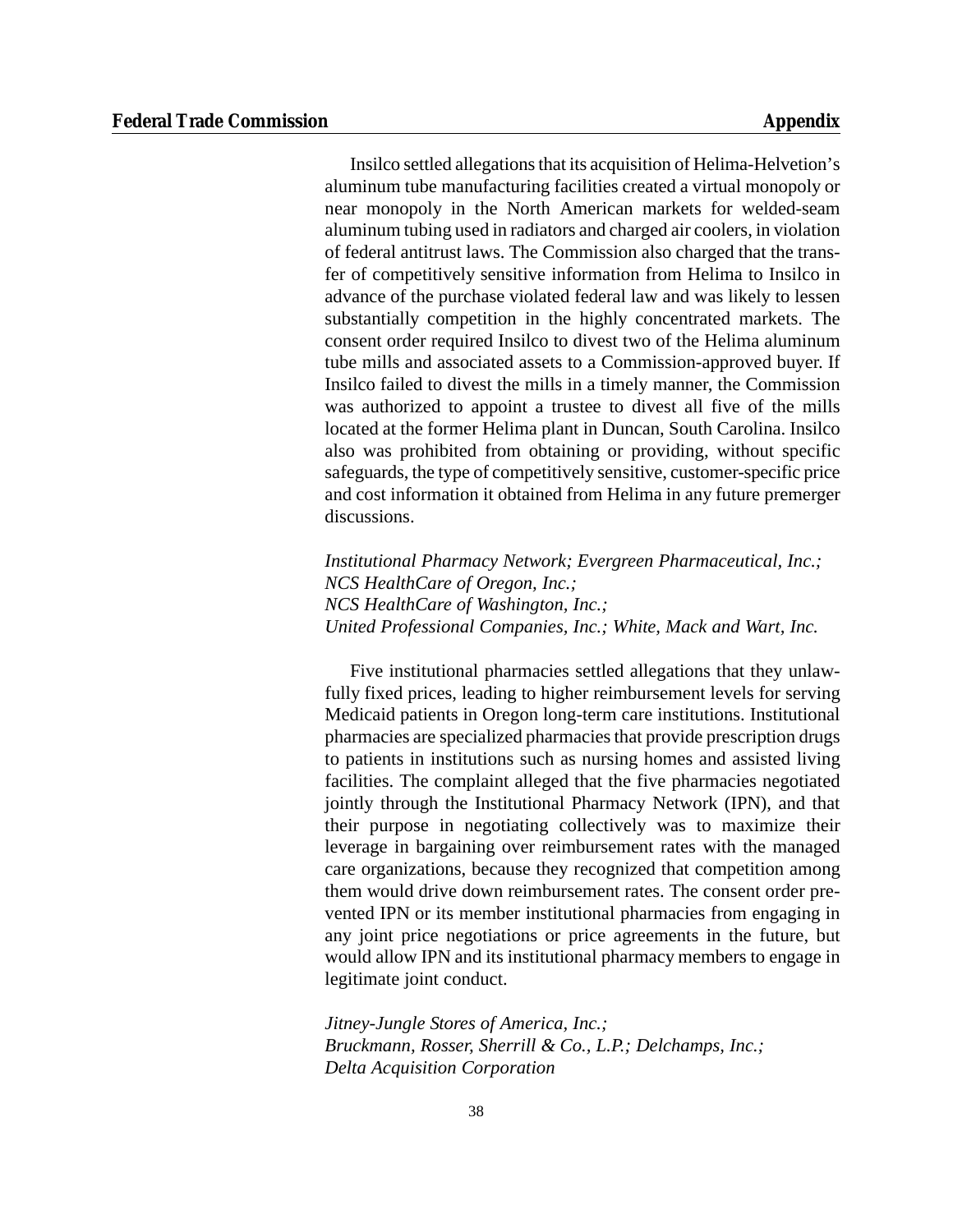Jitney-Jungle settled allegationsthat its \$228 million acquisition of outstanding Delchamps shares would violate antitrust laws by substantially reducing competition among these supermarket operators in the highly concentrated Gulfport-Biloxi, Hattiesburg, and Vicksburg areas of Mississippi, and in the Pensacola area of Florida. To restore competition, the consent order permitted the acquisition so long as Jitney-Jungle divested a total of 10 supermarkets to Supervalu Inc. Supervalu, a large wholesaler of supermarket products, may, in turn, divest the stores to R & M Foods, Inc., and Southeast Foods, Inc., under the settlement.

# *LandAmerica Financial Group, Inc. (formerly Lawyers Title Corporation)*

LandAmerica Financial, formerly Lawyers Title Corporation (LTC), settled allegations that LTC's proposed acquisition of the title insurance operations of Reliance Group Holdings, Inc., including Reliance Group's indirect subsidiaries Commonwealth Land Title Insurance Company and Transnation Title Insurance Company, would reduce competition in local markets for title plant services. Title plant services are used in underwriting title insurance and for other purposes in the real estate industry. The consent order required LTC to divest title plants in 11 localities in 3 states and in the District of Columbia to a buyer or buyers approved by the Commission within six months. In addition, the order required LTC to maintain the viability and marketability of the title plants until the divestiture was completed.

#### *M.D. Physicians of Southwest Louisiana, Inc.*

A group of doctors, M.D. Physicians of Southwest Louisiana (MDP), a majority of the physicians in the area around Lake Charles, Louisiana, settled allegations that it unlawfully fixed prices, which increased the cost of physician services and medical insurance coverage for consumers in the southwestern part of the state. The complaint alleged that MDP served as a vehicle for its doctors to fix prices charged to managed care. The consent order prevented MDP or its members from engaging in any joint price negotiations or price agreements in the future, but permitted MDP to engage in conduct that is reasonably necessary to operate any "qualified risk-sharing joint arrangement" or, upon prior notice to the Commission, any "qualified clinically integrated joint arrangement."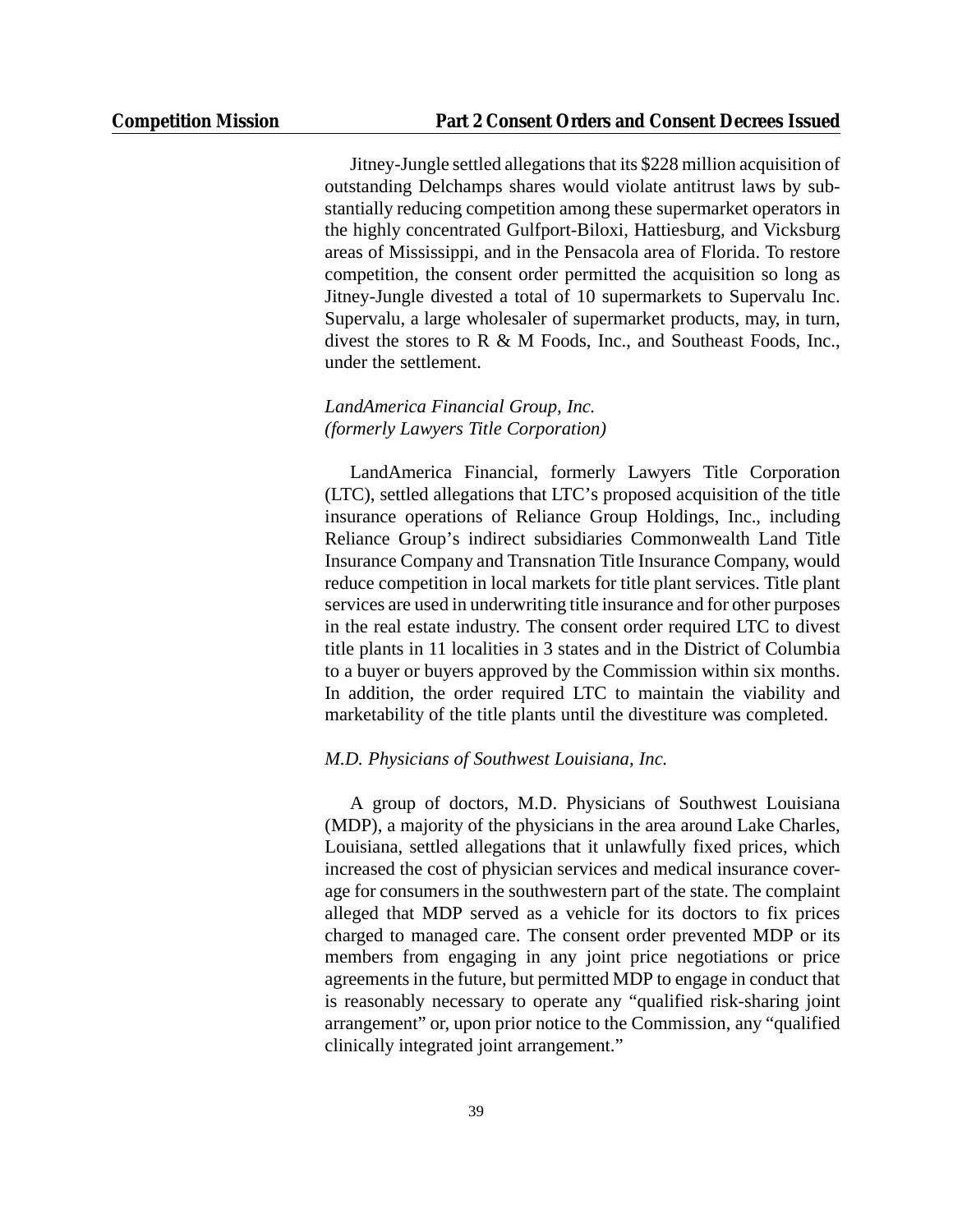#### *Roche Holdings Ltd.*

Roche settled allegations that its proposed \$11 billion acquisition of Corange Limited would eliminate competition in the U.S. markets between the two leading suppliers of drugs for cardiac thrombolytic agents, which are drugs used to treat heart attack victims, and for chemicals – known as drugs of abuse testing (DAT) reagents – used to test urine samples for the presence of illegal substances. The consent order, while permitting the acquisition, required Roche, among other things, to divest Corange's U.S. and Canadian cardiac thrombolytic agent businesses and Corange's worldwide DAT reagent business to Commission-approved buyers. The order also provided for the appointment of interim trustees to monitor the smooth transition of divested assets and to ensure that the acquirers receive the necessary technical assistance to manufacture and sell the divested products.

#### *S.C. Johnson & Son, Inc.*

S.C. Johnson settled allegations that its \$1.125 billion acquisition of DowBrands, including Dow's "Spray 'n Wash," "Spray 'n Starch," and "Glass Plus" brands, would adversely affect competition and potentially raise the prices U.S. consumers pay for soil and stain removers and glass cleaners, two widely used household cleaning products. The consent order required S.C. Johnson to sell all assets related to Dow's "Spray 'n Wash," "Spray 'n Starch," and "Glass Plus" businesses to Reckitt & Colman, the U.S. wholly owned subsidiary of the British company, Reckitt & Colman PLC. If S.C. Johnson failed to complete the sale of these assets to Reckitt & Colman, the company would be required to divest the "Spray 'n Wash," "Spray 'n Starch," and "Glass Plus" businesses, as well as, at a Commission-approved buyer's option, DowBrands' Urbana, Ohio, manufacturing plant and DowBrands' "Yes" laundry detergent, "Vivid" color-safe bleach, and oven cleaner businesses.

#### *Sensormatic Electronics Corporation; Checkpoint Systems, Inc.*

Sensormatic Electronics and Checkpoint Systems, the two largest marketers of the electronic article surveillance systems used in retail stores to prevent shoplifting, settled allegations that they agreed to restrict comparative advertising in violation of federal law. Sensormatic Electronics and Checkpoint Systems were required to nullify the section of their June 27, 1993, agreement that restricts comparative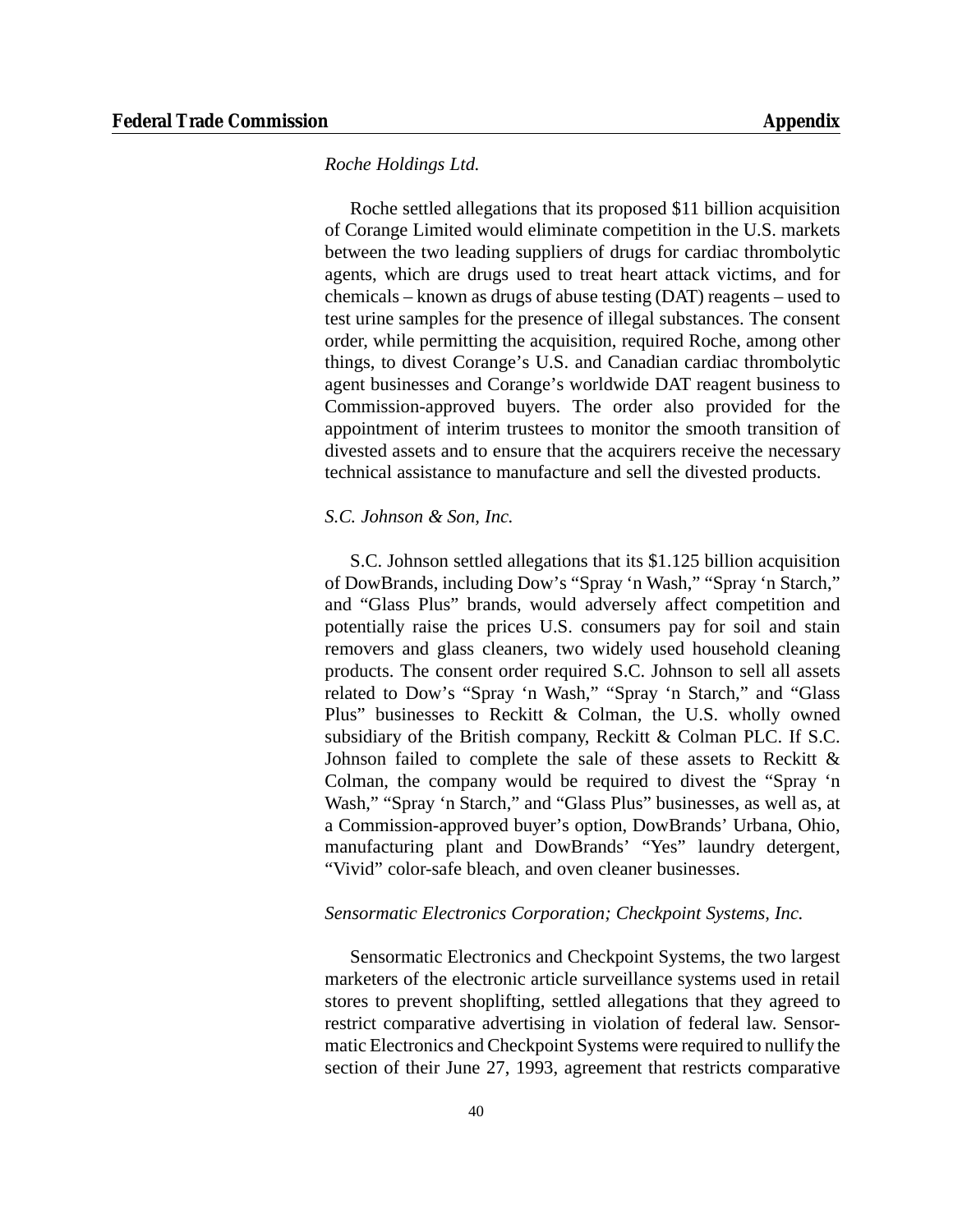advertising regarding harm their products may cause to consumers and to merchandise and were barred from entering any agreements that prohibit or restrict truthful, non-deceptive advertising in the future.

#### *Shell Oil Company; Texaco, Inc.*

Shell Oil and Texaco settled allegations that their proposed joint venture could raise gasoline prices by tens of millions of dollars and would violate federal antitrust laws. According to the complaint, the proposed joint venture would have resulted in lessening competition in the market for gasoline and jet fuel in the Western and Northwestern United States; gasoline and diesel fuel on the island of Oahu, Hawaii; refined light petroleum products in the Southern United States; and the market for asphalt in the northern portion of the state of California. The consent order required Shell Oil and Texaco to divest a package of assets, including a refinery, a terminal, and retail gasoline stations to Commission-approved buyers.

# *Sky Chefs, Inc.; Onex Corporation; SC International Services, Inc.; Gerald W. Schwartz*

Sky Chefs, one of the largest providers of in-flight food services to the airline industry, settled allegations that its acquisition of Ogden Corporation's in-flight catering operations would eliminate competition at the McCarran International Airport in Las Vegas, Nevada. According to the Commission's complaint, the consolidation of services at McCarran International Airport would likely lead to increased prices for the airlines operating there because they cannot readily or economically find an alternative caterer. In addition, the agency's complaint alleged that a new caterer is unlikely to enter the market because of substantial sunk costs and the need to capture a large market share to become profitable. The consent order required the companies to restructure their proposed transaction to exclude Ogden's operation in Las Vegas from the assets Sky Chefs will acquire. Ogden subsequently sold its Las Vegas operation to a third in-flight caterer, Dobbs International Services.

#### *Stone Container Corporation*

Stone Container, the world's leading manufacturer of linerboard, a corrugated box component, settled allegations that it attempted to orchestrate an industry-wide price increase, in violation of federal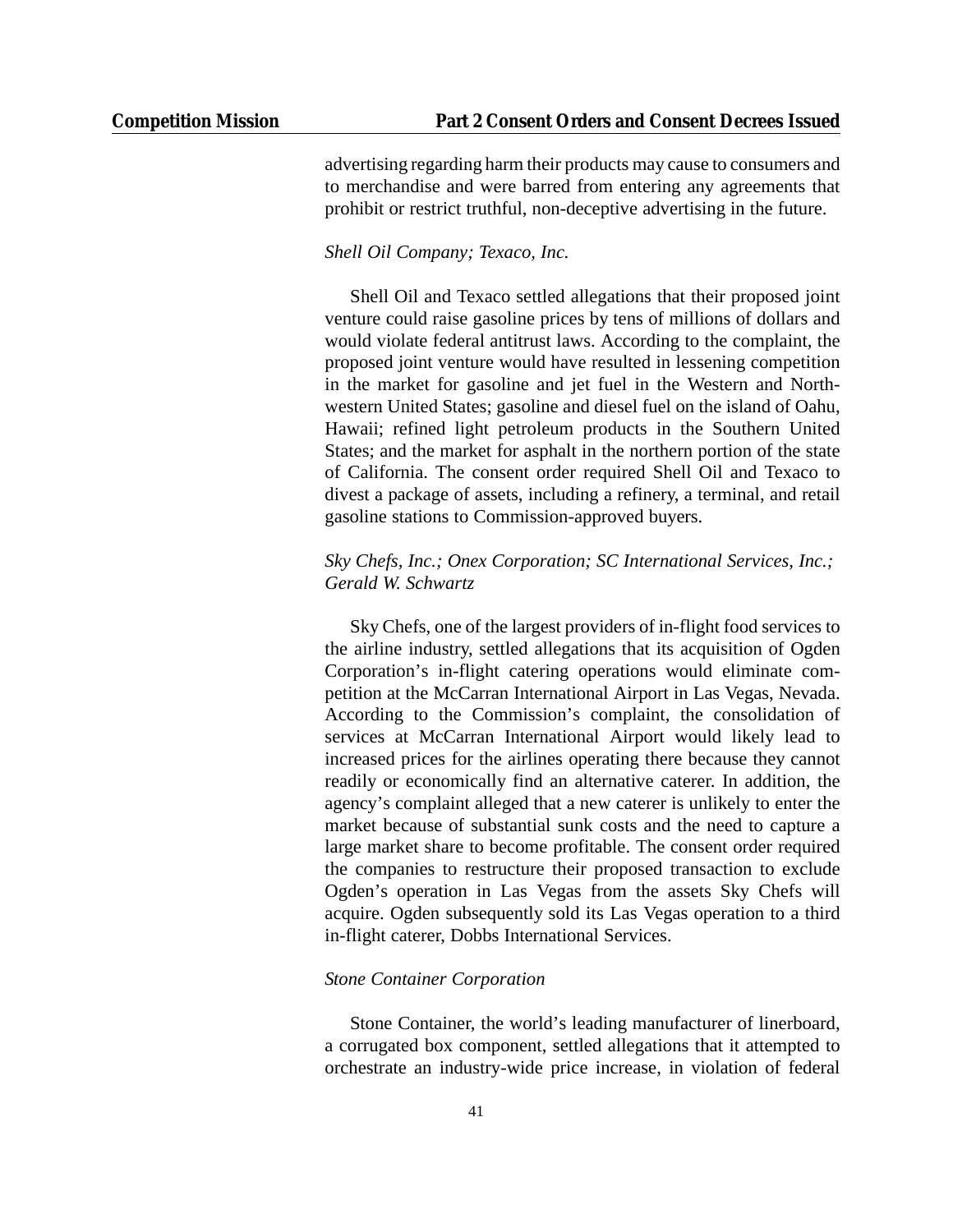antitrust laws. The Commission alleged that, following a failed attempt to increase the price it charged for linerboard in 1993, Stone Container temporarily shut down production at its own mills and bought up competitors' excess inventory as part of an intentional effort to build industry support for a price increase. The consent order barred Stone Container from urging any competitor to raise, fix, or stabilize prices or price levels sales for linerboard. The order also prohibited Stone Container from engaging in other joint pricing action with regard to third parties.

# *TRW Inc.*

Defense contractor TRW settled allegations that its acquisition of BDM International would substantially lessen competition in the market for research, development, manufacture, and sale of a Ballistic Missile Defense System. The consent order required TRW to divest a portion of the systems engineering and technical assistance (SETA) operations of BDM prior to completing the \$942 million acquisition of the company.

*Urological Stone Surgeons, Inc.; Stone Centers of America, L.L.C.;Urological Services, Ltd.; Donald M. Norris, M.D.; Marc A. Rubenstein, M.D.*

Urological Stone Surgeons, three firms and two doctors who operate Parkside Kidney Stone Centers, settled allegations that they illegally fixed the prices for professional urologist services for lithotripsy procedures (a non-surgical, shock-wave treatment for kidney stones) performed at Parkside facilities over the past several years. The consent order prohibited similar price-fixing activity in the future and barred the Parkside owners from renewing contracts with insurance companies and other third-party payers that include the fixed fees. The settlement also required the respondents to notify the Commission 45 days before entering into certain future agreements or ventures.

#### *The Williams Companies, Inc.*

Williams and MAPCO, natural gas and propane pipeline transportation companies, settled allegations that portions of their merger could raise prices for consumers and violate federal antitrust laws. The Commission found that the merger could drive up propane costs for Midwestern consumers by more than \$2 million per year and raise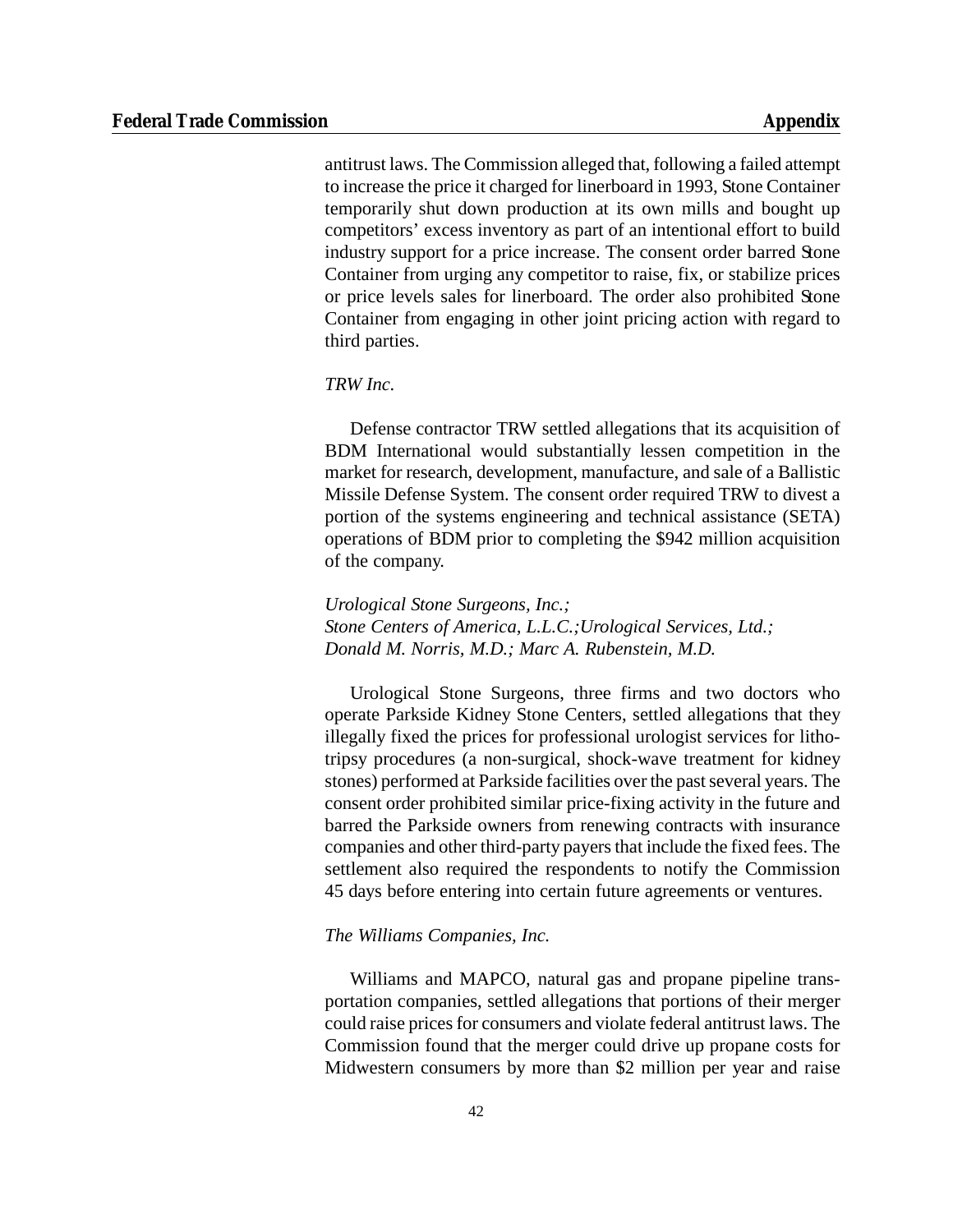costs of transportation for producers of natural gas liquids in Wyoming by \$8 million or more per year. The consent order required Williams to provide Midwest pipeline capacity to Kinder Morgan Energy Partners, an operator of propane terminals, and to allow any new competing pipeline to connect to its Wyoming gas processing plants.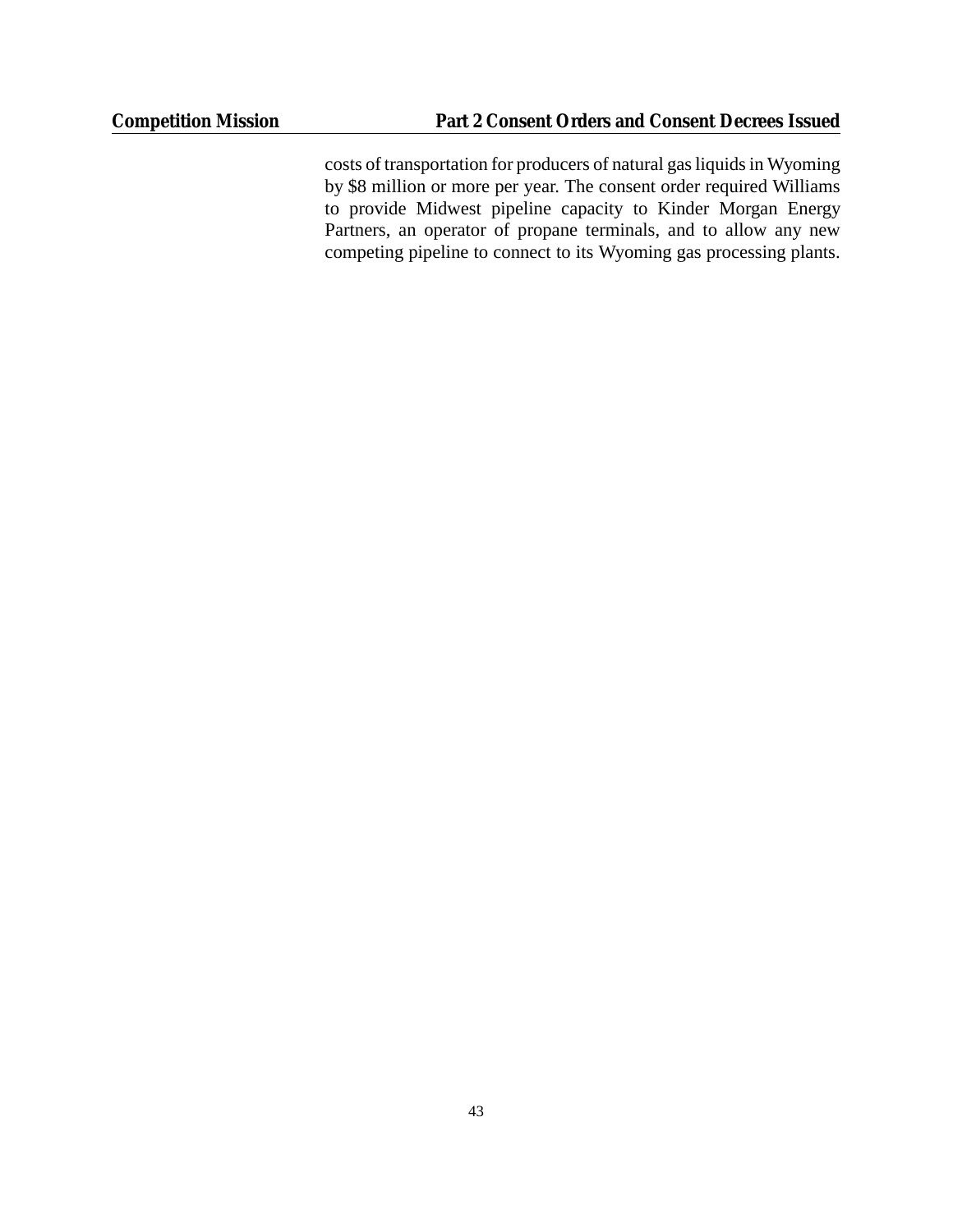| Title                        | <b>Number</b> | <b>Action</b><br><b>Date</b> | <b>Type of Matter</b> | <b>Product/Service</b>                        |
|------------------------------|---------------|------------------------------|-----------------------|-----------------------------------------------|
| Intel Corporation            | D9288         | 6/98                         | Monopolization        | Microprocessors                               |
| Monier Lifetile LLC          | D9290         | 9/98                         | Joint Venture         | Concrete roofing tile                         |
| Summit Technology, Inc.      | D9286         | 3/98                         | Price fixing          | Laser eye surgery<br>equipment and technology |
| Tenet Healthcare Corporation | D9289         | 8/98                         | Merger                | Acute-care inpatient<br>hospital services     |

# **PART 3 ADMINISTRATIVE COMPLAINTS**

*PART 3 ADMINISTRATIVE COMPLAINTS*

#### *Intel Corporation*

The Commission issued an administrative complaint alleging that Intel, the world's largest manufacturer of microprocessors, used its monopoly power to cement its dominance over the microprocessor market. The Commission alleged that Intel illegally used its market power when it denied three of its customers continuing access to technical information necessary to develop computer systems based on Intel microprocessors, and took other steps to punish them for refusing to license key patents on Intel'sterms. These three companies – Digital Equipment Corporation, Intergraph Corporation, and Compaq Computer Corporation – hold important patents on microprocessor and related technologies. When they sought to enforce those patents against Intel or other computer companies who buy Intel products, Intel retaliated by cutting off the necessary technical information and threatening to cut off the supply of microprocessors, the Commission alleged.

#### *Monier Lifetile LLC; Boral Ltd.; LaFarge S.A.*

The Commission issued an administrative complaint alleging that Boral and LaFarge violated federal antitrust laws by establishing a joint venture, Monier Lifetile, that combined the concrete roofing tile (CRT) manufacturing divisions of the two largest producers of CRT in the United States. CRT is the predominant roofing material used in new home construction in areas of the Southwest and Florida. The Commission charged that the joint venture could lessen competition, lead to increased prices, and reduce quality in the market for CRT. The Commission also alleged that because of the high cost of entering and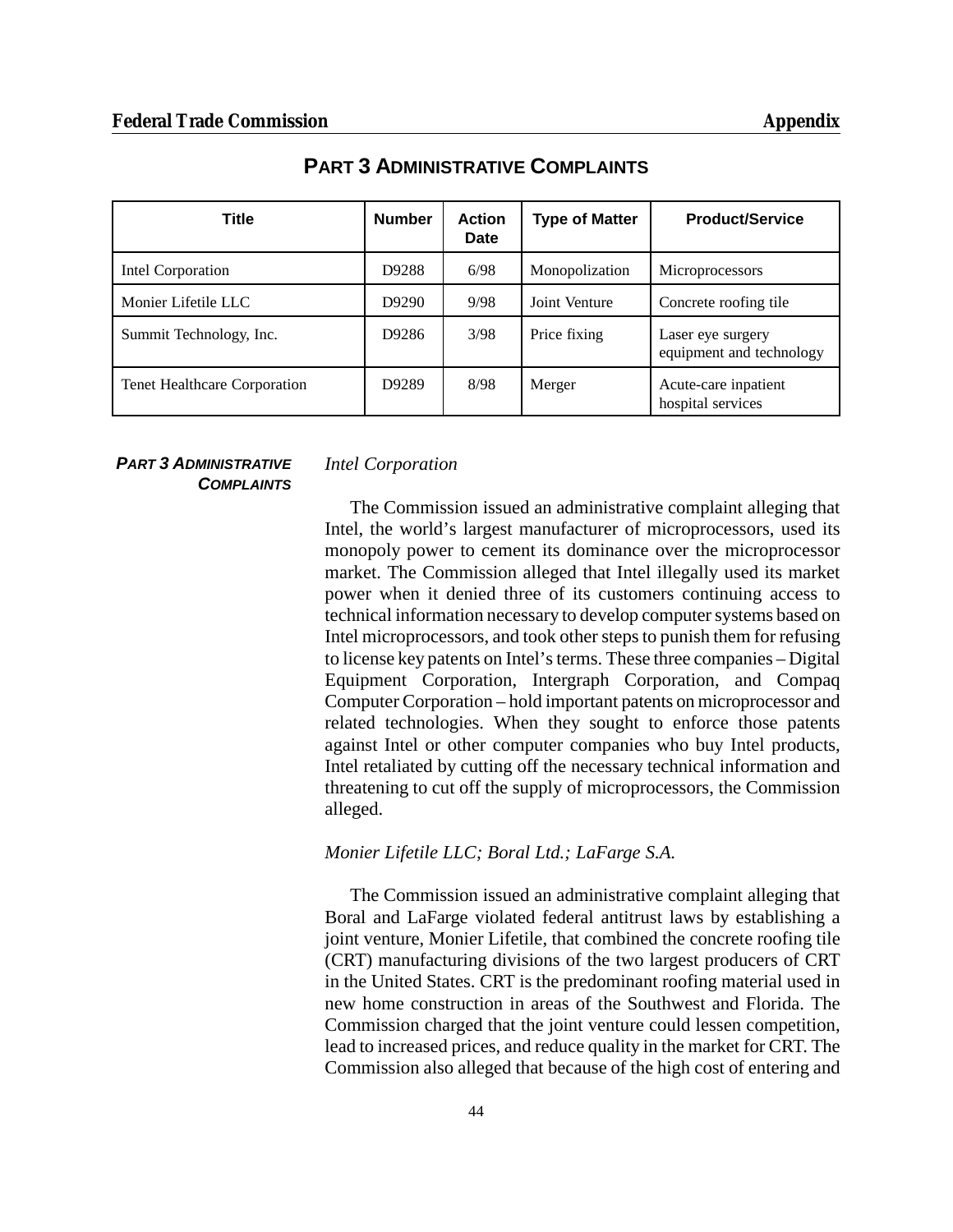producing the tile compared to the low potential sales revenues, entry into the CRT market by a new competitor was not likely to deter or counteract the likely anticompetitive effects of the joint venture.

#### *Summit Technology, Inc.; VISX, Inc.*

The Commission issued an administrative complaint alleging that Summit and VISX, two firms that compete in the market for equipment and technology employed in photorefractive keratectomy (PRK), a form of eye surgery that uses lasers to correct vision, violated antitrust laws by creating a patent pool that raised prices and eliminated competition. According to the complaint, Summit and VISX are the only two firms with FDA approval to market the laser equipment used for PRK in the United States. Instead of competing with each other, the firms placed their competing patents in the patent pool in order to share the proceeds each and every time a Summit or VISX laser was used. Summit and VISX agreed to settle these charges, and the Commission issued a consent order that prohibited Summit and VISX from fixing prices in the future or agreeing in any way to restrict each other's sales or licensing of their PRK lasers and patents. In addition to charging price-fixing, the Commission charged that VISX fraudulently acquired a key patent from the U.S. Patent & Trademark Office. VISX continued litigating this charge.

# *Tenet Healthcare Corporation; Doctors Regional Medical Center; Poplar Bluff Physicians Group, Inc.*

The Commission issued an administrative complaint challenging the \$40 million proposed merger of Lucy Lee Hospital, owned by Tenet Healthcare, and Doctors Regional Medical Center, the only two general hospitals in Poplar Bluff, Missouri. According to the complaint, the acquisition would eliminate price, cost, and quality competition that now exists between these two hospitals and put consumers at risk of paying more for health care. The administrative complaint follows a preliminary injunction proceeding initiated jointly by the Commission and the Missouri Attorney General in federal district court. On July 30, 1998, the U.S. District Court for the Eastern District of Missouri issued a preliminary injunction blocking the proposed transaction pending the outcome of an administrative trial before the Commission.

# **PART 3 CONSENT ORDER ISSUED**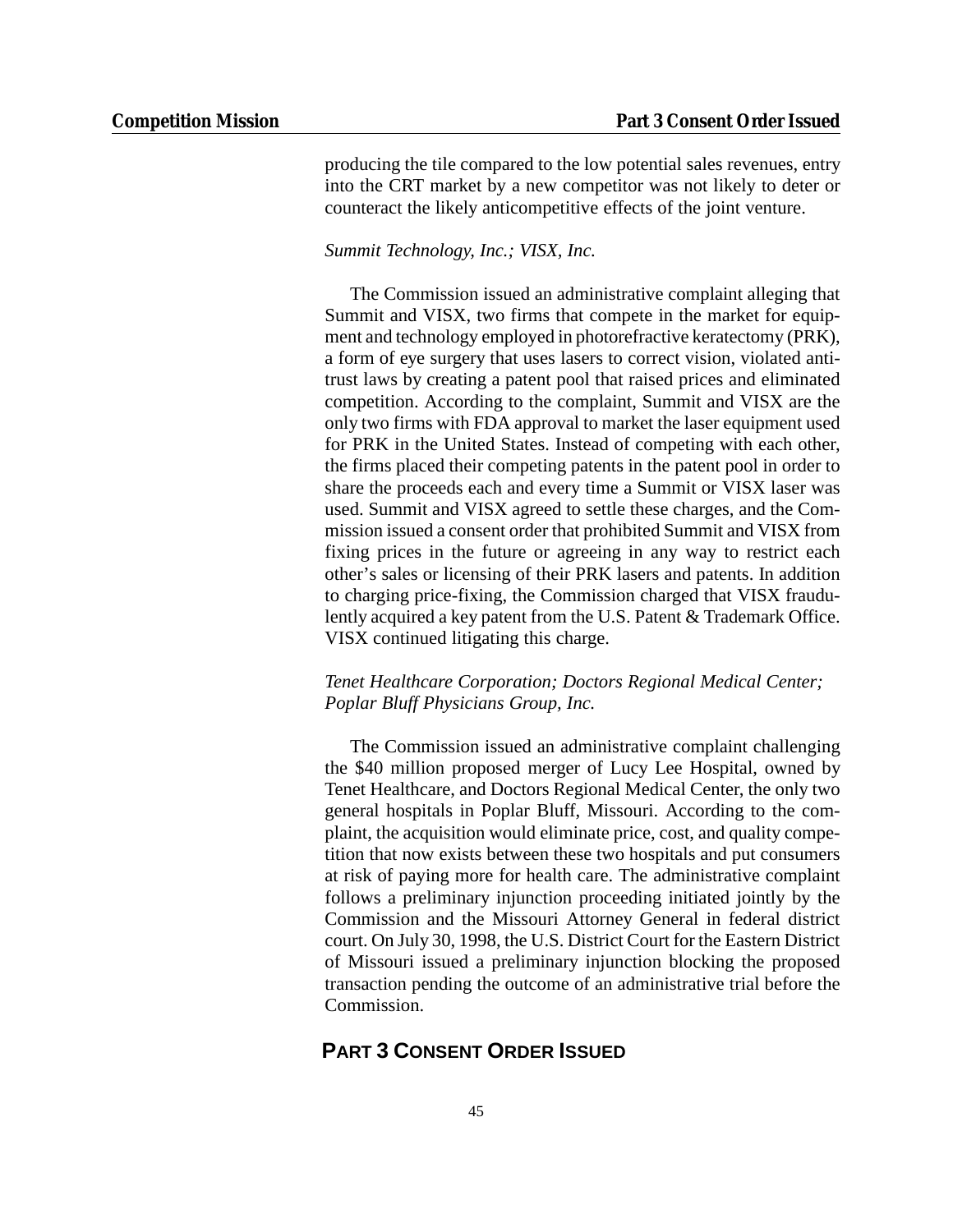| ⊤itle                           | <b>Number</b> | <b>Action</b><br>Date | Type of<br><b>Matter</b> | <b>Product/Service</b>                                 |
|---------------------------------|---------------|-----------------------|--------------------------|--------------------------------------------------------|
| Automatic Data Processing, Inc. | D9282         | 10/97                 | Merger                   | Automobile salvage yard<br>information systems network |

*PART 3 CONSENT ORDER ISSUED* 

*Automatic Data Processing, Inc.*

Automatic Data Processing (ADP) settled charges that its acquisition of the assets of AutoInfo resulted in a monopoly and substantially reduced competition in five markets in the information network industry for salvage yard parts trading. The consent order would reestablish a competitor to ADP by requiring that ADP divest the former AutoInfo assets as an ongoing business, grant the acquirer a paid-up, perpetual, non-exclusive license to the "Hollander Interchange" (the cross-indexed numbering system of interchangeable auto parts), and provide updates to the Hollander Interchange until the acquirer can create its own updates. The order also required ADP, for one year after divestiture, to allow the acquirer to draw on ADP'stechnical assistance, and to allow certain contractual customers to switch to the acquirer's product without penalty.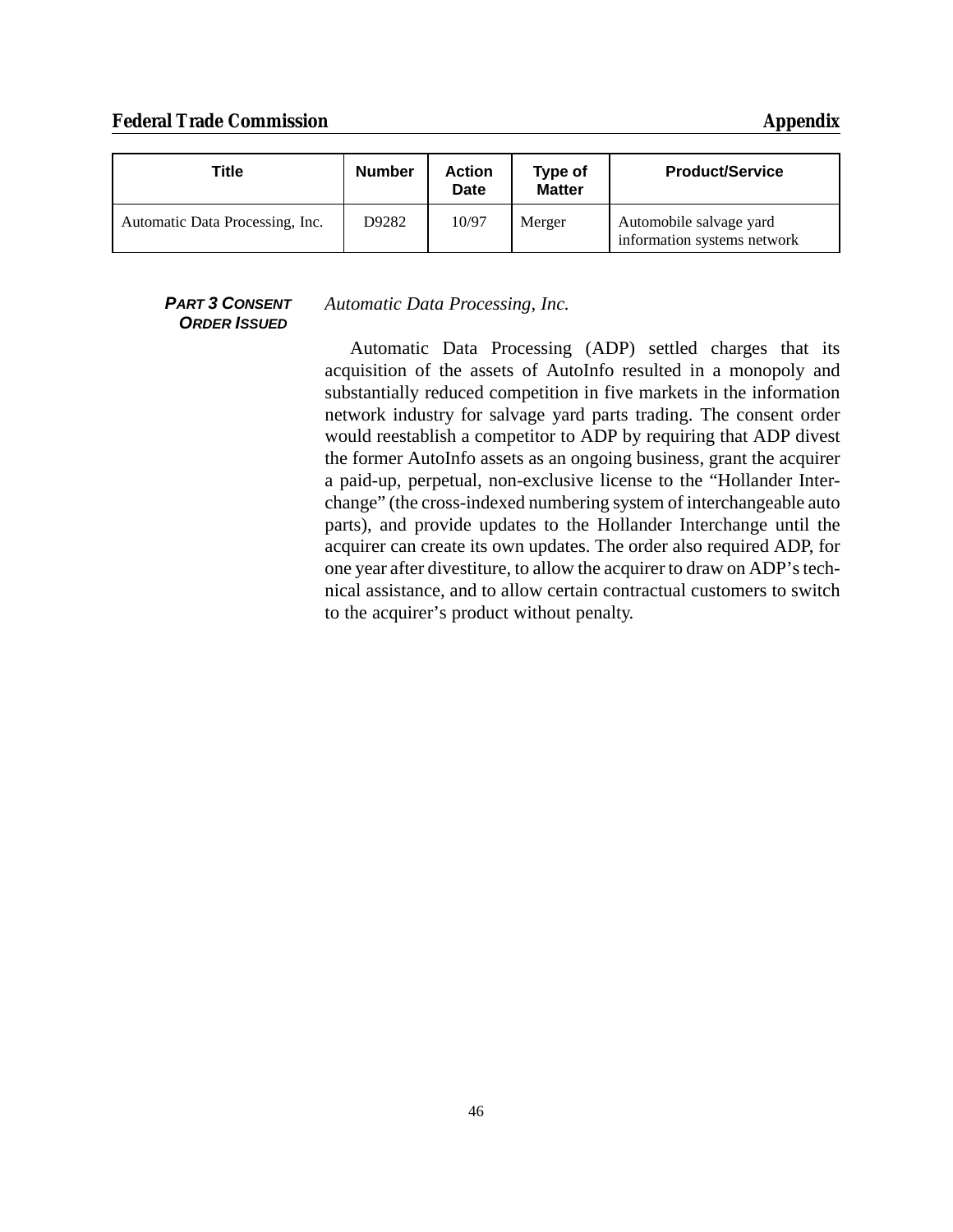| Title                        | <b>Number</b> | <b>Action</b><br>Date | <b>Type of</b><br><b>Matter</b> | <b>Product/Service</b>                    |
|------------------------------|---------------|-----------------------|---------------------------------|-------------------------------------------|
| Cardinal Health Inc.         | 971 0120      | 3/98                  | Merger                          | Prescription drug wholesaling             |
| <b>McKesson Corporation</b>  | 981 0025      | 3/98                  | Merger                          | Prescription drug wholesaling             |
| Tenet Healthcare Corporation | 971 0090      | 4/98                  | Merger                          | Acute-care inpatient hospital<br>services |

# **PRELIMINARY INJUNCTIONS**

*PRELIMINARY INJUNCTIONS*

# *Cardinal Health Inc.; Bergen Brunswig Corporation*

The proposed merger of two of the nation's largest drug wholesalers into one company was enjoined by the federal court after the Commission filed a complaint and motion for a preliminary injunction in the Federal District Court for the District of Columbia. The Commission had authorized its staff to seek a federal court order to prevent Cardinal Health's acquisition of Bergen Brunswig. The Commission argued in court for a preliminary injunction to halt the merger on grounds that it would violate federal antitrust laws by substantially reducing competition in the provision of drug wholesaling services. Following the court's granting of the Commission's motion for a preliminary injunction pending administrative trial, the companies decided to abandon the proposed merger plans.

# *McKesson Corporation; AmeriSource Health Corporation*

The proposed merger of two of the nation's largest drug wholesalers into one company was enjoined by the federal court after the Commission filed a complaint and motion for a preliminary injunction in the Federal District Court for the District of Columbia. The Commission had authorized its staff to seek a federal court order to prevent McKesson's acquisition of AmeriSource Health. The Commission argued in court for a preliminary injunction to halt the merger on grounds that it would violate federal antitrust laws by substantially reducing competition in the provision of drug wholesaling services. Following the court's granting of the Commission's motion for a preliminary injunction pending administrative trial, the companies decided to abandon the proposed merger plans.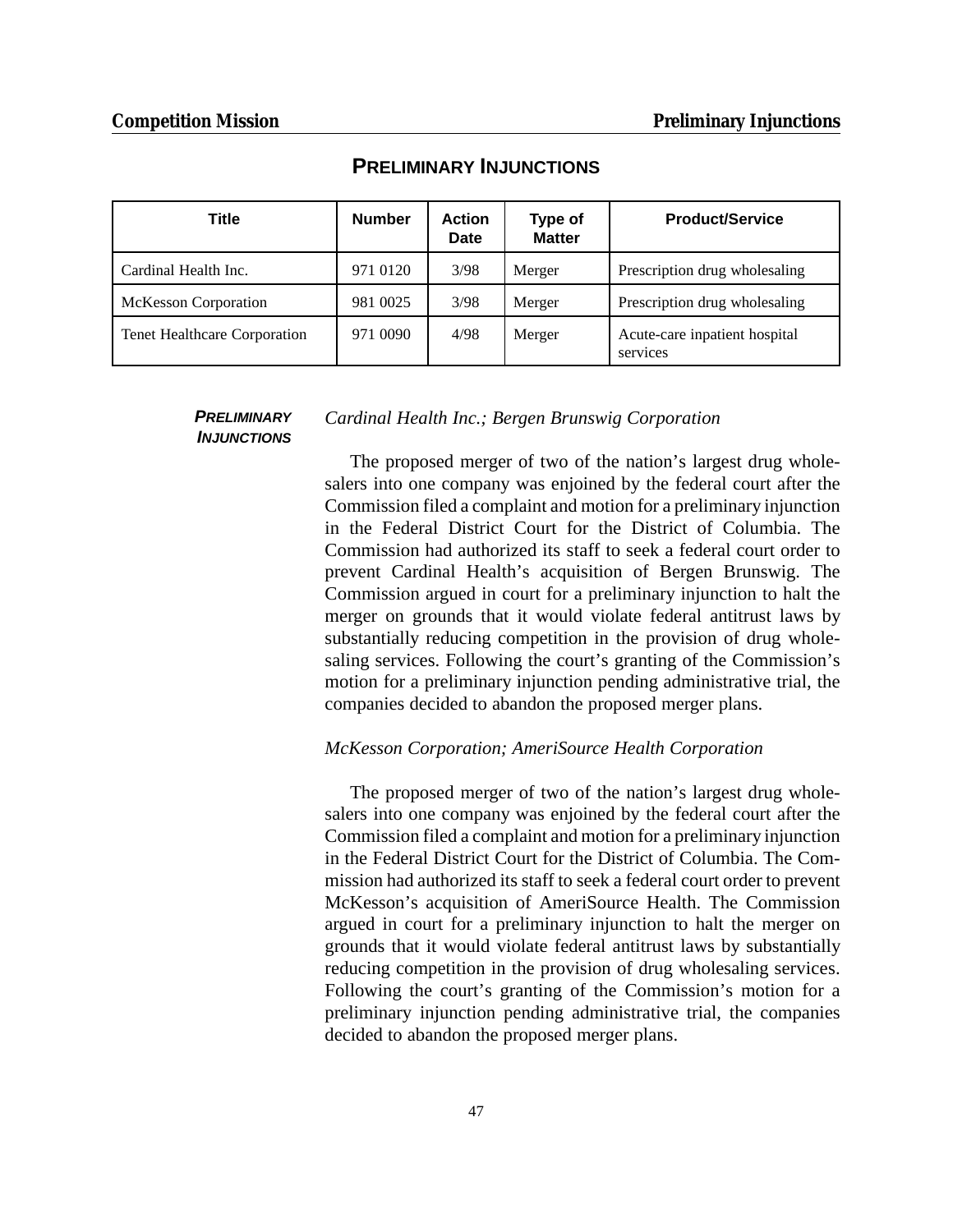*Tenet Healthcare Corporation; Doctors Regional Medical Center; Poplar Bluff Physicians Group, Inc.*

The federal court enjoined the proposed \$40 million merger of Lucy Lee Hospital, owned by Tenet Healthcare, and Doctors Regional Medical Center, after the Commission filed a complaint and motion for a preliminary injunction. The Commission subsequently issued an administrative complaint challenging the \$40 million proposed merger of the only two general hospitals in Poplar Bluff, Missouri. According to the complaint, the acquisition would eliminate price, cost, and quality competition that now exists between these two hospitals and put consumers at risk of paying more for health care. The preliminary injunction proceeding wasinitiated jointly by the Commission and the Missouri Attorney General in federal district court. On July 30, 1998, the U.S. District Court for the Eastern District of Missouri issued a preliminary injunction blocking the proposed transaction pending the outcome of an administrative trial before the Commission.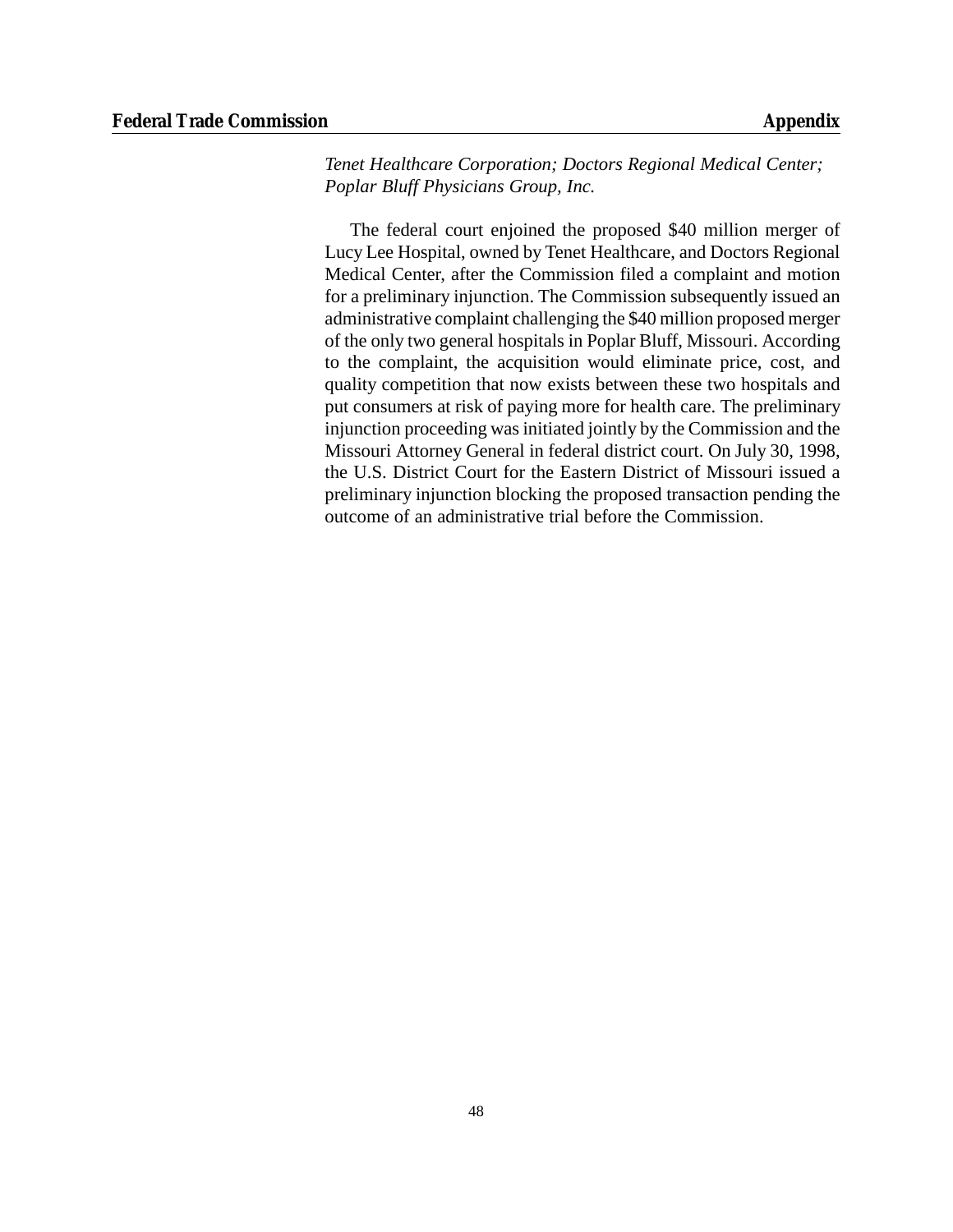| <b>Title</b>                           | <b>Number</b>     | <b>Action</b><br><b>Date</b> | <b>Type of Matter</b>  | <b>Product/Service</b>          |
|----------------------------------------|-------------------|------------------------------|------------------------|---------------------------------|
| Columbia/HCA Healthcare<br>Corporation | 961 0013          | 8/98                         | Order violation        | Inpatient hospital services     |
| <b>CVS</b> Corporation                 | C <sub>3762</sub> | 3/98                         | Order violation        | Drug stores                     |
| Loewen Group, Inc.                     | 971 0012          | 4/98                         | Premerger notification | Funeral homes and<br>cemeteries |
| Rite Aid Corporation                   | C <sub>3546</sub> | 2/98                         | Order violation        | Drug stores                     |

# **CIVIL PENALTY ACTIONS**

*CIVIL PENALTY ACTIONS* 

#### *Columbia/HCA Healthcare Corporation*

Columbia/HCA agreed to pay a \$2.5 million civil penalty to settle allegations that it violated a 1995 Commission order to divest hospitals in Utah and Florida in a timely manner. The complaint also alleged that Columbia/HCA failed to honor a hold-separate agreement relating to the Utah hospitals, and violated an earlier Commission order by failing to satisfy the conditions on which the Commission had approved its acquisition of a competing hospital chain.

#### *CVS Corporation*

CVS agreed to pay a \$600,000 civil penalty to settle allegations that the company violated a 1997 consent order and asset maintenance agreement it signed with the Commission to settle charges stemming from CVS's 1997 acquisition of Revco D.S., Inc. Under the terms of the 1997 agreement, the companies agreed to preserve the continued viability, marketability, and competitiveness of the Revco drug stores to be divested, including "all pharmacy files, documents, instructions, papers, books, computer files and records and all other records in any media relating to the Retail Drug Store Business." In its complaint, the Commission alleged that consumers were denied the full benefits of competition, including automated access to complete, up-to-date, accurate prescription dispensing records, because CVS removed the computerized pharmacy record-keeping systems from 113 Revco pharmacies prior to the divestiture to Eckerd that was required by the consent order and asset maintenance agreement.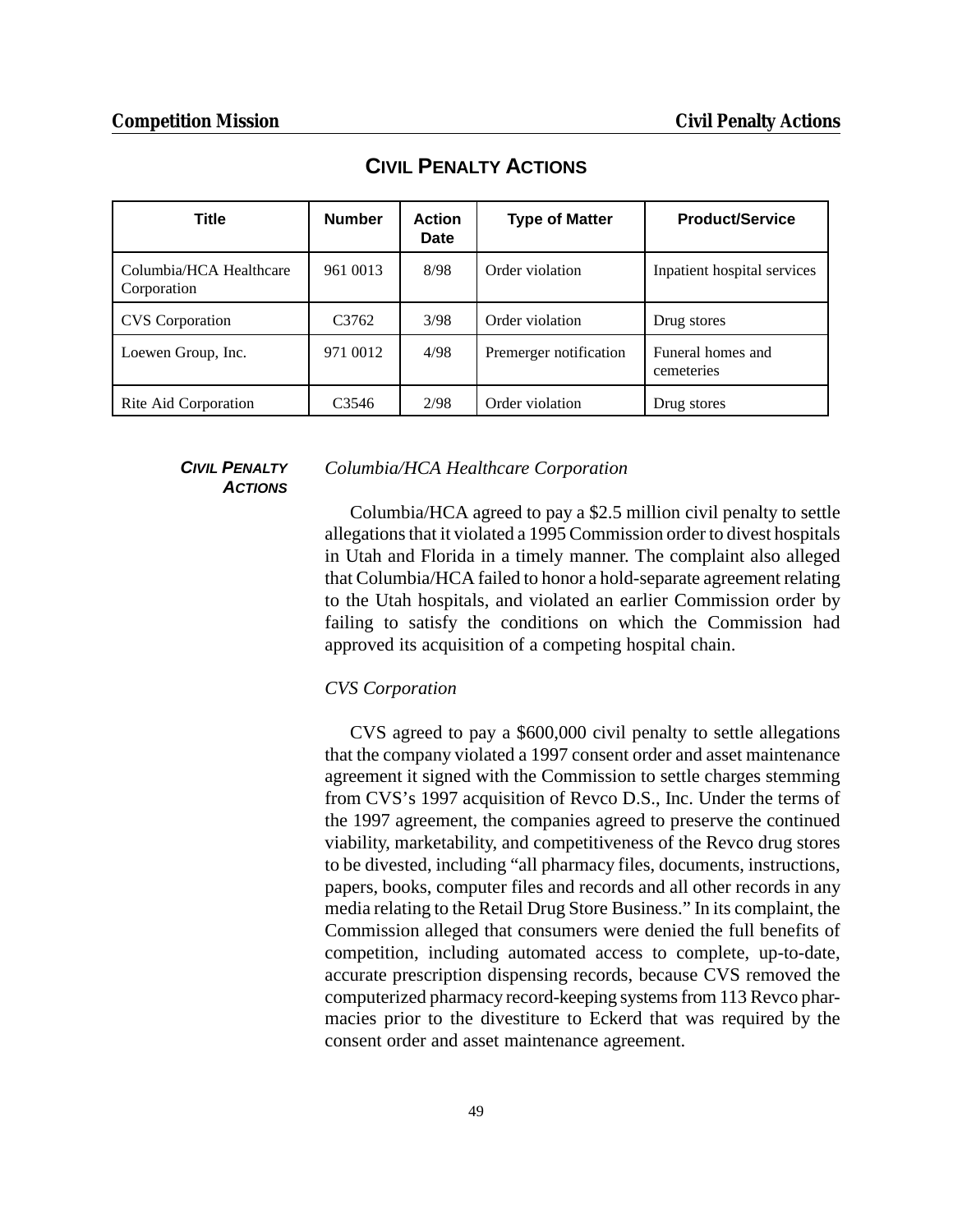#### *Loewen Group, Inc.; Loewen Group International, Inc.*

Loewen Group and Loewen Group International agreed to pay a \$500,000 civil penalty to settle allegations that Loewen failed to notify the Commission and the Department of Justice before it acquired stock in a competitor, Prime Succession. The government alleged that the prior notification was required under the Hart-Scott-Rodino Antitrust Improvements Act of 1976, which is designed to give the government an opportunity to review certain acquisitions and mergers before consummation to determine whether they would violate federal antitrust laws. The Loewen Group, headquartered in Burnaby, British Columbia, Canada, owns and operates funeral homes and cemeteries in the United States through its wholly owned subsidiary, Loewen Group International, based in Kentucky.

#### *Rite Aid Corporation*

Rite Aid, operator of the nation's largest chain of drug stores, agreed to pay a \$900,000 civil penalty for failing to divest three drug stores in Maine and New Hampshire as required by a 1994 order issued by the Commission. Rite Aid agreed to issuance of that order to resolve antitrust concerns arising out of Rite Aid's acquisition of LaVerdiere Enterprises. Rite Aid was to have divested the drug stores, located in Bucksport and Lincoln, Maine, and Berlin, New Hampshire, in order to create competition for consumers in those three towns. According to the complaint, each of these small towns is located at least an hour from the next closest pharmacy and in each town the acquisition would have combined the only chain pharmacies providing pharmaceuticals at retail.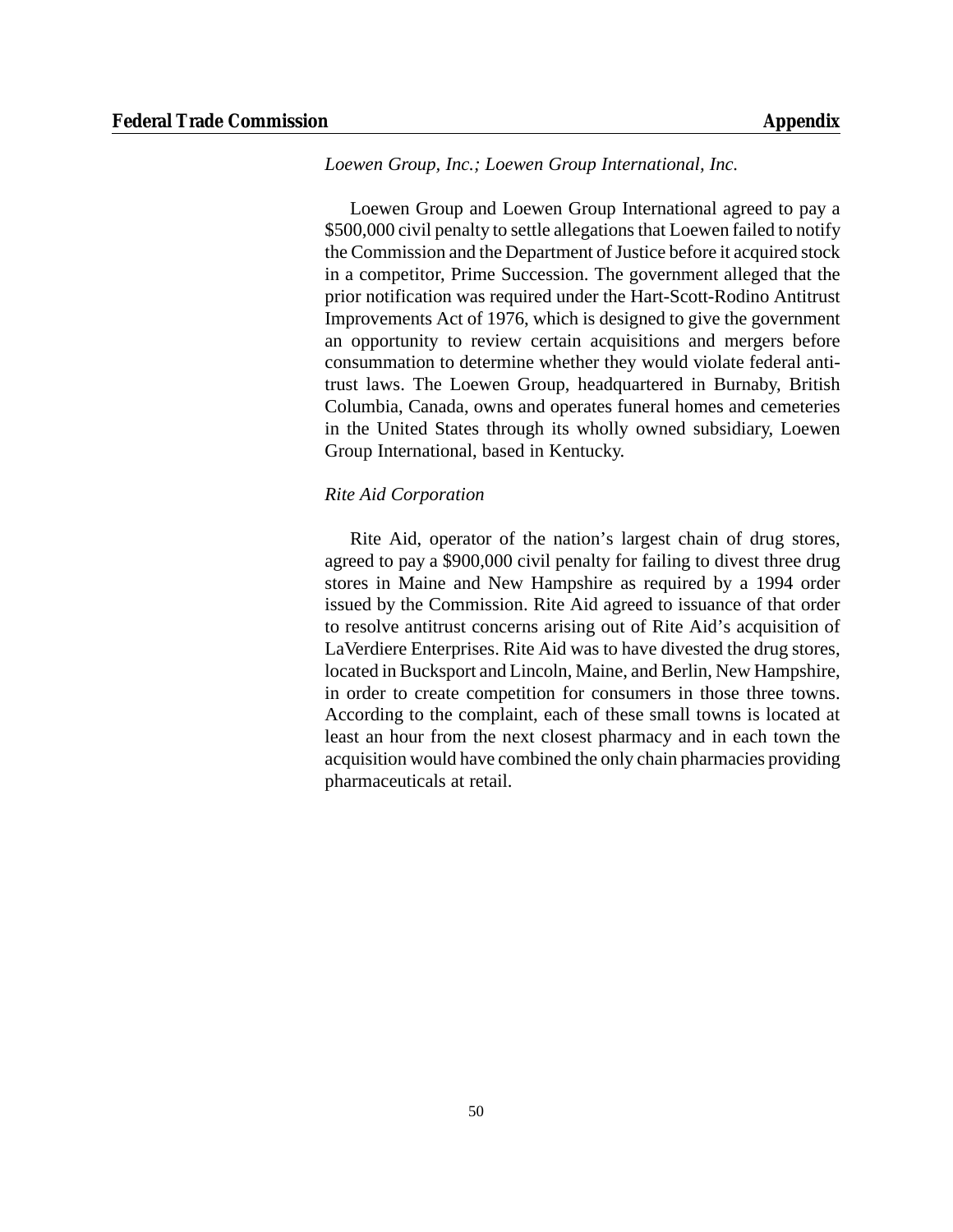| Title                                                                                                                                                                                                   | <b>Number</b>                                                                             | <b>Action</b><br><b>Date</b>         | Type of<br><b>Matter</b> | <b>Product/Service</b>                   |
|---------------------------------------------------------------------------------------------------------------------------------------------------------------------------------------------------------|-------------------------------------------------------------------------------------------|--------------------------------------|--------------------------|------------------------------------------|
| Columbia/HCA Corporation and: <sup>1</sup><br>Galen Health Care, Inc.<br><b>HCA-Hospital Corporation of America</b><br>Healthtrust Inc.<br>Medical Care America, Inc.<br><b>Medical Center Hospital</b> | C <sub>3472</sub><br>C <sub>3505</sub><br>C <sub>3538</sub><br>C <sub>3544</sub><br>D9256 | 8/98<br>8/98<br>8/98<br>8/98<br>8/98 | Merger                   | Inpatient hospital<br>services           |
| Cooper Industries, Inc.                                                                                                                                                                                 | C <sub>3469</sub>                                                                         | 12/97                                | Merger                   | Industrial fuses                         |
| Honickman, Harold A.                                                                                                                                                                                    | D9233                                                                                     | 3/98                                 | Merger                   | Soft drink bottling                      |
| Montedison S.p.A.                                                                                                                                                                                       | C <sub>3580</sub>                                                                         | 1/98                                 | Joint<br>venture         | Polypropylene                            |
| Reckitt & Colman plc                                                                                                                                                                                    | C <sub>3</sub> 306<br>C <sub>3571</sub>                                                   | 3/98<br>3/98                         | Merger                   | Rug cleaning and<br>deodorizing products |
| Rite Aid Corporation                                                                                                                                                                                    | C <sub>3546</sub>                                                                         | 5/98                                 | Merger                   | Drug stores                              |
| <b>Schnuck Markets</b>                                                                                                                                                                                  | C <sub>3585</sub>                                                                         | 6/98                                 | Merger                   | Supermarkets                             |

# **ORDER MODIFICATIONS**

<sup>1</sup>Entities listed are those acquired by Columbia/HCA.

#### *ORDER MODIFICATIONS Columbia/HCA Corporation*

The Commission granted the petition of Columbia/HCA to modify several consent orders that settled antitrust concerns stemming from the acquisition of hospitals in various areas of the United States. The consent orders were modified to replace the requirement that Columbia obtain the Commission's approval before acquiring hospitals in certain local areas of the United States or allowing its hospitals in those areas to be acquired with the requirement that the company provide advance written notice 30 days before such sales or acquisitions.

#### *Cooper Industries, Inc.*

The Commission granted the petition of Cooper Industries to set aside a portion of a 1993 consent order and amended other parts of the consent order. The Commission set aside provisions of the order which required Cooper to license and divest low-voltage industrial fuse technology that it gained in its acquisition of Brush Fuses. Neither Cooper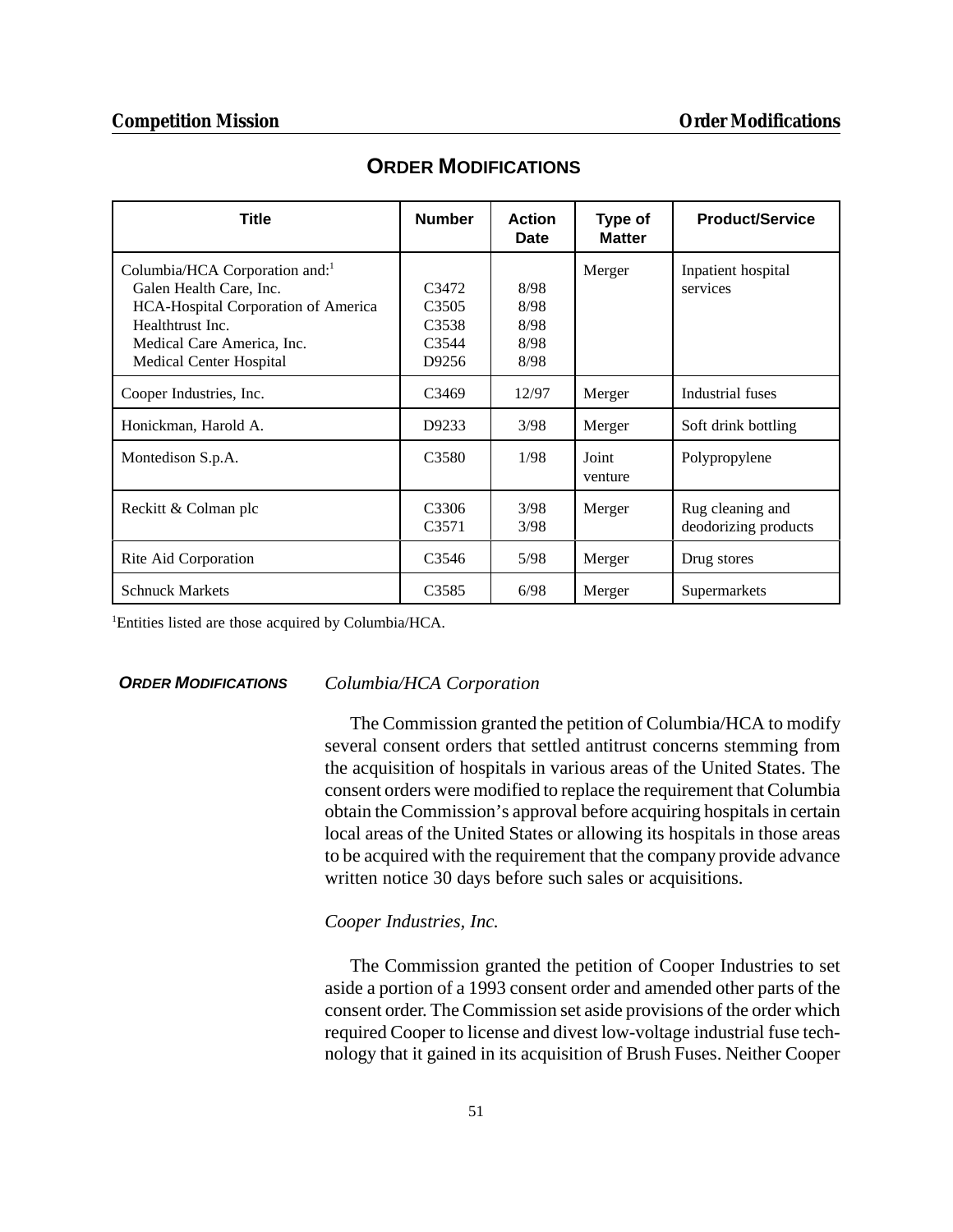nor a Commission-appointed trustee was able to find a buyer interested in acquiring the assets. The Commission modified another provision of the order requiring prior Commission approval of certain acquisitions and substituted a provision requiring prior notification.

## *Harold A. Honickman*

The Commission granted the petition of Harold A. Honickman to reopen and modify a July 1991 consent order (also modified in July 1992 and March 1993) to end his obligation to obtain prior approval before acquiring the assets of or the rights related to any bottling operation in the New York metropolitan area. Prior approval was required under the 1991 consent order settling charges that Honickman's 1987 acquisition of Seven-Up Brooklyn substantially reduced competition in the production, distribution and sale of carbonated soft drink brands in the New York metropolitan area.

#### *Montedison S.p.A.*

The Commission granted the petition of Montedison to modify an order. The Commission's action eliminated the prior approval provision in the order and substituted a limited prior notice provision for certain acquisitions. The 1995 order with the company required Montedison and the Royal Dutch/Shell Group of Companies to divest Shell's U.S. polypropylene business to settle charges that the formation of Montell Polyolefins, a \$6 billion joint venture between the companies, could substantially reduce competition in several polypropylene and polypropylene-related production and licensing markets, and reduce U.S. export sales.

#### *Reckitt & Colman plc*

The Commission granted the petition of Reckitt & Colman to set aside consent orders issued in 1990 and 1995. As a result of the Commission's action, the company will no longer be required to seek prior approval from the Commission before acquiring carpet deodorizer and rug-cleaning product businesses in the United States.

#### *Rite Aid Corporation*

The Commission granted the petition of Rite Aid to reopen and modify a 1994 consent order to eliminate the requirement to divest a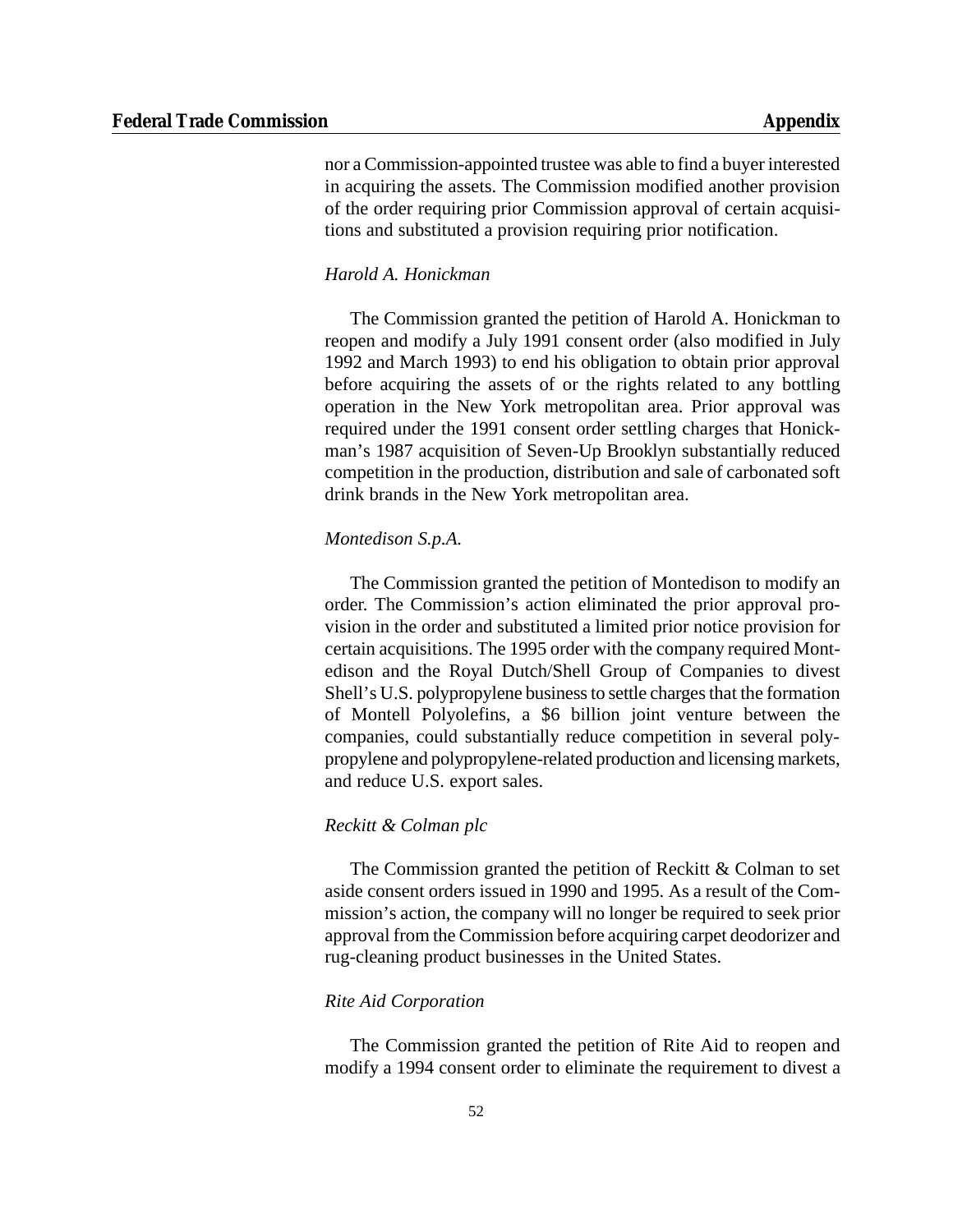retail pharmacy in Bucksport, Maine, that the company acquired when it bought the LaVerdiere Enterprises chain of drug stores. In February 1998, Rite Aid agreed to pay a \$900,000 civil penalty for failing to comply with the terms of the 1994 consent order, which required the company to divest the Bucksport assets and two other pharmacies. A trustee appointed by the Commission was able to divest two properties in January 1997, but as the company's petition explained, neither the company nor the trustee has been able to divest the Bucksport store.

## *Schnuck Markets*

The Commission granted the petition of Schnuck Markets to reopen and modify a 1995 consent order to permit Schnuck's to donate to St. Louis Community College used equipment from its store in Granite City, Illinois, for use in the school's Culinary Studies program.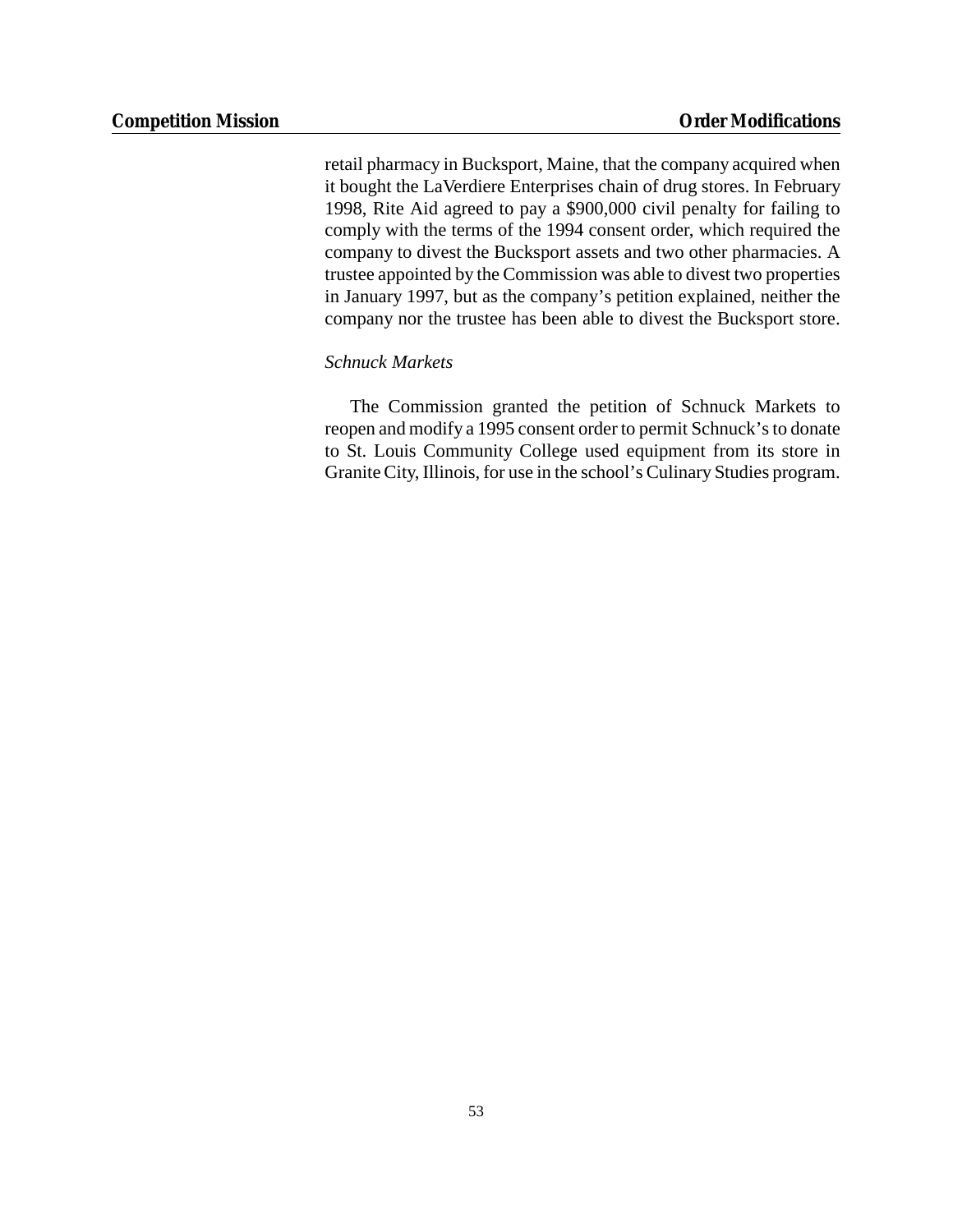# **COURT DECISION**

| ⊤itle                         | Number | Action<br>Date | <b>Type of Matter</b> | <b>Product/Service</b> |
|-------------------------------|--------|----------------|-----------------------|------------------------|
| California Dental Association | D9259  | 10/97          | Horizontal restraints | Dental services        |

*COURT DECISION California Dental Association*

The U.S. Court of Appeals (Ninth Circuit) affirmed the Commission's March 26, 1996, opinion and enforced an order that prohibited the California Dental Association (CDA) from imposing a host of restrictions on the advertising and solicitation practices of its members. The order was the result of the Commission's determination that CDA illegally restrained the advertising of the price, quality, and availability of dental services.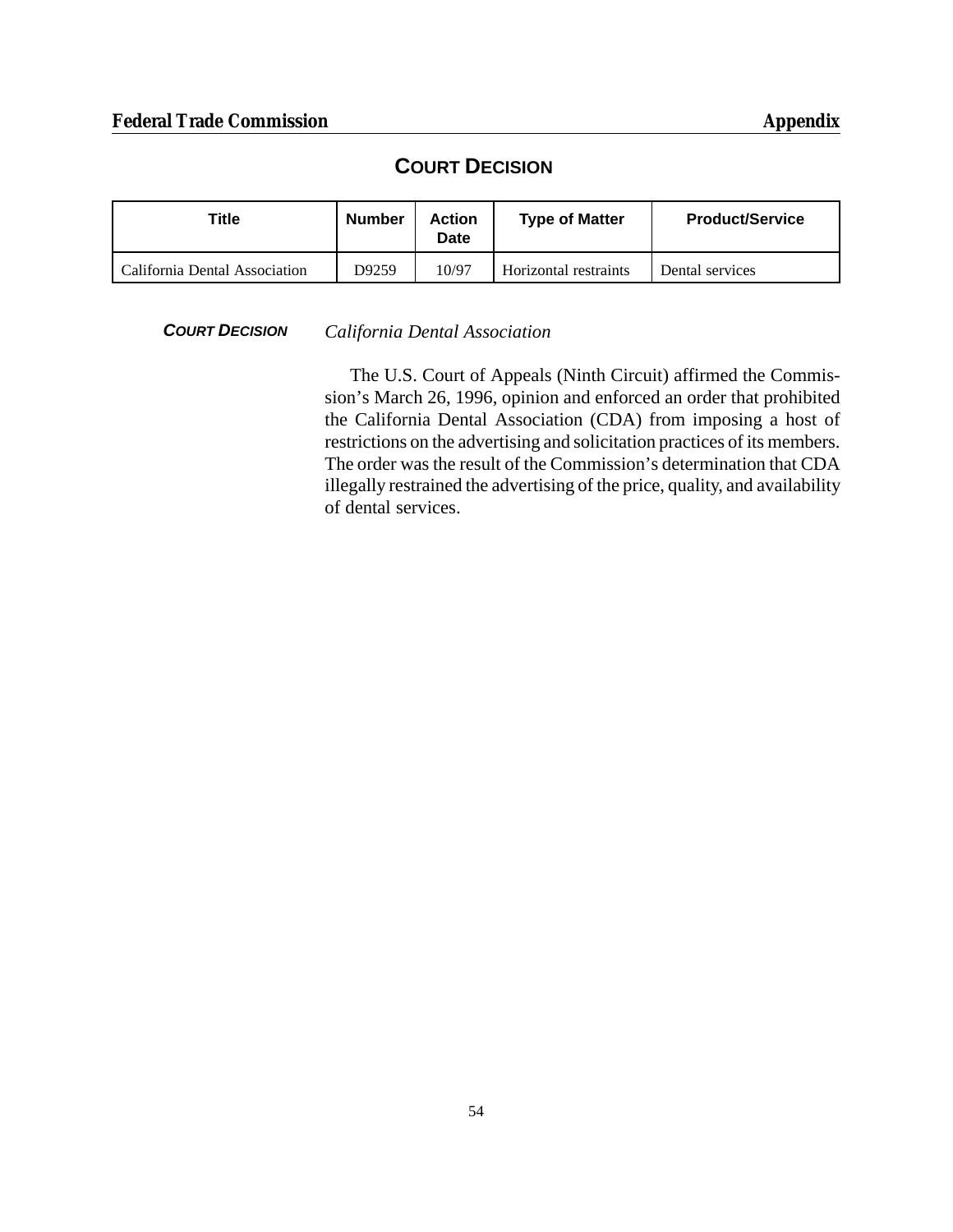| То                                               | Date  | Subject/Issue                                                                                                                      |
|--------------------------------------------------|-------|------------------------------------------------------------------------------------------------------------------------------------|
| Alliance of Independent Medical<br>Services, LLC | 12/97 | Network of ambulance and ambulette services providers<br>formed to contract for transportation services with third-party<br>payers |
| Associates in Neurology                          | 8/98  | Independent provider association of neurologists in Los<br>Angeles area                                                            |
| Community Hospital, Inc.                         | 12/97 | Corporate restructuring of nonprofit hospital corporation                                                                          |
| North Mississippi Health Services                | 1/98  | Sales of pharmaceuticals by nonprofit hospital to patients of<br>the hospital's cancer treatment center                            |
| Phoenix Medical Network, Inc.                    | 5/98  | Physician network of osteopathic services providers                                                                                |

# **STAFF ADVISORY OPINIONS**

#### *STAFF ADVISORY OPINIONS*

*Alliance of Independent Medical Services, LLC*

Commission staff advised the Alliance of Independent Medical Services (AIMS) that it had no present intention to recommend a challenge to AIMS' proposal to create and operate a network of ambulance, ambulette, wheelchair van, and fly-car transportation service providers in New York State.

# *Associates in Neurology*

Commission staff advised a group of neurologists in the Los Angeles area that they did not intend to recommend a challenge to the neurologists' plan to establish an independent provider association known as Associates in Neurology (AIN). AIN, which plans to contract with managed care organizations to provide in-office neurology services and hospital visits on a capitated basis, would be composed of 11 independent neurologists who currently practice in various communities in north Los Angeles County.

# *Community Hospital, Inc.*

Commission staff advised Community Hospital that a proposed corporate restructuring to create NewCo as a parent entity that will wholly own all subsidiaries would not be challenged on antitrust grounds. Staff concluded that the proposed corporate structure falls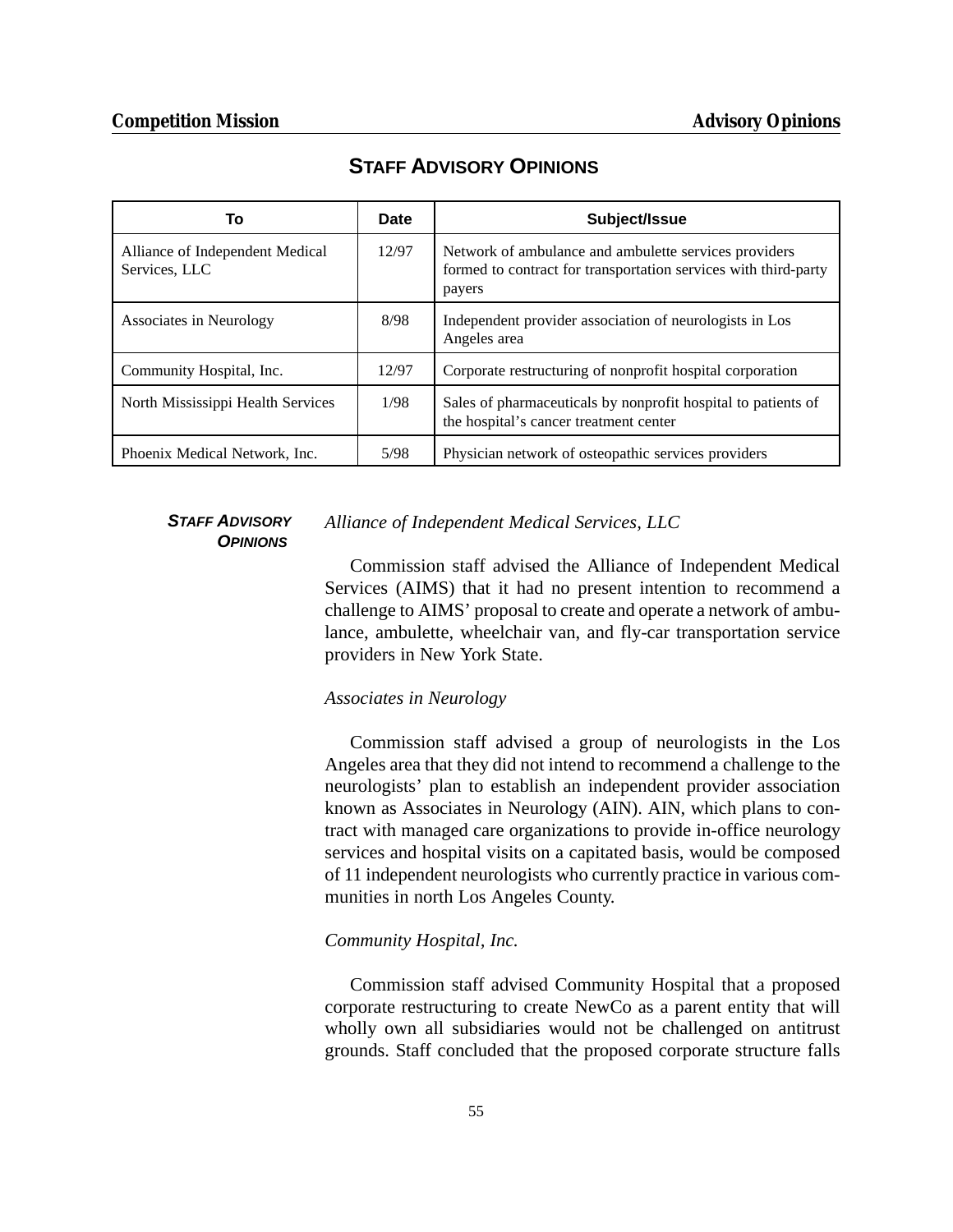squarely within the bounds of current judicial standards, and it does not appear that the corporate restructuring would create entities that would be deemed capable of engaging in concerted action with one another, within the terms of Section 1 of the Sherman Act.

#### *North Mississippi Health Services*

Commission staff advised North Mississippi Health Services (NMHS) that it would be permissible under the Nonprofit Institutions Act for NMHS to provide cancer drugs at cost, plus handling expenses, through its Cancer Patient Fund to cancer patients who have been screened and certified as indigent by the Cancer Center, an off-site division of NMHS, even though these patients are not patients of NMHS's hospital.

#### *Phoenix Medical Network, Inc.*

Commission staff advised the Phoenix Medical Network that they had no present intention to recommend a challenge to its proposal to establish and operate a physician network in the Erie, Pennsylvania, area.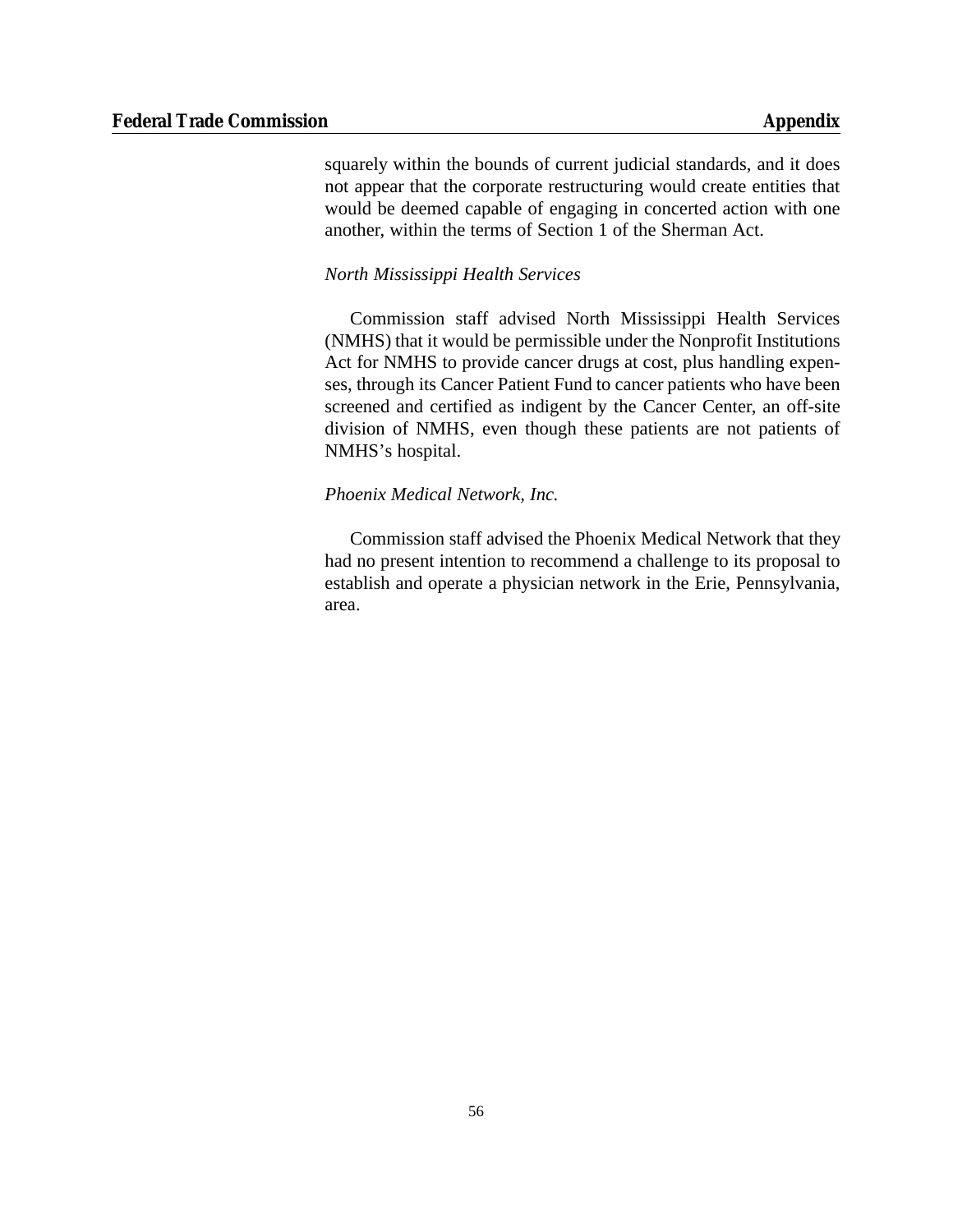# **CONSUMER PROTECTION MISSION PART 2 CONSENT ORDERS ISSUED**

| Title                                                                                                                                                                                                                           | <b>Number</b>                                      | <b>Action</b><br><b>Date</b>                 | <b>Type of Matter</b>                         | <b>Product/Service</b>            |
|---------------------------------------------------------------------------------------------------------------------------------------------------------------------------------------------------------------------------------|----------------------------------------------------|----------------------------------------------|-----------------------------------------------|-----------------------------------|
| Altmeyer Home Stores, Inc.                                                                                                                                                                                                      | C3816                                              | 6/98                                         | Fair Credit Reporting<br>Act                  | Employment<br>applications        |
| America Online, Inc.<br>CompuServe, Inc.<br>Prodigy Services Corp.                                                                                                                                                              | C3787<br>C3789<br>C3788                            | 3/98<br>3/98<br>3/98                         | Inadequate disclosure of<br>charges           | Internet service<br>provider      |
| Ashland, Inc.                                                                                                                                                                                                                   | C3775                                              | 1/98                                         | False and unsubstanti-<br>ated claims         | Motor vehicle engine<br>treatment |
| Beuckman Ford, Inc.<br>Frank Bommarito Oldsmobile, Inc.<br>Lou Fusz Automotive Network, Inc.<br>Suntrup Buick-Pontiac-GMC Truck,<br>Inc.; Suntrup Ford, Inc.<br>Toyota Motor Sales, U.S.A., Inc.<br>Volkswagen of America, Inc. | C3777<br>C3774<br>C3780<br>C3779<br>C3776<br>C3778 | 1/98<br>1/98<br>1/98<br>1/98<br>1/98<br>1/98 | <b>Consumer Leasing Act</b>                   | Automobile lease<br>advertising   |
| Beylen Telecom, Ltd.                                                                                                                                                                                                            | C3782                                              | 1/98                                         | International telephone<br>connection fraud   | Internet site                     |
| <b>Bogdana</b> Corporation                                                                                                                                                                                                      | C <sub>3820</sub>                                  | 8/98                                         | Unsubstantiated health<br>benefit claims      | Dietary supplements               |
| Civic Development Group, Inc.                                                                                                                                                                                                   | C <sub>3810</sub>                                  | 6/98                                         | Fundraising fraud                             | Professional fund-<br>raising     |
| Eye Research Associates, Inc.,<br>d/b/a Eye Care Associates                                                                                                                                                                     | C3807                                              | 5/98                                         | Unsubstantiated<br>performance claims         | Eye care treatment                |
| Foote, Cone & Belding Advertising,<br>Inc.<br>Rubin Postaer & Associates, Inc.                                                                                                                                                  | C3792<br>C3794                                     | 4/98<br>4/98                                 | <b>Consumer Leasing Act</b>                   | Automobile lease<br>advertising   |
| Grey Advertising, Inc.                                                                                                                                                                                                          | C3793                                              | 4/98                                         | Consumer Leasing Act,<br>Truth-in-Lending Act |                                   |
| Global World Media Corporation                                                                                                                                                                                                  | C3772                                              | 10/97                                        | Safety claims                                 | Herbal mood<br>enhancer           |
| Herbal Worldwide Holdings Corp.                                                                                                                                                                                                 | C3827                                              | 9/98                                         | Unsubstantiated weight-<br>loss claims        | Dietary weight-loss<br>product    |
| Honeywell, Inc.                                                                                                                                                                                                                 | C3823                                              | 8/98                                         | Unsubstantiated efficacy<br>and health claims | Air purifiers                     |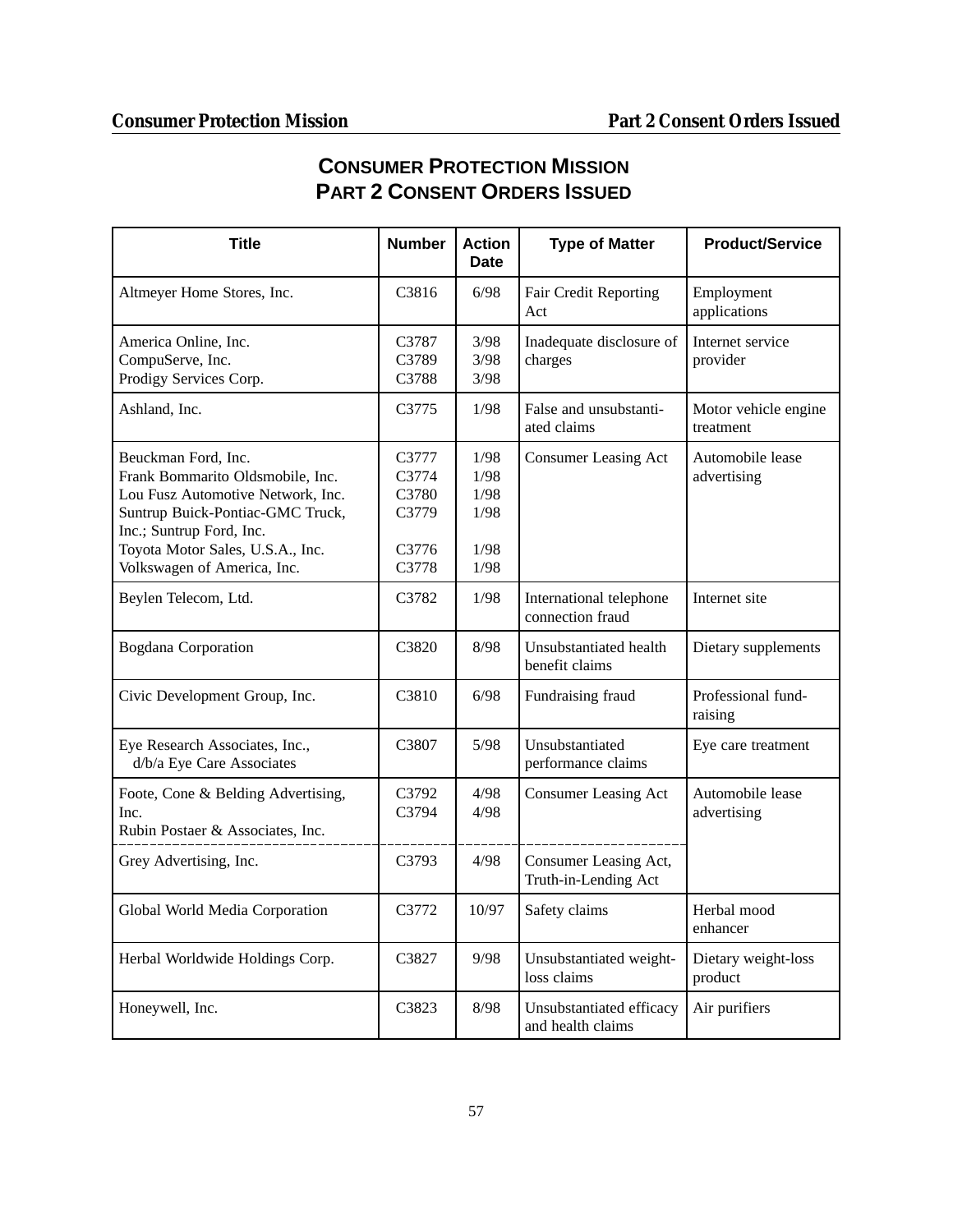# **Federal Trade Commission Appendix**

| <b>Title</b>                                                                                                                                 | <b>Number</b>                                         | <b>Action</b><br><b>Date</b>         | <b>Type of Matter</b>                                      | <b>Product/Service</b>                    |
|----------------------------------------------------------------------------------------------------------------------------------------------|-------------------------------------------------------|--------------------------------------|------------------------------------------------------------|-------------------------------------------|
| London International Group, Inc.                                                                                                             | C3800                                                 | 4/98                                 | Unsubstantiated com-<br>parative or quantifiable<br>claims | Condoms                                   |
| Mega Systems International, Inc.;<br>Jeffrey Salberg<br>Tru-Vantage International LLC<br>Howard S. Berg<br>Roger J. Callahan<br>Jeanie Eller | C <sub>3811</sub><br>C3798<br>C3812<br>C3797<br>C3799 | 6/98<br>4/98<br>6/98<br>4/98<br>4/98 | Infomercials                                               | Self-help and health-<br>related products |
| Mid-South PCM Group, PC                                                                                                                      | C3773                                                 | 11/97                                | Unsubstantiated<br>performance claims                      | Eye care treatment                        |
| Nutrivida, Inc.                                                                                                                              | C <sub>3826</sub>                                     | 9/98                                 | Unsubstantiated<br>advertising claims                      | Dietary supplement                        |
| Sears, Roebuck & Co.                                                                                                                         | C3786                                                 | 2/98                                 | Misrepresentation of<br>reaffirmation<br>agreements        | Debt collection                           |
| TrendMark, Inc.                                                                                                                              | C3829                                                 | 9/98                                 | Unsubstantiated health-<br>related claims                  | Weight-loss products                      |
| Venegas, Inc.                                                                                                                                | C3781                                                 | 1/98                                 | Unsubstantiated health<br>benefit claims                   | Dietary supplement                        |
| Western Direct Marketing Group, Inc.                                                                                                         | C <sub>3821</sub>                                     | 8/98                                 | Unsubstantiated health<br>benefit claims                   | Advertising for<br>dietary supplement     |

#### *PART 2 CONSENT ORDERS ISSUED*

*Altmeyer Home Stores, Inc.*

A consent order with a retailer of draperies and curtains settled allegations that it failed to tell job applicants denied employment when information in the applicants' credit records played a role in the denials. The Commission also alleged that Altmeyer failed to tell the applicants the name and address of the company that provided the credit-history information. That failure prevented consumers from exercising their rights under the Fair Credit Reporting Act (FCRA) to correct any erroneous entries in their credit reports. The order remedied the violations charged and prohibited Altmeyer from engaging in similar violations of the FCRA in the future.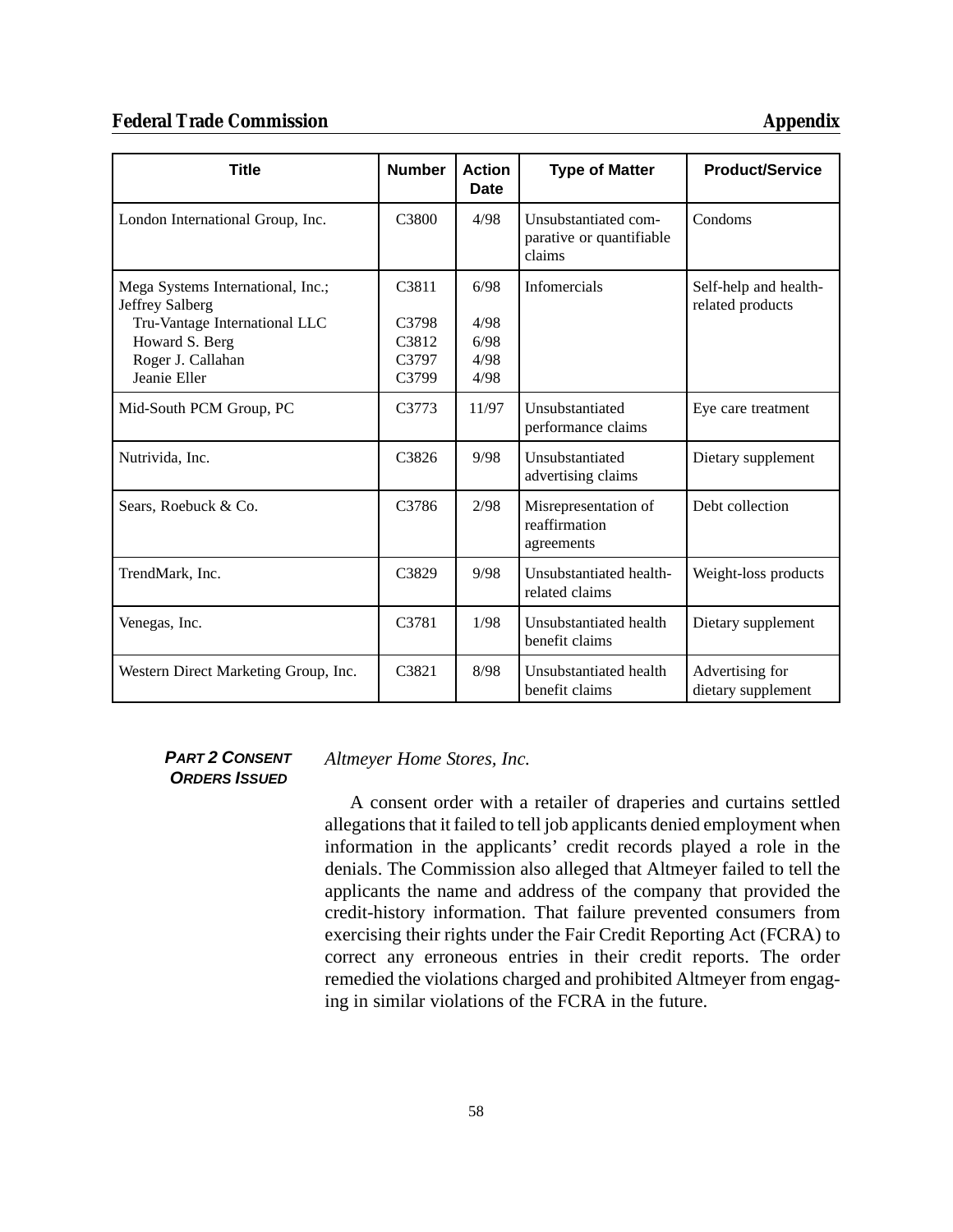*America Online, Inc. (AOL); CompuServe, Inc.*; *Prodigy Services Corp.*

The Commission approved consent orders with three Internet service providers settling allegations that the companies failed to make clear that consumers had an affirmative obligation to cancel before the trial period ended. As a result, consumers who failed to cancel were enrolled automatically as members and began incurring monthly charges. The orders barred the companies from misrepresenting the terms or conditions of any online service trial offer or stating that an online service isfree unlessthey disclose clearly and conspicuously the terms and conditions of any offer. In addition, the order with AOL required the company to disclose the manner in which fees or charges are assessed or calculated and barred misrepresentation about the terms and conditions of any electronic fund transfer from a consumer account.

## *Ashland, Inc.*

Ashland agreed to settle allegations that advertisements for the Valvoline Company's Teflon-containing TM8 Engine Treatment product were false and unsubstantiated. Valvoline is an unincorporated division of Ashland. Through the use of advertisements that ran on radio, TV, and the Internet, and in magazines and leaflets, Valvoline represented that TM8 bonds Teflon to engine parts and that it reduces engine wear by up to 75 percent. The order prohibited Ashland from making any claims about the performance or attributes of any engine treatment unless it possesses and relies upon competent and reliable evidence to support the claims.

*Beuckman Ford, Inc.; Frank Bommarito Oldsmobile, Inc.; Lou Fusz Automotive Network, Inc.; Suntrup Buick-Pontiac-GMC Truck, Inc., and Suntrup Ford, Inc.; Toyota Motor Sales, U.S.A., Inc.; Volkswagen of America, Inc.*

The Commission approved six consent orders with two major automobile manufacturers and four St. Louis, Missouri-area dealerships that settled allegations of omitting or burying key cost information in small and at times unreadable print in their lease advertisements. Federal laws and regulations require that lease and credit advertising containing certain "triggering" terms – such as "down payment" or "monthly payments" – disclose clearly and conspicuously certain other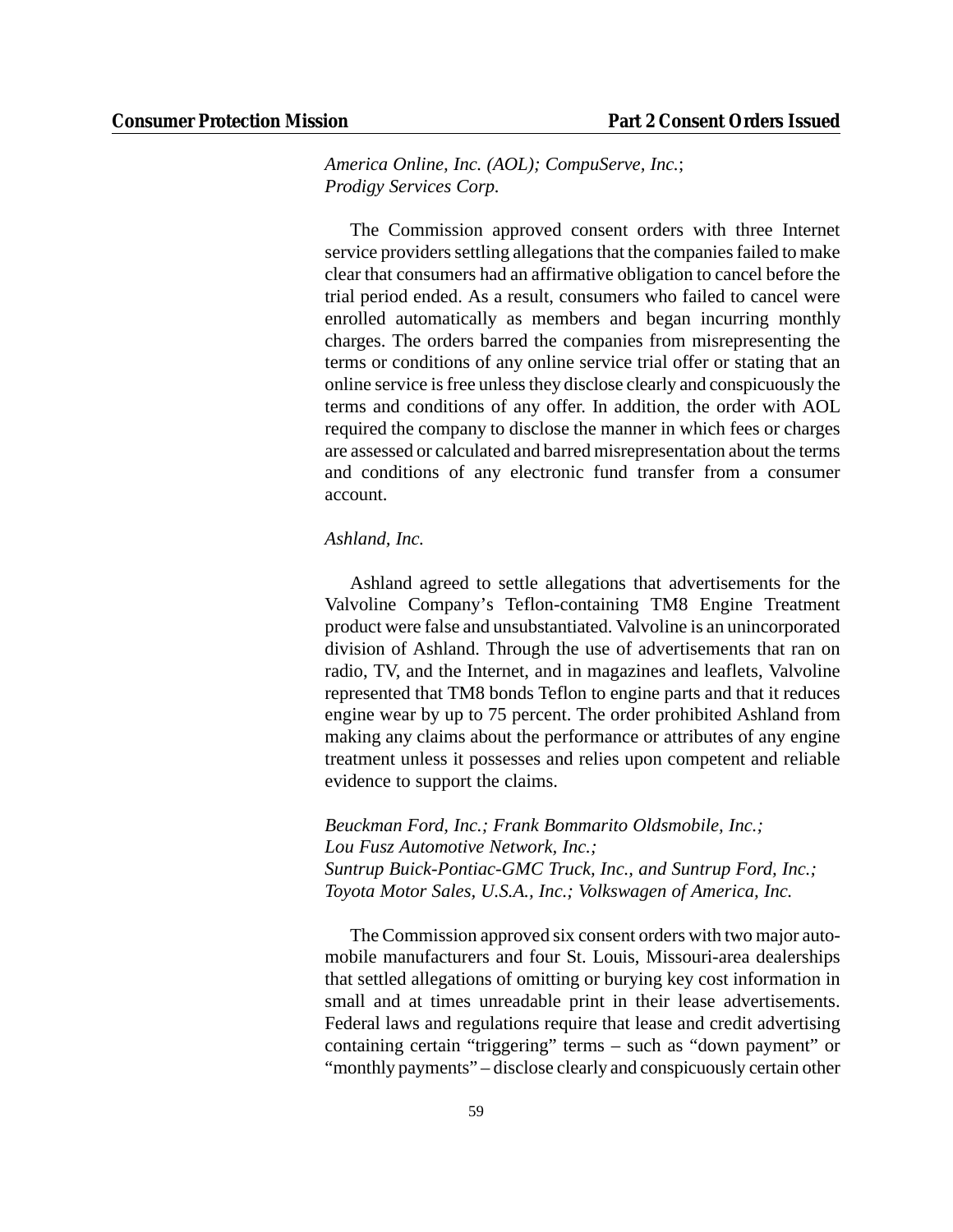essential triggered terms of the deal. The Consumer Leasing Act (CLA) and its implementing Regulation M govern lease transactions. The complaints against the four St. Louis dealerships also alleged violations of the Truth in Lending Act (TILA) and its implementing Regulation  $Z$  in connection with advertisements for financed purchase plans. The orders prohibited future violations of the CLA by the six companies and, in addition, future violations of the TILA by the four automobile dealerships.

## *Beylen Telecom Ltd.; NiteLine Media, Inc.; Ron Tan*

Beylen, Niteline, and Ron Tan, an officer of Beylen, settled allegations that the companies' computer program surreptitiously disconnected consumers from their local Internet service provider and reconnected their computer modems to the Internet through an international telephone call, all without the consumers' knowledge. The companies were able to do this because their computer program also turned off the consumers' modem speakers so that they could not hear the disconnect or the dialing of the international number. The order required payment of redress funds to  $AT&T$  and MCI, which will issue credits to their customers who were billed for the international calls, and to the Commission, which will issue refunds to customers of other long-distance carriers.

#### *Bogdana Corporation; Bogda Gruber; Joseph L. Gruber*

Bogdana and its officers agreed to settle allegations that they made false and unsubstantiated health claims in their advertisements for two dietary supplement products – Cholestaway and Flora Source. The complaint alleged that Bogdana had promoted both products as cures or preventatives for a wide variety of serious diseases and health conditions, such as high cholesterol and high blood pressure. The order prohibited Bogdana and its officers from making efficacy, performance, or safety claims for any food, drug, or dietary supplement, unless they have competent and reliable scientific evidence to back the claims.

# *Civic Development Group, Inc.; Community Network, Inc.*; *David Keezer; Richard McDonnell; Scott Pasch*

Two professional fundraising companies and their officers agreed to settle allegations that they misrepresented to consumers nationwide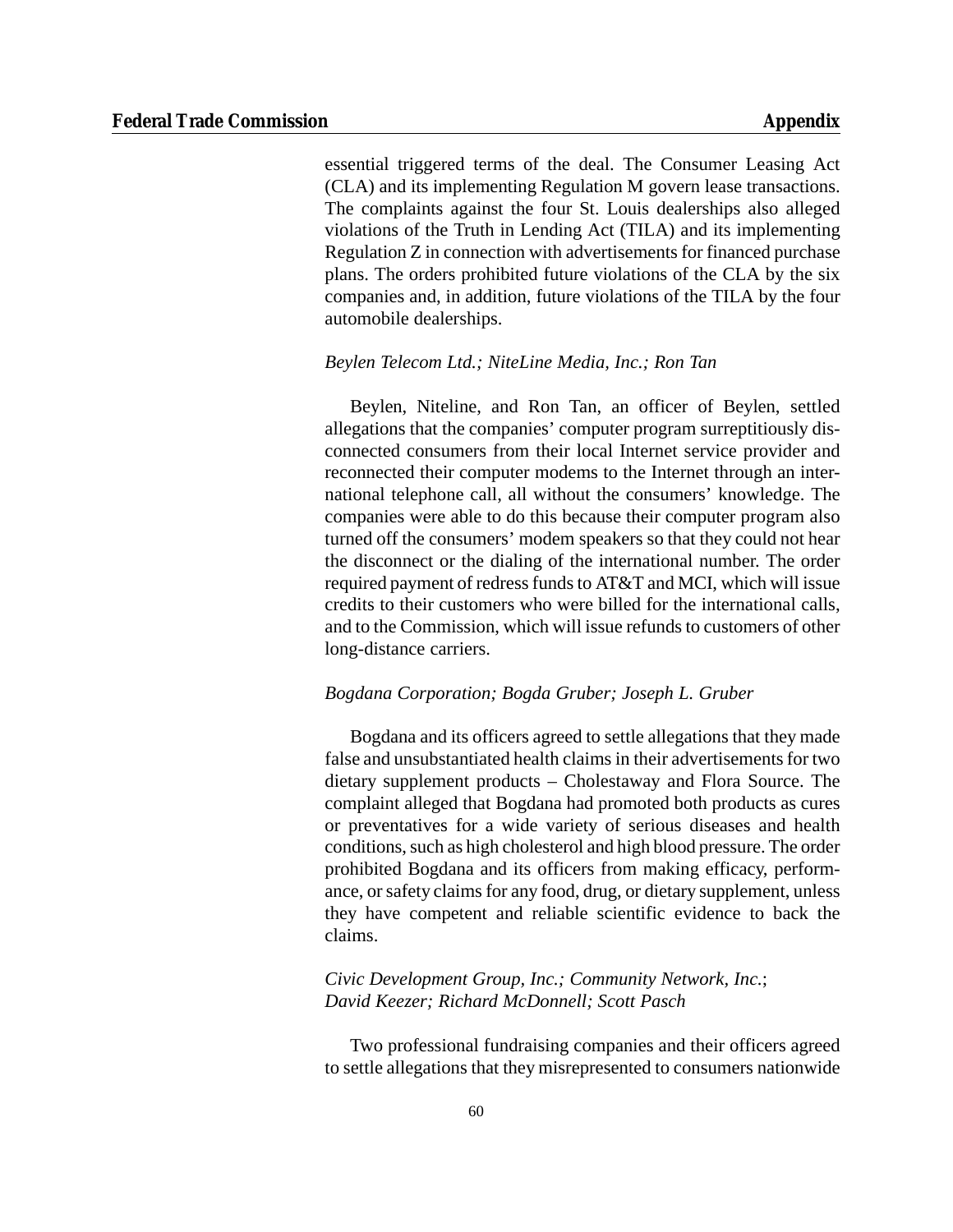that contributions they were soliciting on behalf of a nonprofit organization, the American Deputy Sheriff's Association, would benefit law enforcement in their own communities. Specifically, the companies were charged with misrepresenting that contributions would buy bulletproof vests, provide death benefits for deceased officers' surviving family members, or otherwise benefit local law enforcement. The order prohibited the companies from misrepresenting, in any way, how or where a solicited charitable donation would be used.

# *Eye Research Associates, Inc. (d/b/a Eye Care Associates); Sami G. El Hage, O.D.*

Eye Research Associates (doing business as Eye Care Associates) and its owner, Sami G. El Hage, O.D., were prohibited from claiming that Controlled Kerato-Reformation (CKR) or any similar procedure corrects nearsightedness and astigmatism. In addition, the order required El Hage to have competent and reliable scientific evidence before making any health benefit claims that CKR or a similar procedure can, for example, stabilize vision after a few weeks or months of treatment, prevent or reverse nearsightedness in children, and enable pilots and other career professionals to meet occupational vision requirements. The order also required that El Hage notify eye care providers who attended his seminars, inform them of the order, and request that any materials that violate the order not be used.

# *Foote, Cone & Belding Advertising, Inc.; Grey Advertising, Inc.; Rubin Postaer & Associates, Inc.*

The Commission approved consent orders with three national advertising agencies to resolve allegations they violated the FTC Act and the Consumer Leasing Act in connection with car leasing advertisements. The orders settled allegations that the agencies developed and disseminated deceptive "zero down" and "penny down" lease advertisements for Mitsubishi Motor Sales of America, Inc., American Honda Motor Corp., and Mazda Motor of America, Inc., respectively. The complaint against Grey also alleged that Grey created and disseminated deceptive advertisements about automobile balloon payment credit that violated the FTC Act and the Truth in Lending Act. Among the provisions included in the orders: the companies may not misrepresent in any motor vehicle lease advertisement the total amount due at lease signing or delivery, the amount down, and/or the down payment, capitalized cost reduction, or other amount that reduces the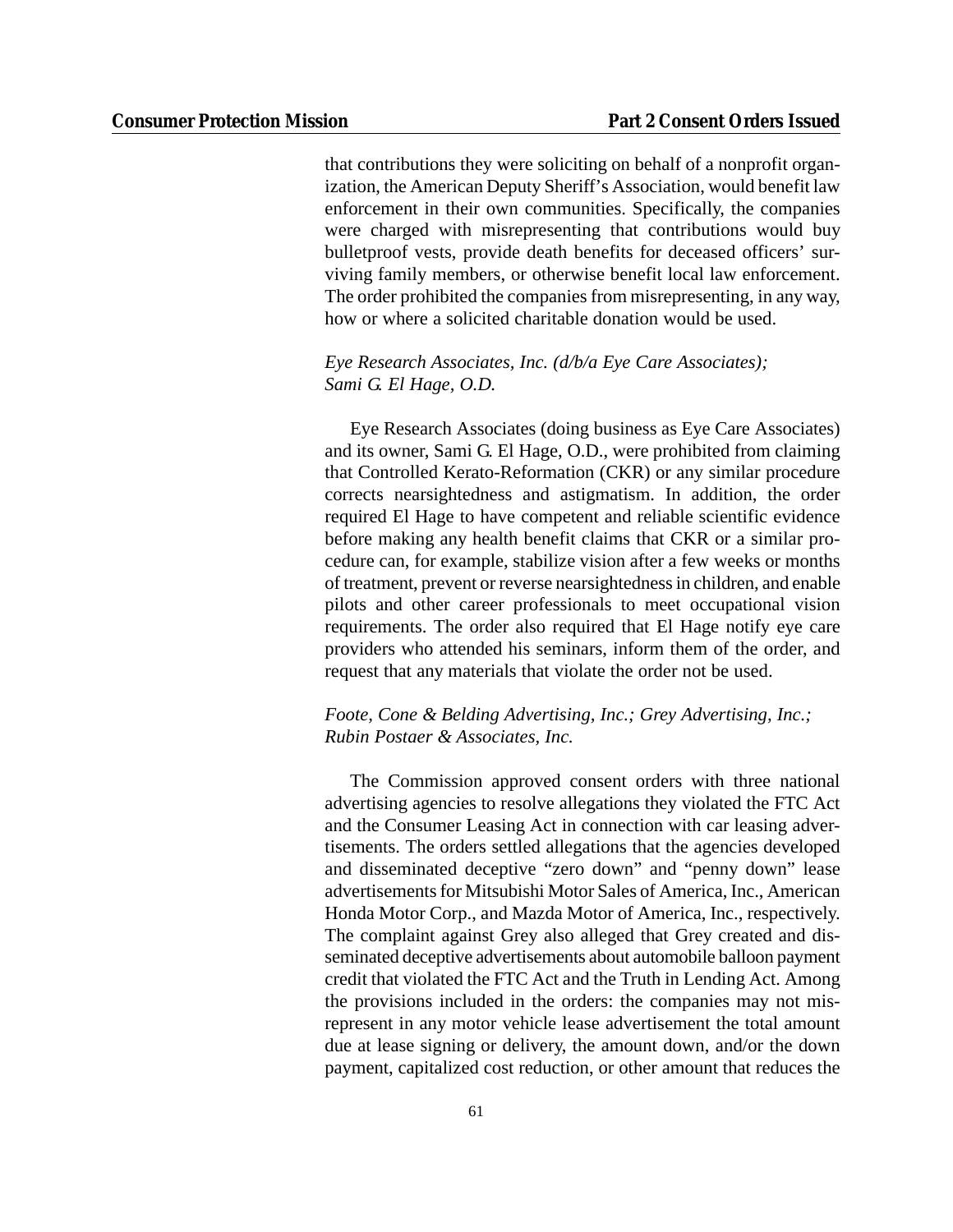capitalized cost of the vehicle (or that no such amount is required). Any advertisement that highlights an amount "down" or mentions certain other amounts due at lease inception (or states that there is no such charge) would have to give an equally prominent statement of the total amount due at lease inception. The order with Grey also contained provisions that prohibit the company, in any closed-end credit advertisement involving motor vehicles, from misrepresenting the existence and amount of any balloon payment or the annual percentage rate.

#### *Global World Media Corporation; Sean Shayan*

Global World Media and Sean Shayan, the company's owner, agreed to settle allegations that the company's marketing of a supplement product promoted as a natural herbal "high," Herbal Ecstacy, which included advertisements in media with large youth audiences, made explicit and unqualified false claims about the product's safety and did not disclose the health and safety risks of using the product. The Commission also alleged that the company included in its advertisements an endorsement pertaining to the safety and lack of side effects of Ecstacy made by Dr. Steven Jonson of Tel Aviv, Israel, who in fact is a fictitious person. The order required that all future safety claims made by Global World Media or Shayan for any food, drug, or dietary supplement must be truthful and substantiated, and that their advertising and labeling of Ecstacy or any other product containing ephedra will warn consumers about the potentially serious safety risks of taking the product. They will also refrain from promoting Ecstacy or any similar product for its mind-altering effects in media with a predominantly youthful audience. Finally, the order prohibited misrepresentations of testimonials or endorsements of any product.

### *Herbal Worldwide Holdings Corp.; José Diaz; Eduardo N. Naranjo*

Herbal Worldwide Holdings and the company's two principal officers, José Diaz and Eduardo N. Naranjo, agreed to settle allegations that they made unsubstantiated weight loss claims for Fattaché, a purported dietary product, in advertisements that ran extensively on Spanish-language television stations. Fattaché is composed of psyllium, chitosan (from deacetylated shellfish shells), glucomannan, and apple pectin. The order settles allegations that the respondents did not possess a reasonable basis for these claims, because much of the research relied on by the respondents did not address the weight loss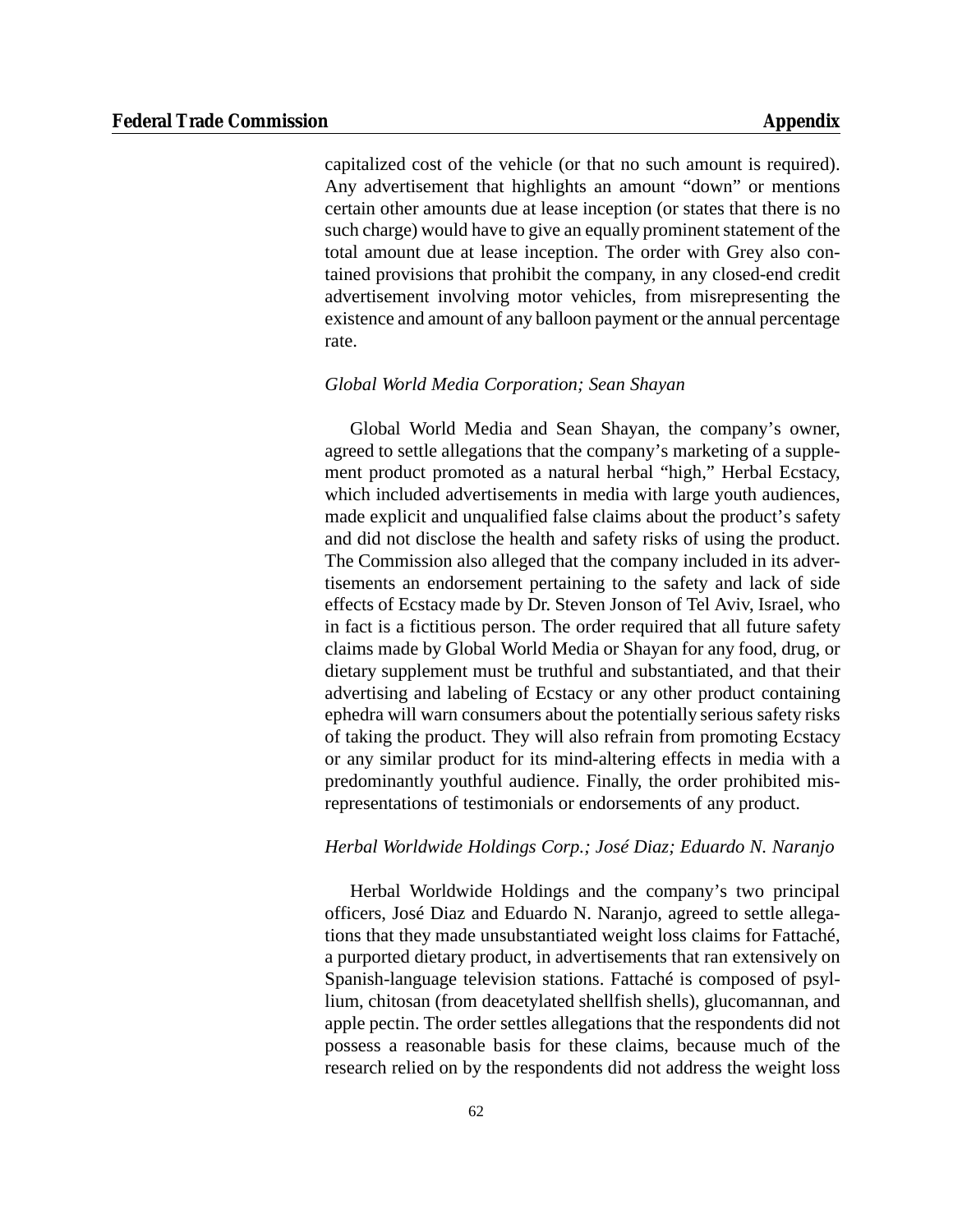and fat absorption effects discussed in the advertisement, and/or the results of the research could not be applied to the population as a whole because of methodological weaknesses. The order prohibits the respondents from representing that Fattaché or any dietary supplement, food, or drug can cause or contribute to achieving or maintaining weight loss without dieting, or that such a product prevents the absorption of ingested fat, helps eliminate ingested fat, or has any beneficial effect, unless the claims are supported by competent and reliable scientific substantiation. The order also prohibited the respondents from representing any product endorsement or testimonial unless they have evidence to support that the experience is, in fact, typical or similar.

#### *Honeywell, Inc.*

Honeywell agreed to settle allegations that the company made unsubstantiated efficiency and allergy relief claims for its Honeywell Air Purifiers – portable, room air cleaners designed for use in homes and offices – which contain "enviracaire" True HEPA (high efficiency particulate air) filters. Honeywell is one of the country's leading manufacturers of air purifiers. The Commission alleged that advertisements for Honeywell's air purifiers claimed that its products remove nearly all, or "99.97 percent," of the impurities from the air that people breathe, including mold spores, dust mite allergens, bacteria, and viruses, and that Honeywell's claim that its air cleaners provide noticeable allergy relief was deceptive. The order prevented Honeywell from making any representation regarding the efficacy, benefits, or performance of any air-cleaning product without reliable evidence to substantiate the claim.

#### *London International Group, Inc.*

The Commission approved a consent order against London International, a condom manufacturer, that settled allegations that the company's advertisements were unsubstantiated and deceptive. The Commission alleged that the company represented that its Ramses brand condoms are 30 percent stronger than the leading brand of condom and break 30 percent less often. Under the terms of the order, London International was prohibited from making comparative claims about the strength, efficacy, or risk of breakage of any condom in the future unless the company possesses and relies upon competent and reliable scientific evidence to back up the claims.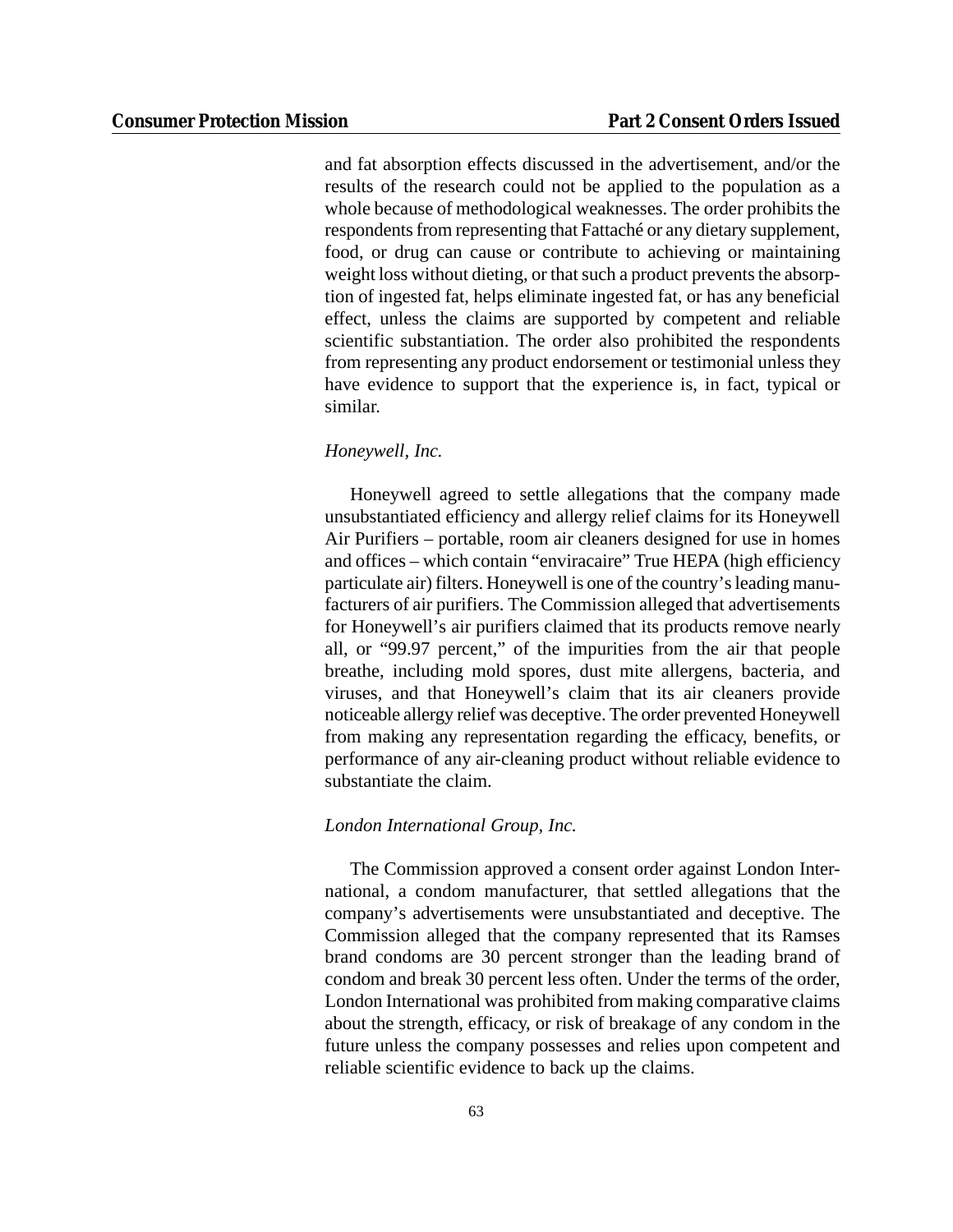*Mega Systems International, Inc.; Tru-Vantage International, LLC; Howard S. Berg; Roger J. Callahan; Jeanie Eller; Jeffrey Salberg*

The Commission approved five consent orders in connection with Commission allegations that advertising claims made in radio and television infomercials produced by Mega Memory Systems, Inc., were false and unsubstantiated. The order with Tru-Vantage International prohibited the company from making claims that Howard Berg's Mega Reading is successful in teaching individuals to increase their reading speed above 800 words per minute while substantially comprehending and retaining the material. The order with Jeannie Eller prohibited claims about the extent to which individuals who use Jeannie Eller Action Reading will learn to read. The order with Roger J. Callahan prohibited claims about Dr. Callahan's Addiction Breaking System and its ability to reduce an individual's compulsive desire to eat, smoke, and use alcohol or heroin. The order also required Callahan to pay \$50,000 in consumer redress. The orders with Mega Systems International, Jeffrey Salberg, and Howard Berg required them to disclose a consumer warning regarding their products in television advertisements that are at least 15 minutes long and to disclose the same audio message in radio advertisements that are at least 5 minutes long. In addition, Mega Systems, Salberg, and Berg were barred from making deceptive claims about their products in the future. Mega Systems and Salberg also will pay \$500,000 in consumer redress.

*Mid-South PCM Group, PC; Eye and Vision Clinic, PC; International Computerized Orthokeratology Society, Inc.; J. Mason Hurt, O.D.*

The Commission approved a consent order with Mid-South PCM Group, Eye and Vision Clinic, International Computerized Orthokeratology Society, and J. Mason Hurt, O.D., settling allegations that claims that an eye care treatment called Precise Corneal Molding orthokeratology (PCM ortho-k) can permanently cure vision deficiencies are false and unsubstantiated. PCM ortho-k is an eye care service that purports to reduce or eliminate dependence on eyeglasses and contact lenses. It is marketed as a non-surgical alternative to surgical eye procedures such as laser PRK (photorefractive keratectomy) and RK (radial keratotomy). The order prohibited Hurt from making any false claims and required reliable scientific evidence for any future success or efficacy claims.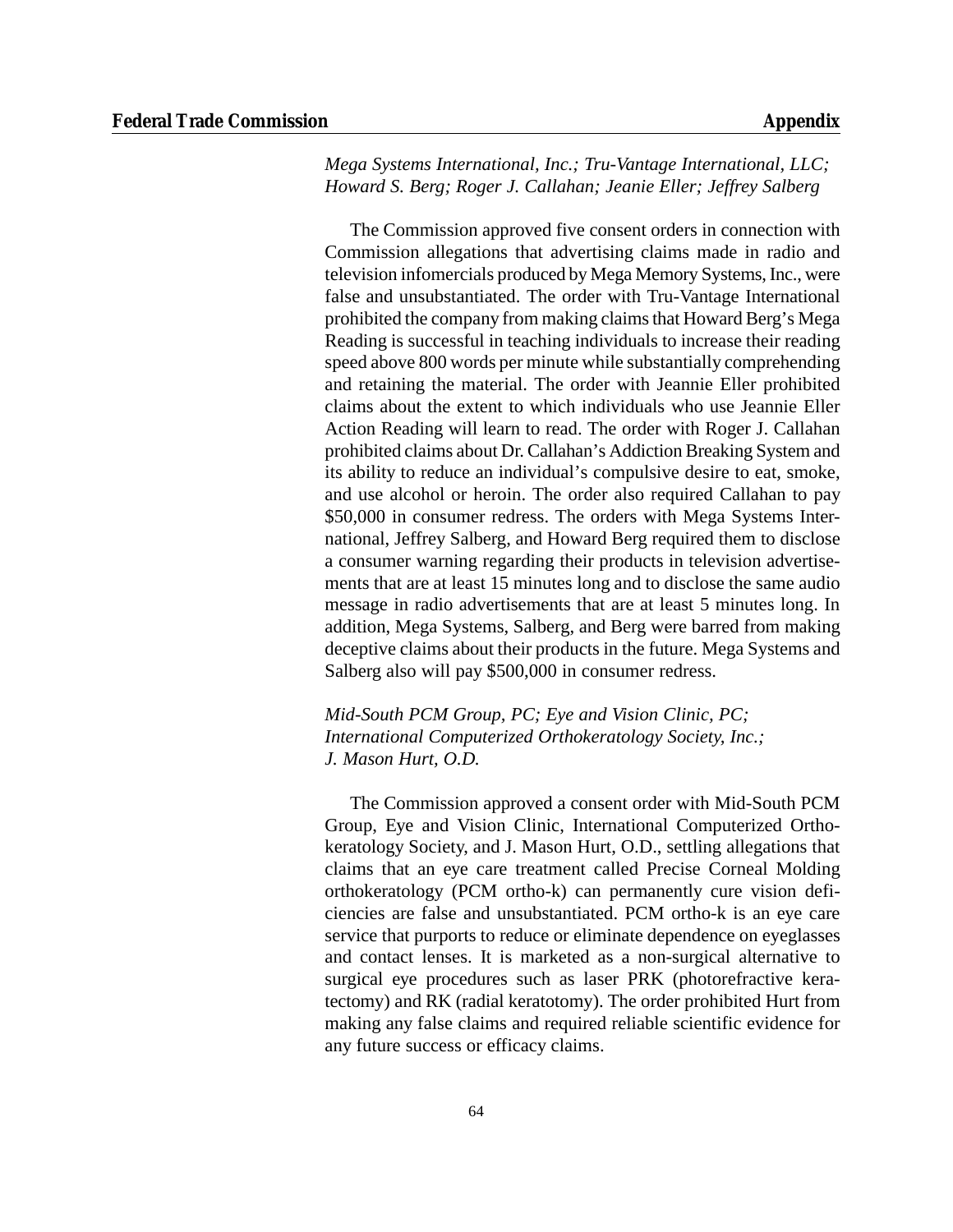## *Nutrivida, Inc.; Frank Huerta*

Nutrivida and its principal, Frank Huerta, agreed to settle allegations that they made unsubstantiated claims in infomercials for Cartilet, a dietary supplement composed of shark cartilage. The respondents claimed that Cartilet capsules are effective in the symptomatic relief, treatment, or cure of cancer, and effective in the symptomatic relief or treatment of rheumatism, arthritis, diabetes, fibroids, bursitis, circulatory problems, and cysts. In addition, the complaint alleged as unsubstantiated the claim that the testimonial from the consumer who appears in the advertisement for Cartilet shark cartilage capsules reflects the typical or ordinary experience of consumers who used the product. The order prohibited the respondents from making specific claims for Cartilet – or for any other product – unless the respondents possess and rely upon competent and reliable scientific evidence to substantiate the representations. In addition, the order prohibited the use of testimonials unless they reflect the typical or ordinary experiences that could be expected from use of the product, or a disclosure is made indicating that the experience is not typical, and required the respondents to disclose that any radio or video advertisement 15 minutes in length or longer is a paid advertisement.

#### *Sears, Roebuck & Co.*

Sears agreed to settle allegations that it induced consumers who filed for bankruptcy protection to agree to reaffirm their Sears credit account debts, in order to keep their Sears credit card or merchandise. The Commission alleged that Sears falsely represented that these "reaffirmation agreements" would be filed with the bankruptcy courts, as required by law, and that the consumers would be legally obligated to pay their credit account debts. The Commission action was coordinated with settlement of a class action lawsuit against Sears filed in the U.S. Bankruptcy Court in Boston. The order prohibited Sears from misrepresenting that any reaffirmation agreement it obtains will be filed with the bankruptcy court, that any reaffirmation agreement is binding, or any other material fact while attempting to collect debts subject to a pending bankruptcy proceeding. In addition, the order barred Sears from collecting debts that have been discharged in bankruptcy court proceedings. The order also preserved the Commission's right to file an action in federal district court to seek full redress for consumers if Sears' refunds to debtors pursuant to the class action lawsuit settlement total less than \$100 million. The class action settle-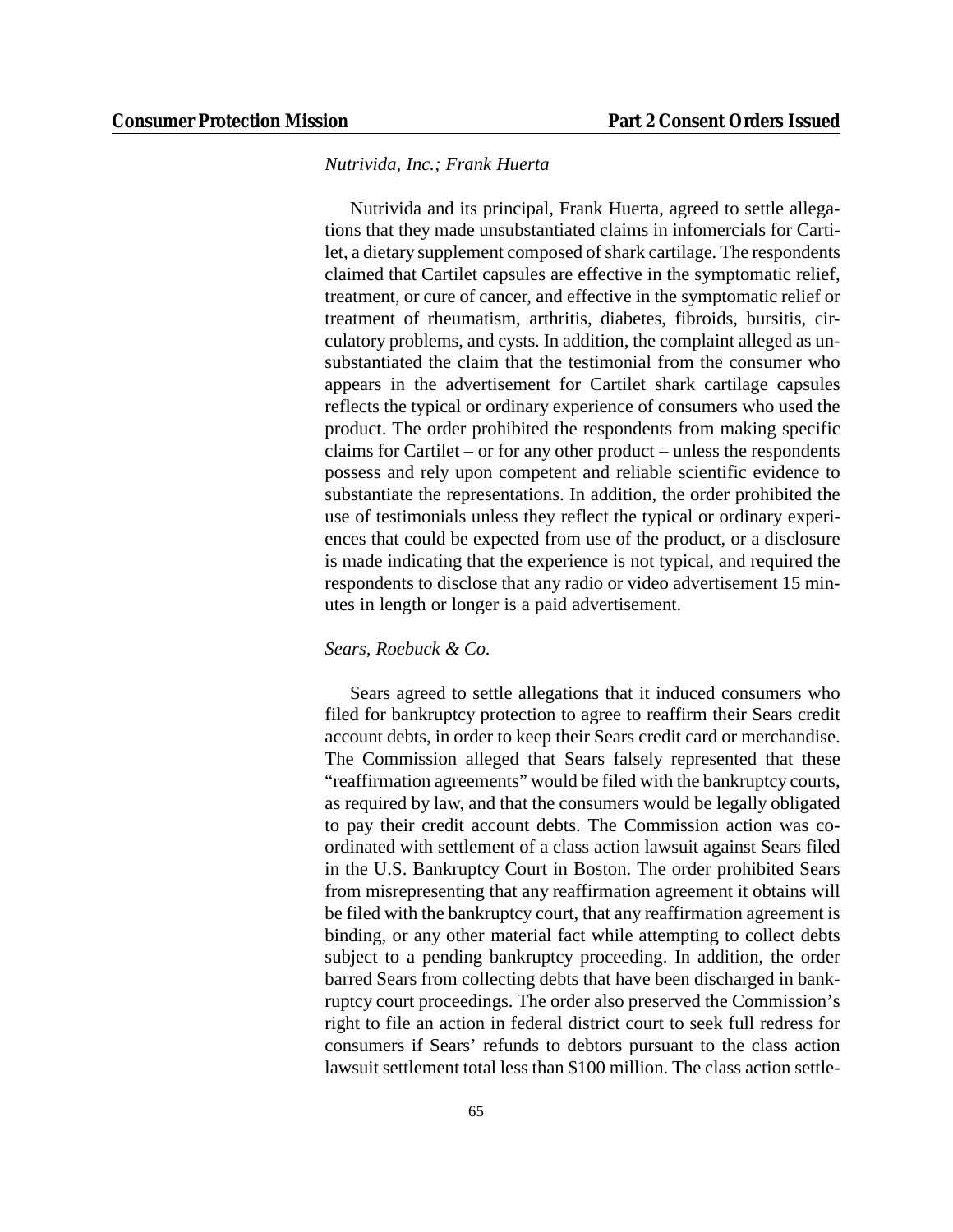ment required Sears to completely redress debtors, with interest, for payments wrongfully obtained.

#### *TrendMark, Inc.; E. Robert Gates; William McCormack*

The Commission approved a consent order in connection with the marketing of a weight loss program called the "THIN-THIN" Diet that was advertised on TrendMark's Web site and through unsolicited commercial e-mail sent to users of America Online (AOL). The Commission alleged that TrendMark, a multi-level network marketing company, and principals William McCormack and E. Robert Gates did not have adequate substantiation for their advertisement claims that consumers using the THIN-THIN Diet program would lose significant amounts of weight or experience other health-related benefits without changing their diet and that these claims were validated by scientific studies. The order prohibited TrendMark and its owners from misrepresenting the results of any weight loss program or product they offer and required them to have scientific data to back up any claims about the health benefits, performance, or efficacy of any food, drug, or device.

#### *Venegas, Inc.; Angel Venegas*

Venegas and the company owner, Angel Venegas, agreed to settle allegations that they made unsubstantiated health claims about Alen, a powdered nutritional supplement composed of wheat germ, wheat bran, soybean extract, and seaweed extract. The consent order prohibited the respondents from making any representations as to the benefits, performance, or efficacy of any food, drug, or dietary supplement without possessing and relying upon competent and reliable scientific evidence to support the claims.

#### *Western Direct Marketing Group, Inc.; Western International Media Corporation*

Western Direct, an advertising agency that created and produced television infomercials for Bogdana Corporation's Cholestaway and Flora Source dietary supplements, agreed to settle allegations that it engaged in deceptive practices in connection with developing these infomercials. The Commission alleged that the advertising agency knew or should have known that there was no basis for claims that Cholestaway or Flora Source would lower serum cholesterol and blood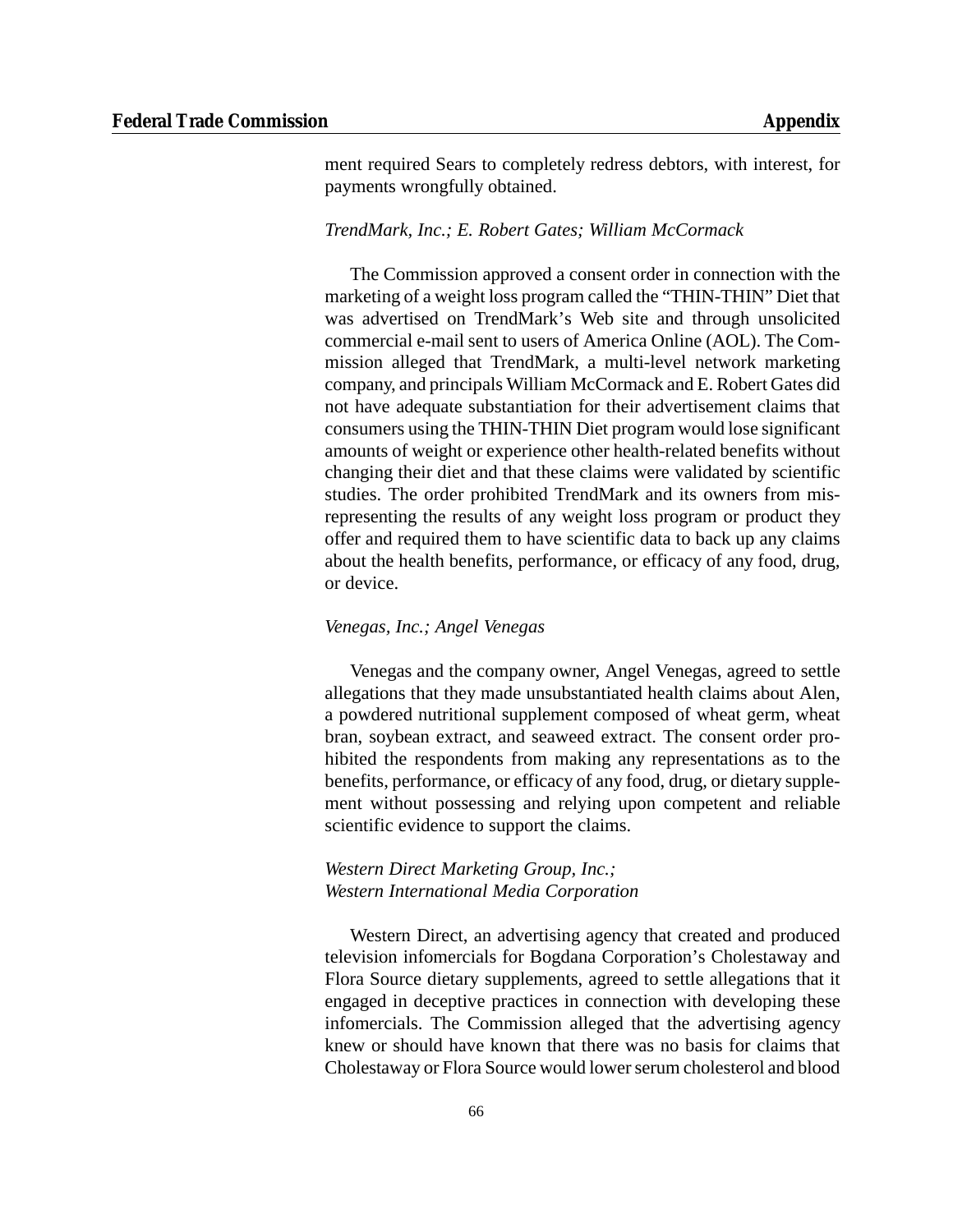pressure, or cause weight loss or other health benefits. The order prohibited Western Direct from making the challenged representations or any other representations for food or dietary supplements or drugs unless they possess competent and reliable scientific evidence that substantiates such representations.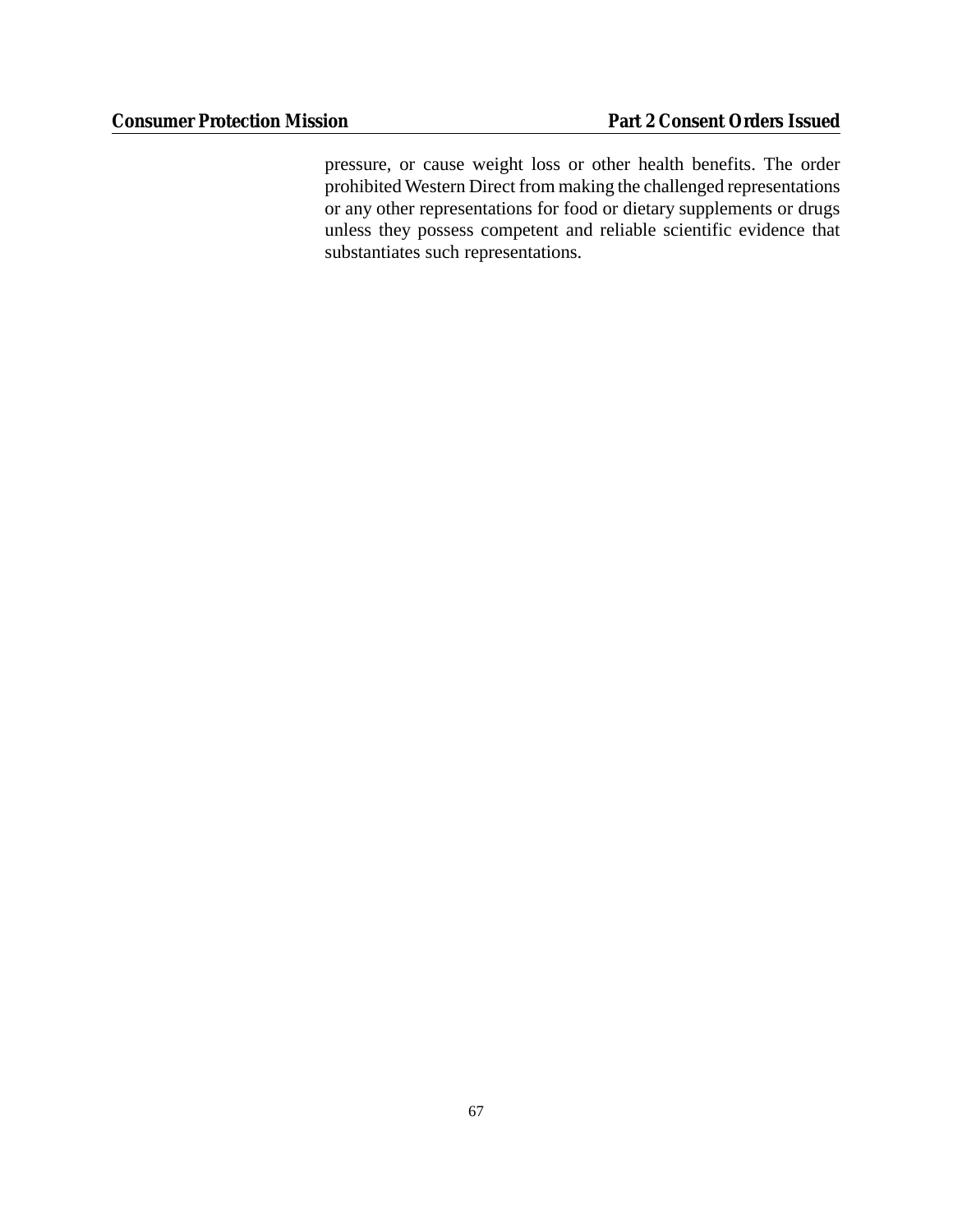## **PART 3 ADMINISTRATIVE COMPLAINT**

| Title                                      | <b>Number</b> | <b>Action</b><br><b>Date</b> | <b>Type of Matter</b> | <b>Product/Service</b> |
|--------------------------------------------|---------------|------------------------------|-----------------------|------------------------|
| Continental Gown Cleaning<br>Service, Inc. | D9287         | 5/98                         | Care Labeling Rule    | Wedding gown cleaning  |

#### *PART 3 ADMINISTRATIVE COMPLAINT*

#### *Continental Gown Cleaning Service, Inc.*

In an administrative complaint, the Commission alleged that Continental Gown, a New York-based drycleaning operation, four related companies, and two corporate officers provided wedding gown manufacturers with care labels that violate the Care Labeling Rule, and falsely advertised that Continental Gown was the only drycleaner able to clean gowns with those labels. Continental Gown was also charged with making false advertising representations to wedding gown manufacturers and consumers that its "Zurcion Method" was a patented drycleaning process and that it was the only safe and effective method for cleaning and preserving wedding gowns. The agency sought an order that would prohibit the companies from claiming that the Zurcion Method is the only safe and effective way of cleaning wedding gowns or other formal wear. It would also prohibit them from providing care labels to manufacturers of apparel and from falsely stating that any care instruction complies with the Care Labeling Rule. In addition, the order would require that the companies have evidence for any claims they make about the safety and effectiveness of any cleaning or preserving service they sell. If the companies offer a guarantee of their cleaning or preservation services, the order would require them to tell consumers the terms and conditions of the guarantee. The order also would require the companies to tell garment manufacturers and bridal shops to which they provided care labels or promotional materials that the labels are not accurate and that other cleaners can clean and preserve garments that have the "Zurcion Method" label attached to them.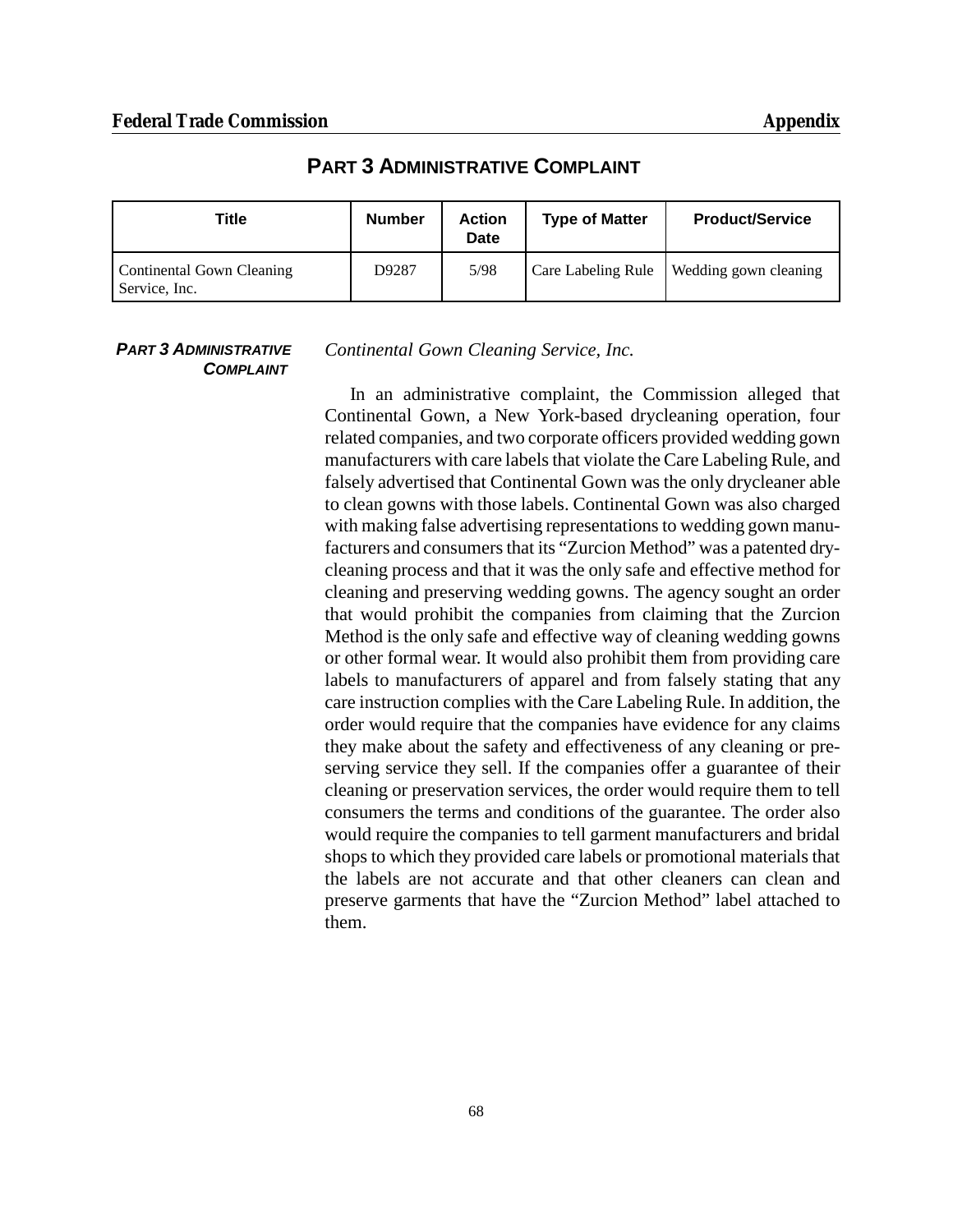| Title <sup>1</sup>                       | <b>Number</b> | <b>Action</b><br>Date | <b>Type of Matter</b>                              | <b>Product/Service</b>            |
|------------------------------------------|---------------|-----------------------|----------------------------------------------------|-----------------------------------|
| Jenny Craig, Inc.                        | D9260         | 2/98                  | Unsubstantiated advertising claims                 | Weight-loss programs              |
| Metagenics, Inc.                         | D9267         | 10/97                 | Unsubstantiated performance claims                 | Calcium supplement                |
| (Quaker State Corp.)<br>Blue Coral, Inc. | D9280         | 12/97                 | Unsubstantiated performance and<br>efficacy claims | Motor vehicle engine<br>lubricant |
| Weight Watchers<br>International, Inc.   | D9261         | 12/97                 | Unsubstantiated advertising claims                 | Weight-loss programs              |

# **PART 3 CONSENT ORDERS ISSUED**

 ${}^{1}$ A company name shown in parentheses is for identification of the case only.

#### *PART 3 CONSENT ORDERS ISSUED*

#### *Jenny Craig, Inc.; Jenny Craig International, Inc.*

The Commission approved a consent order with Jenny Craig to resolve deceptive advertising allegations in connection with the diet program's claims about weight loss, weight loss maintenance, price, and safety, as well as its use of consumer testimonials and endorsements. Among other things, the settlement set the level of substantiation Jenny Craig and its subsidiary, Jenny Craig International, Inc., must have before making any claims about the success of customers in achieving or maintaining weight loss, and required that consumer experience testimonials either reflect the general results of Jenny Craig customers or be qualified by disclosures that reveal the generally expected results or make clear that the results portrayed are not typical.

#### *Metagenics, Inc. (d/b/a Ethical Nutrients); Jeffrey Katke*

Metagenics and corporate officer Jeffrey Katke settled allegations that they made unsubstantiated claims about the effectiveness of Bone Builder, their over-the-counter calcium supplement, in preventing bone loss in post-menopausal women who already have experienced bone thinning, in reducing bone pain, and in preventing osteoporosis. The order also settled allegations that the respondents made unsubstantiated claims that their product was more effective than other calcium supplements. The order required the respondents to have scientific substantiation for any claim that Bone Builder or any food, drug, or food or dietary supplement containing calcium will treat or prevent any disease, disorder, or condition, including those relating to bone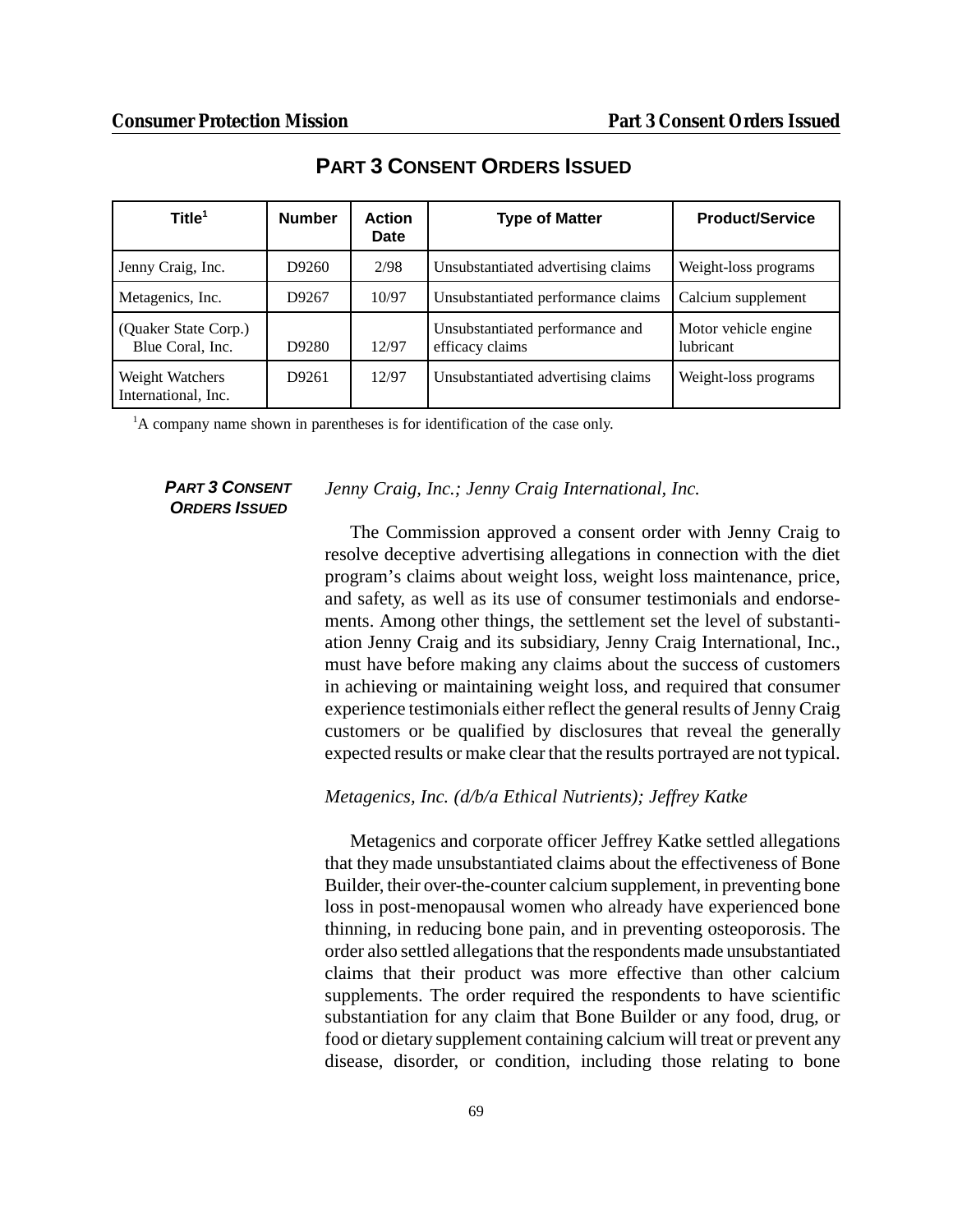ailments or osteoporosis, or that any food, drug, or food or dietary supplement is more effective than any other product in treating or preventing any disease, disorder, or condition.

#### *(Quaker State Corp.*)

*Blue Coral, Inc.; Blue Coral-Slick 50, Inc.; Blue Coral-Slick 50, Ltd.*

The Commission approved a consent order with three Quaker State subsidiaries that advertisements about Slick 50, the best-selling auto engine treatment in the United States, were false and unsubstantiated. The agreement settled allegations that advertisements for Slick 50 that tout tests showing improved engine performance are false and claims of reduced engine wear are unsubstantiated. The order barred any claims about the performance, benefits, efficacy, attributes, or use of any engine treatment, oil additive, or Slick 50 engine lubricant unless the companies possess and rely on competent and reliable evidence to substantiate the claims. In addition, it prohibited the companies from claiming that any other Slick 50 motor vehicle lubricant reduces wear on a part, extends the part's life, lowers engine temperature, reduces toxic emissions, increases gas mileage, or increases horsepower, unless they can substantiate the claim.

#### *Weight Watchers International, Inc.*

The Commission finalized a consent order with Weight Watchers, settling allegations that questioned the adequacy of the company's substantiation for certain weight loss and maintenance claims made in advertising between 1988 and 1992. The order set out the types of evidence needed to support Weight Watchers' future weight loss and weight loss maintenance claims. It required that claims about maintenance success include additional disclosures about the actual maintenance experience of Weight Watchers' customers, as well asthe statement "For many dieters, weight loss is temporary." In addition, under the agreement, Weight Watchers will state, in connection with any atypical testimonial about weight loss or maintenance success, the generally expected success for program participants or will indicate that dieters should not expect to experience similar results. Also included in the order were provisions to ensure that Weight Watchers franchisees comply with the terms of the settlement.

# **INITIAL DECISIONS**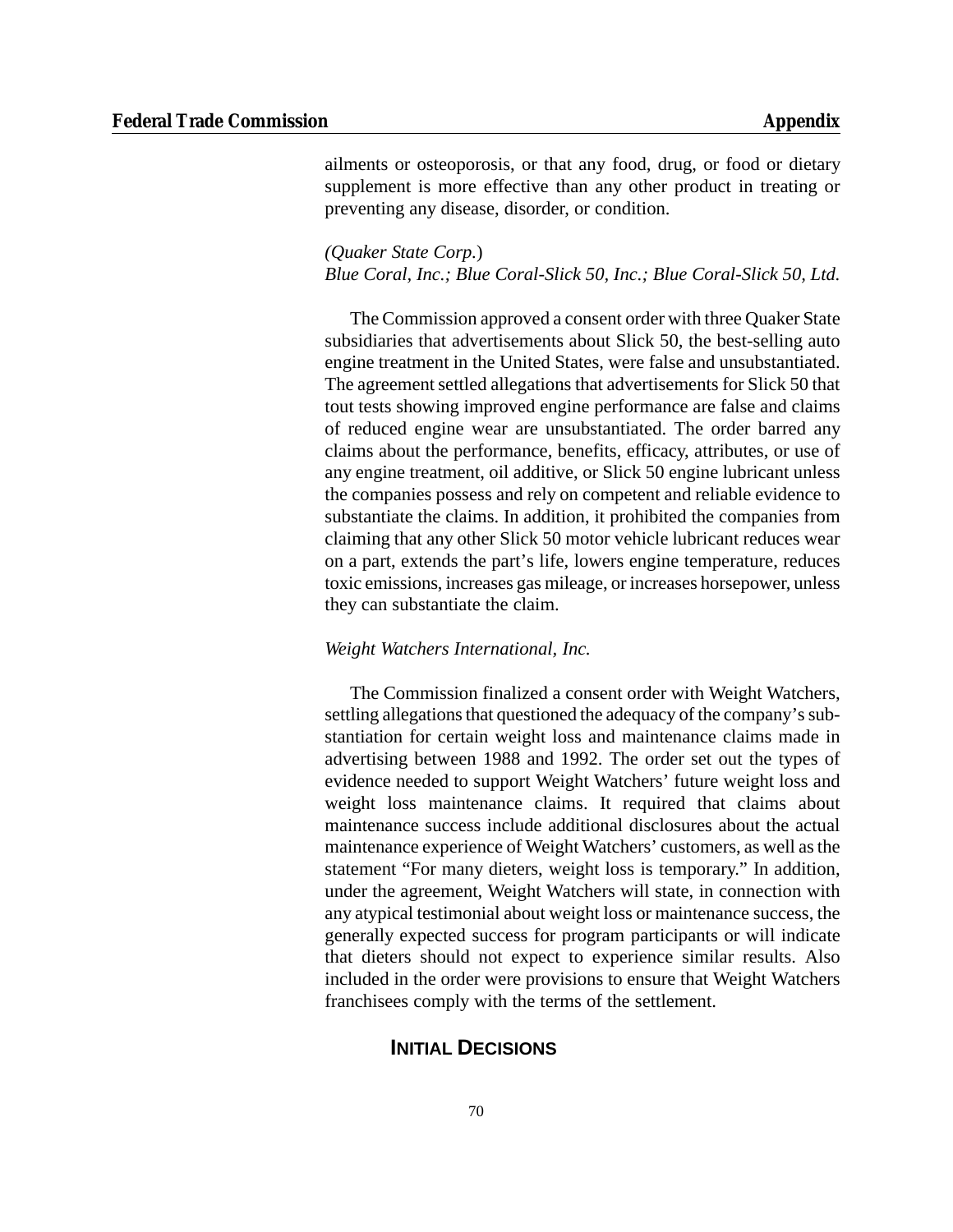| Title                   | <b>Number</b> | <b>Action</b><br>Date | <b>Type of Matter</b>                 | <b>Product/Service</b> |
|-------------------------|---------------|-----------------------|---------------------------------------|------------------------|
| Novartis Corporation    | D9279         | 3/98                  | Unsubstantiated<br>performance claims | OTC pain reliever      |
| Trans Union Corporation | D9255         | 7/98                  | Fair Credit Reporting Act             | Target marketing       |

#### *INITIAL DECISIONS Novartis Corporation; Novartis Consumer Health, Inc.*

In an initial decision, an Administrative Law Judge found that Novartis, a subsidiary of Novartis AG, a Swiss pharmaceutical company, disseminated false and unsubstantiated advertisements claiming that Doan's pills are more effective in relieving back pain than other over-the-counter pain relievers. The order barred Novartis Corp. and Novartis Consumer Health, Inc., the marketers of Doan's, from representing that the product is more effective than other over-thecounter products unless they possess and rely upon competent and reliable scientific evidence, including at least two clinical studies, to substantiate their claims. In addition, the order required Novartis to have scientific substantiation for any claims they make regarding the efficacy, safety, benefits, or performance of any over-the-counter analgesic they market. The order further prohibited Novartis from making superiority claims unless they have competent and reliable scientific evidence, including at least two clinical studies, to support the claim. Administrative Law Judge decisions can be appealed to the Commission.

#### *Trans Union Corporation*

An Administrative Law Judge ordered Trans Union to stop distributing and selling target marketing lists based on consumer credit data, except for certain authorized purposes. Trans Union, based in Chicago, Illinois, is one of the three major credit bureaus in the United States. Trans Union gathers information on consumers and sells consumer reports containing credit data. Performance Data, a division of Trans Union, is engaged in the target marketing business, which involves selling goods and services directly to specifically targeted consumers by mail or telephone. In 1992, the Commission alleged that Trans Union's sale of target marketing lists violated the Fair Credit Reporting Act (FCRA). Those allegations were upheld by an Administrative Law Judge in a 1993 summary decision and by the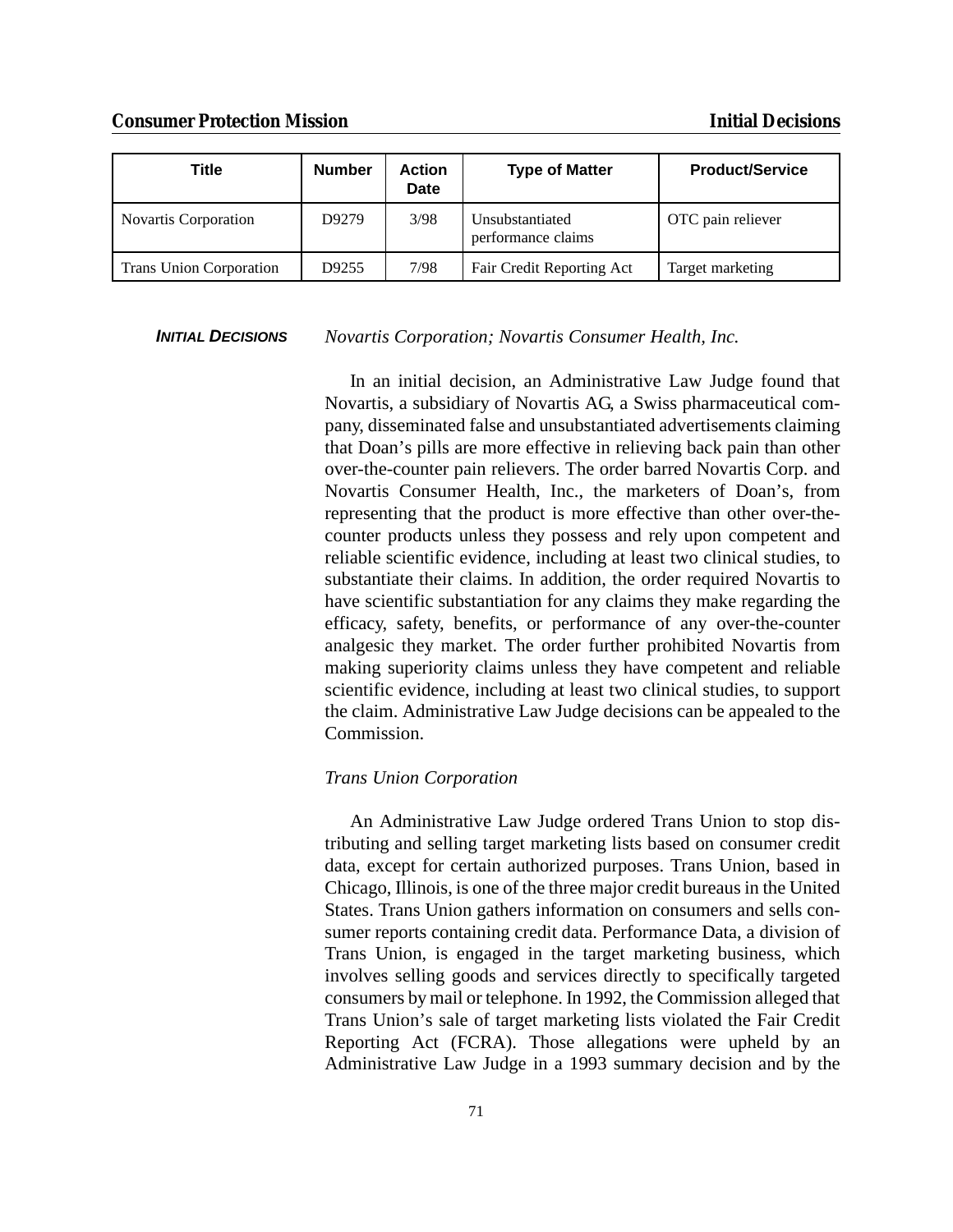Commission in 1994. In 1996, the Judge's finding that there was no real dispute as to the facts of the case was rejected by the U.S. Court of Appeals, which returned the case to the Commission. The Commission then remanded the case for trial. On remand, the Judge concluded that Trans Union's target marketing lists are consumer reports that are furnished to persons who do not have a permissible purposes under the FCRA, thus violating the FCRA. Administrative Law Judge decisions can be appealed to the Commission.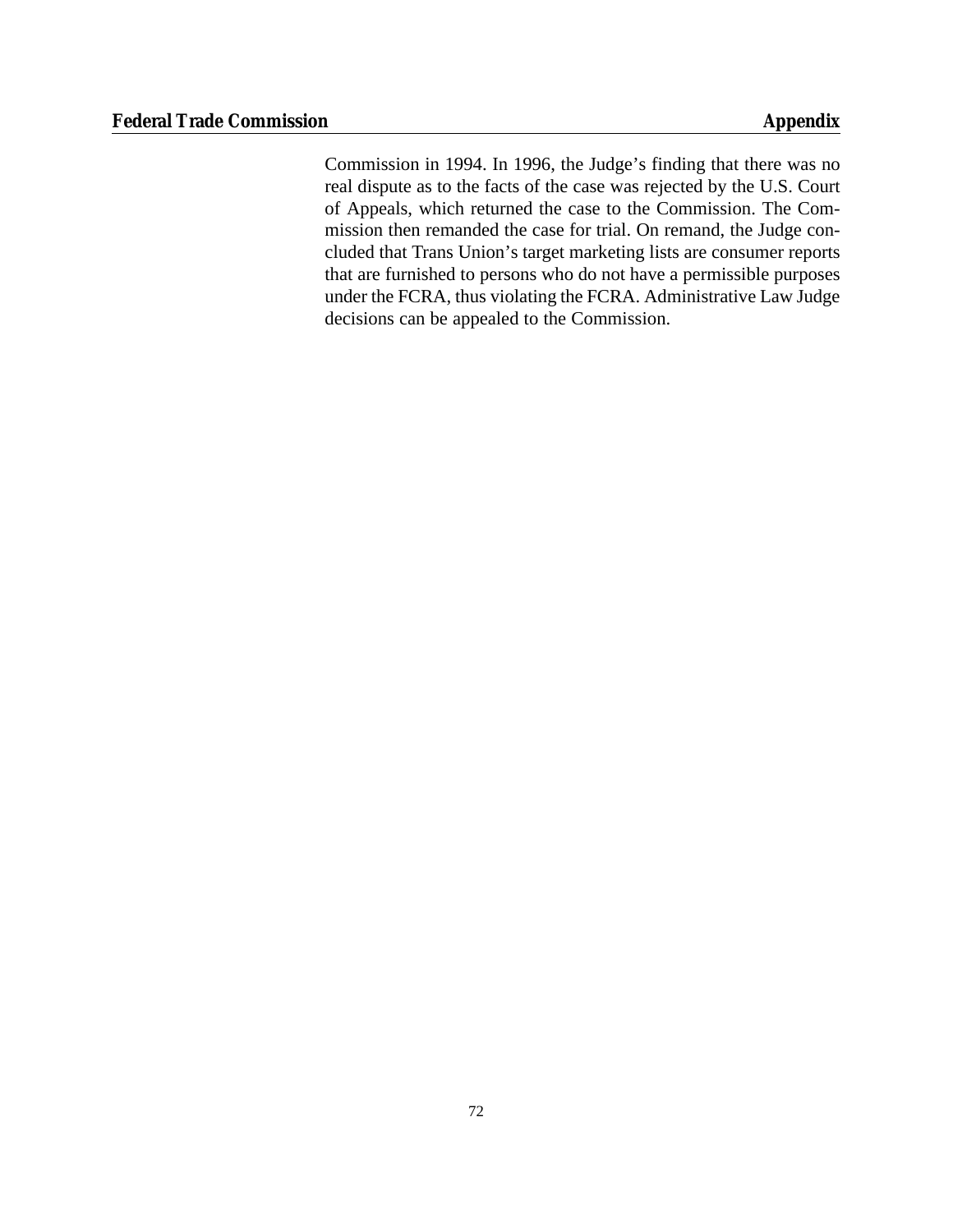| Title                                     | <b>Number</b> | <b>Action</b><br>Date | <b>Type of Matter</b>                 | <b>Product/Service</b>       |
|-------------------------------------------|---------------|-----------------------|---------------------------------------|------------------------------|
| Automotive Breakthrough<br>Sciences, Inc. | D9275         | 9/98                  | Unsubstantiated performance<br>claims | Automotive braking<br>system |
| Brake Guard Products, Inc.                | D9277         | 1/98                  | Unsubstantiated performance<br>claims | Automotive braking<br>system |

**FINAL ORDERS** 

#### *FINAL ORDERS Automotive Breakthrough Sciences, Inc.; ABS Tech Sciences, Inc.; Richard Schops*

The Commission issued an order making final an initial decision by an Administrative Law Judge in regard to Automotive Breakthrough Sciences, ABS Tech Sciences, and their principal, Richard Schops. In 1997, the Judge found that the respondents made false and unsubstantiated advertising claims that their ABS/Trax system is an antilock braking system (ABS) as effective as manufacturer-installed ABS brakes with respect to wheel lock-up, skidding, and control in panic stops; that it complies with performance standards established by the Society of Automotive Engineers and the National Highway Traffic Safety Administration; and that it will qualify a vehicle for automobile insurance discounts in a significant proportion of cases. The Commission upheld the Judge's decision. Under the order, respondents must discontinue advertisements for their ABS/Trax system. The company was also barred from using the term "ABS" in its advertising and marketing, and from misrepresenting the performance, benefits, and safety characteristics of the brakes.

#### *Brake Guard Products, Inc.; Ed F. Jones*

The Commission issued an order making final an initial decision by an Administrative Law Judge in regard to Brake Guard Products and Ed F. Jones, its president. The initial decision found that Brake Guard made false and unsubstantiated advertising claimsthat its Brake Guard Safety System, also known as Advanced Braking System or Brake Guard ABS, is an antilock braking system (ABS) as effective as manufacturer-installed ABS brakes; that it complies with a performance standard established by the Society of Automotive Engineers; and that it will qualify a vehicle for automobile insurance discounts in a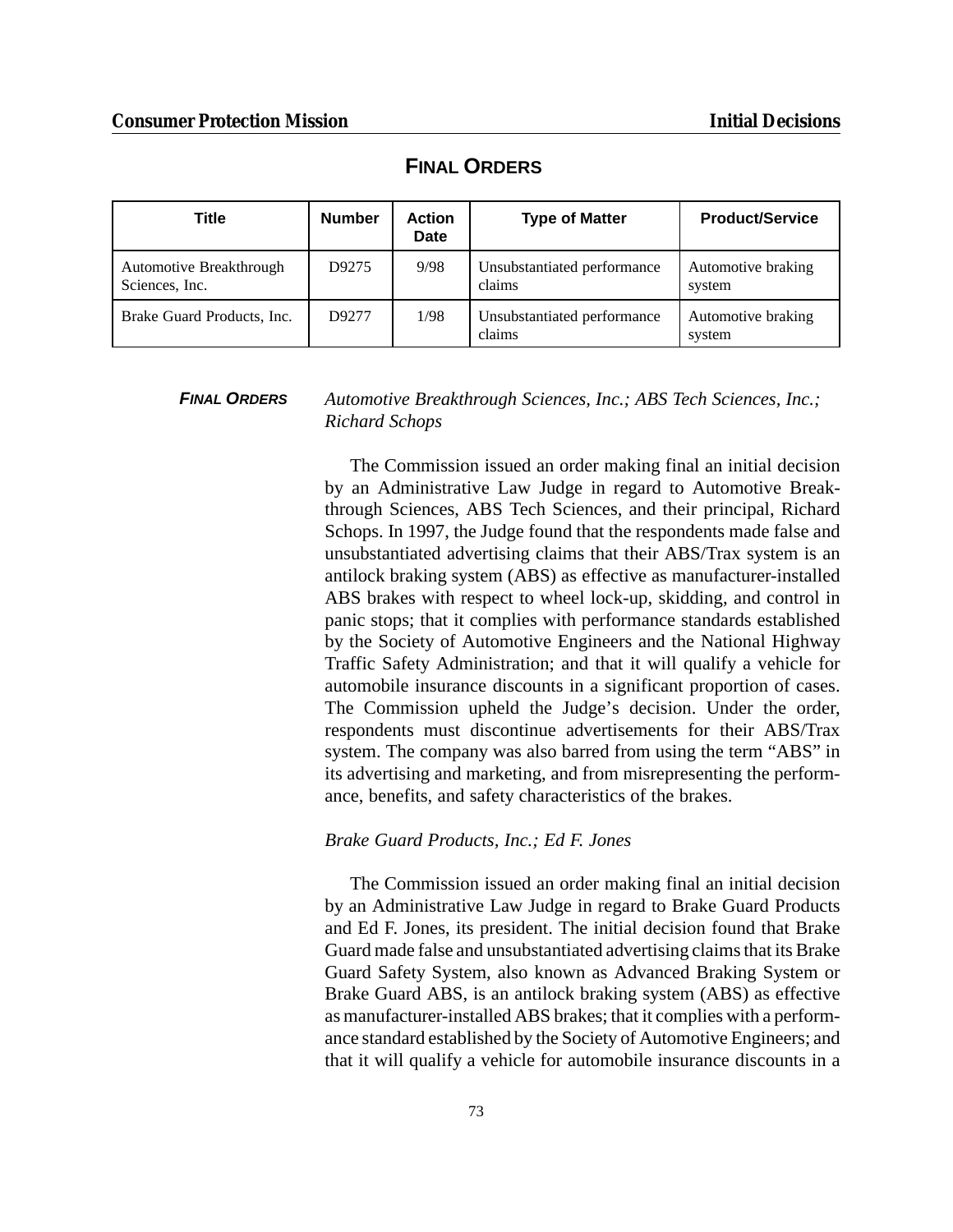significant proportion of cases. Brake Guard sold the systems to dealers who charged consumers between \$283 and \$349, and it sold between 400,000 and 500,000 of the systems between 1990 and 1994, earning revenue in excess of \$10 million during that time, according to the Commission opinion. The final order barred the company and Ed F. Jones from using the term "ABS" in marketing their braking devices, from misrepresenting the performance characteristics of the braking devices, and from misrepresenting the availability of insurance discounts resulting from installation of the brakes and their compliance with certain government standards.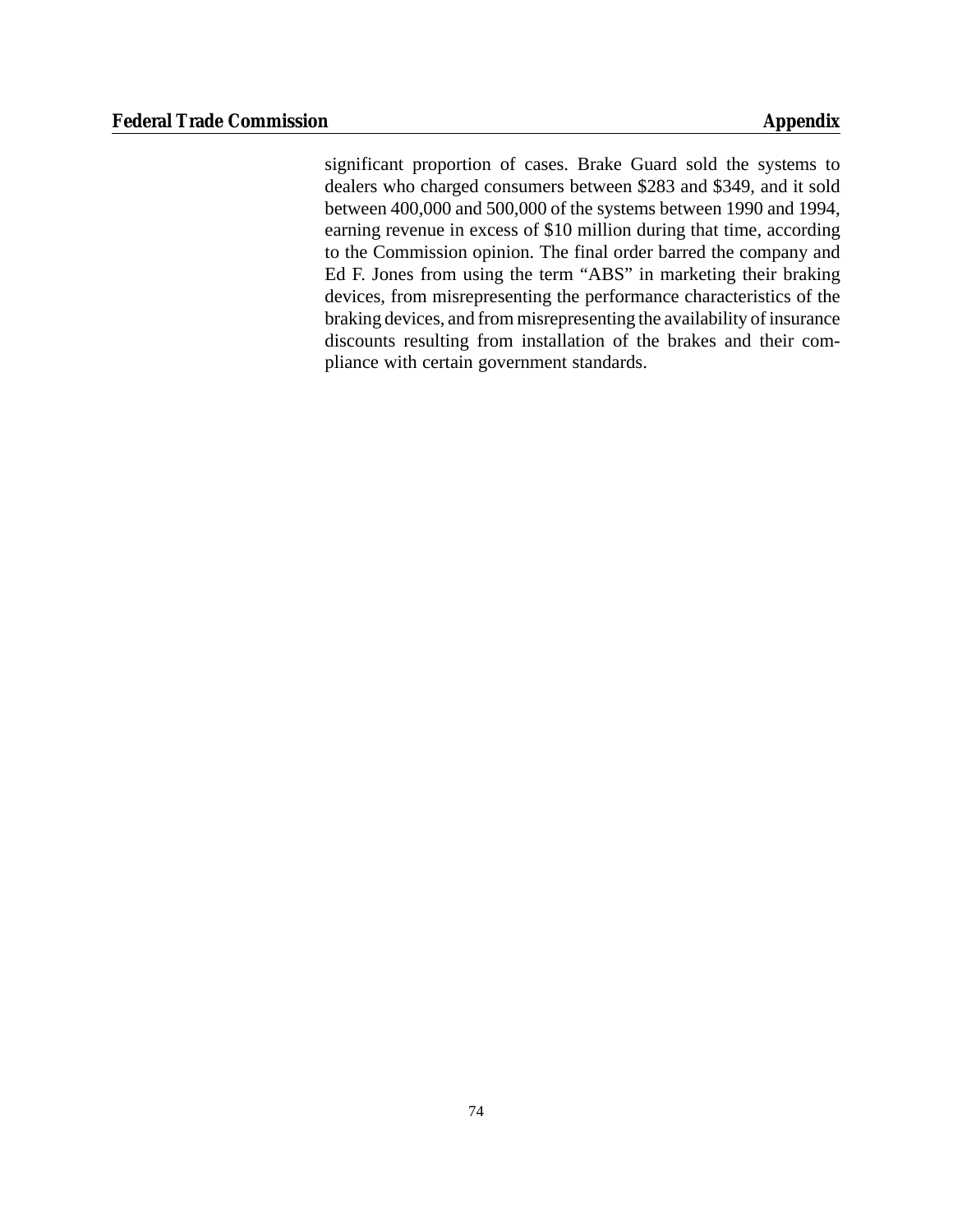# **Consumer Protection Mission Permanent Injunctions**

# **PERMANENT INJUNCTIONS**

| Title <sup>1</sup>                                                                                   | <b>Number</b>                 | <b>Action</b><br><b>Date</b> | <b>Type of Matter</b>               | <b>Product/Service</b>                                 |
|------------------------------------------------------------------------------------------------------|-------------------------------|------------------------------|-------------------------------------|--------------------------------------------------------|
| (Advantage Marketing Company)<br>Ed Boehlke                                                          | X970010                       | 6/98                         | <b>Franchise Rule</b>               | Work-at-home job<br>programs                           |
| (ATMS, Woofter Investment)<br>Konrad King, Inc.                                                      | X970041                       | 5/98                         | <b>Telemarketing Sales</b><br>Rule  | Foreign lottery tickets                                |
| College Assistance Services, Inc.;<br>John Giuffrida; Linda Love;<br>Conni Canella; Randolph Canella | X960093<br>X960093            | 1/98<br>1/98                 | Scholarship fraud                   | College scholarship<br>search services and<br>finances |
| Consumer Credit Services, Inc.                                                                       | X980067                       | 5/98                         | <b>Telemarketing Sales</b><br>Rule  | Advance-fee credit cards                               |
| Corren Enterprises, Inc. (Reno<br>Boyd, d/b/a)                                                       | X980029                       | 2/98                         | <b>Telemarketing Sales</b><br>Rule  | Advance-fee credit cards                               |
| Plantation Marketing, Inc.; William<br>Beecher, Inc.                                                 | X980030                       | 4/98                         |                                     |                                                        |
| (CRA Champion Credit, Inc.)<br>Joel Younker                                                          | X980066                       | 5/98                         | Credit Repair<br>Organization Act   | Credit repair file segrega-<br>tion claims (e-mail)    |
| Credit Development International<br>(Nio Cano, d/b/a)<br><b>Charles Johnson</b><br>Bryan McCord      | X980004<br>X980004<br>X980004 | 6/98<br>6/98<br>6/98         | Investment fraud,<br>pyramid scheme | Internet investment -<br>preapproved credit cards      |
| (Dayton Family Productions, Inc.)<br>Rosario Filosi                                                  | X970058                       | 2/98                         | <b>Telemarketing Sales</b><br>Rule  | Film investments                                       |
| The Dean Thomas Corporation<br>Michael Brant                                                         | X970045<br>X970045            | 1/98<br>1/98                 | Telemarketing fraud                 | Charitable badge-related<br>fundraising                |
| (Eureka Solutions International,<br>Inc.)<br>Frank J. Cillo                                          | X970087                       | 6/98                         | <b>Telemarketing Sales</b><br>Rule  | Invention promotion<br>services                        |
| (Fraud Action Network)<br>FANS, Inc.                                                                 | X960023                       | 2/98                         | <b>Telemarketing Sales</b><br>Rule  | Prize promotion<br>"recovery room"                     |
| (G.M. & Assocs.)<br>Marc Hart                                                                        | X980065                       | 6/98                         | <b>Telemarketing Sales</b><br>Rule  | Advance-fee credit cards                               |
| Image Sales & Consultants;<br>Michael Dewayne Dague                                                  | X970059                       | 6/98                         | Deceptive billing                   | Magazine advertising                                   |
| (Independent Travel Agencies of<br>America, Inc.)<br>David E. Mueller                                | X950028                       | 12/97                        | Franchise Rule                      | Travel agent training<br>program                       |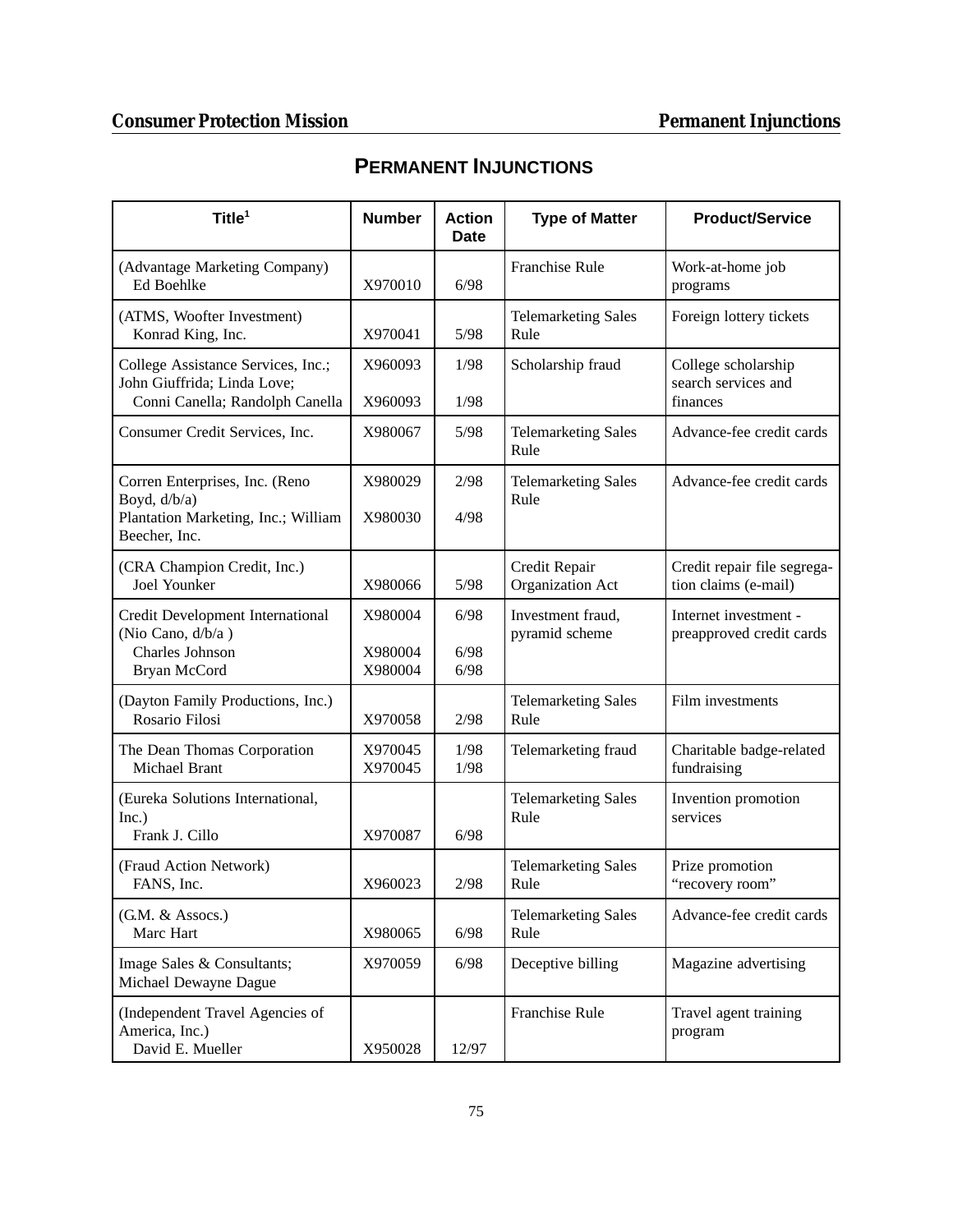# **Federal Trade Commission**

| Title <sup>1</sup>                                                                                      | <b>Number</b>                 | <b>Action</b><br><b>Date</b> | <b>Type of Matter</b>                          | <b>Product/Service</b>                   |
|---------------------------------------------------------------------------------------------------------|-------------------------------|------------------------------|------------------------------------------------|------------------------------------------|
| (International Direct, Inc.)<br>Maier S. Levine; Vivian D.<br>Levine                                    | X970040                       | 8/98                         | Mail or Telephone<br>Order Merchandise<br>Rule | Flier inserts for mail<br>order shopping |
| Jeff Russell & Associates (Jeff<br>Russell, d/b/a)                                                      | X980088                       | 8/98                         | <b>Telemarketing Sales</b><br>Rule             | Advance-fee credit cards                 |
| Lundgren & Associates, PC                                                                               | X980077                       | 7/98                         | <b>Fair Debt Collection</b><br>Practices Act   | Debt collection                          |
| M.J.S. Financial Services, Inc.;<br>Resource Travel Services, Inc.                                      | X980018                       | 5/98                         | <b>Telemarketing Sales</b><br>Rule             | Advance-fee credit cards                 |
| (National Grant Foundation)<br>Carol Clough; Harriet Kaye;<br><b>Beverly Jansen</b><br>Anthony Consalvo | X980002<br>X980002            | 3/98<br>5/98                 | Scholarship fraud                              | Scholarship search<br>service            |
| (National Scholastic Society, Inc.)<br><b>University Society Publishers</b>                             | X970043                       | 4/98                         | <b>Telemarketing Sales</b><br>Rule             | Magazine subscriptions                   |
| Parade of Toys, Inc.; Robert E.<br><b>Bouckhout</b><br>Dennis W. Vaughan<br>Megan N. Wall               | X970067<br>X970067<br>X970067 | 1/98<br>1/98<br>1/98         | Franchise Rule                                 | Display rack business<br>opportunity     |
| Pinnacle Financial Services (Gary<br>Walton, d/b/a)                                                     | X980016                       | 6/98                         | <b>Telemarketing Sales</b><br>Rule             | Advance-fee loans                        |
| <b>Premier Card Services</b>                                                                            | X980025                       | 5/98                         | <b>Telemarketing Sales</b><br>Rule             | Advance-fee credit cards                 |
| (Raymond Urso)<br>National Bureau of Better<br>Business, Inc.<br>David Bennett                          | X970068<br>X970068            | 4/98<br>6/98                 | Franchise Rule                                 | Display rack business<br>opportunity     |
| Southwest Publishing (Leon Saja,<br>d/b/a)<br>Donald Ritta; Stealth<br>Publications, Inc.               | X970042<br>X970042            | 7/98<br>9/98                 | Telemarketing fraud                            | Charitable badge-related<br>fundraising  |
| (SureCheK Systems, Inc.)<br><b>Steve Lovern</b>                                                         | X970082                       | 6/98                         | <b>Telemarketing Sales</b><br>Rule             | Advance-fee credit cards                 |
| TouchNet, Inc.                                                                                          | X980024                       | 6/98                         | Franchise Rule                                 | Internet design business<br>opportunity  |
| (Toys Unlimited International, Inc.)<br>Robert G. Garrow                                                | X970074                       | 8/98                         | Franchise Rule                                 | Display rack business<br>opportunity     |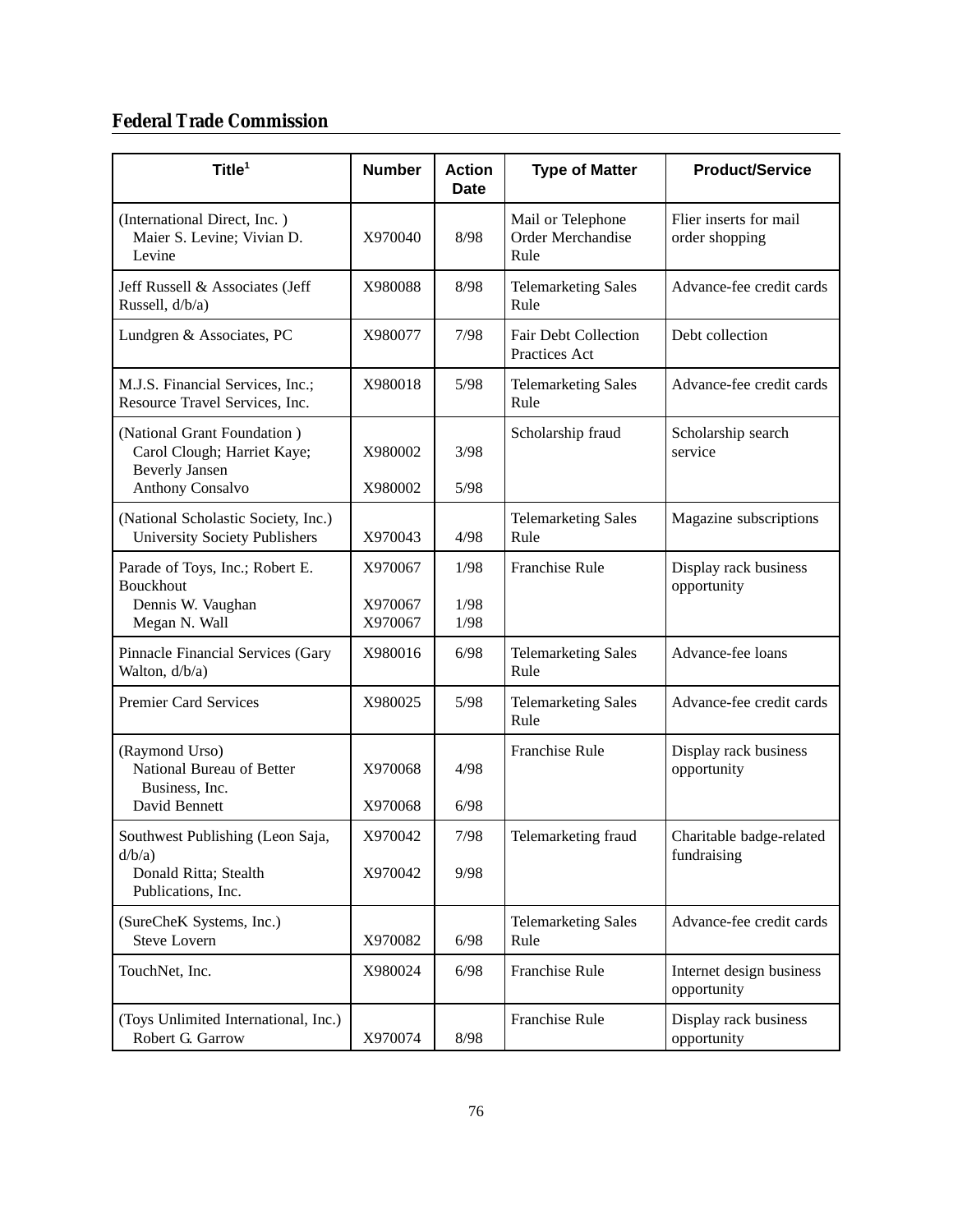#### **Consumer Protection Mission Permanent Injunctions**

| Title <sup>1</sup>                                                            | <b>Number</b> | <b>Action</b><br>Date | <b>Type of Matter</b>                                       | <b>Product/Service</b>          |
|-------------------------------------------------------------------------------|---------------|-----------------------|-------------------------------------------------------------|---------------------------------|
| The Tracker Corporation of<br>America                                         | X970072       | 7/98                  | <b>Telemarketing Sales</b><br>Rule, Truth-in-Lending<br>Act | Credit card protection          |
| Travel Bahamas Tours, Inc.                                                    | X970029       | 6/98                  | <b>Telemarketing Sales</b><br>Rule, Truth-in-Lending<br>Act | Travel packages                 |
| (World Class Network, Inc.)<br>World Class Travel, LLC;<br>Jerome L. Goldberg | X970031       | 11/97                 | Multi-level marketing<br>fraud                              | Travel agent credential<br>mill |

 ${}^{1}$ A company name shown in parentheses is for identification of the case only.

#### *PERMANENT INJUNCTIONS*

#### *Advantage Marketing Company; Ed Boehlke*

The Commission reached a settlement with Advantage Marketing and its president, Ed Boehlke, in connection with a get-rich-quick, workat-home scheme. The Commission, as part of "Operation Missed Fortune," a federal-state crackdown on get-rich-quick, self-employment schemes, alleged that Boehlke falsely advertised in free, weekly newspapers that consumers could earn between \$200 and \$1,000 weekly assembling products at home. Consumers who responded to the advertisements were told that for a fee of about \$40, they would be enrolled in the defendant's work-at-home program. The order barred false or misleading statements about work-at-home opportunities in the future, required disclosure of material terms and conditions of any refund policy, and prohibited false or misleading representations about the performance, benefits, or efficacy of any product or service or the terms under which products or services are sold. The order also required that Boehlke possess and rely upon a reasonable basis to substantiate earnings claims.

#### *(ATMS; Woofter Investment Corporation) Konrad King, Inc.; Konrad King*

Konrad King, and his company, Konrad King, Inc., settled Commission allegations stemming from their role in the Commission's case against Woofter Investment Corporation. The Commission alleged that the defendants played supporting roles in a telemarketing fraud perpetrated by Canadian telemarketers who deceptively and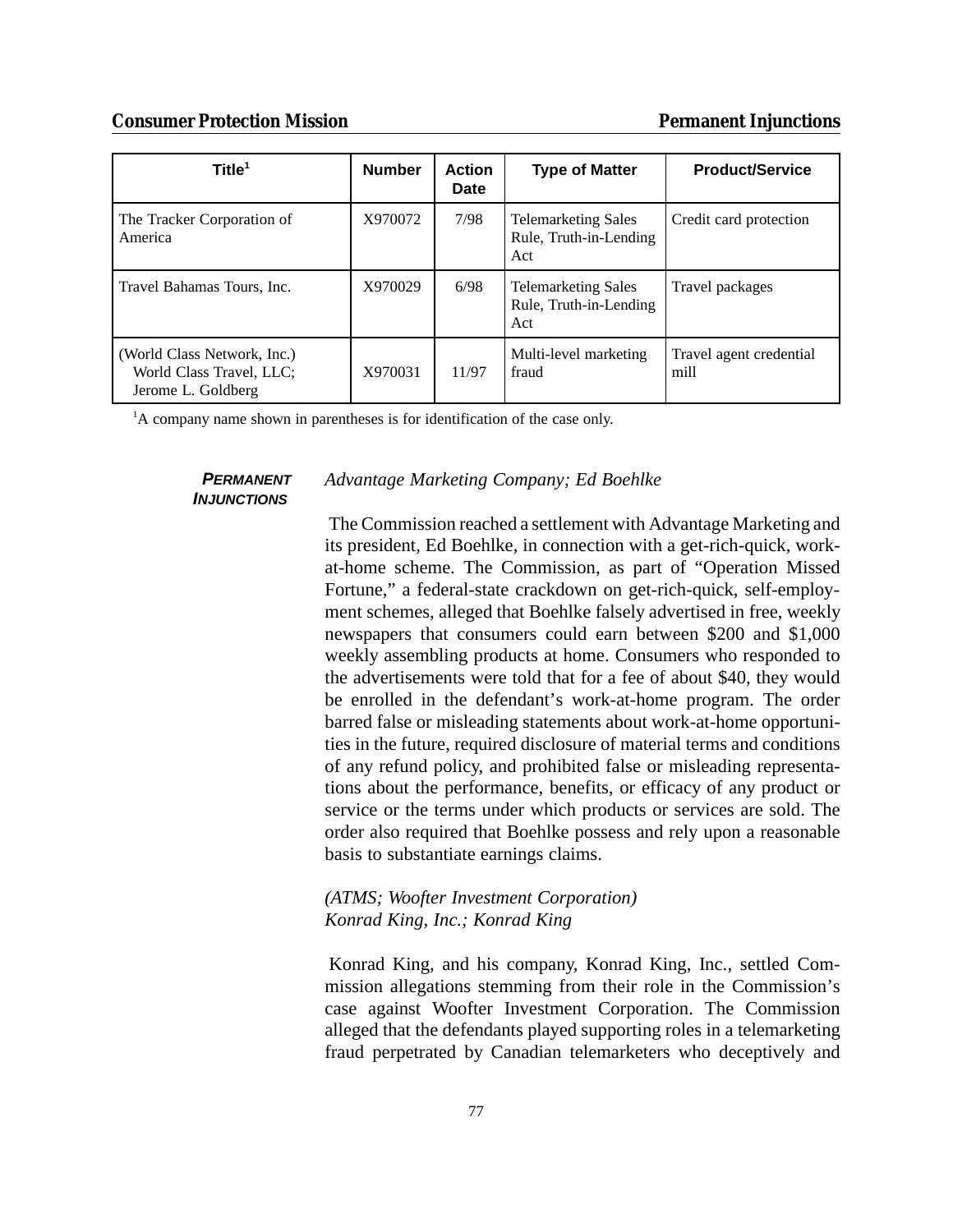illegally sold shares in foreign lotteries by laundering their credit card transactions, acting as a lottery agent, and providing "customer service" for them. The Commission alleged that King assisted and facilitated the deceptive telemarketing practices and engaged in credit card laundering, in violation of the Telemarketing Sales Rule. The order prohibited King and his computer consulting company from providing services to any company involved in the unlawful sale of lottery tickets, chances, or interests.

### *College Assistance Services, Inc.; Conni Canella; Randolph Canella; John Giuffrida; Linda Love*

College Assistance Services (CAS) and its officers settled allegations in connection with the sale of scholarship search services. The Commission brought this case under "Project \$cholar\$cam," a law enforcement and consumer education campaign to protect collegebound students and their families from fraudulent college scholarship services that "guarantee" that customers will receive a scholarship – usually \$1,000 – in return for up-front fees ranging from \$10 to \$400. CAS agreed to settle allegations it misrepresented its ability to obtain college scholarships for consumers. The order banned the defendants from selling scholarship search services and required each to post a \$200,000 bond before engaging in a telemarketing business or assisting others engaged in such a business.

#### *Consumer Credit Services, Inc.; Eric A. Peterson*

Consumer Credit Services, Inc. (CCS), based in Las Vegas, Nevada, settled allegations that it defrauded consumers nationwide through the deceptive telemarketing of credit cards and lines of credit for an up-front fee. The Commission, joined by the State of Nevada as co-plaintiff, charged CCS and its president, Eric A. Peterson, with violating the FTC Act, the Telemarketing Sales Rule, and the Nevada Deceptive Trade Practices Act, by falsely representing that consumers would receive a major credit card or a \$2,500 unrestricted line of credit in return for paying CCS an up-front fee ranging from \$149.95 to \$179.95. The order prohibited the defendants from engaging in the alleged deceptive practices and required them to pay \$5,000 to the State of Nevada to be used for consumer protection initiatives.

*Corren Enterprises, Inc.( Reno Boyd, d/b/a); Plantation Marketing, Inc.*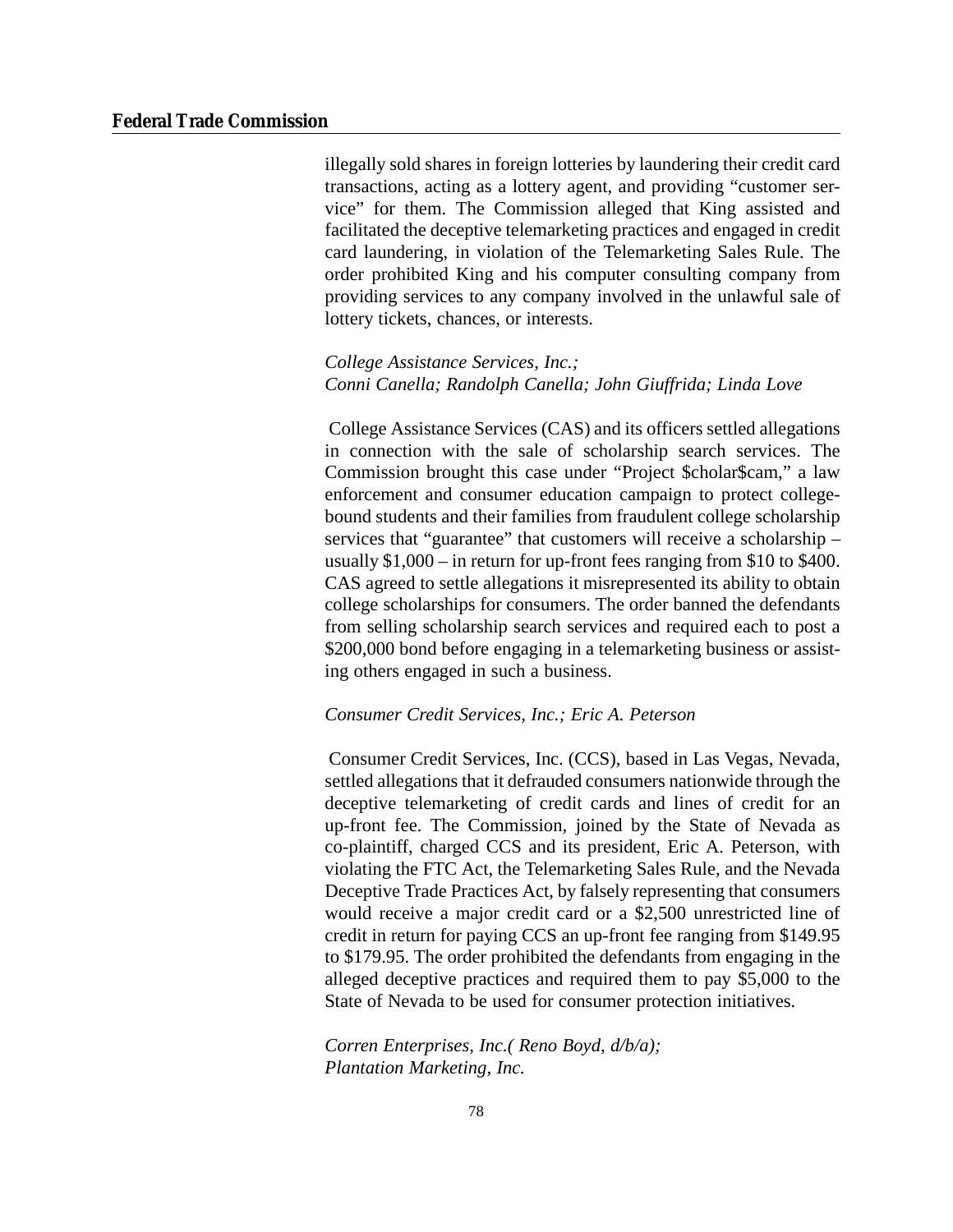Reno Boyd and Plantation Marketing agreed to settle allegations that they fraudulently offered consumers a major unsecured credit card in return for an advance one-time processing fee ranging from \$79.95 to \$130.00. The defendants targeted consumers with credit problems and told them that they were being offered or preapproved for a Visa or MasterCard, with absolutely no security deposit and regardless of their past credit history. Defendants did business as third-party telemarketers for SureCheK Systems, Inc., which was doing business as Consumer Credit Corp., a company that the Commission brought an action against in July 1997 under project "Peach Sweep." The orders prohibited the defendants from falsely representing that consumers would receive a credit card in exchange for a payment of a fee.

#### *CRA Champion Credit, Inc.; CRA Financial Services, Inc.; Avshalom Hazan; Joel Younker*

The Commission reached an agreement with CRA Champion Credit and CRA Financial Services, and the companies' two principals, settling allegations that they misrepresented the credit repair services they offered by promising to remove accurate negative information from consumers' credit reports, when, in fact, such information cannot be removed. The defendants also were charged with violating the Credit Repair Organization Act (CROA) by seeking advance payment for credit repair services and misrepresenting the credit repair services that the defendants claimed they would perform. The order with CRA Champion, CRA Financial, and Avshalom Hazan permanently prohibited them from advertising, marketing, selling, or otherwise offering credit repair services. A separate settlement with Joel Younker prohibited him from misrepresenting any material fact in connection with the advertising, marketing, or selling of credit repair services and required him to post a performance bond in the amount of \$50,000 before again entering the credit repair business.

*Credit Development International and Drivers Seat Network (Nia Cano, d/b/a); Leaders Alliance, Inc.; Charles Johnson; Jaime Martinez; Bryan McCord*

The Commission reached a settlement with three principals of a pyramid scheme promoted through the Internet that had falsely promised investors that for an initial investment of \$130 and monthly payments of \$30, they would earn up to \$18,000 a month and receive an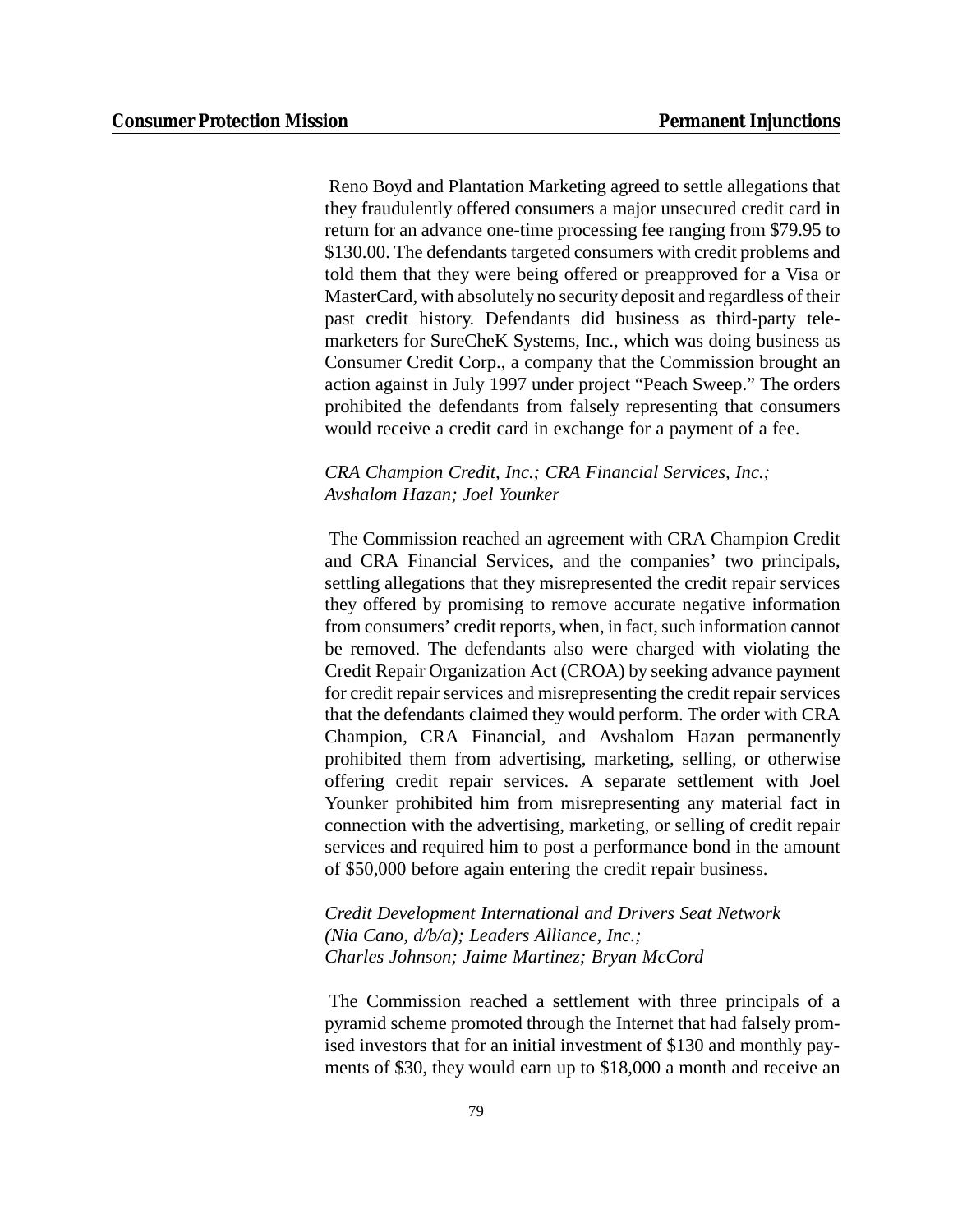unsecured credit card with a high credit limit. The order provided for the sale of assets totaling \$1.6 million in consumer redress and enjoined the defendants from operating pyramid or Ponzi schemes, or any program that promises income primarily from the recruitment of others, rather than the sale of a product. The orders also prohibited misrepresentations in the sale of marketing opportunities and specifically about the earnings and benefits, such as receiving unsecured credit cards, from participating in any such program. It also required liquidation of the businesses through which the pyramid scheme operated.

#### *Dayton Family Productions, Inc.; Rosario Filosi*

Rosario "Ray" Filosi, one of the defendants named in the "Project Field of Schemes" investment fraud cases, was permanently banned from engaging in or assisting others in telemarketing activities. The ban is part of an agreement settling charges that Filosi and others made numerous misrepresentations when soliciting consumers to invest in films produced by filmmaker Lyman Dayton. (Lyman Dayton was not named as a defendant in the Commission's complaint.) The defendants allegedly claimed that Mr. Dayton's prior films had generated 5-to-1 returns for investors, and that Mr. Dayton and his films had won certain awards, including a Cannes Film Festival award. The Commission also alleged that the defendants sold substantially more units in their film investment partnerships than they claimed they would sell. In addition to the permanent ban, the settlement prohibits Filosi from misrepresenting the risk and profitability of investments in films or other investments or products.

### *The Dean Thomas Corporation; The Game Club, Inc.; Preferred Publishing Company, Inc.; Professional Publishers, Inc.; Thomas Publishing Company, Inc.; Michael Brant; Dean R. Thomas*

The Dean Thomas Corporation, its president Dean R. Thomas, Michael Brant, and other affiliated companies agreed to settle Commission allegations stemming from their role in "Operation False Alarm," a joint federal/state law enforcement effort directed at deceptive fundraising on behalf of law enforcement officers, firefighters, and other community organizations. The Commission's complaint alleged that the defendants convinced small businesses to pay for "advertising" in their publications by falsely claiming that the businesses had previously ordered the advertisements, that their book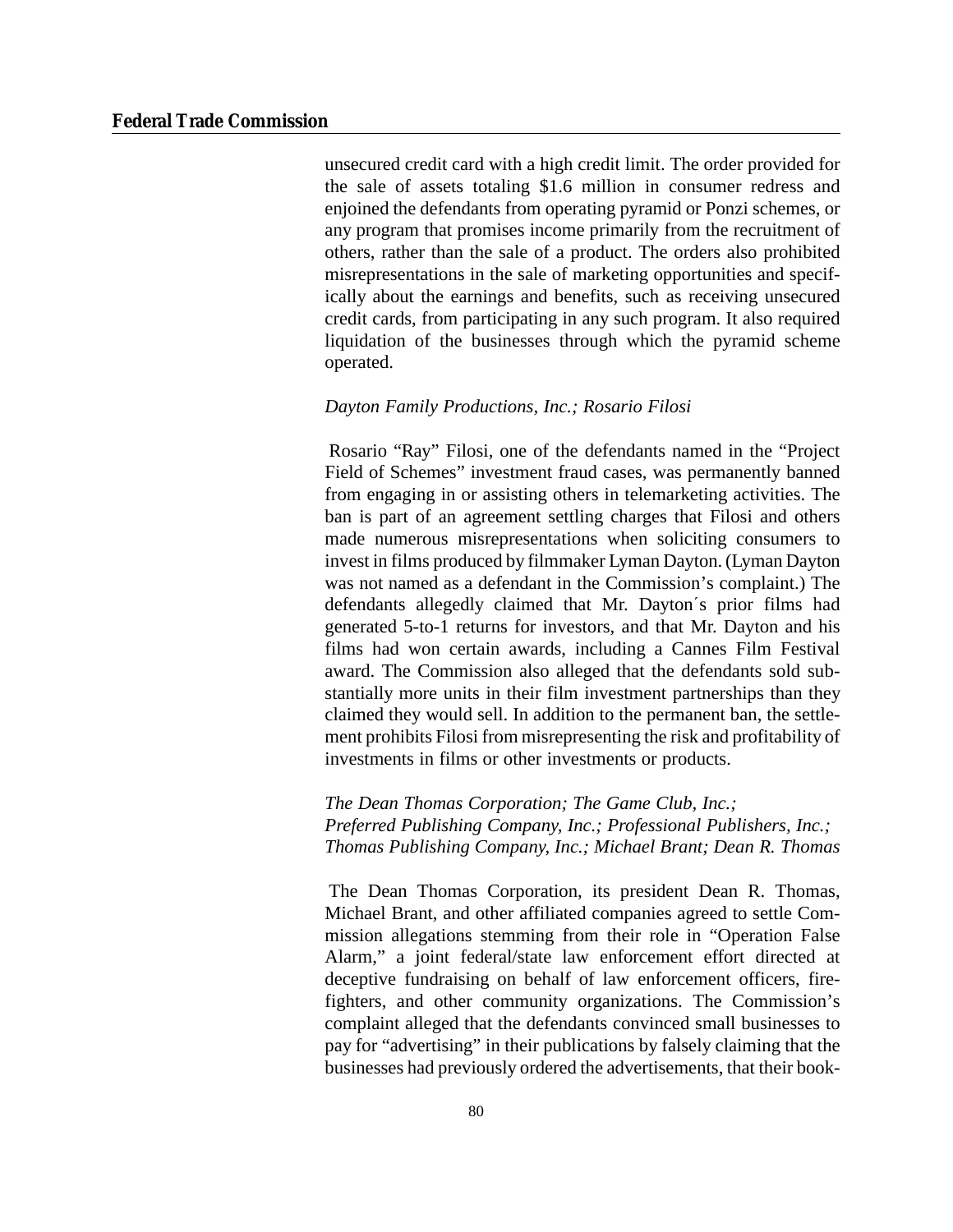lets enjoy widespread distribution in the businesses' local communities, and that advertising proceeds would support a local, civic purpose. The order prohibited all of the defendants from making false or misleading representations in connection with the sale, distribution, marketing, or sponsorship of any advertisement, publication, or product, and from misrepresenting their affiliation with any organization. In addition, they were prohibited from selling, renting, or otherwise disclosing any identifying information about any customer who purchased advertisements from them. Individual defendants were also prohibited from using aliases or otherwise misrepresenting their true identity.

#### *Eureka Solutions International, Inc.; Frank J. Cillo*

Eureka Solutions and Frank J. Cillo settled Commission allegations that they misrepresented the likelihood of financial gain to consumers who purchased their invention promotion services. The Commission alleged that few, if any, of the defendants' clients realized any appreciable amount of money from their inventions. The Commission actions were part of a law-enforcement sweep, "Project Mousetrap," targeting fraudulent invention promotion services. The order prohibited the defendants from making false statements about, or omitting, any material aspect of their invention promotion or related services, and specifically prohibited misrepresentations about the likelihood that clients will realize financial gain or that the defendants have successfully marketed clients' invention ideas. In addition the order required that in the future the defendants disclose their success rate in writing to potential clients.

#### *(Fraud Action Network, Inc.) FANS, Inc.*

Rena Warden, a defendant in the Commission's lawsuit against Fraud Action Network, Inc. (FANS), agreed to settle allegations stemming from her role in a alleged recovery service scheme. In March 1996, the Commission alleged that FANS misrepresented to consumers that it would recover all or a substantial portion of the money lost in previous telemarketing scams. The defendants then told consumers that for a fee of 10 to 20 percent of the consumer's previous losses – or a minimum fee of \$400 – FANS would recover their losses within six weeks to three months. Warden was involved in FANS' day-to-day operations. The order prohibited Warden from making any material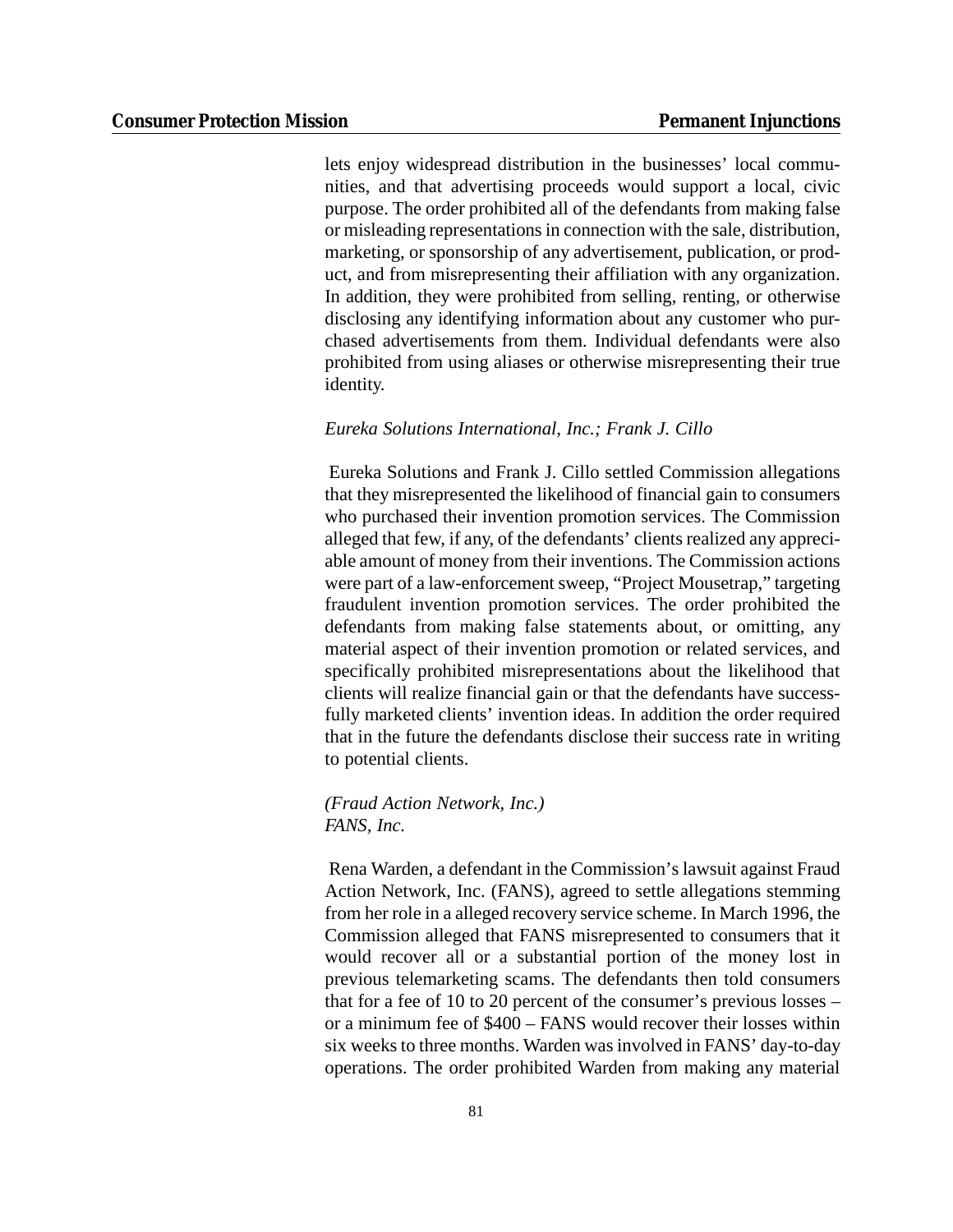misrepresentations in connection with any telemarketing effort and from violating any provision of the Telemarketing Sales Rule in the future.

#### *(G.M. & Assocs.) Marc Hart*

Marc Hart, an independent telemarketer for SureCheK Systems, a business that claimed it could obtain unsecured credit cards – even for consumers with past credit problems – for up-front "processing fees" of up to \$129, settled allegations that in almost all cases it failed to provide the cards and, in others, it failed to disclose additional processing and annual fees, in violation of federal law. The Commission alleged that Hart, a third-party telemarketer, called consumers, and guaranteed that regardless of their past credit history, SureCheK could secure Visas or MasterCards with no security deposit. Hart was charged with violating federal law, including the Telemarketing Sales Rule. The order barred false and misleading statements about securing credit cards, required disclosure of material facts relating to the cost or conditions for receiving extensions of credit, and barred the defendant from selling the victims list.

#### *Image Sales & Consultants*, *Inc.; Michael Dewayne Dague*

Image Sales & Consultants and its president, Michael Dague, agreed to settle Commission allegations stemming from their role in "Operation False Alarm," a joint federal/state law enforcement campaign targeting telemarketers that sold small businesses advertisements in publications with child safety or other civic-purpose themes. The Commission alleged that in most cases the publications for which the advertisements were solicited were never distributed in the business's community as claimed. Furthermore, once a business purchased an advertisement, it faced repeated billing for more advertisements – whether authorized or not – and aggressive collection tactics for unauthorized invoices – including threats that the bill will be turned over to a collection agency. The order prohibited the defendants from using any alias, misrepresenting their identities, or selling or transferring the names or other identifiable information of previous customers contacted by the defendants in connection with the sale of advertisements or advertising sponsorships. The order also permanently banned Michael Dague from engaging or participating in the sale or distribution of any advertising or publication.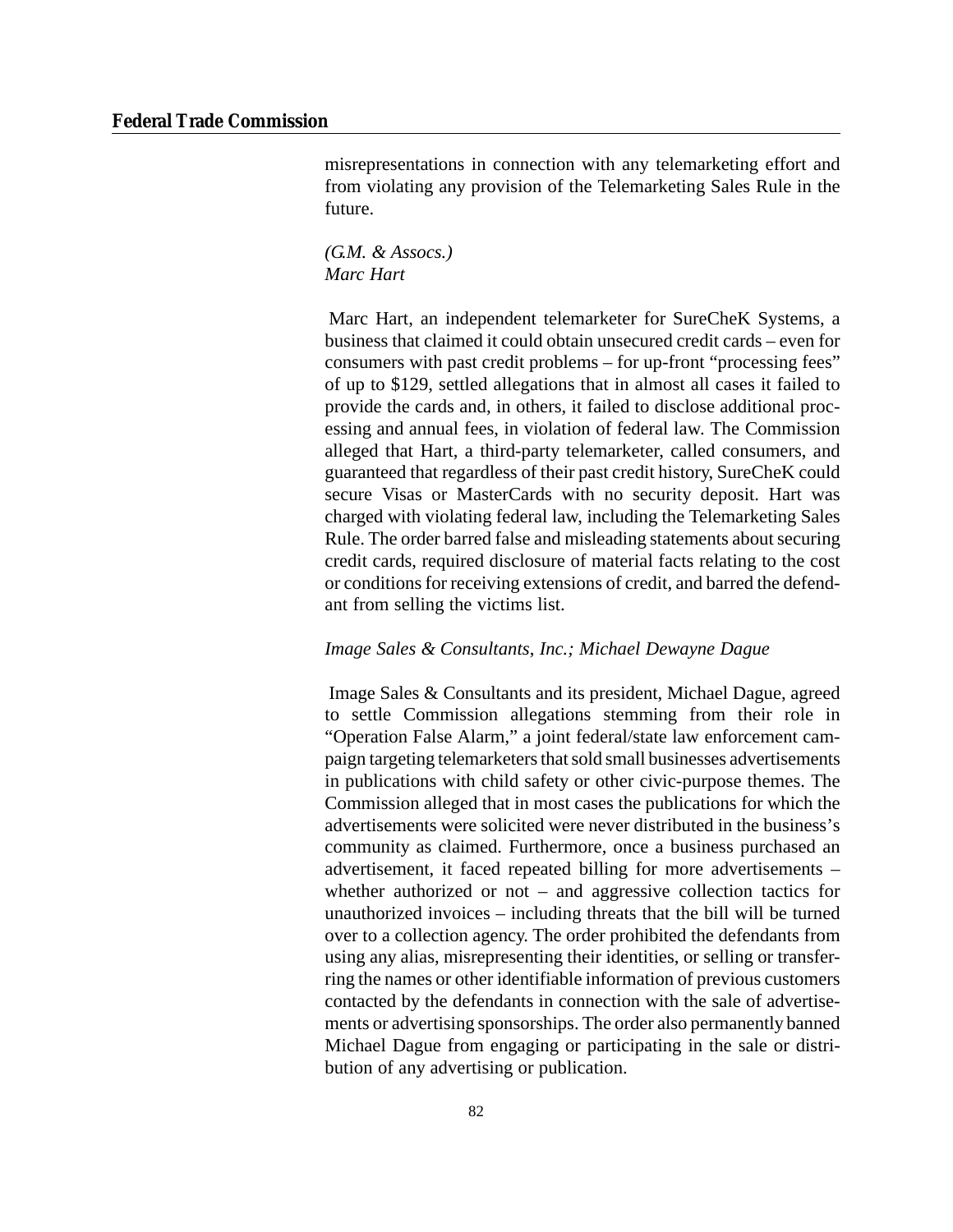#### *Independent Travel Agencies of America; Travel Industry Council, Inc.; David Eugene Mueller*

David Eugene Mueller settled allegations that he falsely promised purchasers of his training program that they would be "licensed" or "certified" to operate home-based travel agencies, achieve earnings of \$25,000 in their first year of operation, and receive, among other things, benefits such as free computers and free or deeply discounted travel. Mueller was the sole owner and operator of the now-defunct Independent Travel Agencies of America and the Travel Industry Council. In February 1995, the Commission filed a complaint charging that Mueller and his companies engaged in a host of deceptive practices, including making unsubstantiated success and earnings claims, and violated the Franchise Rule by failing to provide potential franchisees with required pre-purchase information. The order permanently banned Mueller from participating or assisting in the promotion orsale of travel industry business opportunities and from violating the Franchise Rule in the future.

#### *International Direct, Inc.; Maier S. Levine; Vivian D. Levine*

International Direct, a mail order house, its counterpart, American Security Products, and their officers settled allegations that they violated the Mail or Telephone Order Merchandise Rule and the FTC Act by failing to deliver mail order goods in a timely manner, issue refunds, or provide notification of delays to consumers. In two separate orders, all of the defendants are prohibited from violating the Rule in the future. In addition, the individual defendants are banned from various aspects of the mail order business, including permanent mail order activity bans on Maier S. Levine and Vivian D. Levine.

#### *Jeff Russell & Associates; Jeff Russell*

Jeff Russell, an independent telemarketer for SureCheK Systems, a business that claimed it could obtain unsecured credit cards – even for consumers with past credit problems – for up-front "processing fees" of up to \$129, settled allegations that in almost all cases it failed to provide the cards and, in others, it failed to disclose additional processing and annual fees, in violation of federal law. The Commission alleged that Russell, a third-party telemarketer, called consumers and guaranteed that regardless of their past credit history, SureCheK could secure Visas or MasterCards with no security deposit. Russell was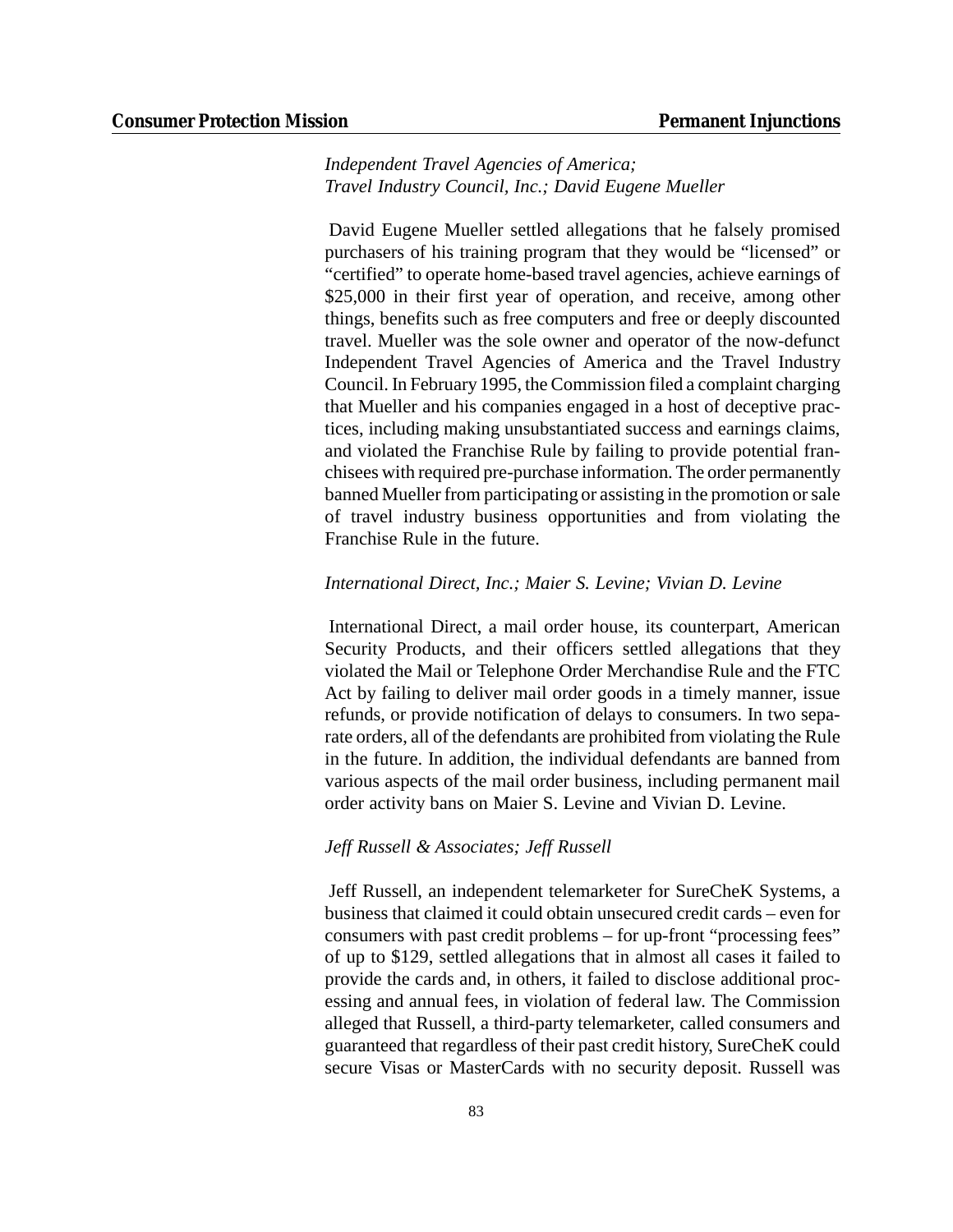charged with violating federal law, including the Telemarketing Sales Rule. The order banned Russell from future telemarketing of credit cards and required him to post a \$50,000 bond before engaging in telemarketing or assisting others engaged in telemarketing.

#### *Lundgren & Associates, PC; Alvin R. Lundgren*

Alvin R. Lundgren, principal of Lundgren & Associates, settled allegations that he repeatedly violated the Fair Debt Collection Practices Act (FDCPA) and Section 5 of the FTC Act when attempting to collect debts by threatening to take legal action when none was intended and by misrepresenting the amount he was entitled to collect under state law. Lundgren's practice was dedicated almost exclusively to the collection of insufficient fund checks on behalf of check guarantee businesses and merchants. The order prohibited Lundgren from violating any provisions of the FDCPA in the future and required him to include, for the next 10 years, in any written communication with a consumer from whom he is attempting to collect a debt, two disclosures explaining to consumers their rights under the FDCPA.

#### *M.J.S. Financial Services, Inc.; Resource Travel Service, Inc.; Valerie Ranger; Michael Jerome Smith*

Michael Jerome Smith, Chief Executive Officer of M.J.S. Financial and Resource Travel, and Valerie Ranger, an officer of Resource Travel, telemarketers who "guaranteed" consumers they could obtain unsecured credit cards – even if the consumers had past credit problems – for up-front "processing fees," settled Commission allegations that their claims were false and violated federal laws. The Commission alleged that most consumers received nothing for the fee they paid; other consumers received an application form for a credit card, which required additional fees. The order barred the defendants from telemarketing in the future, banned their use of unsigned bank drafts to debit consumers' accounts, and prohibited them from misrepresenting credit offers.

#### *National Grant Foundation, Inc.; Carol Clough; Anthony Consalvo; Beverly Jansen; Harriet Kaye*

Anthony Consalvo, the principal defendant in one of the Commission's cases in "Project \$cholar\$cam," a nationwide crackdown on fraudulent telemarketed scholarship search services, settled allegations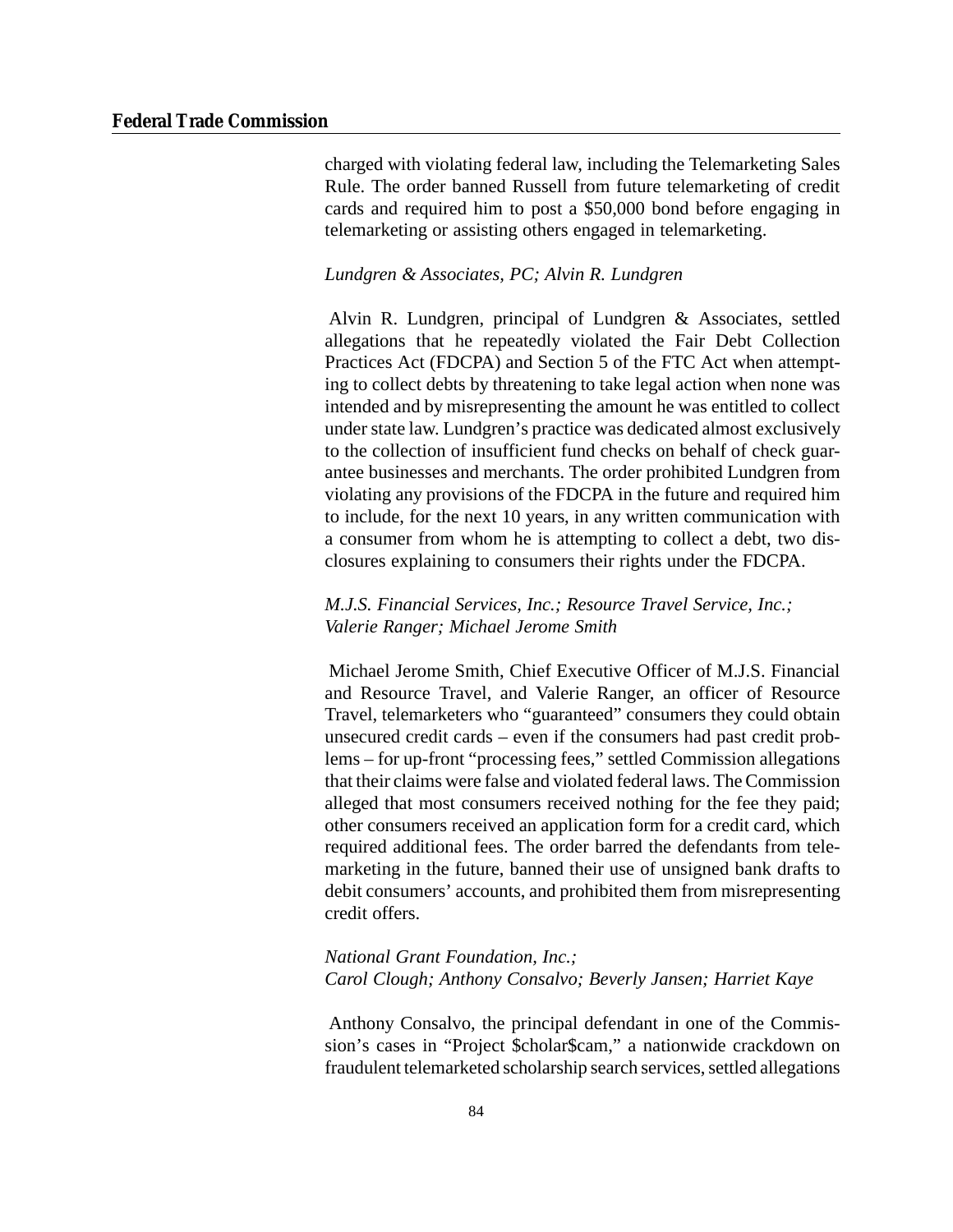that he misrepresented the likelihood of obtaining scholarships and grants through the use of his service. The order permanently banned Consalvo, vice president of National Grant Foundation, from selling college scholarship services in any manner and from telemarketing or assisting others in telemarketing in the future. He was also required to pay \$585,000 in consumer redress. Defendants Kaye, Jansen, and Clough agreed to an order that banned them from selling scholarship search services in the future.

#### *National Scholastic Society, Inc.; University Society Publishers Periodicals; David C. Beasley, Jr.*

National Scholastic Society and David C. Beasley, Jr., agreed to post a \$250,000 performance bond before engaging in any telemarketing activities in the future, resolving allegations against them by the Commission and the State of New Jersey. The Commission and the New Jersey Attorney General filed a complaint in federal district court against the company and its owner, as part of a nationwide crackdown on fraudulent magazine marketers. The complaint alleged that the defendants, in response to a toll-free call, misrepresented (1) the reasons why they needed consumers' credit card information and (2) that they would not bill charges to consumers' credit card accounts without the consumers' written authorization. In addition, the Commission and the State of New Jersey alleged that the defendants violated the Telemarketing Sales Rule by failing to disclose the odds of winning a prize, the conditions associated with the defendants' coupon offer, and that the defendants did not allow cancellation. The order permanently prohibited defendants from making the misrepresentations alleged in the complaint and prohibited them from violating the Rule. In addition to the \$250,000 bond, the order required the defendants, if they tape record any portion of a sales call with consumers, to include in the tape recording all material elements of the sale.

#### *Parade of Toys; Wonderful World of Toys; Robert E. Bouckhout; Dennis W. Vaughn; Megan N. Wall*

Parade of Toys and its principal, Robert E. Bouckhout; Wonderful World of Toys and its officer, Dennis W. Vaughan; and Megan N. Wall settled allegations that they misrepresented their affiliation with well-known companies, their access to thousands of hot, licensed products, and the earnings consumers would make; and that they used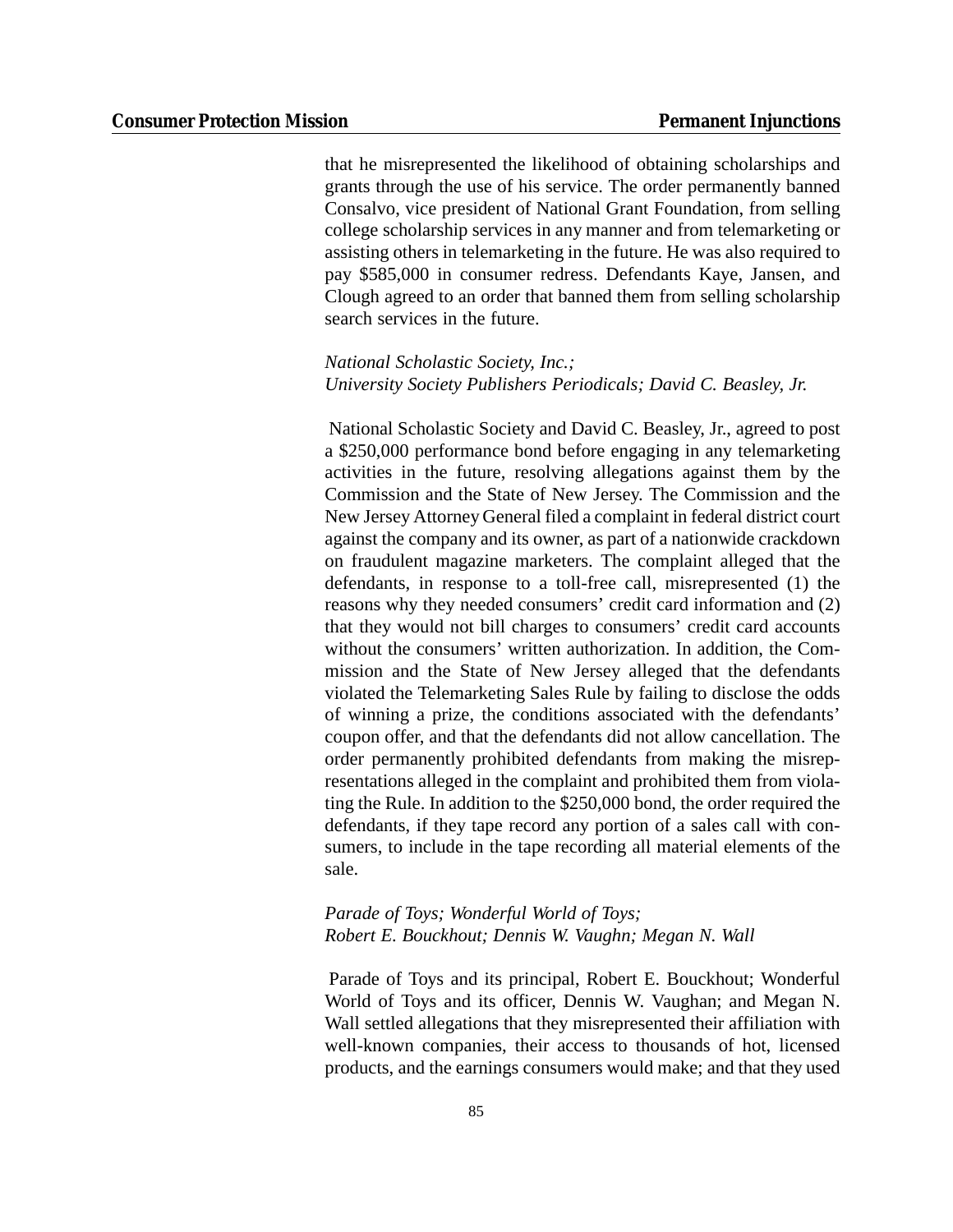phony references or shills to endorse the businesses and to repeat the earnings claims made by the defendants. The order banned Bouckhout from selling business ventures and required him to pay redress in an amount to be determined based upon the resolution of a state court action involving Parade of Toys. The order also banned Vaughan from advertising, promoting, or selling any franchise or business venture and prohibited Wall from making misrepresentations in the sale of franchises or business ventures and from violating the Franchise Rule.

#### *Pinnacle Financial Services (Gary Walton, d/b/a)*

Gary Walton, doing business as Pinnacle Financial Services, settled Commission allegations that he allegedly assisted Canadian telemarketers in their fraudulent advance-fee loan scheme directed at U.S. citizens. In addition, the Commission alleged that Walton also advertised that he could obtain loans for consumers regardless of their past credit histories for an up-front fee. The order required Walton to post a \$75,000 performance bond for the protection of future consumers before he markets any credit-related goods or services and prohibited him from making false representations regarding such goods or services in the future.

*Premier Card Services; Angela André; Darryl André; Anthony Q. Roberts; Bryan D. Smith*

Darryl André, Angela André, Bryan Smith, and Anthony Roberts, operating under a host of assumed names, including Premier Card Services, settled federal and state allegations that they deceptively marketed credit cards for a one-time up-front fee. Specifically, the Commission and the Illinois Attorney General alleged that the defendants promised consumers a major credit card with a high credit line for a \$97.50 "processing fee." Under the order, the defendants are prohibited from making false representations regarding any sales offer or credit card offer in the future, and from violating the Telemarketing Sales Rule.

*(Raymond Urso) National Bureau of Better Business, Inc.; David Bennett*

Defendants in a display-rack business opportunity for greeting cards and perfumes settled Commission allegations that they engaged in a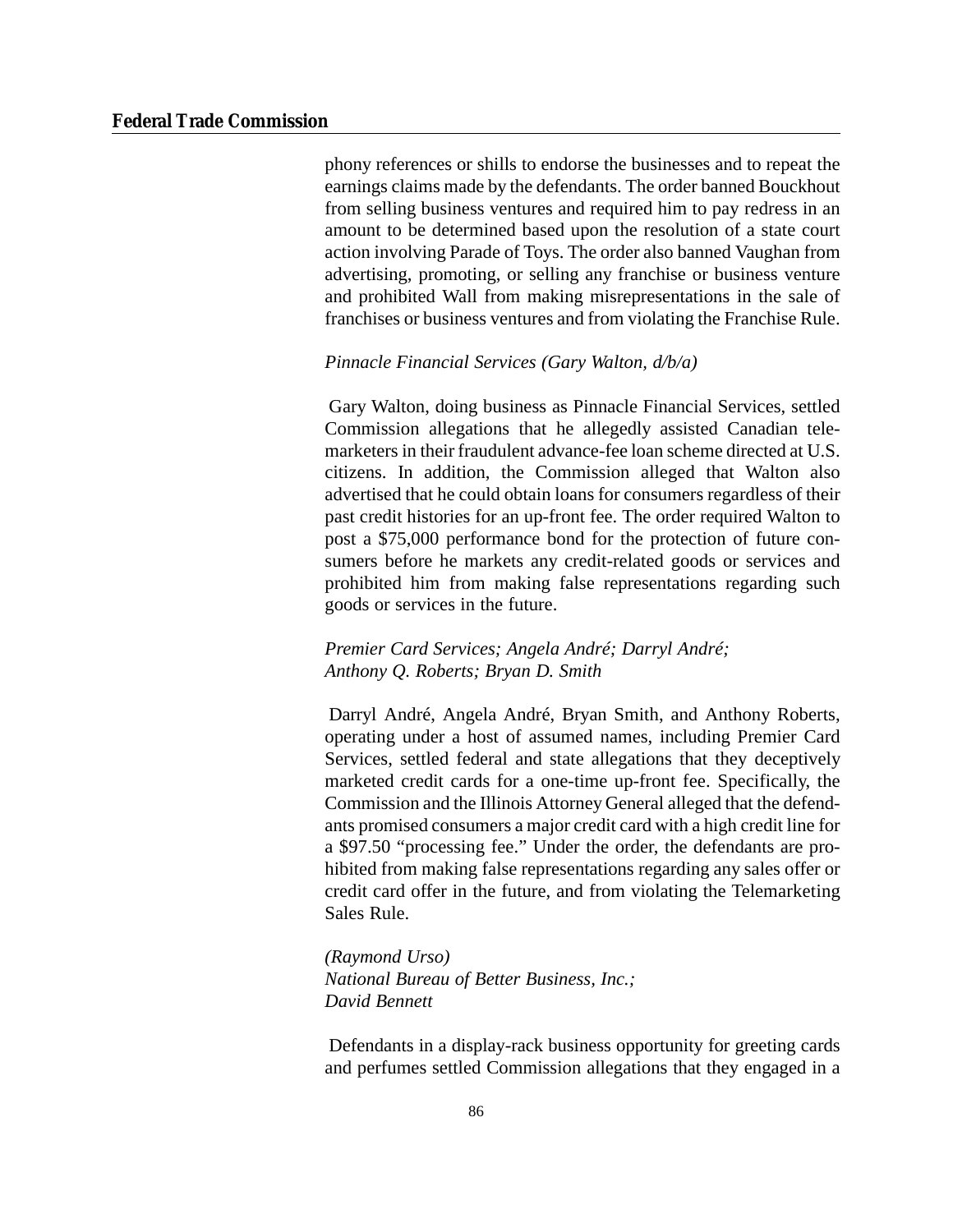host of deceptive practices that violated the FTC Act and the Franchise Rule, including misrepresenting the earnings potential and availability of profitable locations for their racks, using phony references to tout the scheme, and using a sham better business bureau to lend credibility to the enterprise. The orders barred the defendants from misrepresenting business opportunities in the future, from engaging in any business activities with one another, and from using aliases in their business dealings.

#### *Southwest Publishing (Leon Saja, d/b/a); Stealth Publications, Inc.; Donald L. Ritta*

Leon Saja, doing business as Southwest Publishing, settled allegations that he fraudulently solicited donations on behalf of various nonprofit law enforcement, firefighting and veterans' organizations. The Commission allegations against Leon were filed as part of "Operation False Alarm," a joint federal/state sweep targeting badge-related fundraising fraud. Saja also agreed to a \$500,000 judgment, and a requirement that he post a \$100,000 bond if he continues in the charitable fundraising business. The order also included Stealth Publications, a subcontractor retained by Saja to solicit contributions, and Stealth's former president, Donald L. Ritta.

*(SureCheK Systems, Inc.) Steve Lovern*

SureCheK Systems, a business that claimed it could obtain unsecured credit cards – even for consumers with past credit problems – for up-front "processing fees" of up to \$129, settled allegations that in almost all cases it failed to provide the cards and, in others, it failed to disclose additional processing and annual fees, in violation of federal law. SureCheK Systems used third-party telemarketers to call consumers, guaranteeing that regardless of their past credit history, they could secure Visas or MasterCards with no security deposit. Six telemarketers working for SureCheK also were charged with violating federal law, including the Telemarketing Sales Rule. The order with SureCheK barred false and misleading statements about securing credit cards, required disclosure of material facts relating to the cost or conditions for receiving extensions of credit, barred the defendants from selling their victim list, and required \$11,000 in consumer redress. One of the independent telemarketers, Steve Lovern, also settled the Commission allegations.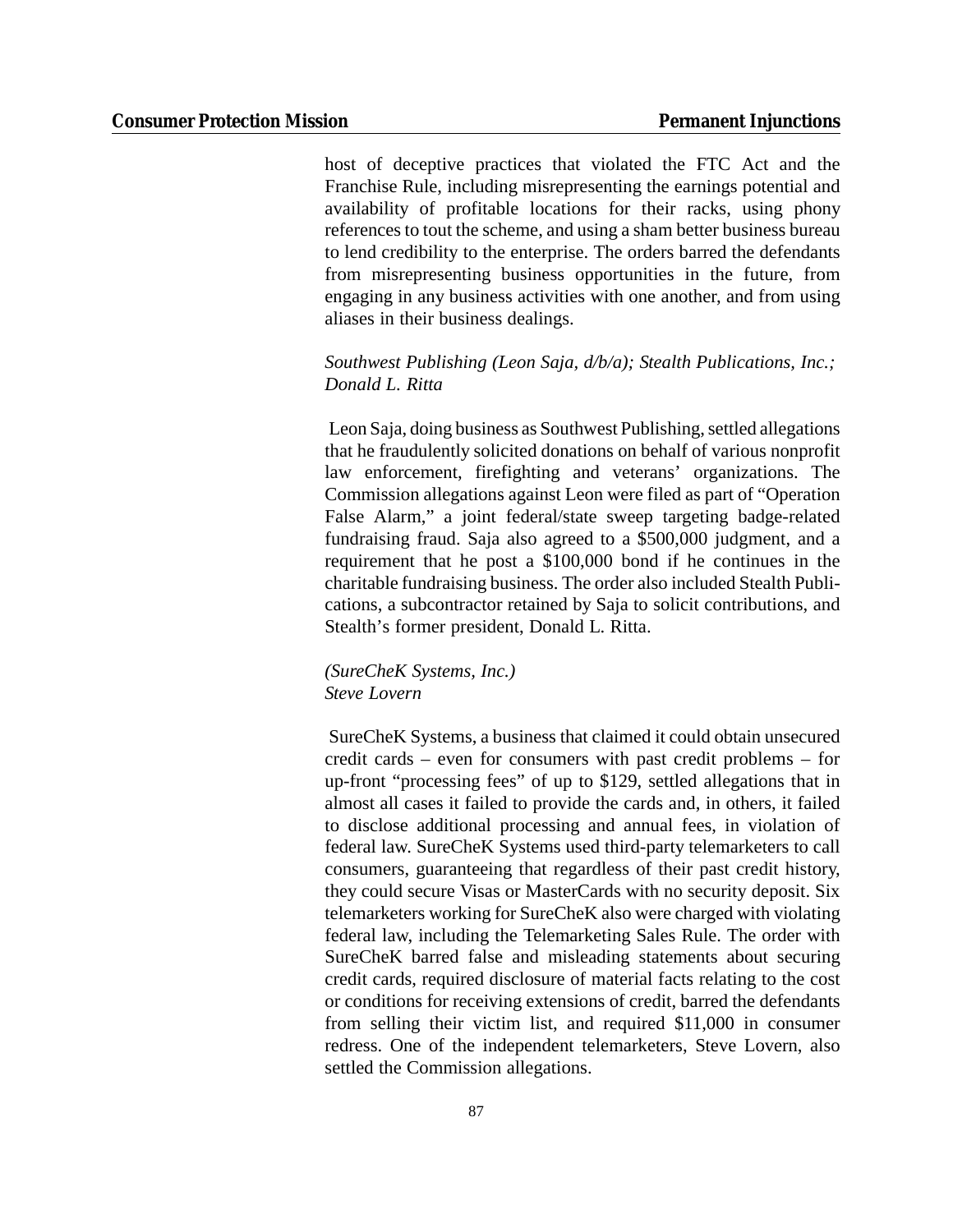*TouchNet, Inc.; TouchTone Telecommunications & Advertising, Inc.; Eric Carino; Malissa Carino*

The Commission reached a settlement with operators of a company that promoted Internet business opportunities to consumers. The Commission alleged that defendants falsely represented that for a one-time fee of \$3,195, investors could earn \$15,000 a month by becoming "Internet Consultants" as a result of defendants' training workshop. The order banned the defendants from operating or promoting any business opportunity, franchise, or business venture in the future; prohibited them from making false or misleading claims about the income, profits, or sales a purchaser could realize; and required that they rescind contracts with the consumers who invested in their "business opportunity."

#### *(Toys Unlimited International, Inc.) Robert G. Garrow*

Robert G. Garrow settled allegations that he violated the Franchise Rule. This case was brought under "Operation Trade Name Games," a project that targeted scam artists who used the allure of selling trademarked products of well-known manufacturers – such as The Walt Disney Company or Warner Bros. – to hook would-be entrepreneurs. The Toys Unlimited defendants operated a display rack business opportunity that featured merchandise of the Disney Company. The settlement with Garrow prohibited him from violating or assisting others to violate the Franchise Rule, and from misrepresenting, or assisting others to misrepresent, material facts in connection with telemarketing or the sale of business ventures or franchises.

#### *The Tracker Corporation of America*; *I. Bruce Lewis*

Tracker and its president, Bruce Lewis, agreed to be permanently barred from engaging in the credit card protection and credit card registration business as part of a resolution of the allegations against them. Tracker sold a credit card protection program to consumers for a fee of \$189, representing that consumers would receive protection of up to \$10,000 for any losses resulting from the unauthorized use of their credit cards. The Commission alleged that Tracker's telemarketers, during their sales pitch, violated the FTC Act and the Telemarketing Sales Rule by making false or misleading statements to induce consumers to purchase Tracker's services. The settlement also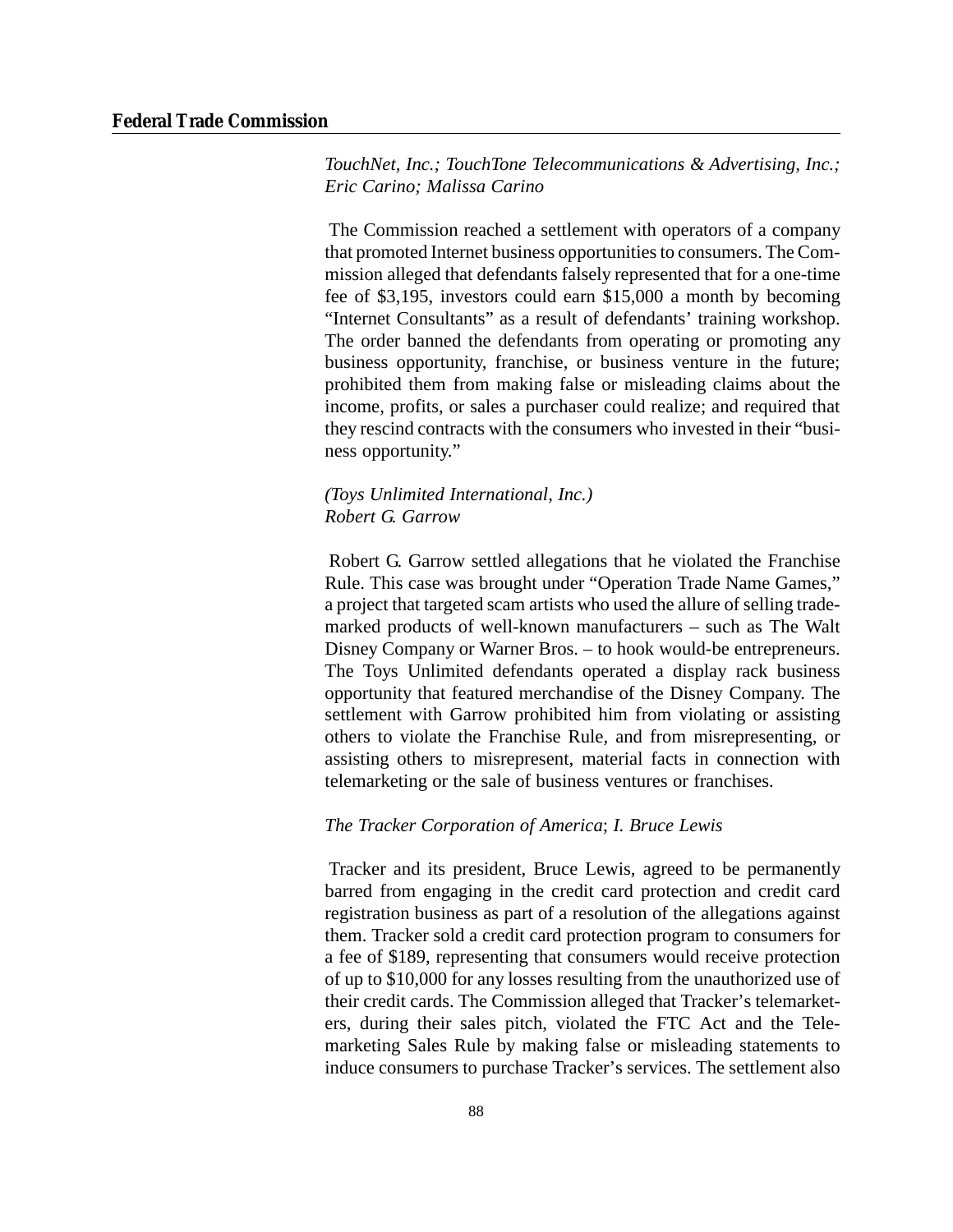prohibited the defendants from making any misrepresentations of fact material to a consumer's purchasing decision.

#### *Travel Bahamas Tours, Inc.; Richard A. Raskin*

Travel Bahamas Tours and company president Richard A. Raskin settled allegations that they misrepresented that the travel packages they were selling were sponsored by certain hotels and that they offered a 30-day unconditional refund. According to the Commission, the travel promotion was not sponsored or endorsed by any hotels, and until the Commission brought allegations against the defendants as part of a travel scam project, "Operation Trip-Up," the defendants routinely failed to honor consumers' requests for refunds. The order prohibited Raskin and his company from violating the Telemarketing Sales Rule or the Truth in Lending Act and prohibited any misrepresentations in connection with the sale of any travel-related products or services. Raskin will be required to obtain a performance bond in the amount of \$250,000 before resuming any telemarketing activities relating to the sale of travel or of magazines – a business in which Raskin was previously engaged.

#### *(World Class Network, Inc.) World Class Travel, LLC; Jerome L. Goldberg*

Jerome L. Goldberg settled Commission allegations stemming from his involvement with World Class Network, a multi-level marketer of travel agent credentials and a work-at-home travel agency business opportunity, which was charged by the Commission as part of "Operation Trip-Up," a March 1997 crackdown on travel-related fraud. The Commission alleged that the defendants falsely represented that their travel tutorial kit would allow purchasers to receive the professional courtesy discounts and upgradestraditionally available to travel agents on their own travel accommodations, and to operate and achieve specified earnings in an at-home travel business. Goldberg is the former owner of World Class Travel, which purportedly provided support and ticketing for World Class Network's distributor/travel agents. The order prohibited the defendants from participating in any pyramid marketing program and from misrepresenting potential earnings, benefits, or other material facts in connection with the sale of a travel agent business opportunity.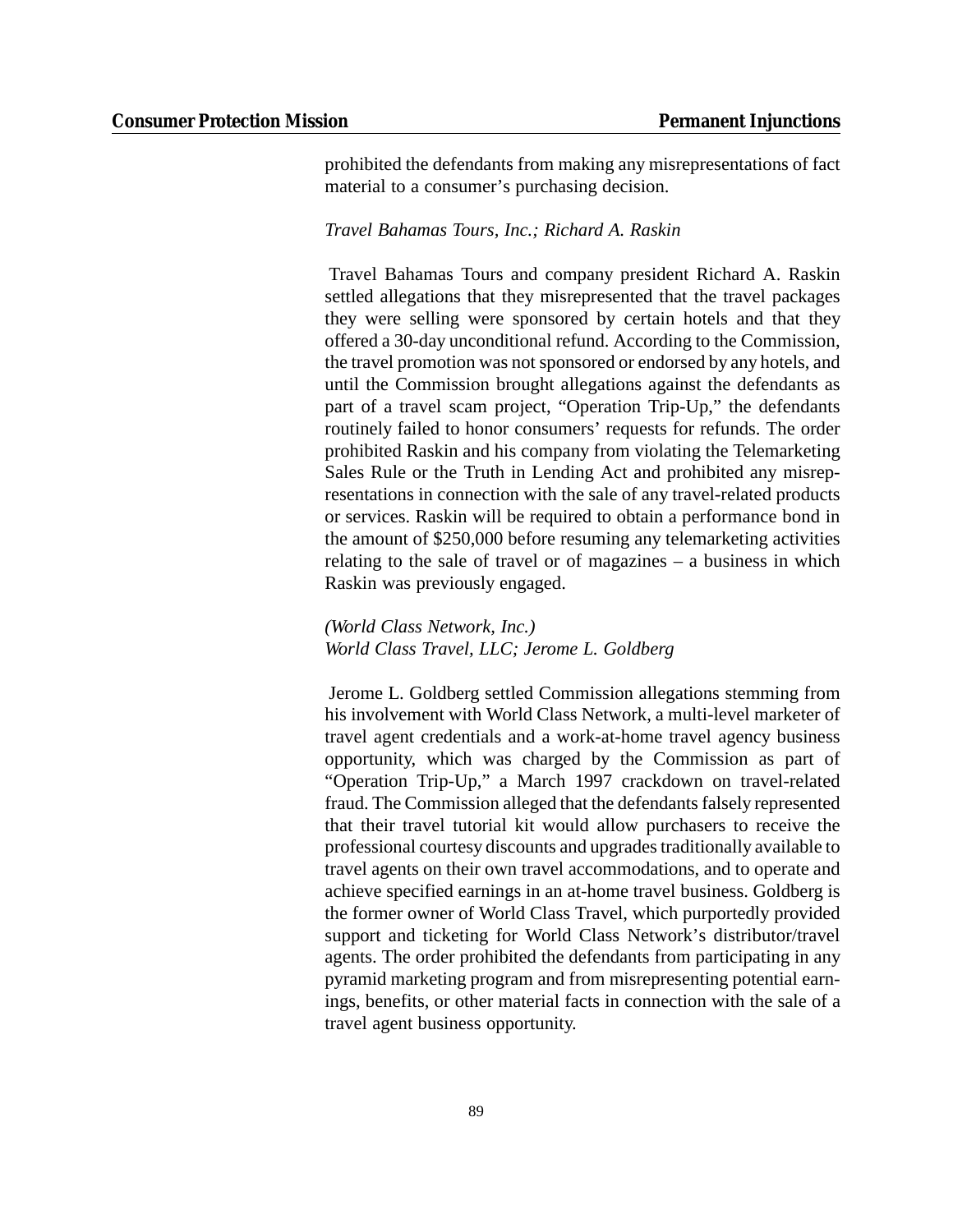| Title                                                 | <b>Number</b> | <b>Action</b><br><b>Date</b> | <b>Type of Matter</b>                                                        | <b>Product/Service</b>               |
|-------------------------------------------------------|---------------|------------------------------|------------------------------------------------------------------------------|--------------------------------------|
| Bonlar Loan Co., Inc.                                 | X980031       | 10/97                        | Equal Credit Opportunity Act,<br>Fair Credit Reporting Act                   | Consumer loans                       |
| Dell Computer Corporation                             | X980070       | 4/98                         | Mail Order Rule                                                              | Personal computers                   |
| Designer Checks, Inc.                                 | X980078       | 6/98                         | Mail or Telephone Order<br>Merchandise Rule                                  | Bank checks and<br>accessories       |
| Ilissa Bridals, Ltd.                                  | X980079       | 7/98                         | Care Labeling Rule                                                           | Wedding gowns                        |
| Mori Lee, Inc.                                        | X980076       | 7/98                         | Care Labeling Rule                                                           | Wedding gowns                        |
| Toys Unlimited International,<br>Inc.; Andrew B. Moss | X970074       | 8/98                         | <b>Franchise Rule</b>                                                        | Display rack business<br>opportunity |
| Zoran Ladicorbic, Ltd.                                | X980072       | 7/98                         | Care Labeling Rule, Textile<br>Fiber Product Identification<br>Act, Wool Act | Women's clothing                     |

**CIVIL PENALTY ACTIONS** 

*CIVIL PENALTY ACTIONS Bonlar Loan Co., Inc.; Larry Metnick*

Bonlar Loan Co., a finance company that makes small loans to lowincome consumers who often have poor credit histories, and its president, Larry Metnick, settled Commission allegations that it systematically violated requirements of the Equal Credit Opportunity Act (ECOA) and its implementing Regulation B and the Fair Credit Reporting Act (FCRA) when taking and processing loan applications. Specifically, Bonlar was charged with failing to provide consumers who were denied loans with written notice of adverse action, such as denial, and their right to receive in writing the specific reasons for such action, as required under the ECOA and Regulation B. In addition, Bonlar allegedly failed to inform consumers that a credit report influenced its decision to deny the loan and failed to provide consumers with the name and address of the reporting agency that furnished the credit report, in violation of the FCRA. Bonlar also allegedly violated Regulation B by asking an applicant's marital statusin impermissible circumstances and using impermissible terminology. The order, filed by the Department of Justice on behalf of the Commission, prohibited the defendants from violating the ECOA and FCRA in the future and required payment of a \$40,000 civil penalty.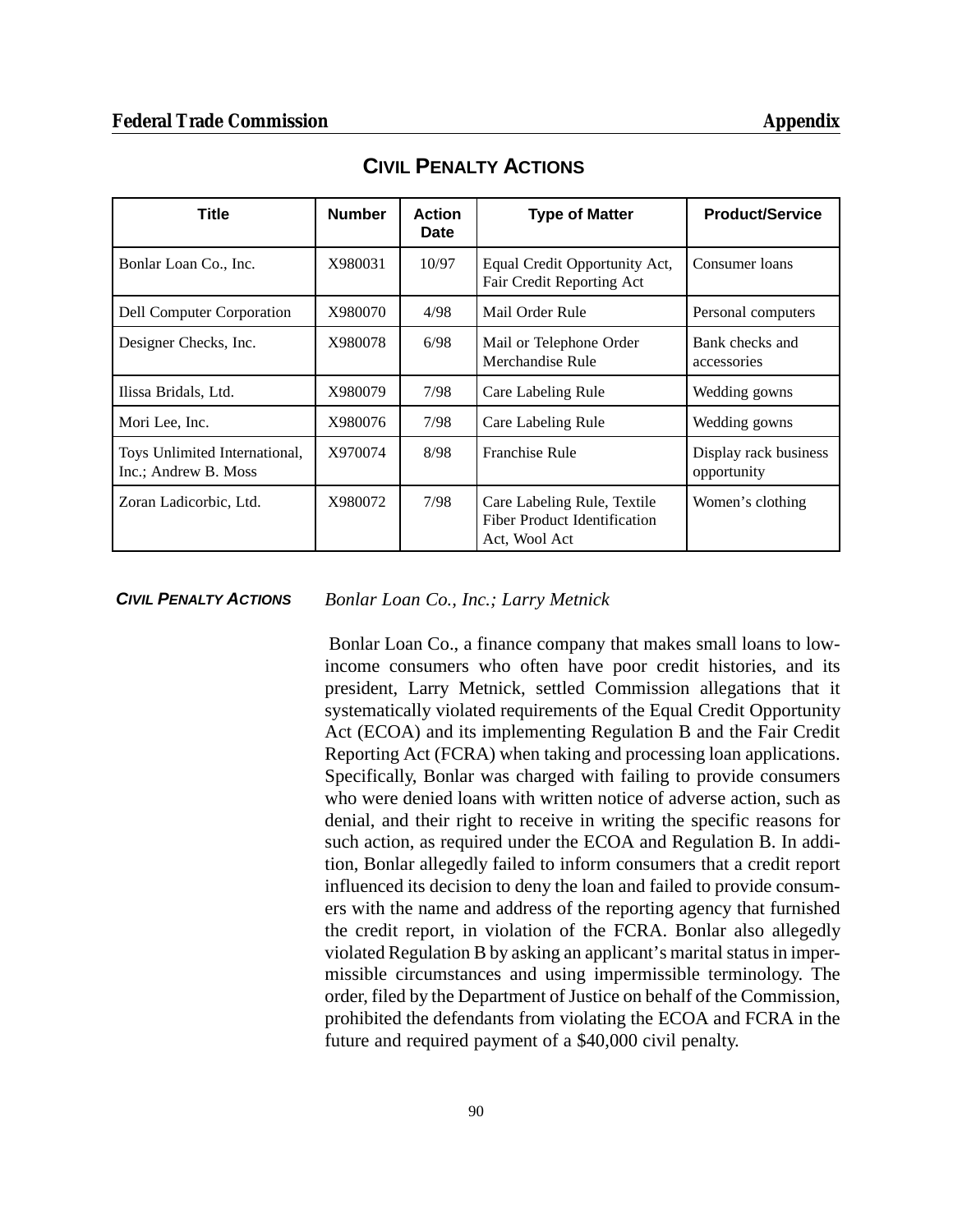#### *Dell Computer Corporation*

Dell Computer settled Commission allegations that it violated the Mail Order Rule when it advertised and sold a Dell Dimension computer system bundled with a package of third-party software (Dell Software Suite) that was not ready to be shipped. The Commission's complaint alleged that Dell violated the Rule by soliciting orders for the software, either by mail or phone, when it had no reasonable basis to expect to be able to ship some or all of the software within the time stated in the solicitation, or if no time was stated, within 30 days of receiving a properly completed order; failing to offer the buyer the option of either to consent to a delay in shipping or to cancel the order and receive a prompt refund; and failing to offer the buyer a prepaid means to exercise those options. The order, filed by the Department of Justice on behalf of the Commission, prohibited Dell from violating the Rule and required the payment of an \$800,000 civil penalty.

#### *Designer Checks, Inc.*

Designer Checks agreed to settle allegations that the company violated the Mail or Telephone Order Merchandise Rule, which requires certain disclosures to consumers about mail and telephone orders. According to the Commission, Designer Checks offered bank checks and accessories, such as checkbook covers, pens, and folios, to consumers, but failed to offer consumers an option either to consent to a delay in shipping orders or to cancel the order and receive a refund when the company knew it would not be able to fulfill the consumer's order within the time period advertised. The consent order prohibited the company from violating the Rule in the future and required it to pay a \$48,000 civil penalty.

#### *Ilissa Bridals, Ltd.; Demetrios James Elias*

Ilissa Bridals and Demetrios James Elias, an officer of Ilissa, will pay \$20,000 in civil penalties for using care labels provided by a drycleaner, Continental Gown Cleaning Service, Inc., that falsely stated that Continental was the only drycleaner able to clean the gowns manufactured by Ilissa. According to the Commission, Continental's labels and the use of these labels violated the Care Labeling Rule because they failed to provide adequate instructions for drycleaning these garments. The labels failed to state at least one type of solvent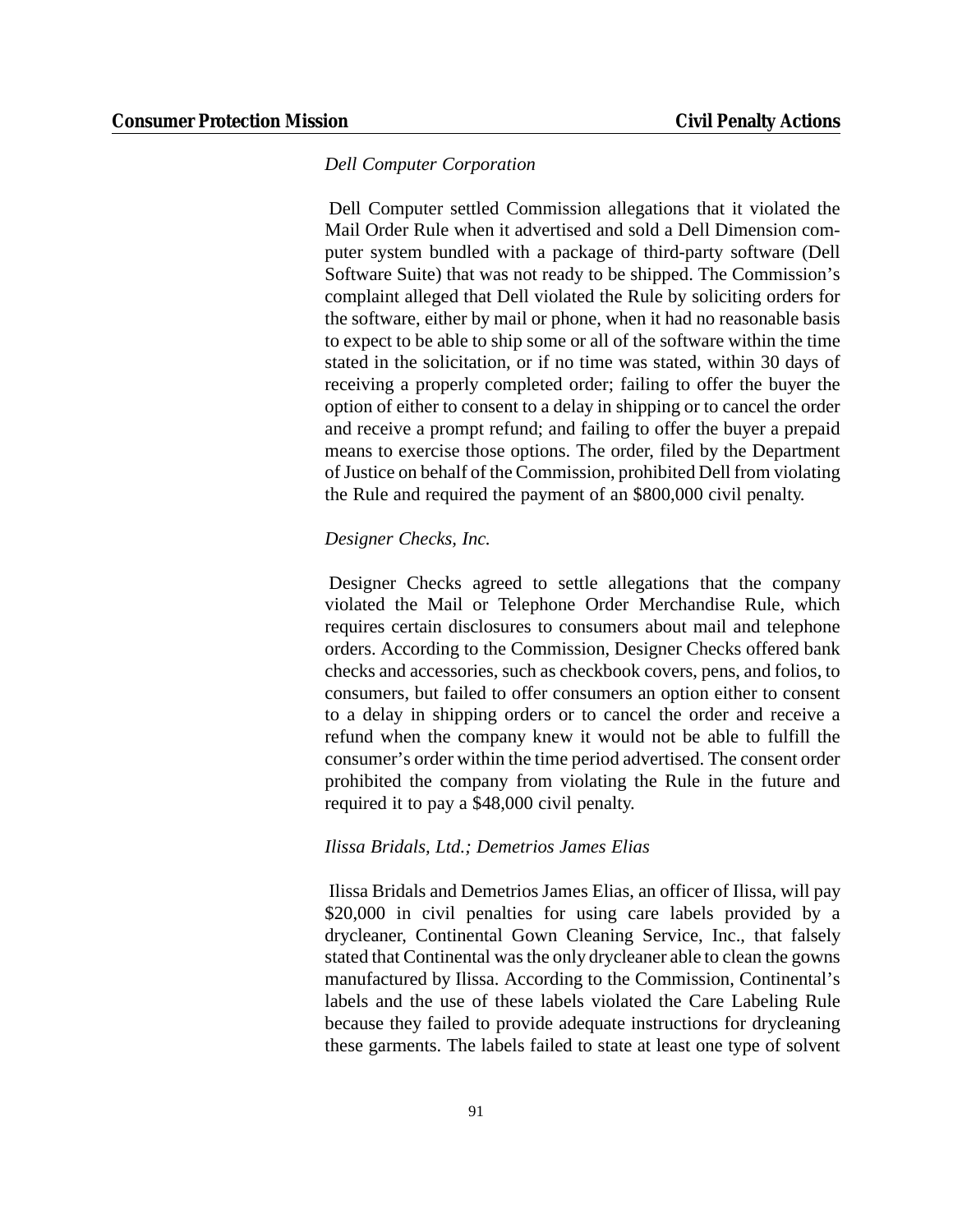that may be used on the gowns and failed to explain how the normal drycleaning process must be modified for these delicate garments.

#### *Mori Lee, Inc.; Morvin Leibowitz; Arthur Udell; Mitchell Udell*

Mori Lee and its officer, Arthur Udell, and individual defendants, Morvin Leibowitz and Mitchell Udell, will pay civil penalties of \$40,000 for using care labels provided by a drycleaner, Continental Gown Cleaning Service, Inc., that falsely stated that Continental was the only drycleaner able to clean the gowns manufactured by Mori Lee. According to the Commission, Continental's labels and the use of these labels violated the Care Labeling Rule because they failed to provide adequate instructions for drycleaning these garments. The labels failed to state at least one type of solvent that may be used on the gowns and failed to explain how the normal drycleaning process must be modified for these delicate garments.

#### *Toys Unlimited International, Inc.; Andrew B. Moss*

Toys Unlimited International and its principal settled Commission allegations that they violated the Franchise Rule. The defendants operated a display rack business opportunity that featured merchandise of the Disney Company. The order prohibited defendant Moss from any involvement whatsoever in the marketing and sale of franchise and business opportunity ventures, either directly or assisting others, and required the payment of a \$15,000 civil penalty.

#### *Zoran Ladicorbic, Ltd.*

A designer and manufacturer of women's clothing, Zoran Ladicorbic, agreed to pay a \$14,000 civil penalty to settle allegations that it violated the Care Labeling Rule by failing to attach care labels to the garments it sold. In addition, Zoran also allegedly failed to comply with the Textile Act and the Wool Act, which require disclosures about the fiber content and country of origin of garments. The Commission's complaint alleges that Zoran failed to identify the generic name and percentage weight of the fibers in its garments and failed to specify the country where the clothes were manufactured. In addition to the civil penalty, the order barred Zoran from violating the Care Labeling Rule and the Textile and Wool Acts and regulations in the future.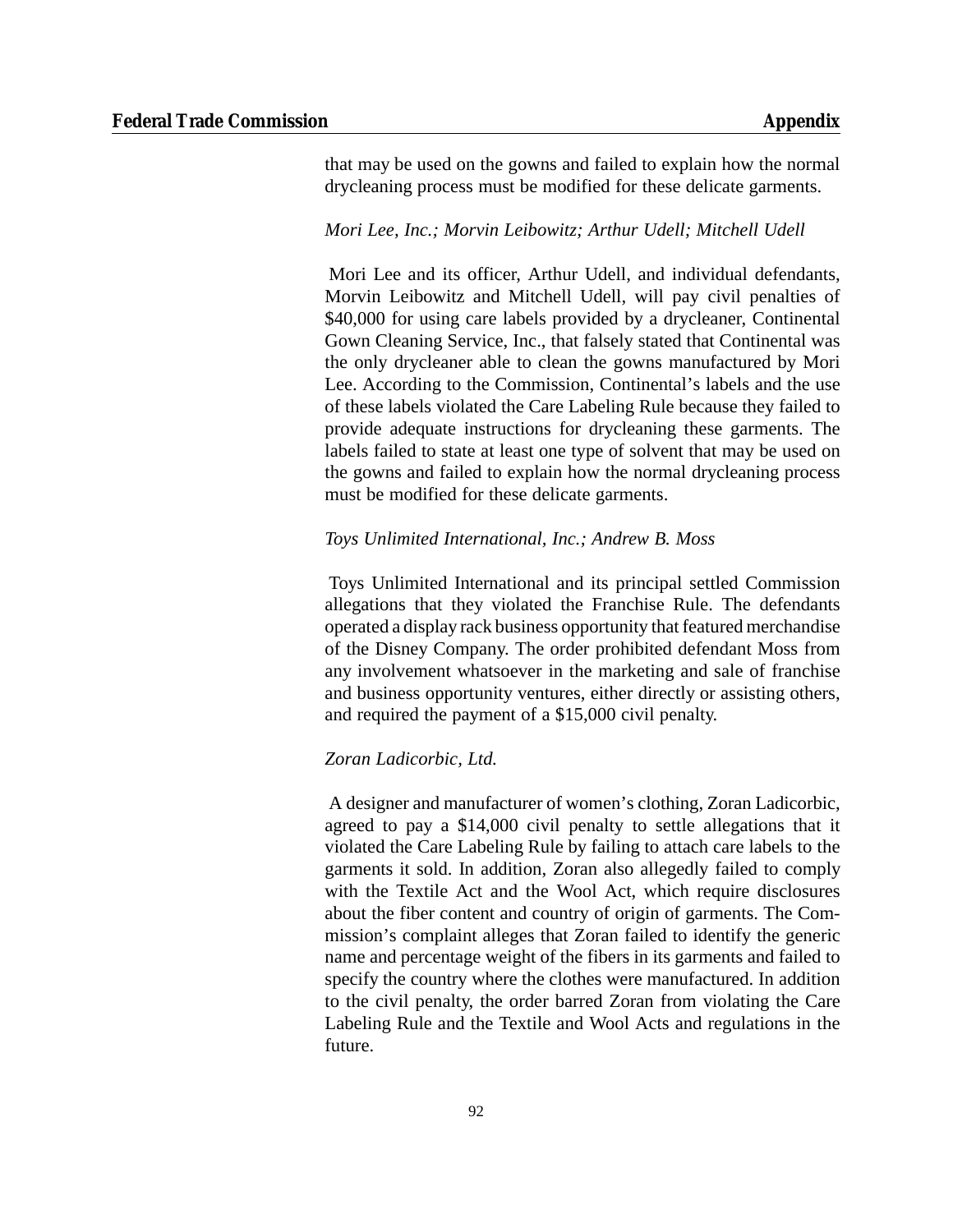# **CONSUMER REDRESS ACTIONS**

| Title $1,2$                                                                                                                  | <b>Number</b>                            | <b>Action</b><br><b>Date</b> | <b>Type of Matter</b>                       | <b>Product/Service</b>                          |
|------------------------------------------------------------------------------------------------------------------------------|------------------------------------------|------------------------------|---------------------------------------------|-------------------------------------------------|
| AmeraPress, Inc.                                                                                                             | X980020                                  | 4/98                         | <b>Business opportunity</b><br>fraud        | Business venture -<br>sale of printed items     |
| Andy Watson (G. Andrew Watson);<br>Midwest Management Associates, Inc.                                                       | X980035                                  | 9/98                         | Credit Repair<br>Organizations Act          | Credit repair                                   |
| Audiotex Connection, Inc.                                                                                                    | X970021                                  | 11/97                        | International telephone<br>connection fraud | Internet service<br>provider                    |
| (Business Opportunity Center, Inc.)<br>Market Systems, Ltd.<br>Richard A. Herbert, M.D.<br>Tami Brennan McClure              | X950048<br>X950048<br>X950048            | 1/98<br>1/98<br>1/98         | Franchise Rule                              | Herbal "alcohol<br>neutralizer"                 |
| The Century Corporation                                                                                                      | X970044                                  | 4/98                         | <b>Billing</b> fraud                        | Advertisements in<br>charitable<br>publications |
| (Coastal Gaming, Inc.)<br>Peter Aro<br>Jason McDuffie                                                                        | X970079<br>X970079                       | 7/98<br>7/98                 | <b>Telemarketing Sales</b><br>Rule          | Casino gambling ship<br>investments             |
| <b>Compass Northeast Credit Service</b><br>(Nathaniel Harrell, d/b/a)                                                        | X980032                                  | 6/98                         | Credit Repair<br>Organizations Act          | Credit repair                                   |
| The Concept Network (National Idea<br>Network, Inc., d/b/a)                                                                  | X970064                                  | 11/97                        | Investment fraud                            | Invention promotion<br>services                 |
| CRA Champion Credit, Inc.; Avshalom<br>Hazon                                                                                 | X980066                                  | 5/98                         | Credit Repair<br>Organizations Act          | Credit repair                                   |
| Credit Repair Network<br>Allied Credit Services; Phillips Hall, Inc.<br>New England Financial<br>Second Federal Credit, Inc. | X980040<br>X980042<br>X980054<br>X980041 | 7/98<br>7/98<br>7/98<br>7/98 | Credit Repair<br>Organizations Act          | Credit repair                                   |
| Credit Services (John Mancini, d/b/a)<br>Quaite & Associates (Donald Quaite,<br>d/b/a                                        | X980034<br>X980033                       | 8/98<br>8/98                 | Credit Repair<br>Organizations Act          | Credit repair                                   |
| (Dayton Family Productions, Inc.)<br>Fred Davidson; Richard S. Hart<br>John Rubbico                                          | X970058<br>X970058                       | 2/98<br>11/97                | Telemarketing fraud                         | Film investments                                |
| Deco Consulting Services, Inc.                                                                                               | X970002                                  | 12/97                        | Scholarship fraud                           | Scholarship search<br>services                  |
| Design Travel (Roger S. Dolgin, d/b/a)                                                                                       | X970032                                  | 8/98                         | <b>Telemarketing Sales</b><br>Rule          | Travel packages                                 |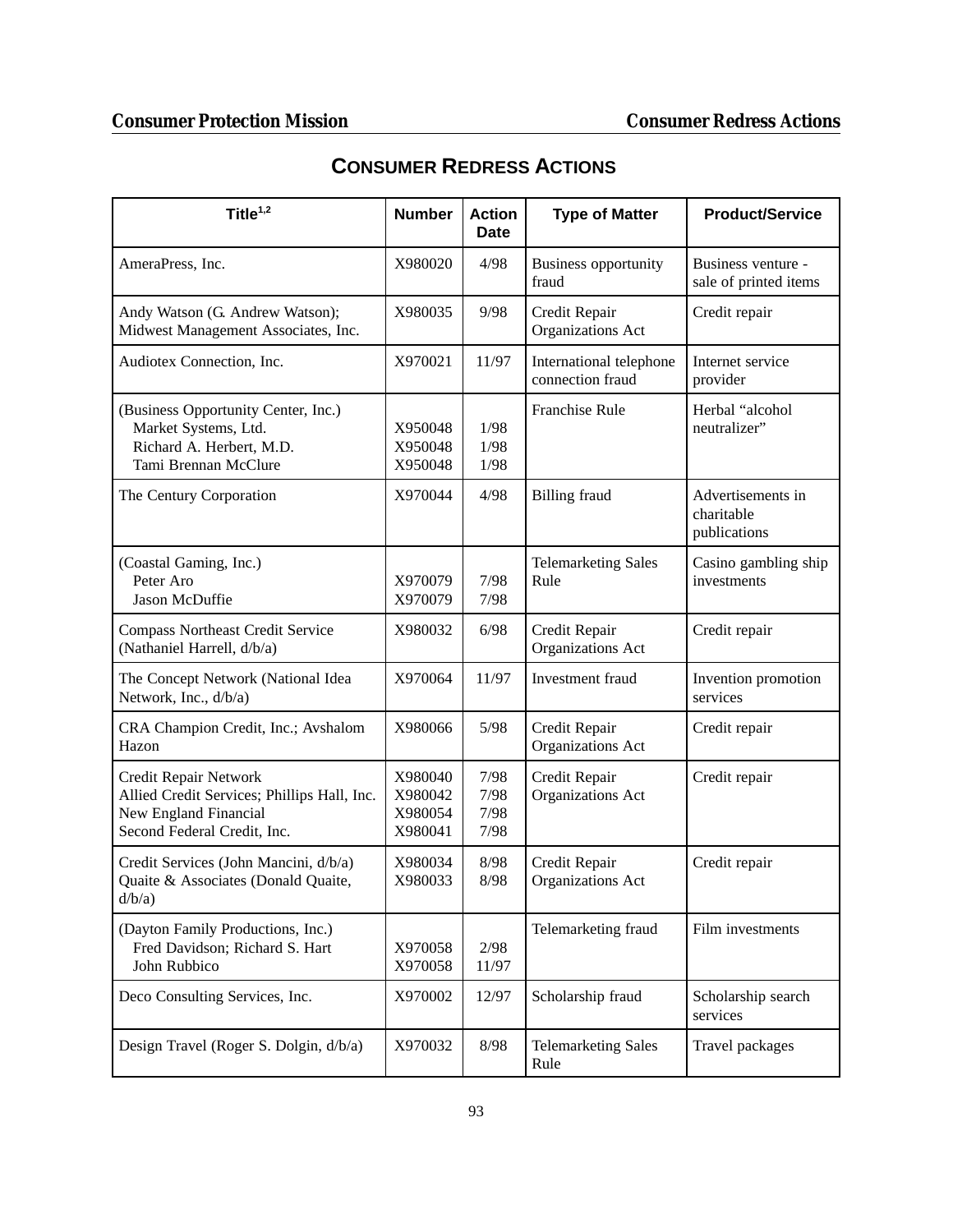# **Federal Trade Commission Appendix**

| Title $1,2$                                                                   | <b>Number</b>                 | <b>Action</b><br><b>Date</b> | <b>Type of Matter</b>                          | <b>Product/Service</b>                           |
|-------------------------------------------------------------------------------|-------------------------------|------------------------------|------------------------------------------------|--------------------------------------------------|
| Direct American Marketers, Inc.                                               | X980023                       | 10/97                        | Direct mail fraud                              | Prize promotion                                  |
| DWC (Dixie W. Cooley, d/b/a)                                                  | X980053                       | 8/98                         | Credit Repair<br>Organizations Act             | Credit repair                                    |
| Dynasty International, Inc.<br>Orion & Associates, Inc.                       | X980027<br>X980028            | 3/98<br>1/98                 | <b>Telemarketing Sales</b><br>Rule             | Advance-fee credit<br>cards                      |
| (Equifin International, Inc.)<br>F. Jerald Hildreth                           | X970062                       | 12/97                        | Telemarketing fraud                            | Stamps, philatelic<br>investments                |
| Eureka Solutions International, Inc.                                          | X970087                       | 4/98                         | Investment fraud                               | Invention promotion<br>services                  |
| (Falcon Crest Communications, Inc.)<br>Nicholas DeRico                        | X960016                       | 10/97                        | Investment fraud                               | Mobile radio and<br>paging licensing<br>services |
| FutureNet, Inc.                                                               | X980022                       | 4/98                         | Investment pyramid<br>scheme                   | Internet service<br>business opportunity         |
| (Global E)<br>Interstate, Inc.                                                | X960075                       | 12/97                        | <b>Telemarketing Sales</b><br>Rule             | Advance-fee loan                                 |
| GreenHorse Communications, Inc.                                               | X980058                       | 4/98                         | Franchise Rule                                 | Internet business<br>opportunity                 |
| Inetintl.Com, Inc. (Inet International)<br>Erik R. Arnesen<br>Craig A. Lawson | X980055<br>X980055<br>X980055 | 9/98<br>8/98<br>9/98         | <b>Franchise Rule</b>                          | Internet service<br>business opportunity         |
| International Direct, Inc.                                                    | X970040                       | 8/98                         | Mail or Telephone<br>Order Merchandise<br>Rule | Flier inserts for mail<br>order shopping         |
| JewelWay International, Inc.                                                  | X970054                       | 12/97                        | Pyramid scheme                                 | Multi-level marketing                            |
| Licensed Products, U.S.A., Inc.                                               | X970069                       | 1/98                         | Franchise Rule                                 | Carousel display rack<br>business ventures       |
| Mag-Topia, Inc.<br>Robert Flarida                                             | X970057<br>X970057            | 12/97<br>10/97               | <b>Telemarketing Sales</b><br>Rule             | Magazine sales and<br>prize promotions           |
| (Mega Systems International, Inc.)<br>Kevin Trudeau<br>Kenneth Wright         | X980014<br>X980013            | 1/98<br>1/98                 | False and unsub-<br>stantiated advertising     | Self-help and health-<br>related products        |
| Metro Data, Inc.<br>Dennis R. Bell<br>Marilyn N. Koblasz                      | X960112<br>X960112<br>X960112 | 12/97<br>12/97<br>12/97      | Job placement fraud                            | <b>Employment services</b>                       |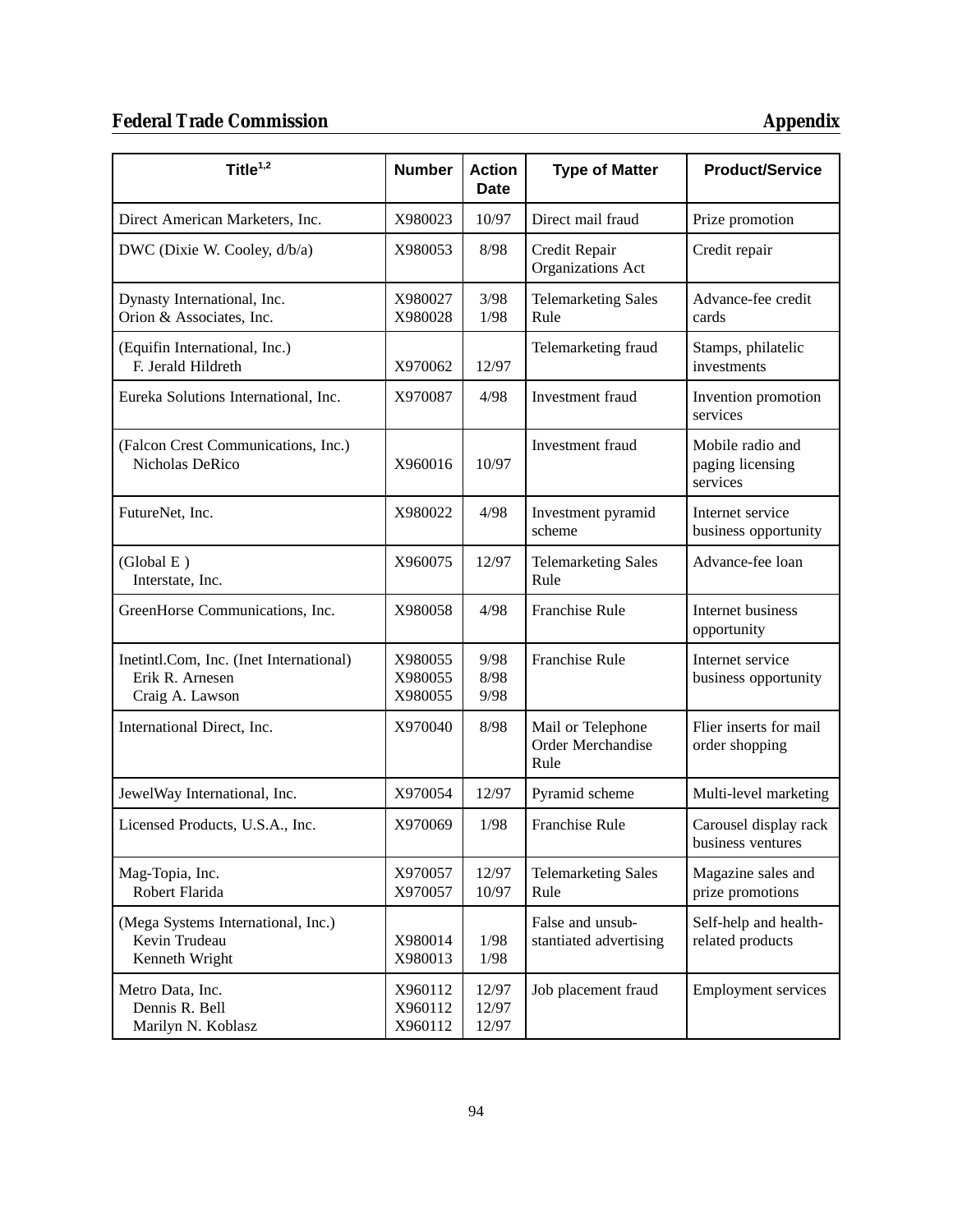# **Consumer Protection Mission** *Consumer Redress Actions*

| Title $1,2$                                                                                                                                                     | <b>Number</b>                                       | <b>Action</b><br><b>Date</b>         | <b>Type of Matter</b>              | <b>Product/Service</b>                         |
|-----------------------------------------------------------------------------------------------------------------------------------------------------------------|-----------------------------------------------------|--------------------------------------|------------------------------------|------------------------------------------------|
| (Metropolitan Communications<br>Corporation)<br>Michael Flaherty<br>Sheldon Weaver                                                                              | X940024<br>X940024                                  | 11/97<br>11/97                       | Investment fraud                   | Specialized mobile<br>radio licenses           |
| (Multinet Marketing, LLC)<br>Clarence J. Servaes, Jack M. Servaes                                                                                               | X960081                                             | 10/97                                | <b>Telemarketing Sales</b><br>Rule | Magazine<br>subscription prize<br>promotion    |
| National Consulting Group, Inc.                                                                                                                                 | X980010                                             | 5/98                                 | Franchise Rule                     | Medical billing<br>business opportunity        |
| National Grant Foundation, Inc.                                                                                                                                 | X980002                                             | 9/98                                 | Scholarship fraud                  | Scholarship search<br>service                  |
| National Invention Services, Inc.                                                                                                                               | X970063                                             | 7/98                                 | Investment fraud                   | Invention promotion<br>services                |
| (National PC Systems, Inc.)<br>AKOA, Inc.; Jeffrey L. Rayden<br>Edward E. Rayden<br>Larry D. Wayne                                                              | X970081<br>X970081<br>X970081                       | 3/98<br>11/97<br>3/98                | Direct mail fraud                  | Computer repair<br>service contracts           |
| National Scholarship Foundation, Inc.                                                                                                                           | X980003                                             | 9/98                                 | Scholarship fraud                  | Scholarship search<br>service                  |
| North East Telecommunications, Ltd.<br>Daniel Coutinho; Michael A. Saffer                                                                                       | X960082<br>X960082                                  | 1/98<br>5/98                         | Investment fraud                   | Mobile radio and<br>paging license<br>services |
| Raymond Urso; Bridgeport &<br>Associates, Inc.<br>Scott Gunn<br>Bernard Koenig; Marcia Koenig;<br>Maria K. Associates<br><b>Susan Perkins</b><br>Jeffrey Shoobs | X970068<br>X970068<br>X970068<br>X970068<br>X970068 | 3/98<br>3/98<br>3/98<br>3/98<br>3/98 | Franchise Rule                     | Display rack business<br>opportunity           |
| Southwest Marketing Concepts, Inc. <sup>3</sup>                                                                                                                 | X970037                                             | 5/98                                 | Telemarketing fraud                | Professional<br>fundraising                    |
| Southwest Publishing                                                                                                                                            | X970042                                             | 7/98                                 | Telemarketing fraud                | Charitable badge-<br>related fundraising       |
| (SureCheK Systems, Inc.)<br>Douglas S. Derickson                                                                                                                | X970082                                             | 6/98                                 | <b>Telemarketing Sales</b><br>Rule | Advance-fee credit<br>cards                    |
| Tippecanoe Mining, Inc.                                                                                                                                         | X970052                                             | 1/98                                 | Telemarketing fraud                | Gold and silver<br>mining investments          |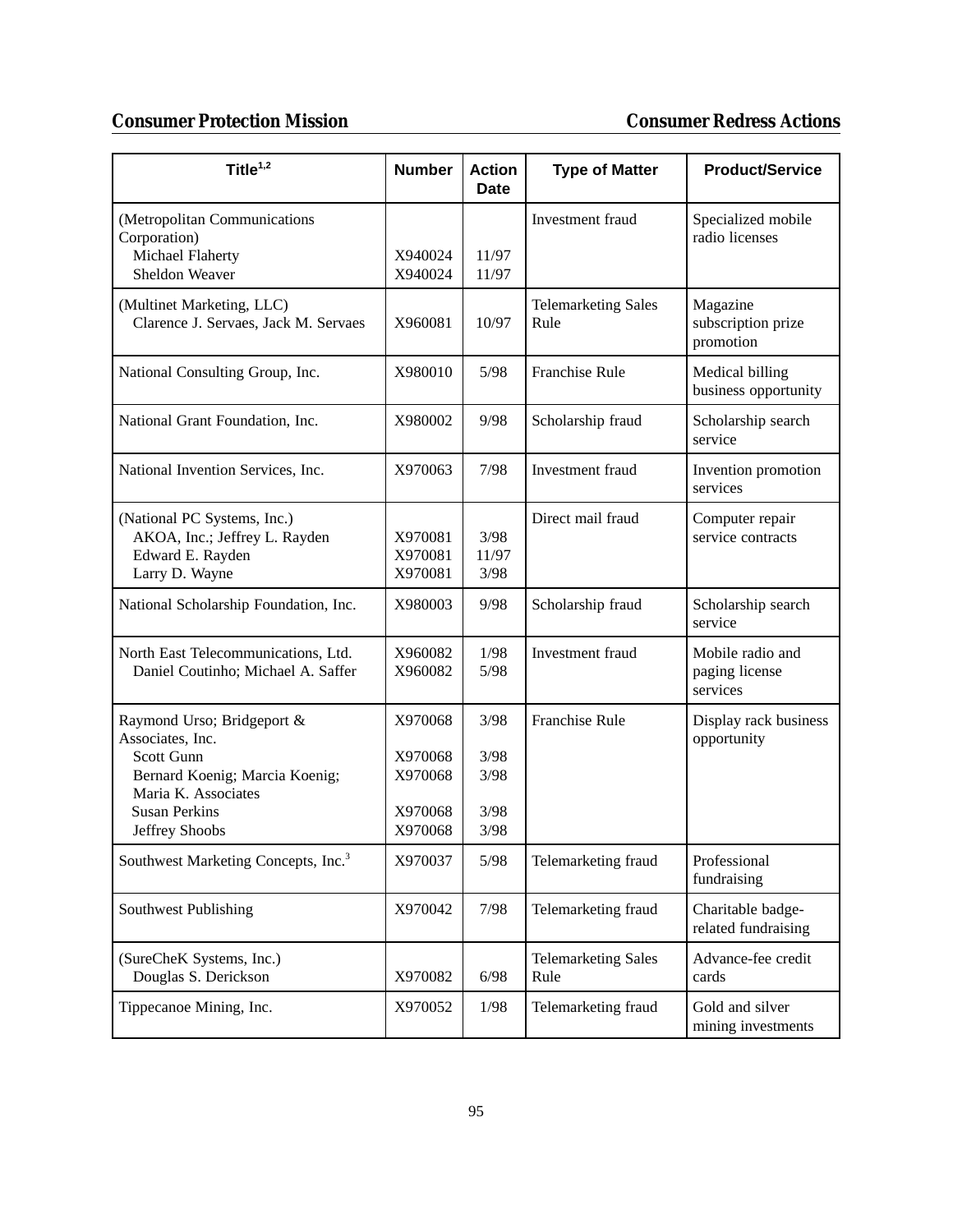#### **Federal Trade Commission Appendix**

| Title $1,2$                             | <b>Number</b> | <b>Action</b><br><b>Date</b> | <b>Type of Matter</b>       | <b>Product/Service</b>     |
|-----------------------------------------|---------------|------------------------------|-----------------------------|----------------------------|
| <b>Trans-Asian Communications. Inc.</b> | X970076       | 3/98                         | Prepaid phone card<br>fraud | Prepaid telephone<br>cards |

<sup>1</sup>A company name shown in parentheses is for identification of the case only.

<sup>2</sup>Redress or disgorgement funds were also obtained from the following:

Beylen Telecom, Inc. (see page 60)

Roger Callahan, M.D. (see page 64)

Anthony Consalvo (National Grant Foundation) (see page 85)

Jeffrey Salberg (see page 64)

<sup>3</sup>Disgorgement.

#### *CONSUMER REDRESS ACTIONS*

*AmeraPress, Inc.; The Home Business Group, Inc.; Vendworx, Inc.; Voxcom Sales, LLC*

AmeraPress, Voxcom Sales, Home Business Group, and Vendworx agreed to pay \$500,000 in consumer redress to settle allegations their seminar business practices violated the FTC Act. The Commission alleged that the defendants induced purchasers to invest substantial amounts of money by representing at seminars and in follow-up telephone calls that their business ventures, involving the sale of prepaid calendars, business cards, trading cards, and similar items, would earn investors from \$20,000 to \$200,000 annually. As a result, individual consumers spent from \$1,800 to \$10,000 on defendants' products and materials. The Commission charged that, in numerous instances, the consumers did not achieve the level of earnings promised by the defendants. In addition to the consumer redress, the order prohibited future violations of the FTC Act.

*Andy Watson (G. Andrew Watson); Midwest Management Associates, Inc.*

Midwest Management and its principal, G. Andrew Watson, settled allegations that they had violated the FTC Act and the Credit Repair Organizations Act (CROA) by making deceptive claims about their ability to improve consumers' credit records by removing negative information from their credit reports even when the information was accurate and not obsolete, and by charging advance fees for these services. The order prohibited future misrepresentations with regard to credit repair services, and required them to cease collection from consumers on all credit repair contracts with outstanding balances and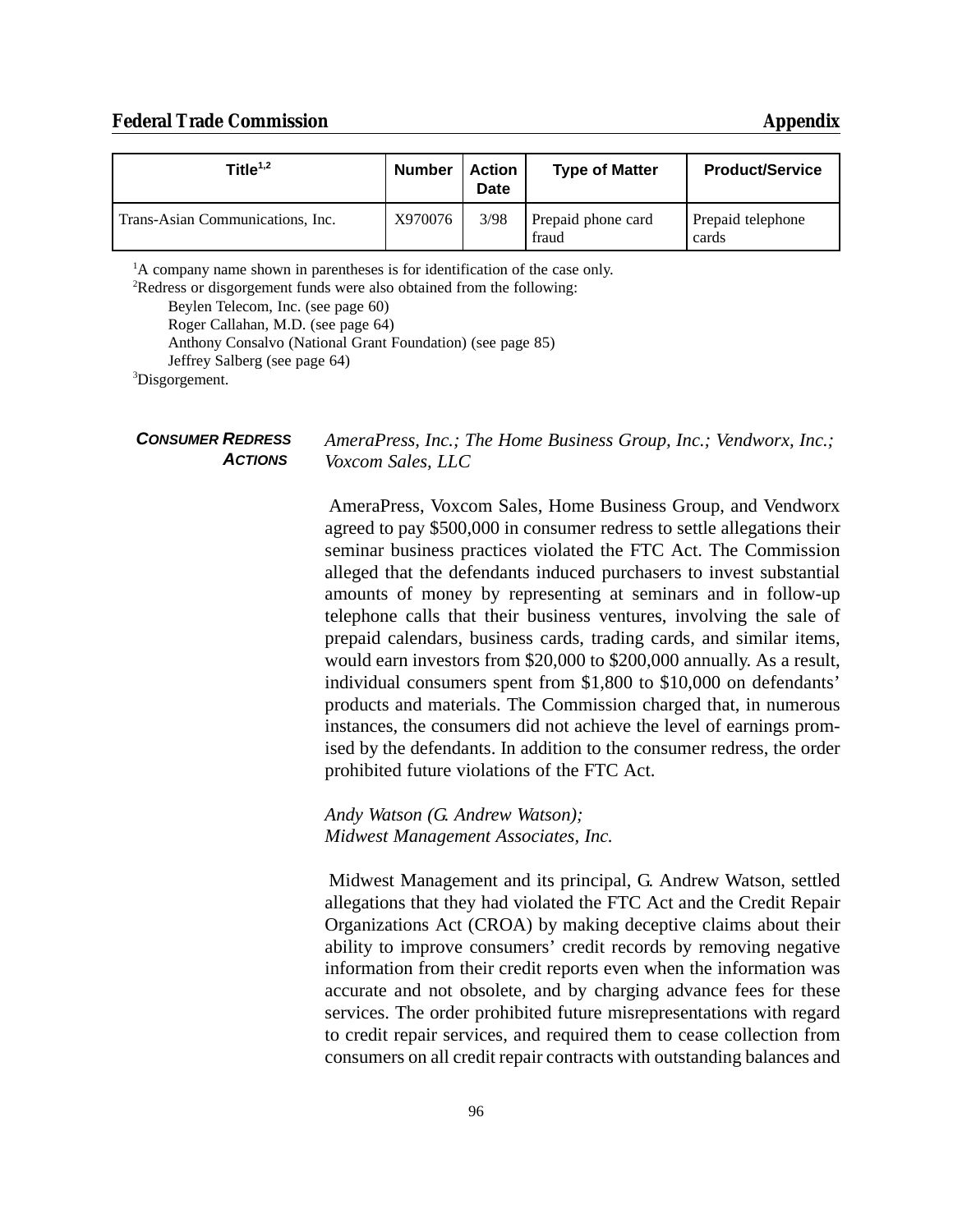to notify those customers that their contracts are rescinded and that no further payments are due. The defendants also were prohibited from violating any provisions of the CROA in the future. Watson also was required to pay \$25,000 in consumer redress.

#### *Audiotex Connection, Inc.; Internet Girls, Inc.; PromoLine, Inc.; David Zeng*

Audiotex Connection, affiliated companies Promo Line and Internet Girls, and founder David Zeng agreed to pay long-distance telephone companies over \$2.74 million to be used for telephone bill credits for 38,000 consumers to settle allegations that they were running a hightech Internet scam. The Commission alleged that the defendants used a purported "viewer" software program to disconnect consumers from their local Internet service providers and reconnect them to costly international numbers assigned to the country of Moldova. Once consumers downloaded and activated this software, it automatically disconnected their modems from their local Internet service providers, turned off the speakers on the modems, and silently dialed international telephone numbers to reconnect consumers to the Internet through an expensive long-distance telephone call. The order prohibited the practices alleged in the complaint, and required the defendants to redress consumer victims by paying funds to AT&T and MCI, which will issue credits to their customers who were billed for the calls, and to the Commission, which will issue refunds to customers of other long-distance carriers who were billed for the calls.

*(Business Opportunity Center, Inc.) Market Systems, Ltd.; Natural Health Systems, Inc.; Richard A. Herbert, M.D.; Tami Brennan McClure*

Operators of a bogus business opportunity scheme that marketed franchises to sell herbal capsules they claimed could neutralize or detoxify the effects of alcohol settled Commission allegations that their claims were deceptive and misleading and their business practices violated the Franchise Rule. The defendants will pay approximately \$64,000 to settle the Commission allegations. In addition, the order barred the defendants permanently from selling any alcohol reducing agent, misrepresenting any product or service, offering or selling any business venture, selling their customer lists, and violating the Rule.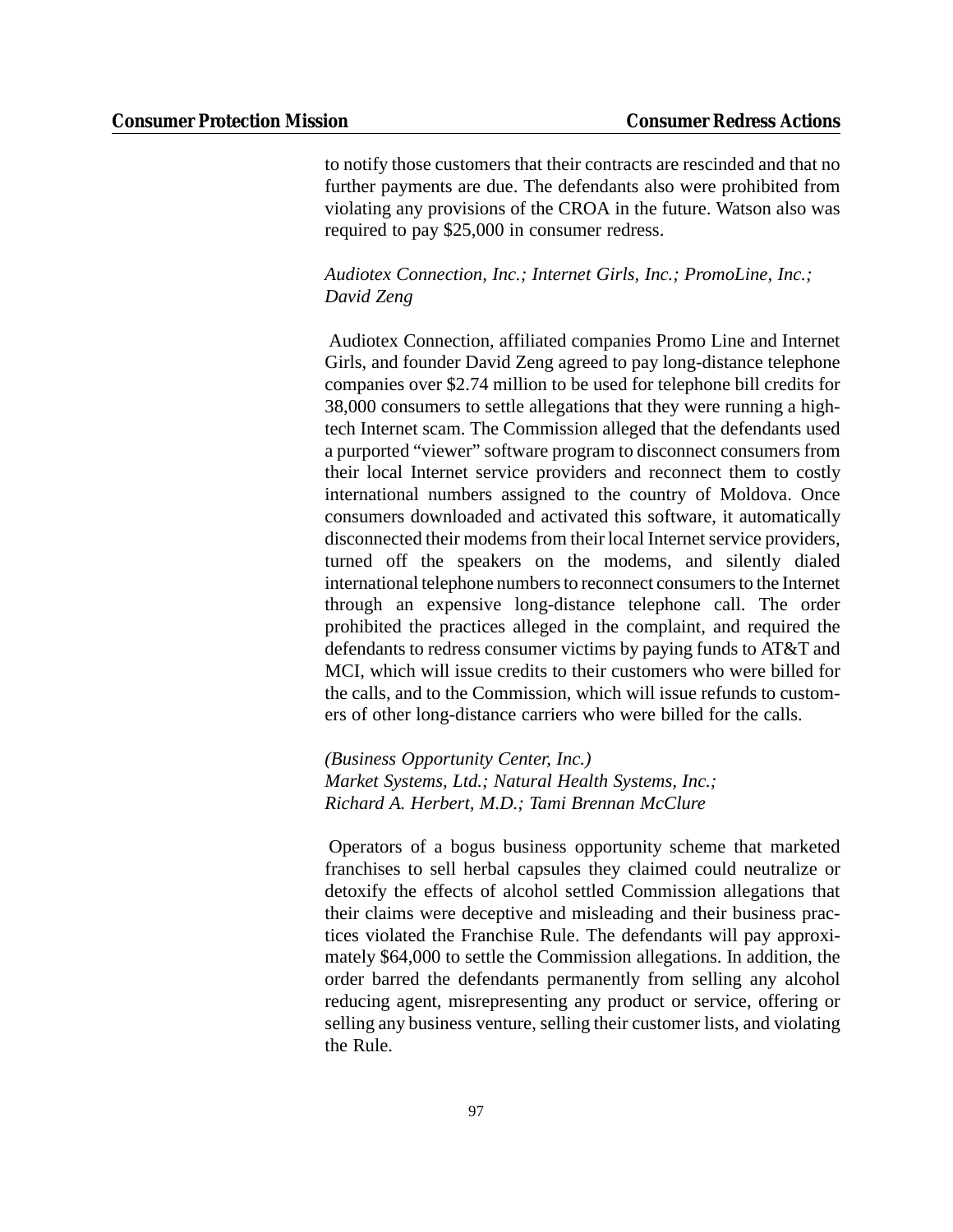#### *The Century Corporation; Clifford Belvin; Richard A. Haffenden*

The Century Corporation and two of its officers settled allegations that they convinced small businesses to pay for "advertising" in their publications by falsely claiming that their booklets enjoyed widespread distribution in the businesses' local communities. The Commission alleged that the defendants misrepresented that businesses had previously authorized advertising for which they were obligated to pay, and that businesses had ordered the advertisements billed to them and must pay the invoices or face collection action. In most cases, according to the Commission, the publications for which the advertisements were solicited were never distributed in the business's community as claimed. The order prohibited defendants from making any misrepresentation of material fact in connection with the sale, offering for sale or distribution, or marketing or sponsorship of any advertisement, publication, or product, and they must first obtain a \$500,000 performance bond before participating in such activities in the future. The order also prohibited the defendants from disclosing their customer lists, and held individual defendants Haffenden and Belvin jointly and severally liable for \$55,000 in consumer redress.

*(Coastal Gaming, Inc.) Shoreline Gaming, Inc.; South Florida Gaming, Inc.; Peter Aro; Jason McDuffie; James C. O. Slaton*

Peter Aro and Jason McDuffie, principals of Coastal Gaming, settled Commission allegations that they misrepresented to potential investors that the investments they were offering in casino gambling ships would yield high returns, that celebrities were in line to promote the investment opportunities, and that there was a \$1 million escrow account in place to guarantee the investment. The orders prohibited the defendants from making false representations in connection with investments in casino gambling ships or any other investment opportunity generally. In addition, Aro was required to first obtain a \$500,000 performance bond before engaging in any future telemarketing activity. The orders also imposed a monetary judgment in the amount of \$5,000,000 on each of the defendants.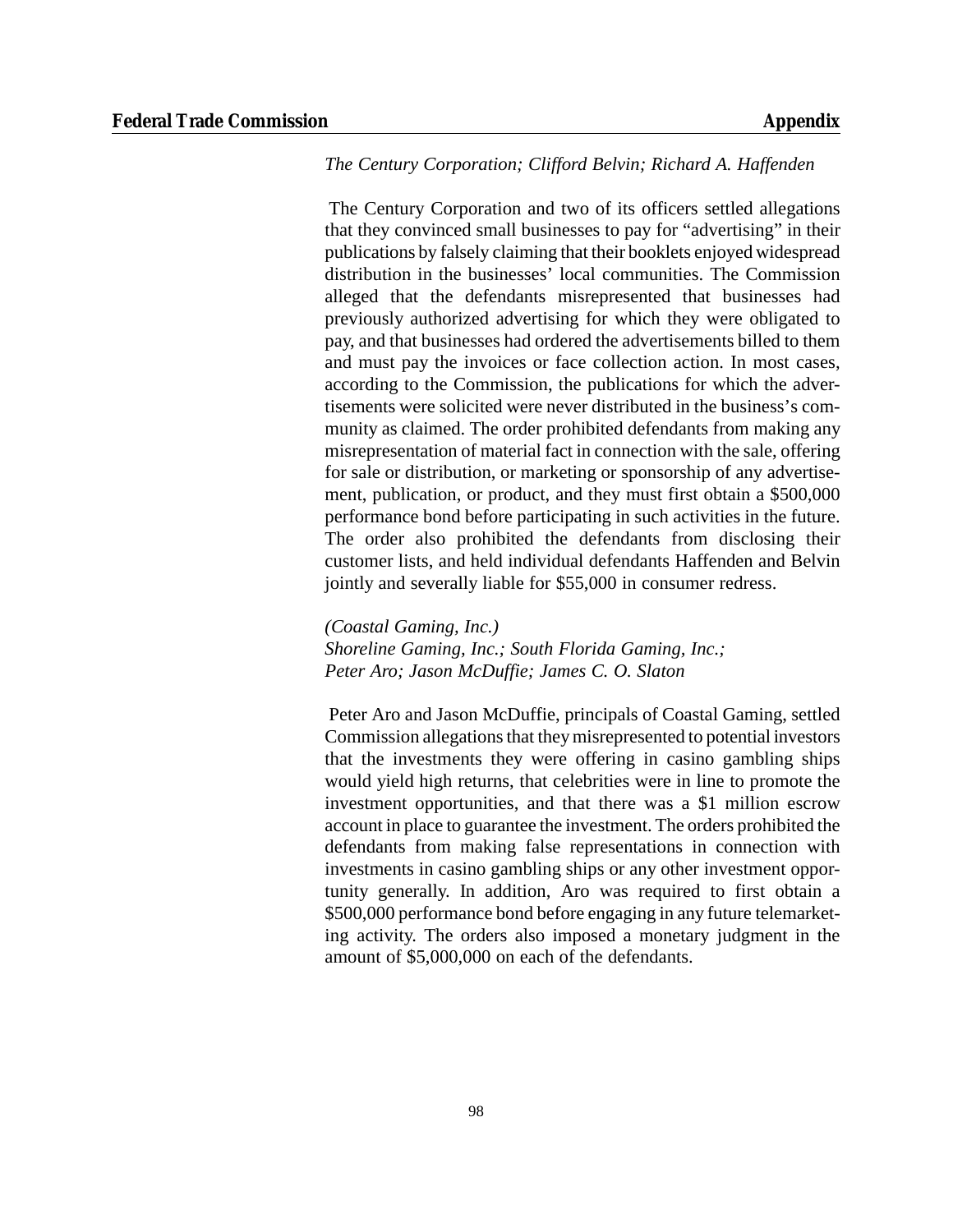*Compass Northeast Credit Service (Nathaniel Harrell, Jr., d/b/a); Valerie Harrell*

A final order was entered against Compass Northeast Credit, Nathaniel Harrell, Jr., and Valerie Harrell when the defendants failed to reply to the Commission's complaint allegations that they operated deceptive credit repair schemes by falsely promising consumers that they could restore their creditworthiness for an advance fee, in violation of the Credit Repair Organization Act (CROA), and by misrepresenting the credit repair services that would be performed. The order prohibited the defendants from representing that anyone can improve consumer credit reports by removing truthful negative information, making any misrepresentation about their ability to improve any particular consumer's credit report, and making any material misrepresentation about any product or service they sell. The order also prohibited the defendants from accepting money in advance of performing credit repair services and required them to otherwise comply with the CROA. The orders further required them to notify any credit bureau to which they have made a negative report about any of their customers that the negative item should be removed and to notify any customers who may still owe money for credit repair services that they are no longer obligated to pay. The defendants were also required to pay a \$235,609.50 judgment.

#### *The Concept Network (National Idea Network, Inc., d/b/a); Wayne R. Obitz; Harry E. Scharf, III; Robert J. Zarko*

Harry Scharf, CEO, and Wayne Obitz, Executive VP, of National Idea Network, doing business as the Concept Network, agreed to pay \$40,000 each as part of a settlement of Commission allegations. The Commission had alleged that Scharf and Obitz, through National Idea Network, offered to sell invention promotion services while promising consumers who paid up to \$12,000 each a reasonable likelihood of financial gain. The Commission alleged, however, that only a handful of the firm's hundreds of clients actually obtained a licensing agreement and only a few made any appreciable amount of money. In addition to the \$80,000 in consumer restitution, the order prohibited the challenged conduct, required the defendants in the future to disclose in writing to potential clients their client success rate over the past five years, prohibited any contact with the potential client until three days after providing the written disclosure, and required the defendants to give potential clients seven days to cancel any agreement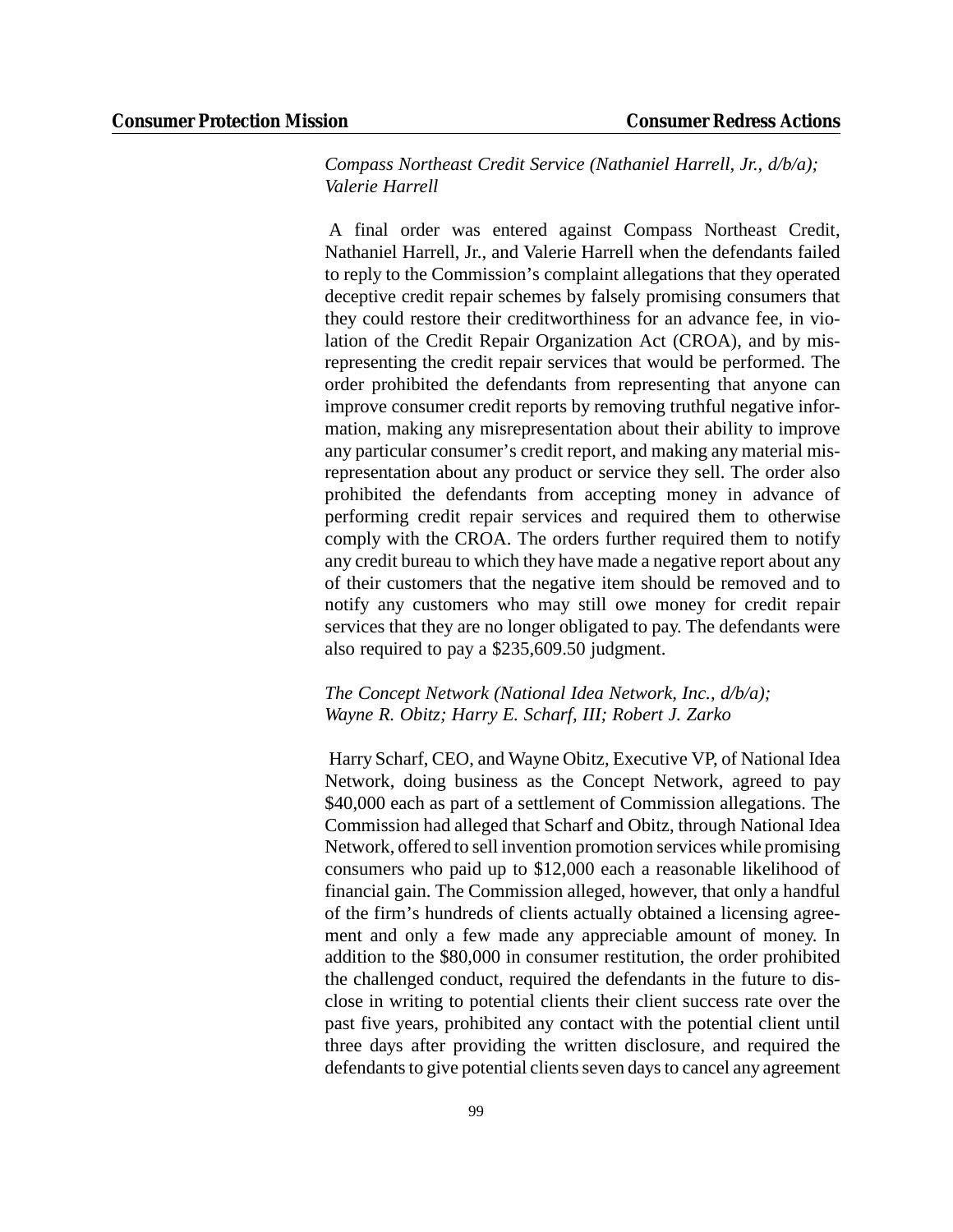they have signed. National Idea Network executive Robert J. Zarko also signed the order.

*CRA Champion Credit, Inc.; CRA Financial Services, Inc.; Avshalom Hazan; Joel Younker*

CRA Champion Credit, CRA Financial Services, and the companies' two principals, Avshalom Hazan and Joel Younker, settled allegations that they misrepresented the credit repair services they offered by falsely promising to remove accurate negative information from consumers' credit reports. The defendants also were charged with violating the Credit Repair Organization Act by seeking advance payment for credit repair services and misrepresenting the credit repair services that they would perform. The order with CRA Champion, CRA Financial, and Avshalom Hazan permanently prohibited them from advertising, marketing, selling, or otherwise offering credit repair services. A separate order with Joel Younker prohibited him from misrepresenting any material fact in connection credit repair services and required a \$50,000 performance bond before he again enters the credit repair business. The order also required the defendants to refund approximately \$7,900 to consumers and rescind any 1997 contracts that still had any unpaid balances.

*Credit Repair Network; Allied Credit Services and Phillips Hall, Inc.; New England Financial; Second Federal Credit, Inc.; Raymond J. Caluori; Frank DeMaio; Henry J. Frattaroli, Jr.; Howard Hall*

Four corporate defendants and four individuals settled allegations that they were violating the FTC Act and the Credit Repair Organizations Act by making deceptive claims about their ability to improve consumers' credit records by removing negative information from consumers' credit reports even when the information was accurate and not obsolete, and by charging advance fees for these services. The orders prohibited future misrepresentations with regard to credit repair services and required the defendants, among other things, to cease collection on all credit repair contracts with outstanding balances and to notify those customers that their contracts are rescinded and that no further payments were due. Each of the four defendant companies will pay the following consumer redress: Credit Repair Network, \$16,000; New England Financial, \$5,000; Phillips Hall, \$1,500; and Second Federal Credit, \$1,000.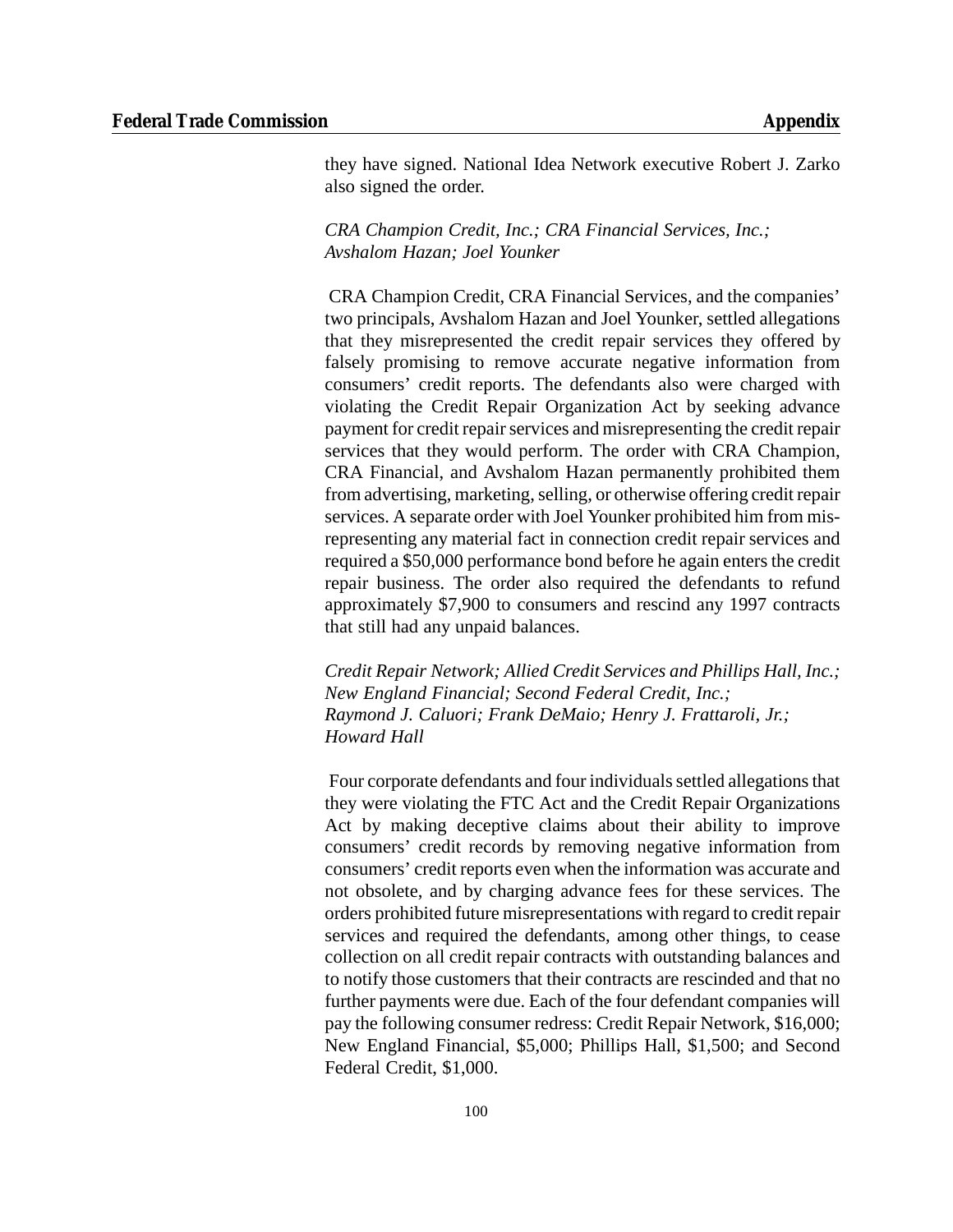### *Credit Services (John Mancini, d/b/a); Quaite & Associates/The Credit Solver (Donald Quaite, d/b/a)*

Two credit repair companies and their principals settled Commission allegations that they violated the FTC Act and the Credit Repair Organizations Act by making deceptive claims about their ability to improve consumers' credit records by removing negative information from consumers' credit reports even when the information was accurate and not obsolete, and by charging advance fees for these services. In addition to prohibiting future misrepresentations with regard to credit repair services, the orders with defendants required them to cease collection from consumers on all credit repair contracts with outstanding balances and to notify those customers that their contracts are rescinded and that no further payments were due. Also, Donald Quaite agreed to pay \$10,000, and John Mancini agreed to pay \$18,000 in consumer redress. In addition, Mancini agreed to return approximately \$36,000 in uncashed, postdated checks to consumers.

#### *Dayton Family Productions, Inc.; Fred Davidson; Richard S. Hart; John Rubbico*

The Court entered a default judgment against John Rubbico as a result of a Commission complaint charging Rubbico and other defendants with making numerous misrepresentations when soliciting consumers to invest in films produced by filmmaker Lyman Dayton. (Lyman Dayton was not named as a defendant in the Commission's complaint.) The defendants allegedly claimed that Mr. Dayton's prior films had generated 5-to-1 returns for investors, and that Mr. Dayton and his films had won certain awards, including a Cannes Film Festival award. The Commission also alleged that the defendants sold substantially more units in their film investment partnerships than they claimed they would sell. Rubbico failed to file an answer to the Commission's complaint. The order permanently banned Rubbico from engaging in, or assisting others, in telemarketing activities. In addition to the permanent ban, the settlement prohibits Rubbico from misrepresenting the risk and profitability of investments in films or other investments or products.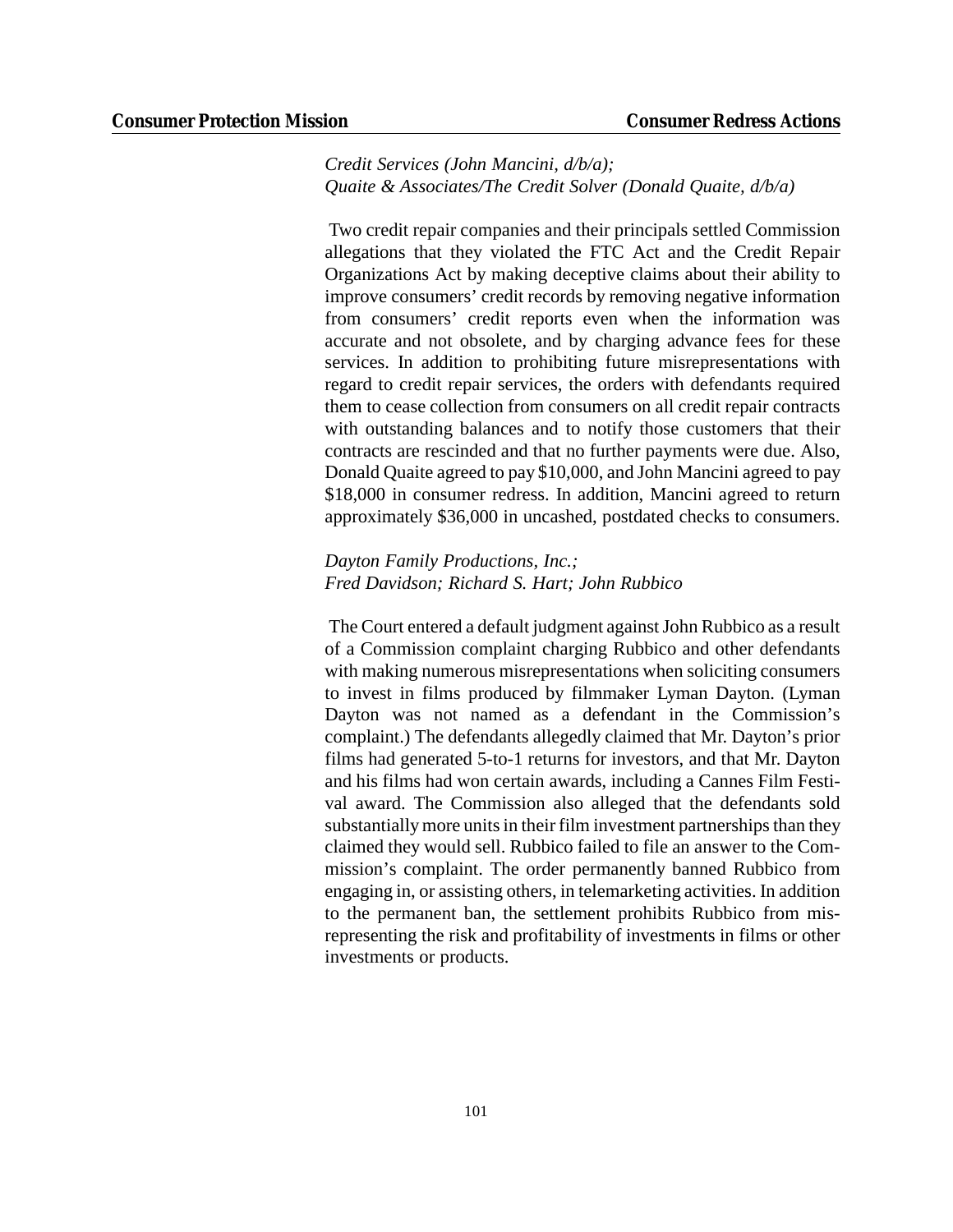*Deco Consulting Services, Inc.; Unimark Industries, Inc.; Dania Denis; Jesse Nieves*

Deco Consulting Services, Unimark Industries, Dania Denis, and Jesse Nieves settled allegations that, from 1990 until October 1996, they conducted a fraudulent program to telemarket college scholarship services to high school and college students and their parents throughout the United States. According to the Commission, in addition to misrepresenting that students would receive a specified amount in scholarships or grants, Denis and Nieves falsely represented that they would refund the service fee to those who did not obtain scholarships or grants by using their services. In addition to permanently barring Nieves from engaging in any telemarketing, the order permanently barred Nieves and Denis from the promotion, advertising, marketing, sale, or offering for sale of scholarship search services. The order also included a \$100,000 judgment against the defendants that would be used to pay court-approved fees and any possible consumer redress.

#### *Design Travel (Roger S. Dolgin , d/b/a); Design Travel of Santa Rosa*

Roger S. Dolgin, a telemarketer who promised "resort accommodations" and "luxury cruises," but delivered third-rate hotels and ferry boat rides, settled Commission allegations that he deceptively marketed travel services in violation of federal law. The order barred Dolgin, doing business as Design Travel, from any telemarketing in the future. In addition, it barred him from marketing any travel packages or services; banned any processing of credit card charges, debit card charges, or checks that have not been signed personally by the owner; and prohibited misrepresentations of material fact in connection with the sale of any products or services. Dolgin also will pay \$125,000 in consumer redress.

#### *Direct American Marketers, Inc.; Anthony C. Brown*

Direct American Marketers (DAMI) settled allegations that it falsely represented that it was a sweepstakes judging or payout operation. DAMI sent mail to consumers using more than 200 different company names, such as "Awards Claim Center," "Consumer Cash Claims," and "Prize Transfer Sweepstakes," and directed consumers to call a 900 number to redeem their prize or cash award. The Commission alleged that what consumers got for making the call was a \$25 phone bill and the chance to enter a sweepstakes in which the odds of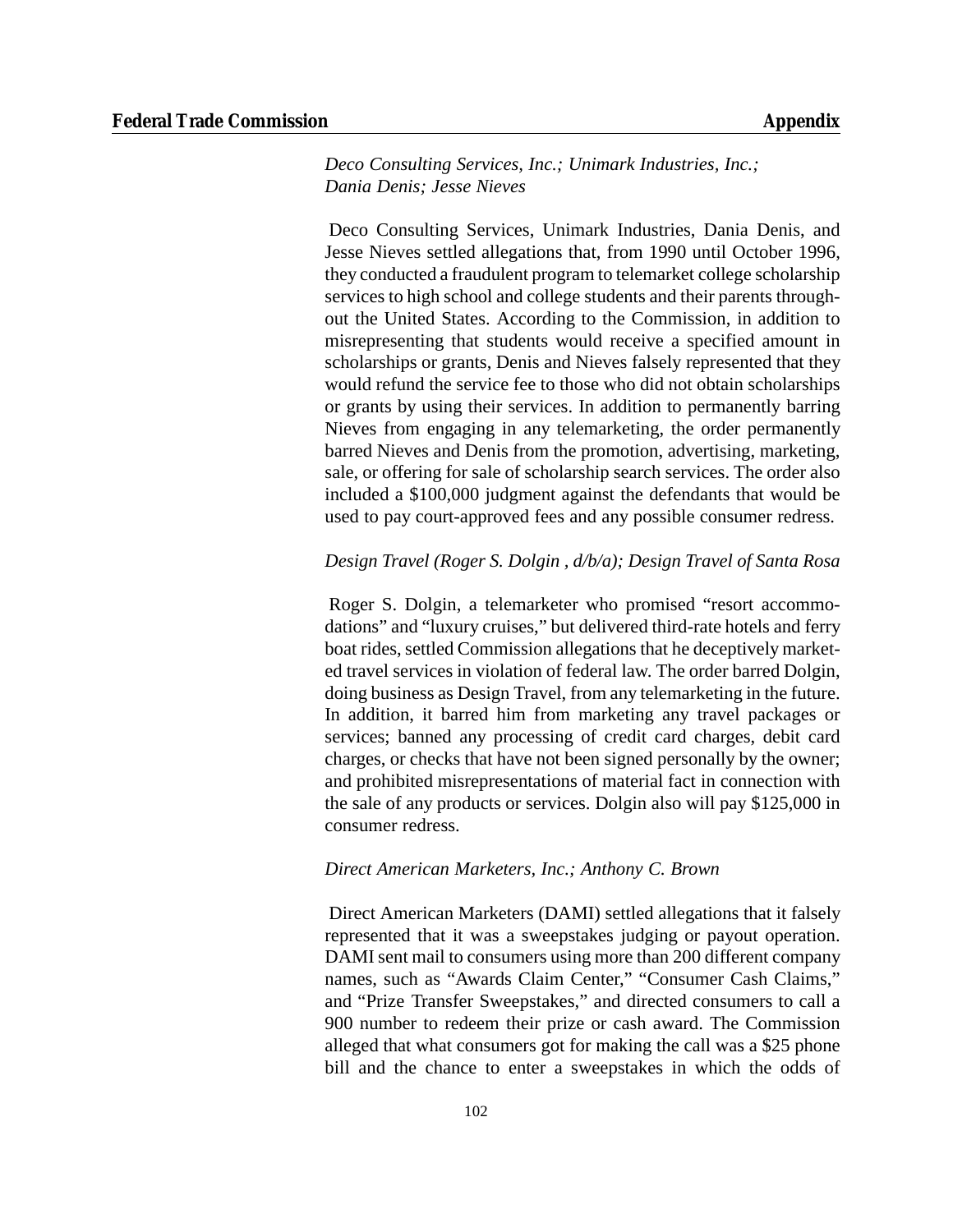winning the grand prize were about 1 in 5 million. The order barred DAMI and its president, Anthony C. Brown, from engaging in any prize promotions that involve pay-per-call services in the future. In addition, they will pay \$500,000 for consumer redress.

*DWC (Dixie W. Cooley, d/b/a)*

Dixie W. Cooley, individually and doing business as DWC, was charged with using unsolicited e-mail (commonly known as "spamming") to operate a credit repair scam. According to the complaint, Cooley's "spam" solicitations promoted a file segregation scheme that claimed that consumers who responded to her e-mail and purchased her "product" (at a cost of \$19.95 to \$79.00) would learn how to create a new credit identity by obtaining a new social security number. The order entered by the court against Dixie W. Cooley prohibited her from misrepresenting that file segregation is legal and any other fact material to a consumer's decision to purchase any goods or services, and required her to pay \$15,451.75 for consumer redress.

*Dynasty International, Inc.; Orion & Associates, Inc.; Christopher W. Anderson; Paul J. Melech, Jr.*

Defendants Dynasty, its principal Christopher Anderson, Orion, and Paul J. Melech, Jr., each working as a third-party telemarketer for SureCheK Systems, Inc. (doing business as Consumer Credit Corp. (CCC)), a company that the Commission brought an action against in July 1997, settled Commission allegations that they falsely represented that consumers would receive a credit card in exchange for a payment of a fee. CCC used various telemarketers, including Dynasty and Orion, to solicit business under CCC's name and offered consumers a major unsecured credit card in return for an advance one-time processing fee ranging from \$79.95 to \$130.00. The defendants targeted consumers with credit problems, and told them that they were being offered or preapproved for a Visa or MasterCard, with absolutely no security deposit, and regardless of their past credit history. The fees were withdrawn from consumers' bank accounts and deposited into CCC's account, sometimes without the consumers' authorization. After paying the fee, the majority of the consumers never received the credit cards. The orders prohibited the defendants from misrepresenting that they will provide consumers with credit cards or arrange for such cards, that consumers' credit applications have been approved, and that consumers will receive credit cards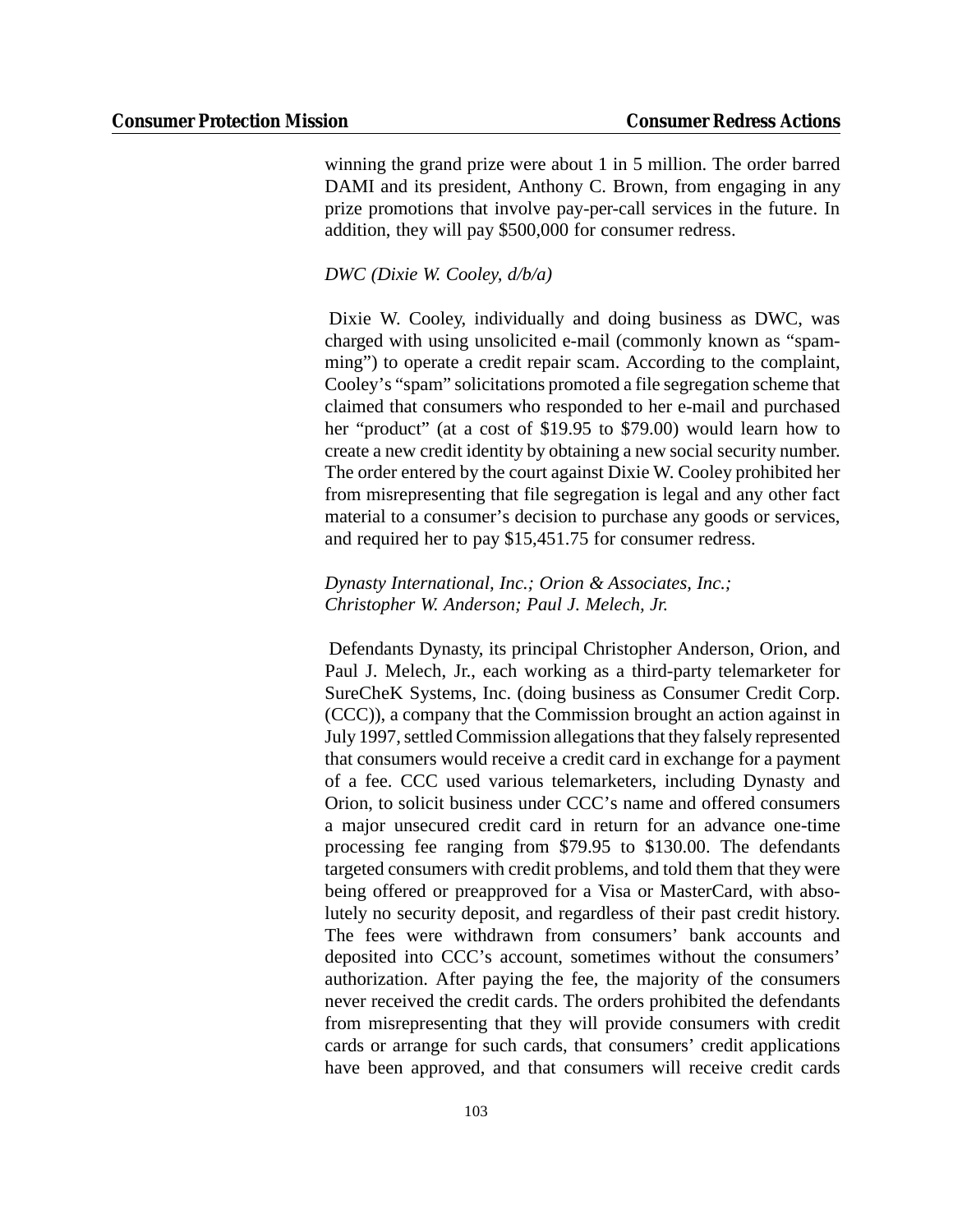regardless of their creditworthiness. In addition, the order with the defendants in the Orion case required them to pay \$9,000 in consumer redress, and the order with the Dynasty defendants required them to pay \$22,000 in consumer redress.

### *Equifin International, Inc.; Financial Frontiers, Inc.; F. Jerald Hildreth*

F. Jerald Hildreth and his telemarketing companies, Equifin International and Financial Frontiers, settled Commission allegations that they misrepresented that the U.S. "error" postage stamps and other related philatelic items they marketed and sold were safe, easily liquidated investments likely to provide consumers with substantial rates of return. In truth, the Commission alleged, the defendants sold stamps at up to 10,000 percent of legitimate market price, making it virtually impossible for consumers ever to recoup their investments or to liquidate their holdings at anywhere near the prices they paid. The order required Hildreth to post a \$300,000 bond for the protection of future investors before he engages in the sale of stamps or any other investment opportunities. The order also required Hildreth to pay \$50,000 in satisfaction of a monetary judgment of \$3,761,872 and contained provisions halting the challenged conduct.

### *Eureka Solutions International, Inc.; OEM Communications, Inc.; Gregory S. Bender*

Eureka Solutions, OEM Communications, and company president Gregory Bender settled Commission allegations that they misrepresented the likelihood of financial gain to consumers who purchased their invention promotion services. The Commission alleged that few, if any, of the defendants' clients realized any appreciable amount of money from their inventions. The order prohibited the defendants from making false statements about, or omitting, anymaterial aspect of their invention-promotion or related services and specifically prohibited misrepresentations about the likelihood that clients will realize financial gain or that the defendants have successfully marketed clients' invention ideas. In addition, Gregory Bender will turn over approximately \$25,000 to the Commission for consumer redress.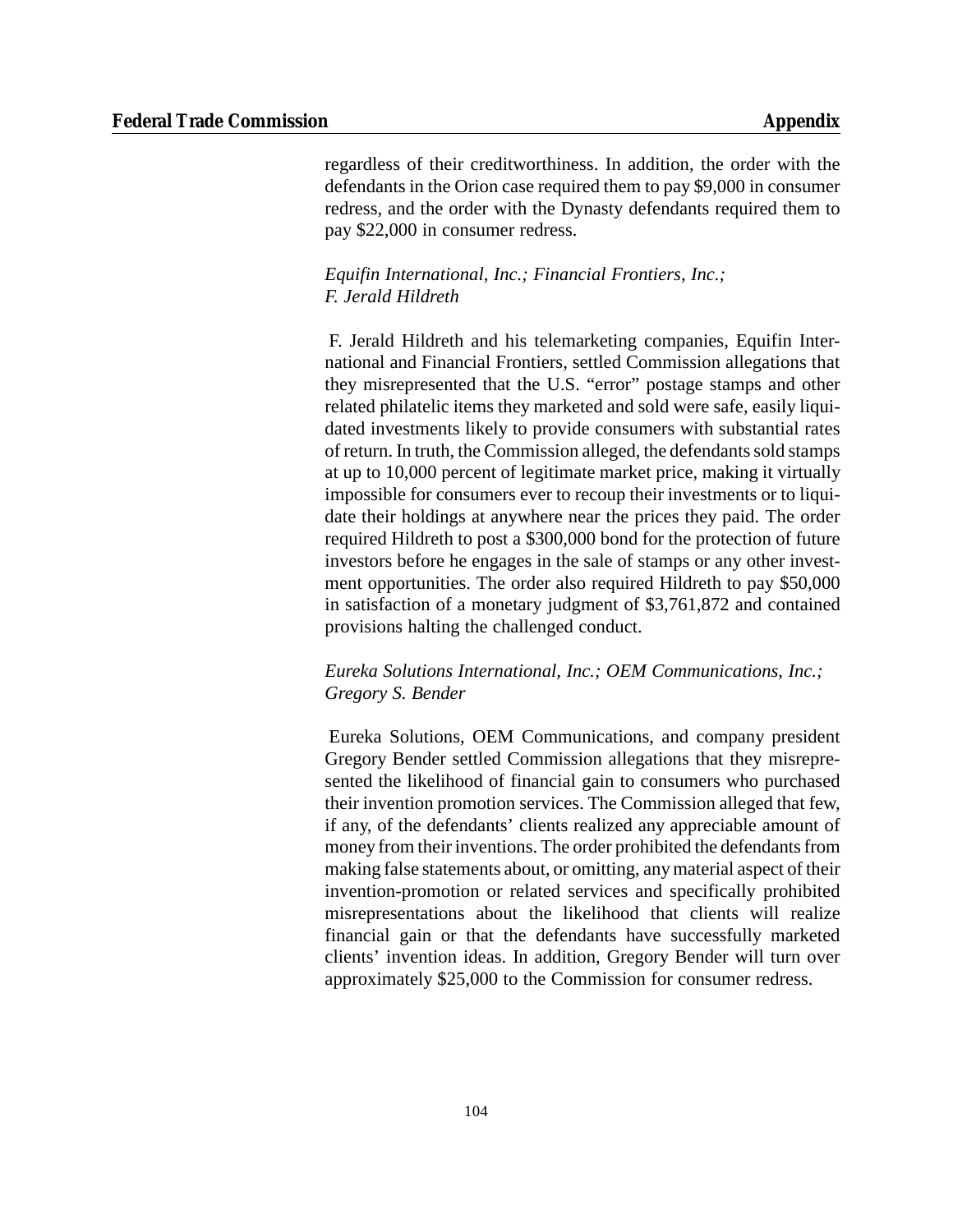*(Falcon Crest Communications, Inc.) Nicholas DeRico*

Nicholas DeRico, a sales representative of Falcon Crest Communications, settled allegations that he sold bogus brokerage services to consumers who owned federal telecommunications licenses. The defendants touted themselves as experienced license brokers with an excellent track record of selling or leasing FCC licenses. The defendants delivered few if any offers to buy or lease the licenses, according to the Commission complaint. The Commission alleged that their scheme was deceptive and violated federal law. The order required DeRico to pay \$441,781.95 in monetary redress and required him to obtain a bond of \$450,000 before engaging in telemarketing activities.

#### *FutureNet, Inc.; FutureNet Online; Chris Lobato; Alan J. Setlin*

Chris Lobato and Alan J. Setlin, two former officers of FutureNet, an alleged pyramid scheme, settled Commission allegations that their scheme violated federal law. The Commission alleged that FutureNet claimed that its recruits could earn substantial income for the rest of their lives by joining a multi-level marketing program selling Internet access devices. The Commission alleged that the bulk of the income from the FutureNet marketing plan did not depend on sales of the Internet devices they were purportedly selling, but rather almost entirely on the recruitment of new distributors – the typical profile of an illegal pyramid. Since 90 percent of investors in any pyramid program actually lose money, the defendants' earnings claims were false and violated federal law The order barred the defendants from engaging in pyramidsin the future, barred them from doing business with the other principals involved in FutureNet, and required that they post a \$1 million bond before engaging in anymulti-level marketing plansin the future. Based on financial disclosures filed by the defendants, no consumer redress was ordered. However, should those financial disclosure statements be found to be false, the defendants would be liable for \$21 million in consumer redress.

## *(Global E) Interstate, Inc.; Adelino Calvo, Jr.; Alice R. Silvers; Robert R. Silvers; Tod A. Silvers*

Tod Silvers, owner of Interstate Inc., Alice Silvers, and Robert Silvers agreed to pay \$374,000 in settlement of charges that they ran a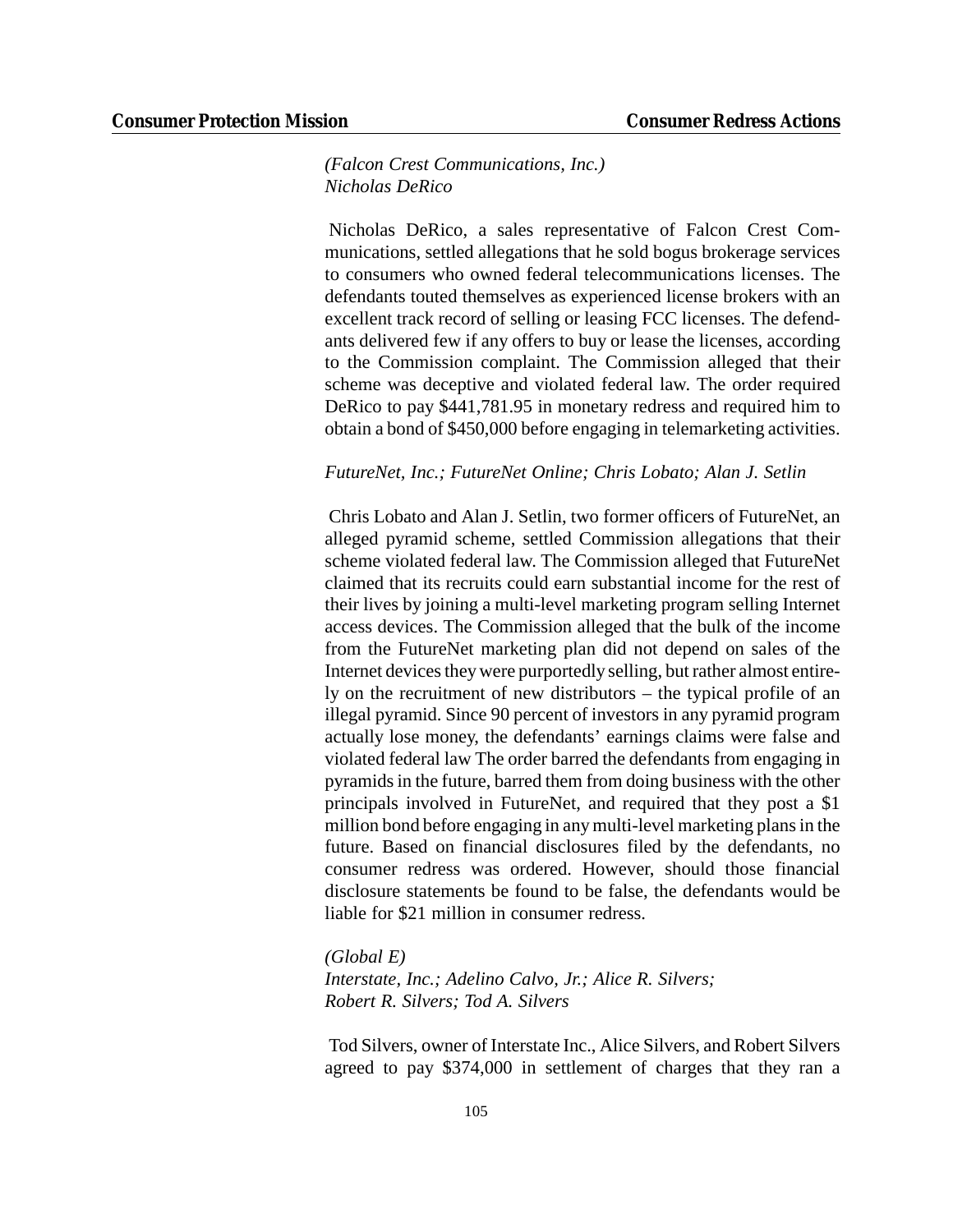deceptive advance-fee loan scheme business. The defendants allegedly promised consumers that for about \$19 in processing fees, they could provide them with unsecured credit cards regardless of their creditworthiness. In fact, the Commission alleged, the defendants only delivered a list of banks that issue credit cards and general credit information. The order prohibited all defendants from making false representations regarding such services in the future; barred them from violating the Telemarketing Sales Rule, which among other provisions makes it illegal for any telemarketer who guarantees consumers a loan or other credit to ask for money in advance; and prohibited them from using or providing others with any financial, credit-related, or personal information about consumers that they obtained.

#### *GreenHorse Communications, Inc.; Lynn Haberstroh*

GreenHorse Communications and its president, Lynn Haberstroh, settled allegations that they violated the Franchise Rule by promising fabulous earnings for investors in an Internet Web site development business. GreenHorse ran advertisements claiming that by working only part-time, investors in the Internet Web site development business could expect to earn as much as \$134,992 within their first year in business. The company sold franchises for \$14,000 to \$15,000. The order barred future violations of the Franchise Rule and required the defendants to offer refunds and contract cancellation to any investor in the business opportunity. Finally, the order barred them from selling, renting, or transferring their customer lists or information about their customers.

#### *Inetintl.Com, Inc. (Inet International); Erik R. Arnesen; Craig A. Lawson*

A federal district judge issued a preliminary injunction, appointed a permanent receiver and froze the assets of a company and three individuals that lured investors into paying as much as \$10,000 to buy a business franchise that promised a fabulous return on their investment, but delivered little or nothing. The Commission's complaint alleged that Inet International, its principal, and managers claimed investors could earn \$100,000 in their first year marketing Internet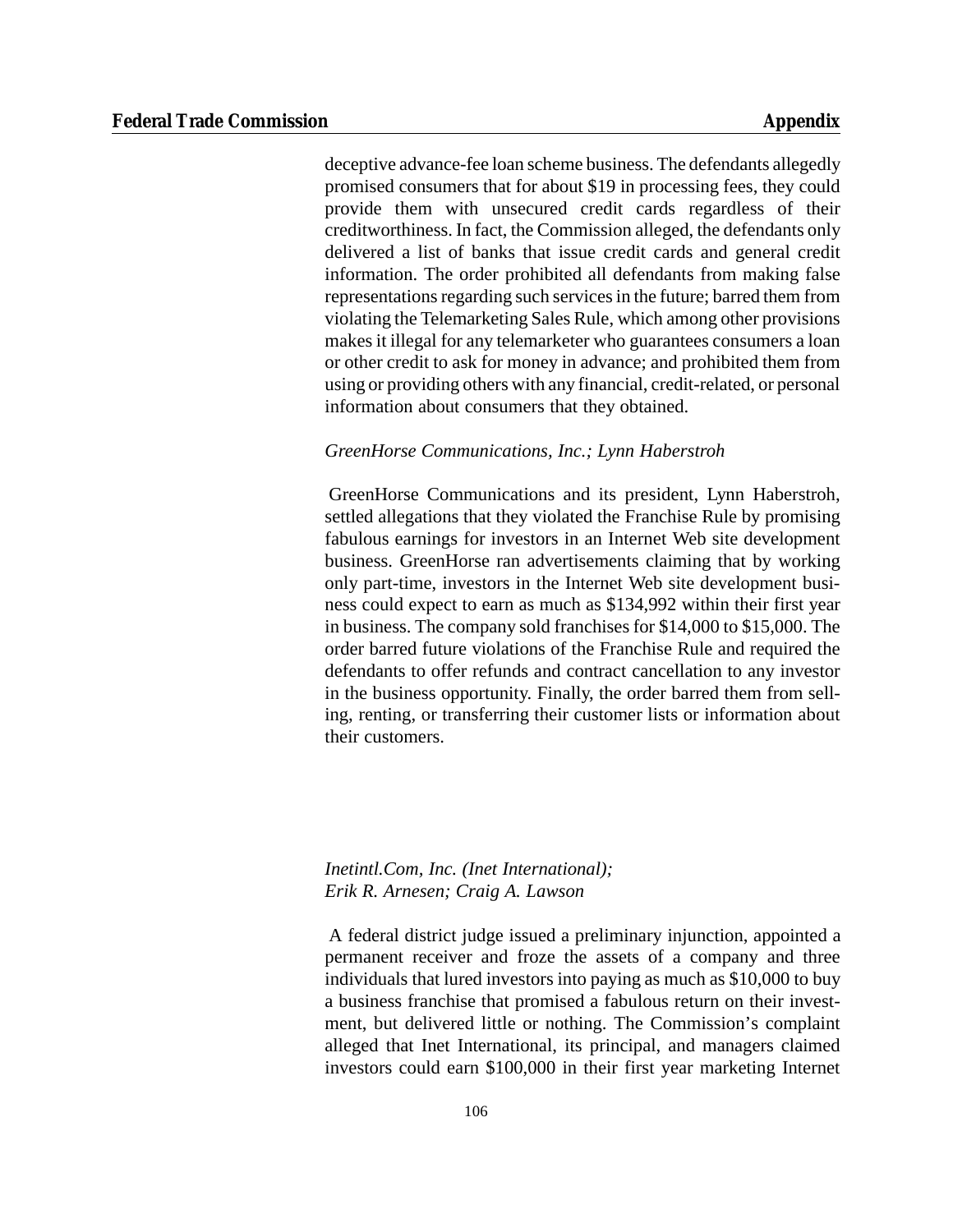access and Internet-related goods and services, but that most investors earned little or no income. The Court ordered the payment of a total of \$1,756,676 for consumer redress. The default judgement against Craig A. Lawson barred him for life from engaging directly or indirectly in the sale or offering for sale of any business venture, franchise, or investment opportunity. Erik R. Arneson, Inet's president, agreed to an order that required him to post a performance bond in the amount of \$250,000 before engaging in the advertising, promotion, marketing, offering for sale, sale or distribution of franchises, business ventures, or investment opportunities.

*International Direct, Inc.; American Security Products, Inc.; Daniel T. Connolly; Debra A. Levine Connolly*

International Direct, American Security Products, and their officers, Daniel T. Connolly and Debra A. Connolly, settled Commission allegations that they violated the Mail or Telephone Order Merchandise Rule and the FTC Act by failing to deliver mail order goods in a timely manner, issue refunds, or provide notification of delays to consumers. The order prohibited the defendants from future violations of the Rule, permanently barred Debra Connolly from engaging in the mail order business, and prohibited Daniel Connolly from violating the Mail Order Rule and from occupying a position of authority in a mail order business. All of the defendants agreed to a suspended judgment in the amount of \$7 million – which would become payable if it is determined that they misrepresented their financial disclosure information.

*JewelWay International, Inc.; Bruce A. Caruth; Angela D. Charette; Robert J. Charette, Jr.; Beverly Stewart; Greg G. Stewart*; *Donilyn A. Walden*

JewelWay International, and its corporate officers, Bruce Caruth, Robert Charette, Jr., Donilyn Walden, Greg Stewart, Angela Charette, and Beverly Stewart, settled Commission allegations that they made deceptive earnings claims and promised lucrative earnings and other benefits to induce almost 200,000 consumers to invest more than \$1000 per person in an illegal multi-level marketing plan, or pyramid scheme. The order prohibited the challenged conduct, and required Caruth, Robert and Angela Charette, and Walden to pay \$5 million in redress to the approximately 150,000 representatives who invested in JewelWay's program but earned no money.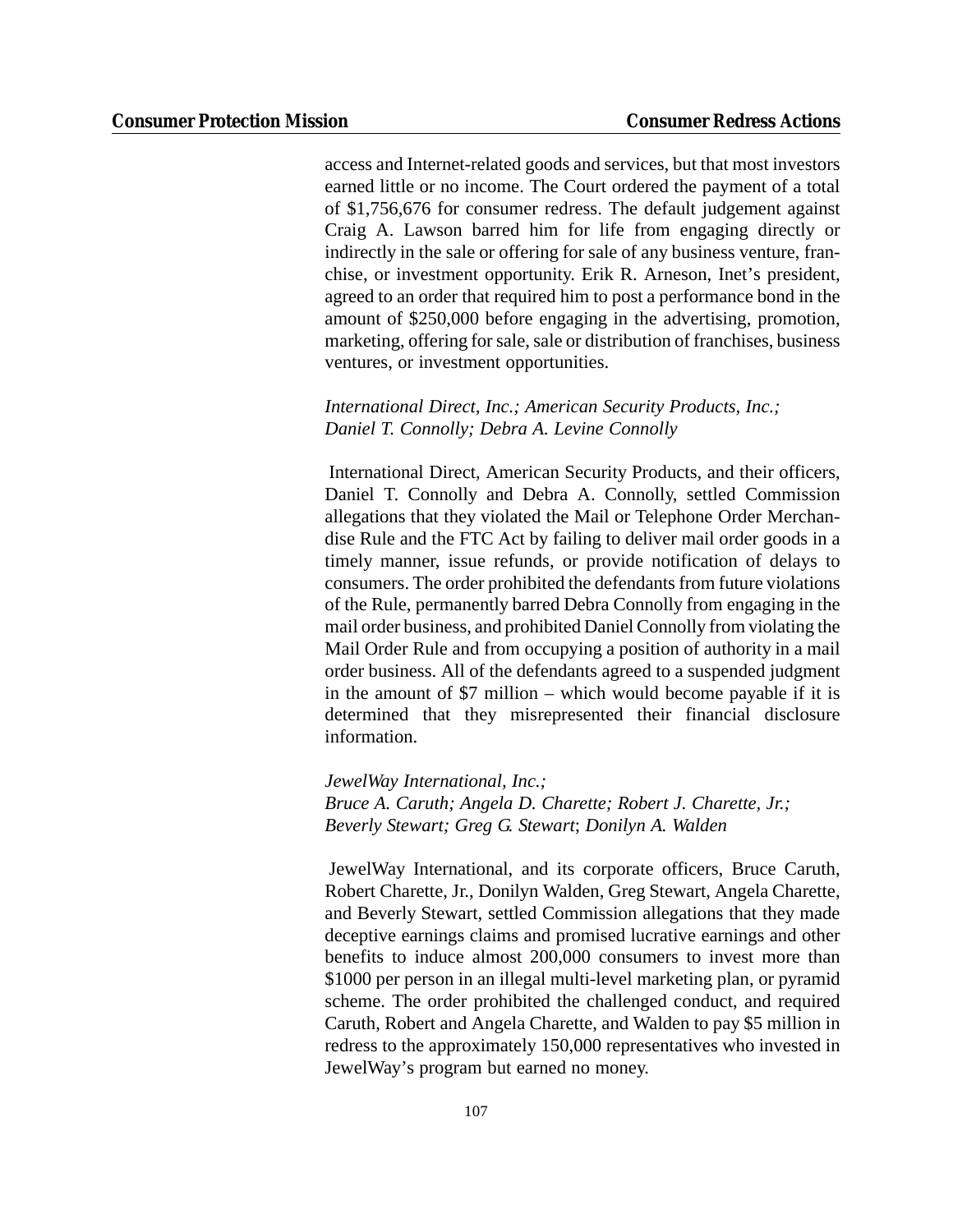*Licensed Products, U.S.A., Inc.; Equipment Wholesalers of America, Inc.; American Marketing Systems, Inc.; Sports Centers of America, Inc.*

The defendants in the Licensed Products case were charged with violating the Commission's Franchise Rule. This case was brought as one of the 18 enforcement actions initiated under "Operation Trade Name Games," a cooperative law enforcement effort between the Commission and several state Attorneys General. Operation Trade Name Games targeted scam artists who used the allure of selling trademarked products of well-known manufacturers – such as The Walt Disney Company, Warner Bros., The Coca-Cola Company, Pepsi-Cola Company – to hook would-be entrepreneurs. A default order was issued against the four corporate defendants that placed them into permanent receivership, included strong conduct prohibitions, and contained a judgment in the amount of \$5,749,832.

#### *Mag-Topia, Inc.; Robert Flarida*

Robert Flarida, the owner of Mag-Topia, a telemarketing company, settled Commission allegations that his fraudulent practices violated federal laws. The Commission alleged that the company misrepresented to consumers that they had won valuable prizes worth more than the amount consumers were required to pay to "participate" in the promotion, failed to disclose the odds of receiving a particular prize, and failed to disclose that no purchase is necessary to win a prize, in violation of the FTC Act and the Telemarketing Sales Rule. Flarida agreed to an order that banned him from magazine sales and prize promotions for life and barred him from selling or giving away his "customer" lists to anyone, including other telemarketers. It also barred any misrepresentations in the sale of any goods or services and barred violations of the Telemarketing Sales Rule. In addition, Flarida will pay consumer restitution in the amount of \$22,850. A default judgement was issued against the corporate defendant that permanently banned it from engaging in any prize promotion or telemarketing and required payment of \$926,714.56.

#### *(Mega Systems International, Inc.) Kevin Trudeau; Kenneth Wright*

Three marketers of self-help and health-related products promoted in radio and television infomercials settled Commission allegations that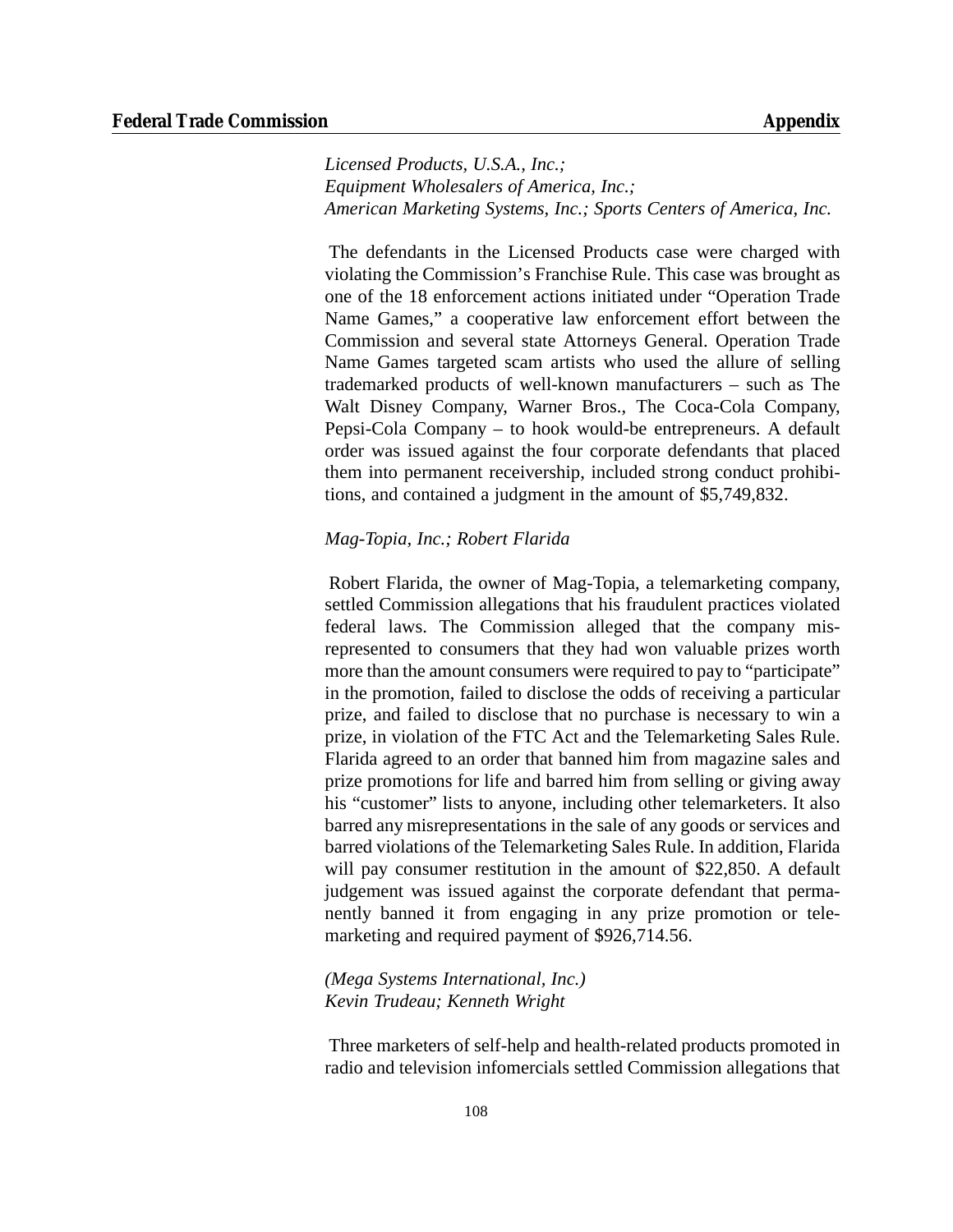advertisement claims for their products were false or unsubstantiated. Kevin Trudeau developed and hosted radio and TV infomercials for a range of products in conjunction with two infomercial production companies, Mega Systems and Tru-Vantage. The Commission alleged that many of the claims made for the products sold through these infomercials were false or unsubstantiated. The defendants will pay a total of \$1.1 million to settle the allegations, and one defendant, Kevin Trudeau, will be required to establish a \$500,000 escrow account, which will be used to repay consumers should he commit similar law violations in the future.

#### *Metro Data, Inc.; Dennis R. Bell; Marilyn N. Koblasz*

Two officers of Metro Data settled Commission allegations that their employment services company engaged in fraudulent activities in charging consumers up-front fees in return for "special access" to specific job openings, but typically provided little, if anything, of value. Specifically, Metro Data falsely represented that it had arrangements with employers nationwide to "pre-screen" or "pre-qualify" candidates to fill job vacancies, and charged consumers \$495 for these services. The orders permanently barred Bell and Koblasz from offering any job placement services and from engaging in any telemarketing business, or from assisting others engaged in telemarketing or job placement. The order with Bell included a \$77,424.27 money judgment that will be suspended based on his financial disclosure document. The order with Koblasz required an \$864.43 restitution payment.

### *(Metropolitan Communications Corporation) Michael Flaherty; Sheldon Weaver*

Michael Flaherty and Sheldon Weaversettled Commission allegations that their scheme to market and sell FCC Specialized Mobile Radio licenses as "low-risk, high-return" investments through telemarketing and program-length infomercials was fraudulent. The Commission alleged that defendants charged consumers \$7,000 each for license application preparation services based on false promises about the high earnings and low risk of the initial investment. Investors could have applied directly to the government without the "application preparation services" for about \$200. One order required Jackler to pay \$1.6 million to victims of the scams, permanently barred him from selling application preparation services for licenses or permits issued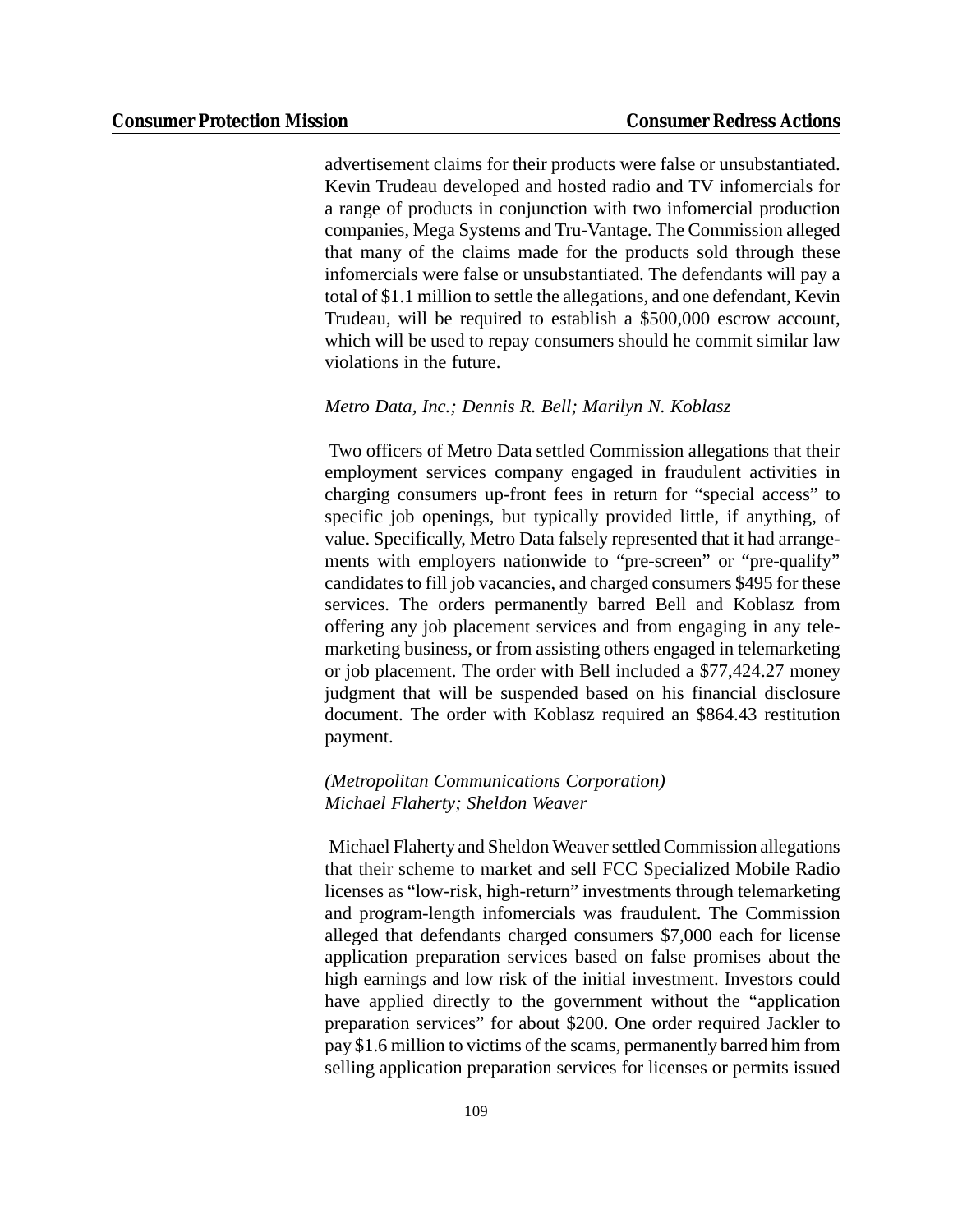by any U.S. Government agency or any investment which involves such licenses, prohibited misrepresentations about FCC licenses and investments generally, and required a bond for any future telemarketing. Orth will be permanently barred from telemarketing investments, prohibited from misrepresenting FCC licenses and other investments generally, and required to pay \$20,000 for consumer redress.

*(Multinet Marketing, LLC) American Family Sweepstakes, LLC; World Class Vacations, Inc.; Clarence J. Servaes; Jack M. Servaes*

Multinet Marketing, its related companies, and their principals, Clarence Servaes and Jack Servaes, settled allegations that they fraudulently offered purportedly valuable prizes to consumers to induce the purchase of products such as a vacation or a diamond and sapphire bracelet, charging the consumers' credit cards for \$300 to \$600. In fact, defendants misrepresented the value of the prizes or failed to disclose additional costs and conditions attached to the prizes. The order required Clarence and Jack Servaes to pay more than \$50,000 in consumer redress and post a performance bond in the amount of \$500,000 before engaging in any telemarketing activities in the future. In addition, the defendants were prohibited from violating the Telemarketing Sales Rule and from misrepresenting the value of any prize offered in a promotion; the need for consumers to purchase goods or services to participate in a prize promotion; and the nature, quality, or value of any goods or services offered in connection with a prize promotion.

#### *National Consulting Group, Inc.; Brian G. Fisher*

National Consulting Group (NCG) and its principal, Brian Fischer, settled Commission allegations that its earnings claims for its \$7,995 home-based medical "billing center" business opportunity were false, and that it failed to give investors disclosure documents required by federal law. The order required NCG and Brian Fischer to pay approximately \$100,000 in consumer redress and barred them from misrepresenting income, profits, or sales of any franchise or business venture, from violating the Franchise Rule, and from aiding anyone else in violating that Rule.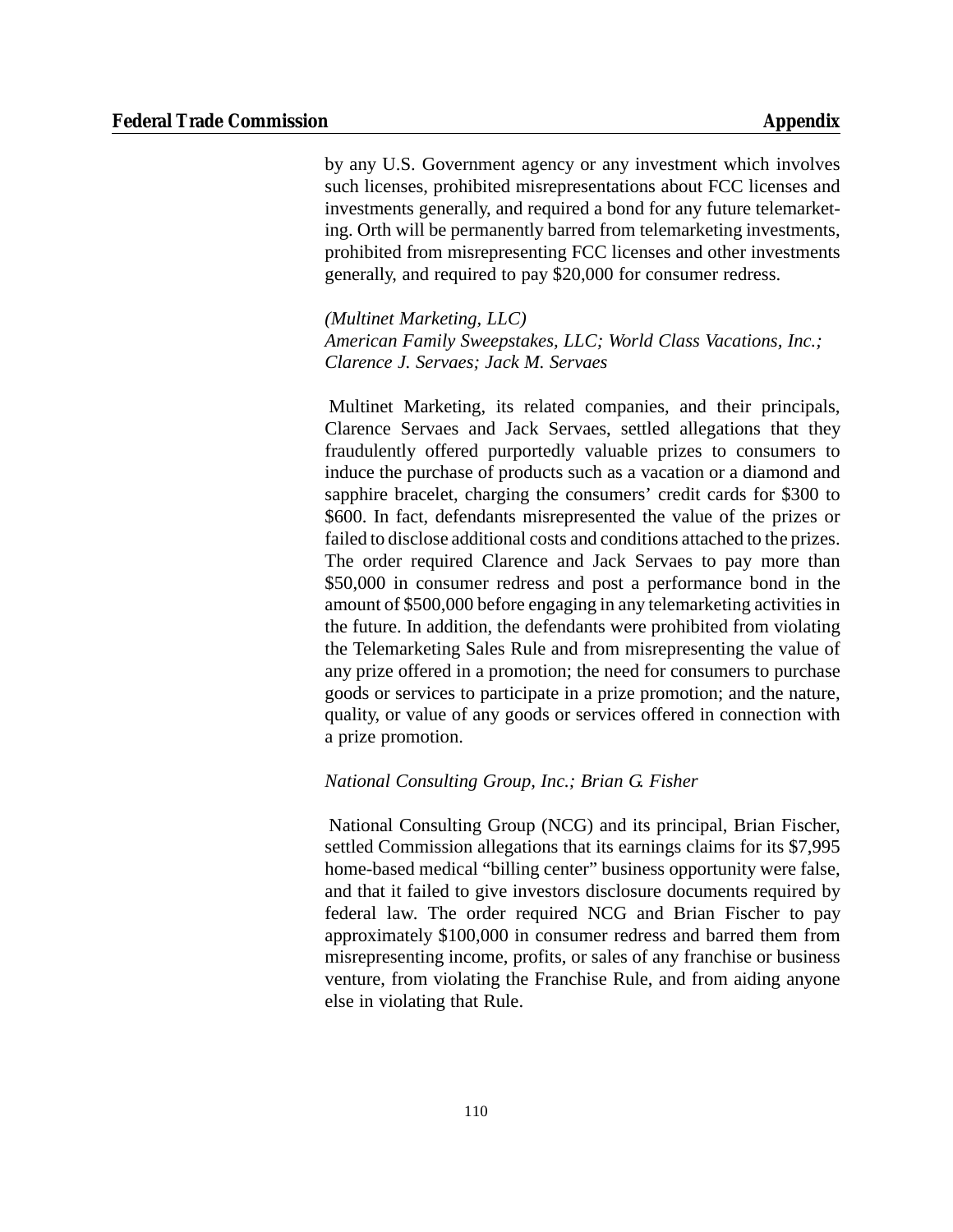*National Grant Foundation, Inc.; Grant Research & Publishing, Inc.*; *Dennis J. Colonna; Wallace Millman*

National Grant Foundation, Grant Research & Publishing, and two individual defendants settled allegations that they misrepresented the likelihood of obtaining scholarships and grants through the use of his service. The order permanently banned the defendants from selling college scholarship services in any manner and from telemarketing or assisting others in telemarketing in the future. In addition, the defendants were prohibited from withdrawing money from a consumer's bank account or billing charges to a consumer's credit card without obtaining either written or oral authorization that is tape recorded and available for verification. Furthermore, the defendants were prohibited from selling, renting, leasing, transferring, or otherwise disclosing any customer lists, or any other identifiable information about previous customers. The defendants were also required to pay \$585,000 in consumer redress.

#### *National Invention Services, Inc.; John F. Lee*

National Invention Services, Inc. (NISI), and its president and CEO, John F. Lee, settled Commission allegations that they misrepresented the likelihood of financial gain to consumers who purchased their invention promotion services. The order required the defendants to pay approximately \$745,000 in consumer redress. In addition to prohibiting the challenged conduct, the order also required the defendants to disclose, in writing, their success rate to prospective clients and to obtain and retain a signed copy of the court-ordered disclosure statement from each new customer, as well as from each current customer solicited by NISI for any further services.

*(National PC Systems, Inc.) AKOA, Inc.; Eastway International, Inc.; Rayco, Inc.; Edward E. Rayden; Jeffrey L. Rayden; Larry D. Wayne*

Edward Rayden, Jeffrey Rayden, and Larry Wayne, principals in National PC Systems, settled Commission allegations that they operated a computer repair services contract scam. The order prohibited them from making any false or misleading representations when selling goods and services to consumers over the phone or by mail. In addition, Jeffrey Rayden was required to pay \$40,000 in consumer redress and was banned from participating in the sale of service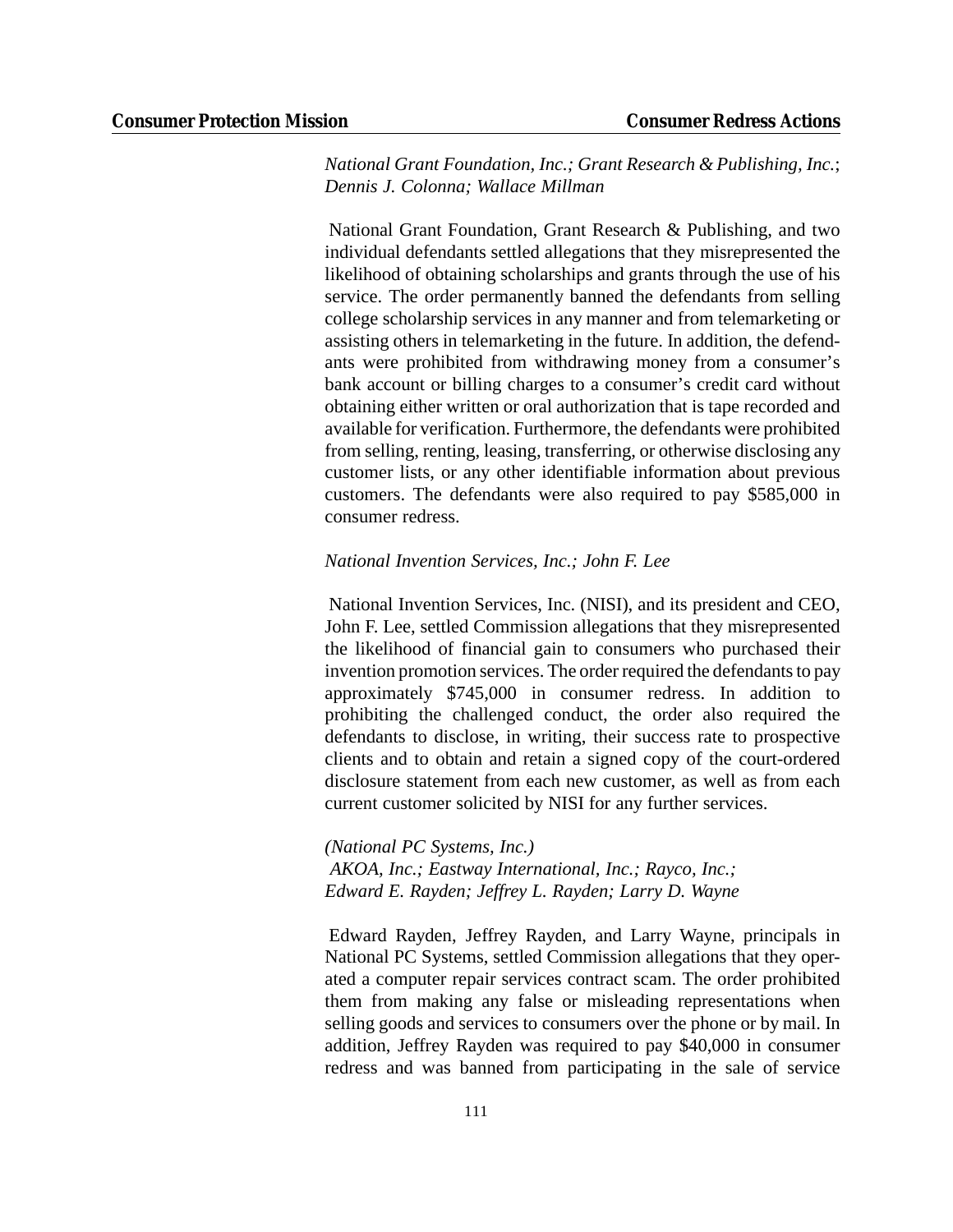contracts where such sales account for more than 10 percent of the revenues generated. The order with Wayne required him to obtain a \$100,000 performance bond before participating in the service contract business in the future.

*National Scholarship Foundation, Inc.; National Business Reporting Bureau, Inc.; Dorothy Beam; Sandra K. Brown; Calvin Morse; Eleanor Morse; James P. McKenna; Timothy Quinn*

National Scholarship Foundation (NSF) and its officers settled Commission allegations that they fraudulently promoted generally worthless scholarship services and business information reporting services across the country. More specifically, the Commission alleged that NSF did not fulfill its promise to find sources for its customers that would likely lead them to college scholarships worth a minimum of \$1,000. In addition, according to the Commission, NSF rarely honored its refund guarantee. The order banned them from providing scholarship services and business information reporting services. The order also required the defendants to pay \$50,000 in monetary redress. In addition to the bans, the order barred defendants from engaging in telemarketing credit services and from assisting others in telemarketing credit services unless they first obtain a \$100,000 performance bond.

*North East Telecommunications, Ltd.; Strategies Telecom, Inc.; Tannen Advertising, Inc.; Daniel L. Coutinho; Mark Goldstein; Dilraj Mathauda; Michael A. Saffer; Anthony Vandeputte*

The defendants settled allegations that they falsely represented that consumers were likely to earn substantial profit through leasing, transferring, or selling FCC paging licenses, that such investments were relatively low risk or excellent investment opportunities, and that investors would derive income or profit from their FCC licenses without having to construct a paging system themselves. The order permanently enjoined Michael Saffer and other defendants from engaging in the challenged practices. The order also permanently barred Saffer from engaging in telemarketing investment opportunities and from assisting others in telemarketing unless he first obtains a \$2,800,000 performance bond. The other defendants must obtain \$100,000 performance bonds. In addition, the orders against Saffer and the other defendants included a \$2.8 million redress judgment.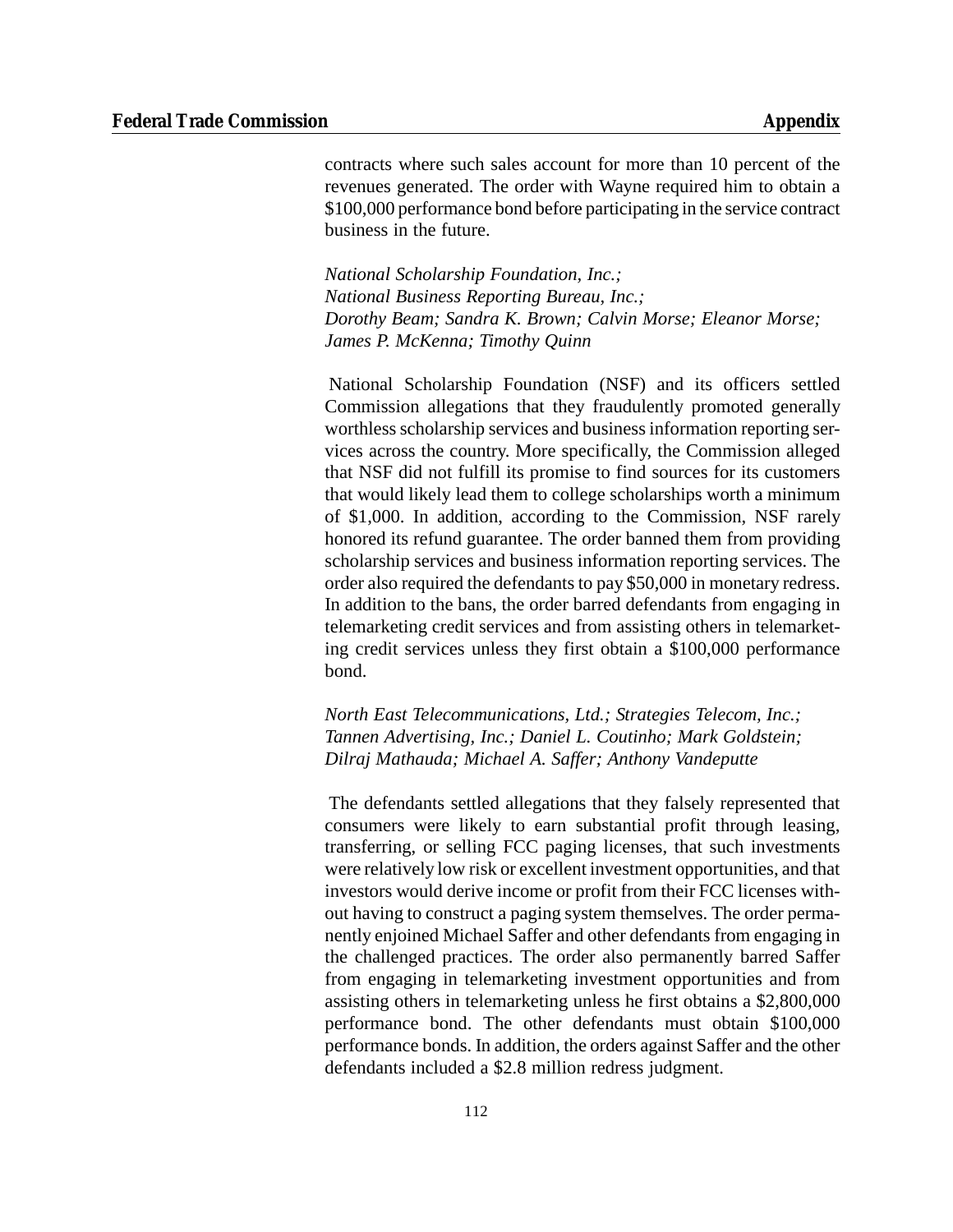*Raymond Urso; Bridgeport & Associates, Inc.; Maria K. Associates, Inc.; Prestige Advertising, Inc.; Scott Gunn; Bernard Koenig; Marcia Koenig; Susan Perkins; Jeffrey Shoobs*

Defendants in a display-rack business opportunity for greeting cards and perfumes agreed to settle Commission allegations that they misrepresented the earnings potential and availability of profitable locations for their racks, used phony references to tout the scheme, and used a sham better business bureau to lend credibility to the enterprise. Scott Gunn was barred from telemarketing for life; Raymond Urso was required to post a \$2 million bond before engaging in telemarketing; and Bernard and Marcia Koenig and Scott Gunn were prohibited from selling business opportunities. The orders barred all individual defendants from misrepresenting business opportunities in the future and from engaging in any business activities with one another. The orders also required payment of a total of \$61,218 by the six individual defendants.

#### *Southwest Marketing Concepts, Inc.; Stephen T. Inmon*

Southwest Marketing, doing business as *The Journal – The Voice of Law Enforcement*, and its principal, Stephen Inmon, settled Commission allegations that they misrepresented to businesses solicited by phone and mail in almost every state their affiliation with law enforcement and that advertising in *The Journal* was a meaningful way to support important causes, such as fighting crime or drug abuse. Defendants were also charged with billing businesses for advertisements that had, in fact, not been ordered or authorized. The order prohibited the defendants in the future from making the representations alleged in the complaint and required the defendants to pay a \$40,000 monetary judgment. In addition, the order required the defendants to make an affirmative disclosure in all written or oral sales communications that they are not affiliated with any governmental or law enforcement agency or nonprofit organization and that payments to the defendants are not a charitable donation or contribution of any kind.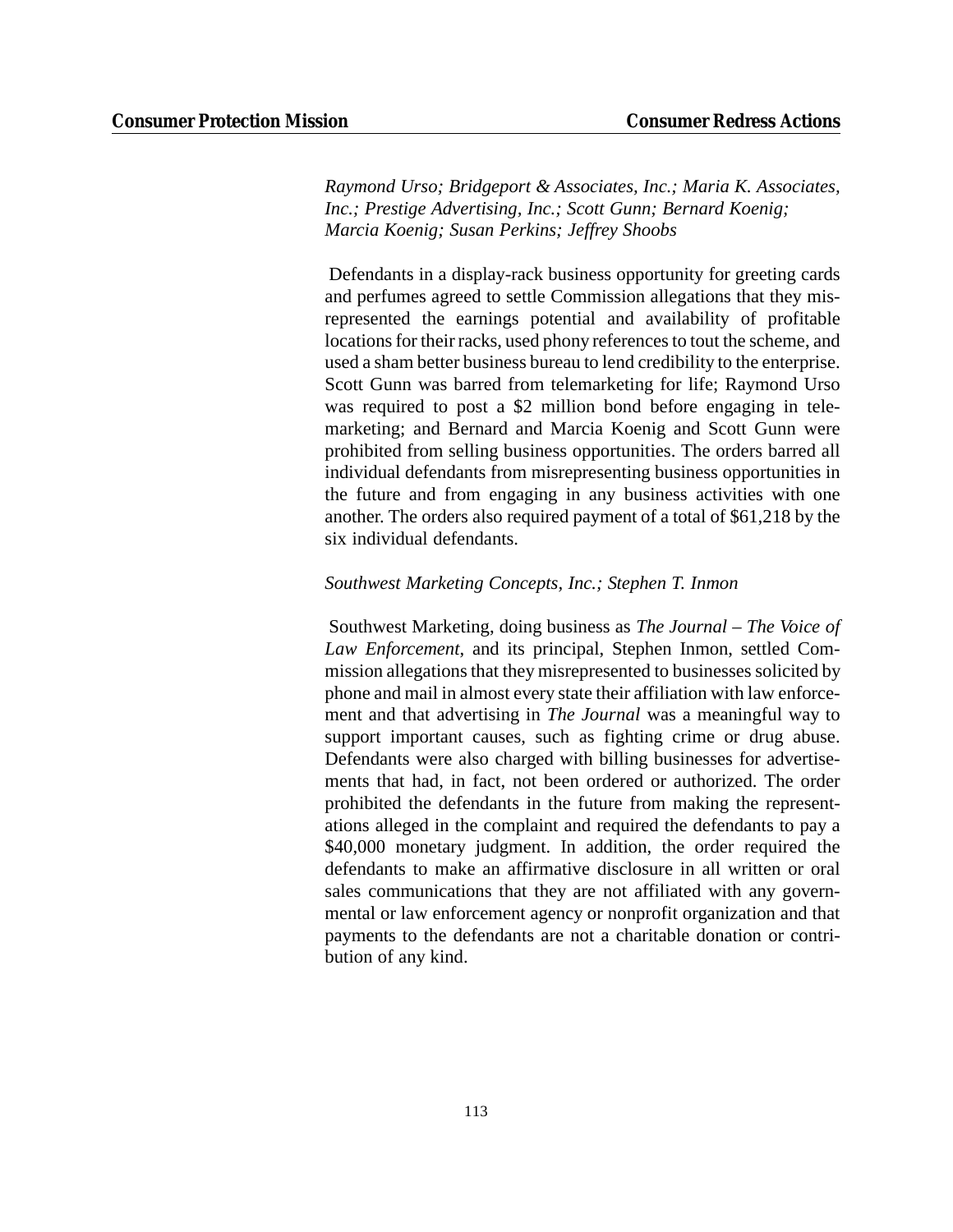*Southwest Publishing (Leon Saja, d/b/a)*; *Stealth Publications, Inc.; Donald L. Ritta*

Leon Saja, an Arizona fundraiser, d/b/a Southwest Publishing, settled Commission charges that , fraudulently solicited donations on behalf of various nonprofit law enforcement, firefighting and veterans' organizations. The Commission charges against Saja, were filed as part of "Operation False Alarm," a joint federal/state sweep targeting badgerelated fundraising fraud. The order prohibited the practices detailed in the complaint and also included a \$500,000 judgment. In addition to the \$500,000 judgment, Saja must post a \$100,000 bond if he continues in the charitable fundraising business. The settlement also includes Stealth Publications, a subcontractor retained by Saja to solicit contributions. The Commission also reached a separate settlement that with Stealth's former president, Donald L. Ritta that did not include a monetary judgment or bond.

*(SureCheK Systems, Inc.) Douglas S. Derickson*

Defendant SureCheK, a business that claimed it could obtain unsecured credit cards – even for consumers with past credit problems – for up-front "processing fees" of up to \$129, and one of its principals, Douglas S. Derickson, settled Commission allegations that in almost all cases they failed to provide the cards and, in others, they failed to disclose additional processing and annual fees, in violation of federal law. The order with SureCheK barred false and misleading statements about securing credit cards, required disclosure of material facts relating to the cost or conditions for receiving extensions of credit, barred the defendants from selling their victims list, and required Derickson to pay \$11,000 in consumer redress.

### *Tippecanoe Mining, Inc., d/b/a Global Mining Consulting and Hope Mining, Inc.; Mark Ford; Stephen P. Noell*

Tippecanoe Mining, a telemarketing company doing business as Global Mining and Hope Mining, and its principals, Stephen P. Noell and Mark Ford, agreed to pay monetary judgments totaling \$2,409,759 to settle Commission allegations over their allegedly deceptive scheme to sell interests in a gold and a silver mine located in Colorado. The defendants allegedly told consumers that they projected as much as a 10-to-1 return on investments in the unregistered common stock of a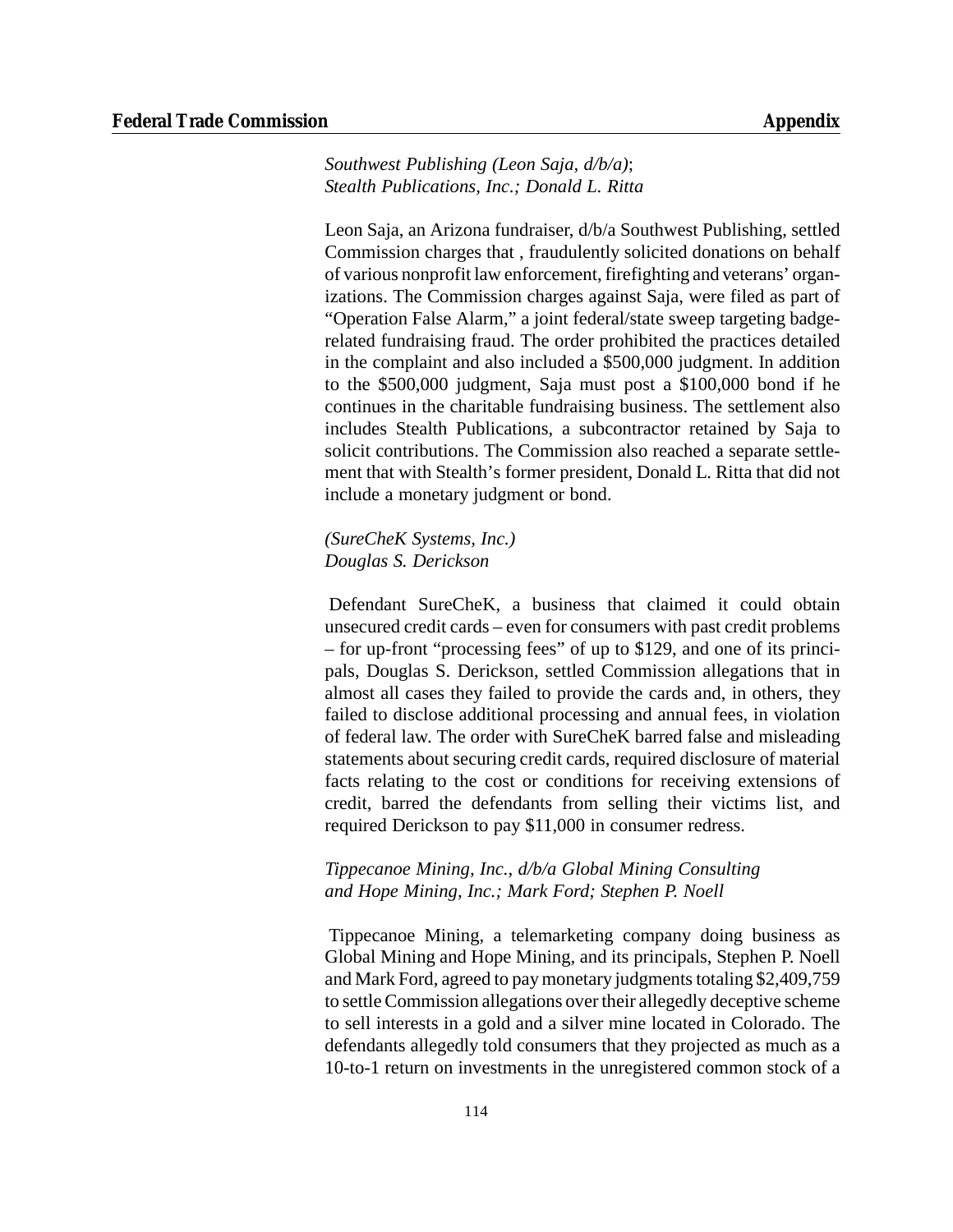company raising \$1.98 million to reopen a gold mine in LaPlata County, Colorado. In addition, to bolster consumers' confidence, they falsely represented that the U.S. Government had verified the presence of valuable mineral deposits in the mines. Investment units sold for \$15,000 each. In addition to requiring the monetary judgments, the order prohibited the defendants from, among other things, misrepresenting the risk and profitability of mining investments.

*Trans-Asian Communications, Inc.; Raj Telekom, Inc.; Trans American Systems, Inc.; Rajesh Kalra*

Trans-Asian Communications, a seller of prepaid phone cards, and its owner settled Commission allegations of deception in the advertising and sale of the phone cards. According to the Commission, Rajesh Kalra, through his corporations, Trans-Asian Communications, Raj Telekom, and TransAmerican Systems, attracted consumers with false promises of prepaid phone cards at extremely low rates. The order prohibited the defendants from making any misrepresentations concerning prepaid phone cards, required a \$1,000,000 performance bond before Kalra can market the cards again, required a \$40,000 redress payment, and imposed a \$1 million judgment if he is found to have misrepresented any material financial information provided as a basis for the settlement.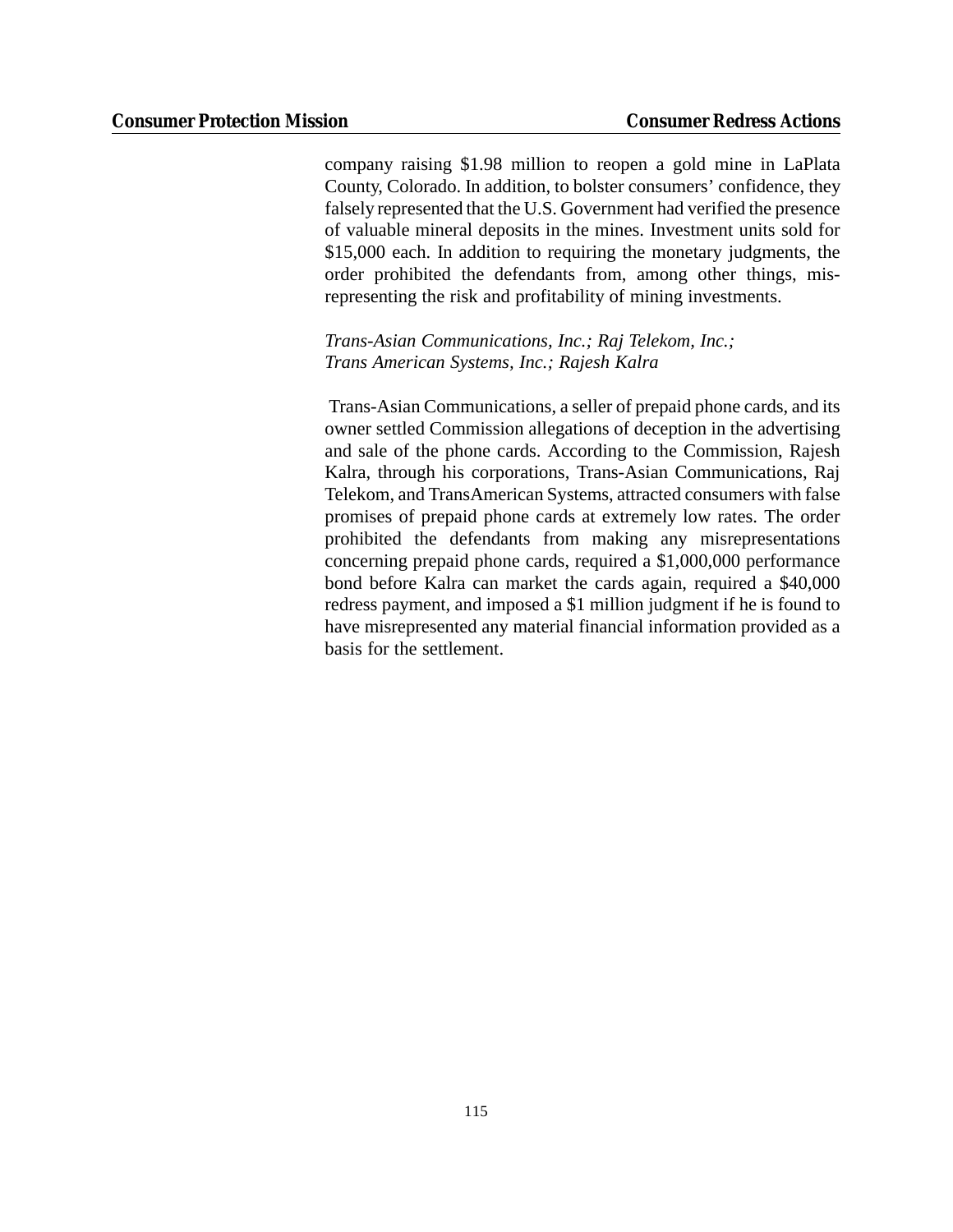| Title <sup>1</sup>                                                | <b>Number</b>      | <b>Action</b><br>Date | <b>Type of Matter</b>                                        | <b>Product/Service</b>                   |
|-------------------------------------------------------------------|--------------------|-----------------------|--------------------------------------------------------------|------------------------------------------|
| American Business Supplies, Inc.<br>Michael Chierico              | X960074<br>X960074 | 6/98<br>8/98          | Telemarketing order<br>provisions - failed to pay<br>redress | Office supplies                          |
| Fortuna Alliance, LLC                                             | X960059            | 6/98                  | Failed to pay redress                                        | Internet investment<br>pyramid scheme    |
| Southwest Publishing (Leon Saja,<br>d/b/a)                        | X970042            | 12/97                 | Failed to cease deceptive<br>fundraising claims              | Charitable badge-<br>related fundraising |
| (The Sterling Group, LLC)<br>Michael Anderson, Denyse<br>Anderson | X980056            | 6/98                  | Failed to repatriate frozen<br>assets                        | Direct media<br>advertising              |

**CIVIL CONTEMPT ACTIONS** 

<sup>1</sup>A company name shown in parentheses is for identification of the case only.

#### *CIVIL CONTEMPT ACTIONS American Business Supplies, Inc.; Michael Chierico; Teri Chierico*; *Interstate Office Supplies, Inc.; Nationwide Office Products, Inc.*

In June 1998, a U.S. District Judge found a Florida telemarketing operation and its owners, Michael Chierico and Teri Chierico, in civil contempt for violation of a 1996 Federal Trade Commission consent judgment. In its ruling, the court found that the couple's violation of the judgment caused at least \$7.2 million in consumer injury. Under the terms of the order, the Chiericos will forfeit a \$200,000 performance bond and nearly \$1 million in additional cash. The Chiericos also are ordered to pay an additional \$2 million for consumer redress. In addition, the judge banned them from engaging in telemarketing and direct mail marketing of office supplies. In August 1998, Michael and Teri Chierico were found in contempt of the June 1998 order due to failure to pay the additional \$2 million for consumer redress. If the Chiericos failed to pay these monies as a result of the August order, they faced arrest and incarceration until such time as they demonstrated they had complied with the order.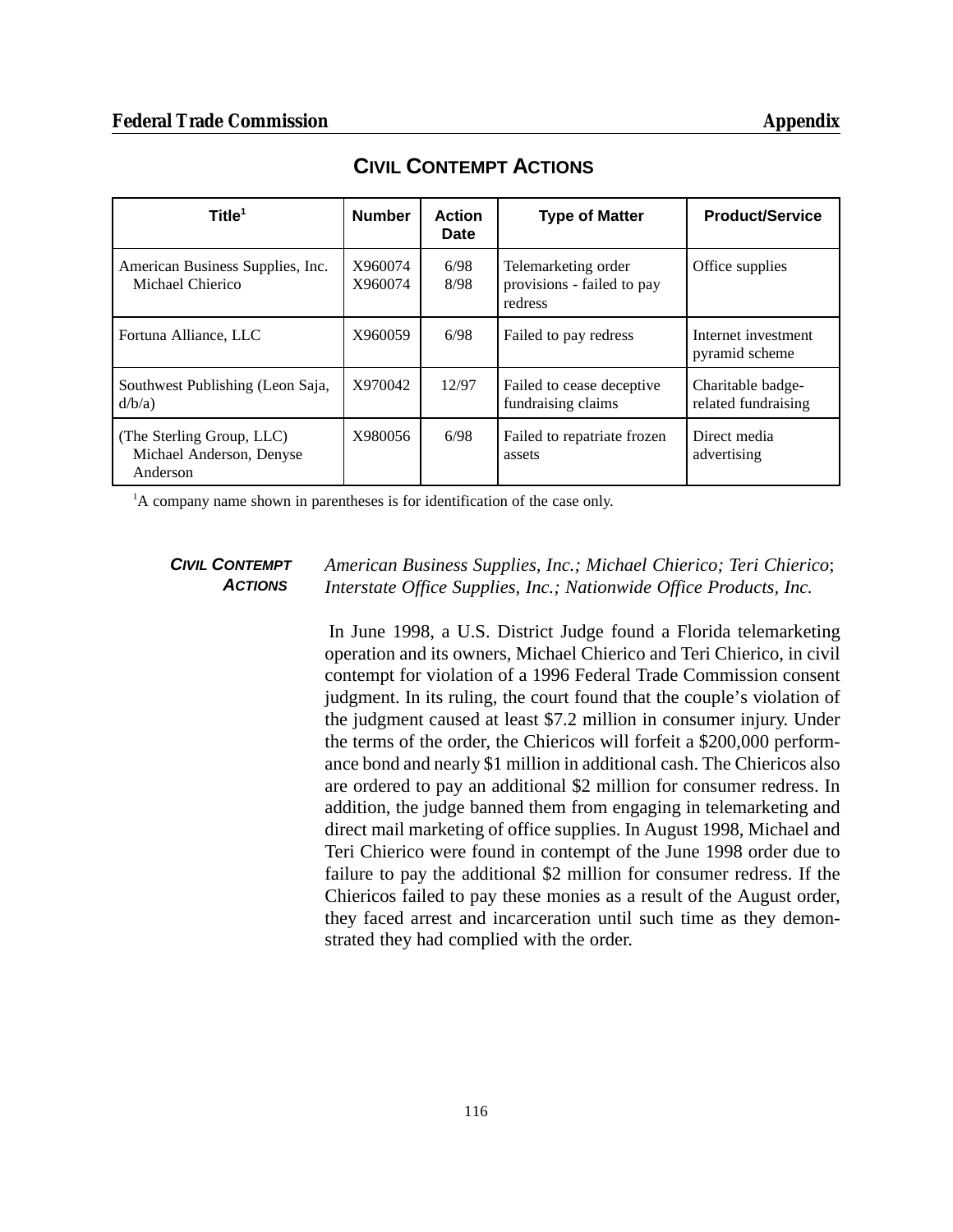*Fortuna Alliance, LLC; Augustine Delgado; Donald R. Grant; Libby Gustine Welch*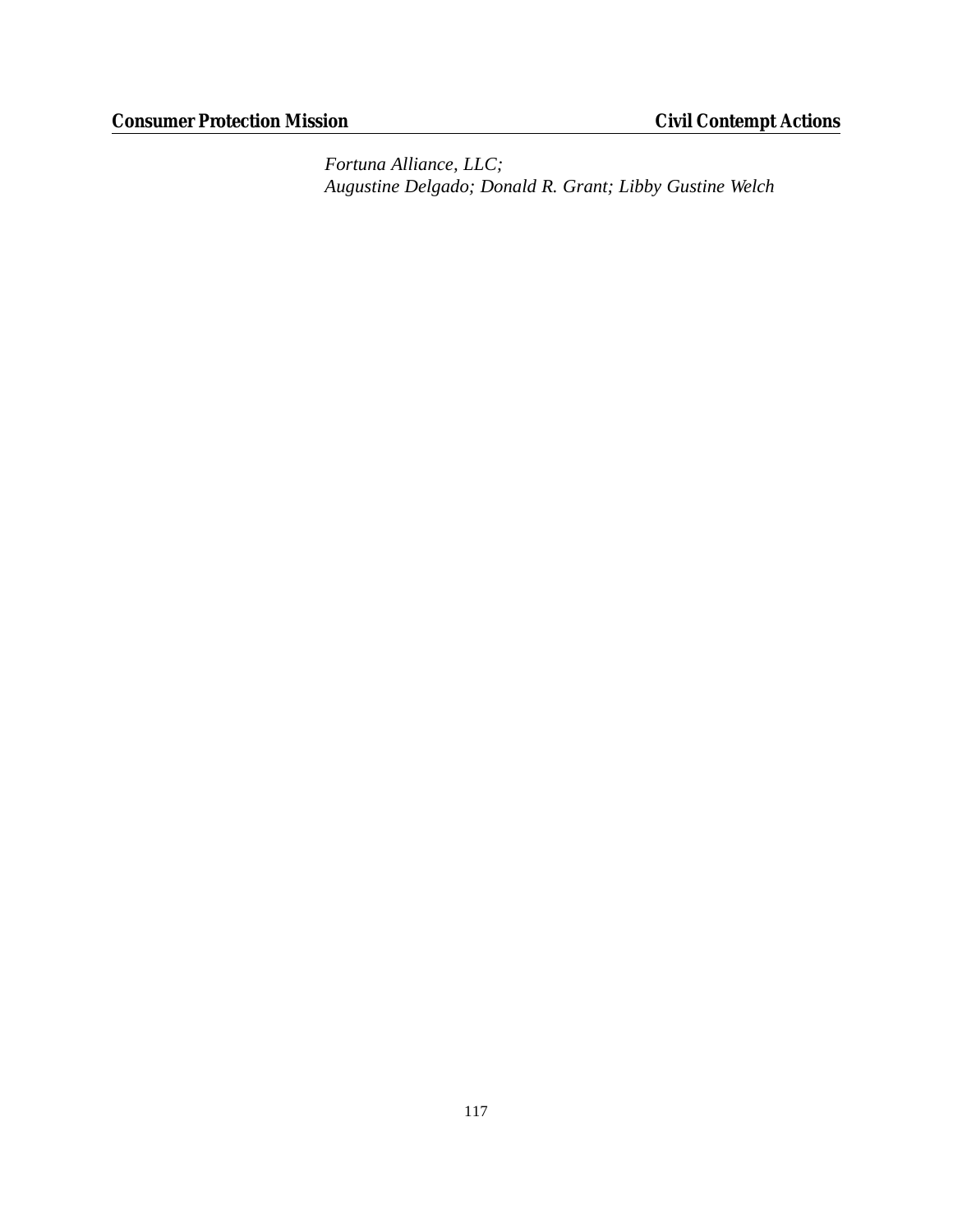The court granted the Commission's motion for civil contempt against two defendants in an Internet pyramid scheme case. The court issued a contempt order citing Fortuna and its principal, Augustine Delgado, for failure to provide an additional \$2.2 million needed to pay consumer refunds in full. This contempt action cleared the way for the final mailing of refund checks to victims who invested in Fortuna. The contempt order also prohibited the defendants from promoting any marketing or investment program until the refund deficiency, plus interest, was paid to consumers. In May 1996, Fortuna and its officers were charged with violating federal laws by operating an illegal pyramid scheme. The defendants settled the case and agreed to a full refund of "membership" fees for every Fortuna member. This settlement returned approximately \$5.5 million to investors in the United States and 70 foreign countries. The contempt citation provided for an additional \$2.2 million in redress that will go to consumers who received partial refunds.

#### *Southwest Publishing (Leon Saja, d/b/a); Stealth Publications, Inc.*

Leon Saja, an Arizona fundraiser, doing business as Southwest Publishing, was charged with fraudulently soliciting donations on behalf of various nonprofit law enforcement, firefighting and veterans' organizations. The Commission charges against Saja were filed as part of "Operation False Alarm," a joint federal/state sweep targeting badge-related fundraising fraud. In November 1997, after the parties agreed to a stipulated preliminary injunction, the Commission filed civil contempt charges against Saja, alleging that he continued fundraising misrepresentations in violation of the preliminary injunction. Prior to a scheduled hearing on the motion in December 1997, Saja agreed to settle the contempt allegations. The contempt settlement imposed additional injunctive provisions and required Saja to pay \$20,000 to the Commission.

### *(The Sterling Group, LLC) Michael Anderson; Denyse Anderson*

A U.S. district court found defendants Denyse Anderson and Michael Anderson in contempt of court for failing to repatriate almost \$1.3 million in assets located in an offshore trust. As a result of the contempt order, the Andersons were jailed until the money was recovered. The contempt order stemmed from a 1998 case against Affordable Media, doing business as The Sterling Group, that alleged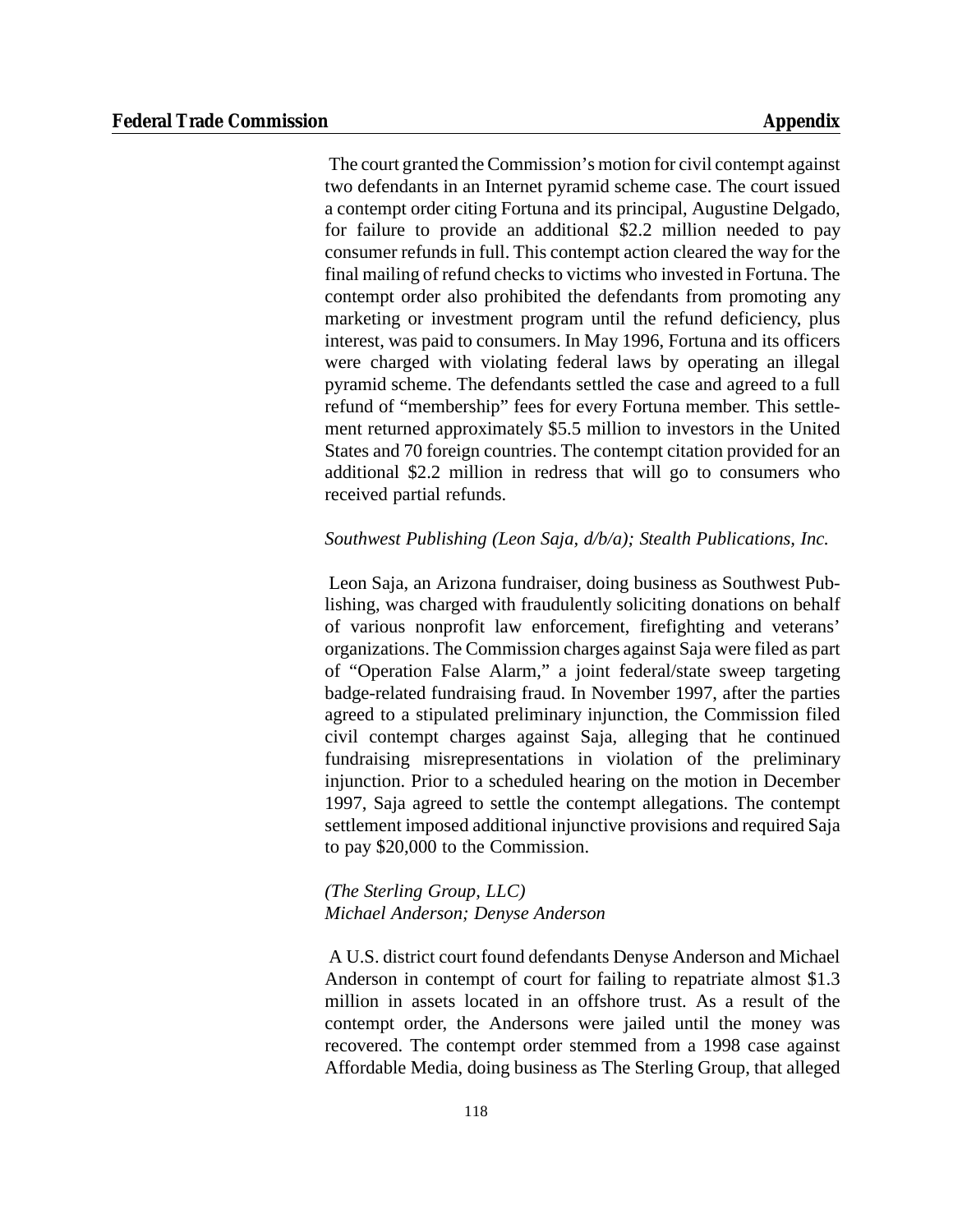that the defendants, including the Andersons, promised prospective investors at least a 25-percent profit, as well as the return of their principal, within 90 days, if they invested in the defendants' "Media Units" – blocks of television commercials that promoted various products with purportedly proven consumer appeal. The court found for the Commission at a preliminary injunction hearing. As a result, the Andersons stipulated to a preliminary injunction that prohibited them from promoting, selling, or assisting others in any investment opportunity, and freezing the assets in their possession or control. The Commission filed this contempt action when defendants failed to turn over \$1.3 million that was kept in an offshore account.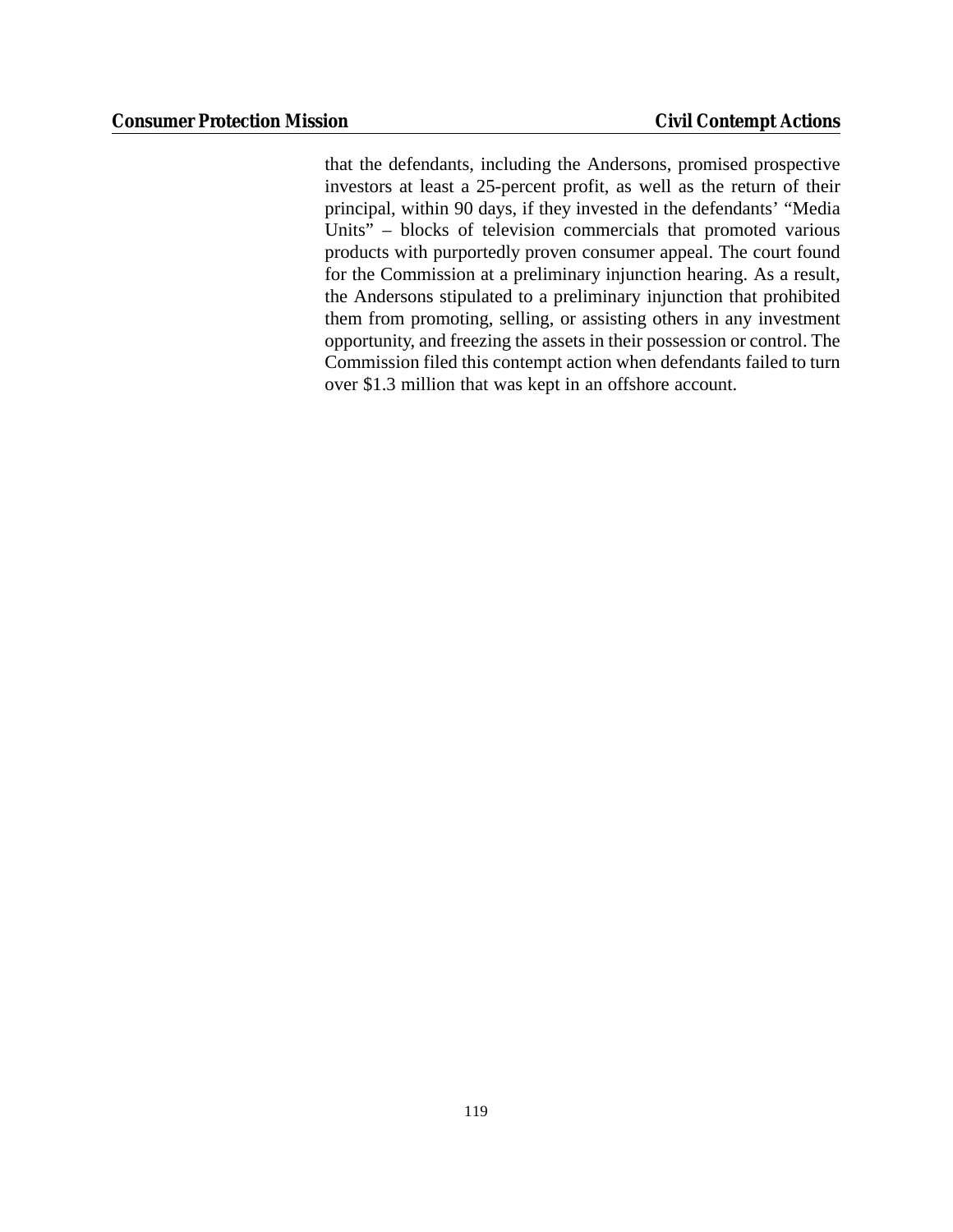## **CRIMINAL CONTEMPT ACTION**

| Title        | <b>Number</b> | Action<br><b>Date</b> | <b>Type of Matter</b>     | <b>Product/Service</b>       |
|--------------|---------------|-----------------------|---------------------------|------------------------------|
| Ronald Dante | X900025       | 11/97                 | <b>Misrepresentations</b> | "Permanent makeup" workshops |

#### *CRIMINAL CONTEMPT ACTION Ronald Dante*

## A jury in Los Angeles, California, convicted Ronald Dante of 10 of the 11 counts of criminal contempt filed against him. Dante, who failed to appear on the last day of his trial, was considered a fugitive and was being sought under a bench warrant. The original complaint against him, filed in 1990, alleged that Dante, doing business as the Perma-Derm Academy and the American Dermalogy Association, misrepresented both the training he provided at his "permanent makeup" workshops and the certification he awarded to attendees. The Commission alleged that Dante violated the resulting 1991 court order by failing to make the required disclosures in connection with permanent makeup classes offered by the Permanetics Institute, a company he primarily owned and operated under an assumed name. Dante further violated the order by making misrepresentations regarding potential earnings in connection with paralegal courses offered by the American Professional Institute, a subsidiary of Permanetics.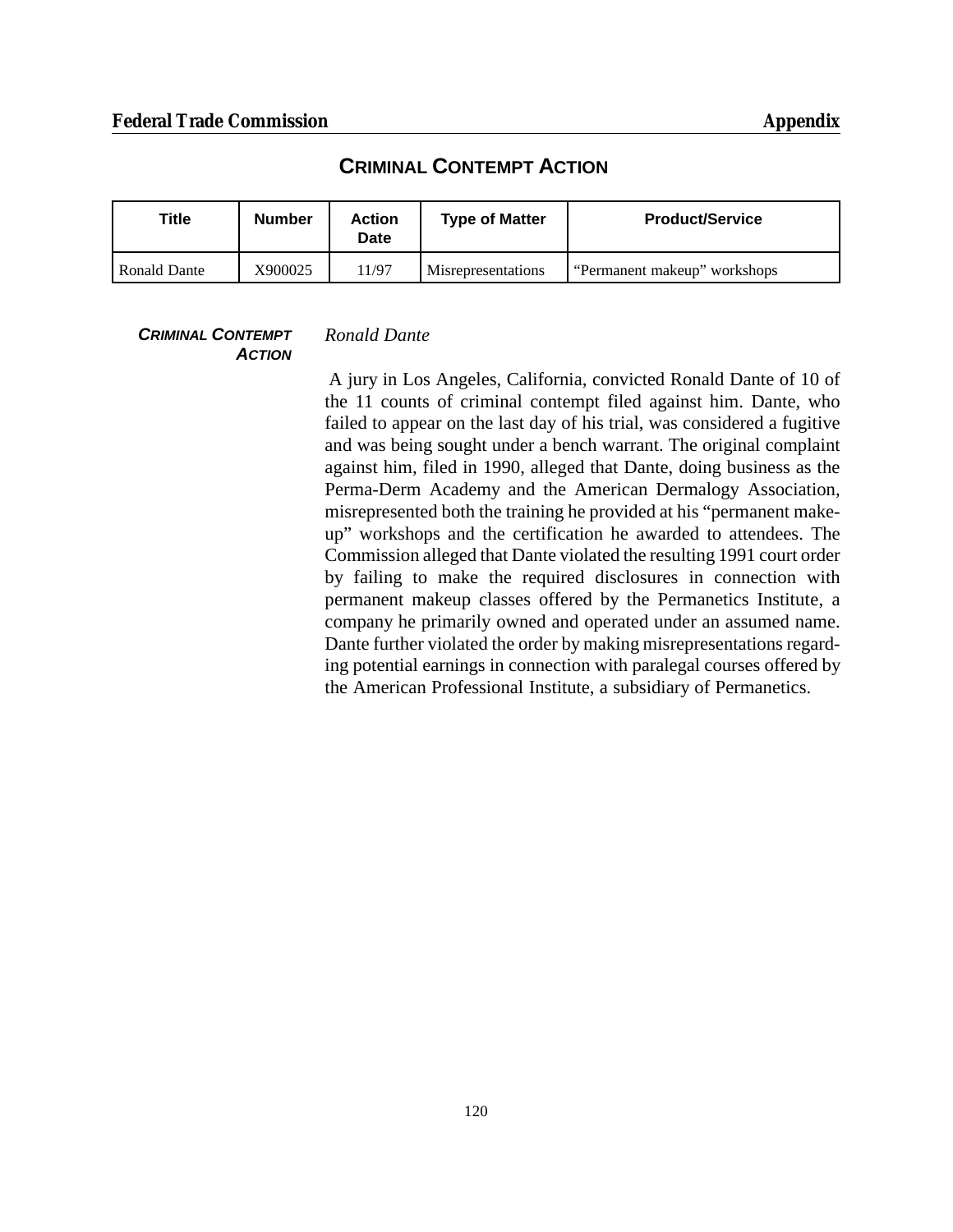### **CONSUMER AND BUSINESS EDUCATION**

#### *CONSUMER Publications*

*PROTECTION MISSION*

The Commission issued 78 additional publications – 40 new and 38 revised, 65 for consumers and 13 for businesses. The public was sent approximately 4.6 million publications and accessed an additional 1.1 million publications through *ConsumerLine* and *BusinessLine* on the Commission's Web page, *www.ftc.gov*.

#### *www.consumer.gov*

The launch of *www.consumer.gov* provided consumers with the first Internet site to offer one-stop access to federal consumer information. The site was arranged by 10 subject areas, allowing consumers to locate and link to appropriate and late-breaking information quickly and easily. Consumer.gov was a cooperative effort among 45 participating federal agencies led by the Commission. The site was awarded the Parenting Q&A Seal of Approval in recognition of its contribution to excellence in content for parents.

#### *Consumer Privacy*

The Commission added a privacy information page to its Web site (*www.ftc.gov*). This page, a one-stop shop for consumer privacy, gave consumers the information they need to contact credit bureaus, state motor vehicle offices, and marketing organizations in order to protect their privacy. In addition, the page provided hyper-links to each of the three major credit reporting bureaus and the Direct Marketing Association's opt-out pages.

#### *Internet Users*

As part of its effort to educate Internet users about how to be ready for the Web, the Commission undertook a major effort to develop new partnerships with Internet service providers, computer manufacturers and retailers, associations, the media, and numerous others. The Commission sent a "How to Be Web Ready" bookmark to organizations and corporations nationwide. In cooperation with the state attorneys general, the Commission also issued "Site-Seeing on the Internet: A Consumer's Guide to Travel in Cyberspace." This handbook highlighted the kinds of information and the services avail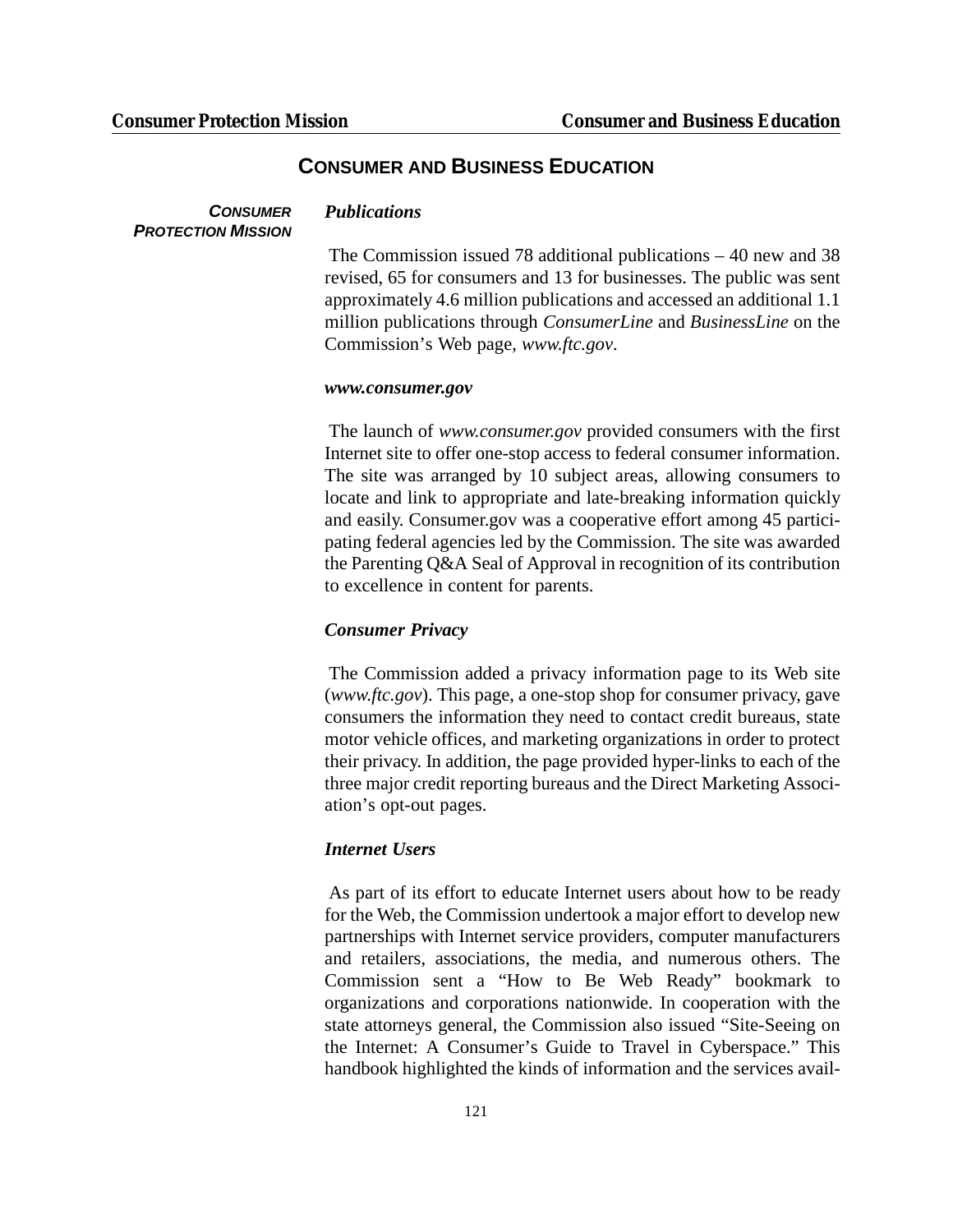able in cyberspace, and offered tips to protect personal information. As part of this educational effort, the Commission distributed a 60-second public service announcement to radio stations nationwide.

#### *Fraud Report*

The Commission issued its second annual fraud report, "Fighting Consumer Fraud: New Tools of the Trade." The report focused on how Internet fraud occurs and how the Commission and its partners use Internet technology for enforcement, detection, deterrence, and education.

#### *Car Leasing*

The Commission and the Federal Reserve Board (FRB) announced a joint education effort designed to assist consumers in understanding car leasing and new disclosure requirements. Publications and "hotlinks" to the FRB Web site were posted on the Internet at *www.ftc.gov*.

#### *Home Equity Fraud*

Responding to a growing number of consumer complaints, the Commission launched a campaign to educate consumers about how to protect themselves when seeking home equity loans and reverse mortgages. The materials highlighted issues for consumers to consider before using their homes to guarantee loans, explained common fraudulent practices, and offered tips on how consumers can protect themselves.

#### *Investments*

The Commission joined the Securities and Exchange Commission, the North American Securities Administrators Association, and a broad alliance of public and private organizations in a campaign to educate consumers about investing and saving. The first national round table was held at the Commission.

#### *Scholarship Scams*

The Commission continued promoting scholarship scam messages to new partners. The class-ring and yearbook manufacturer Herff-Jones Inc. joined in partnership with the Commission to promote our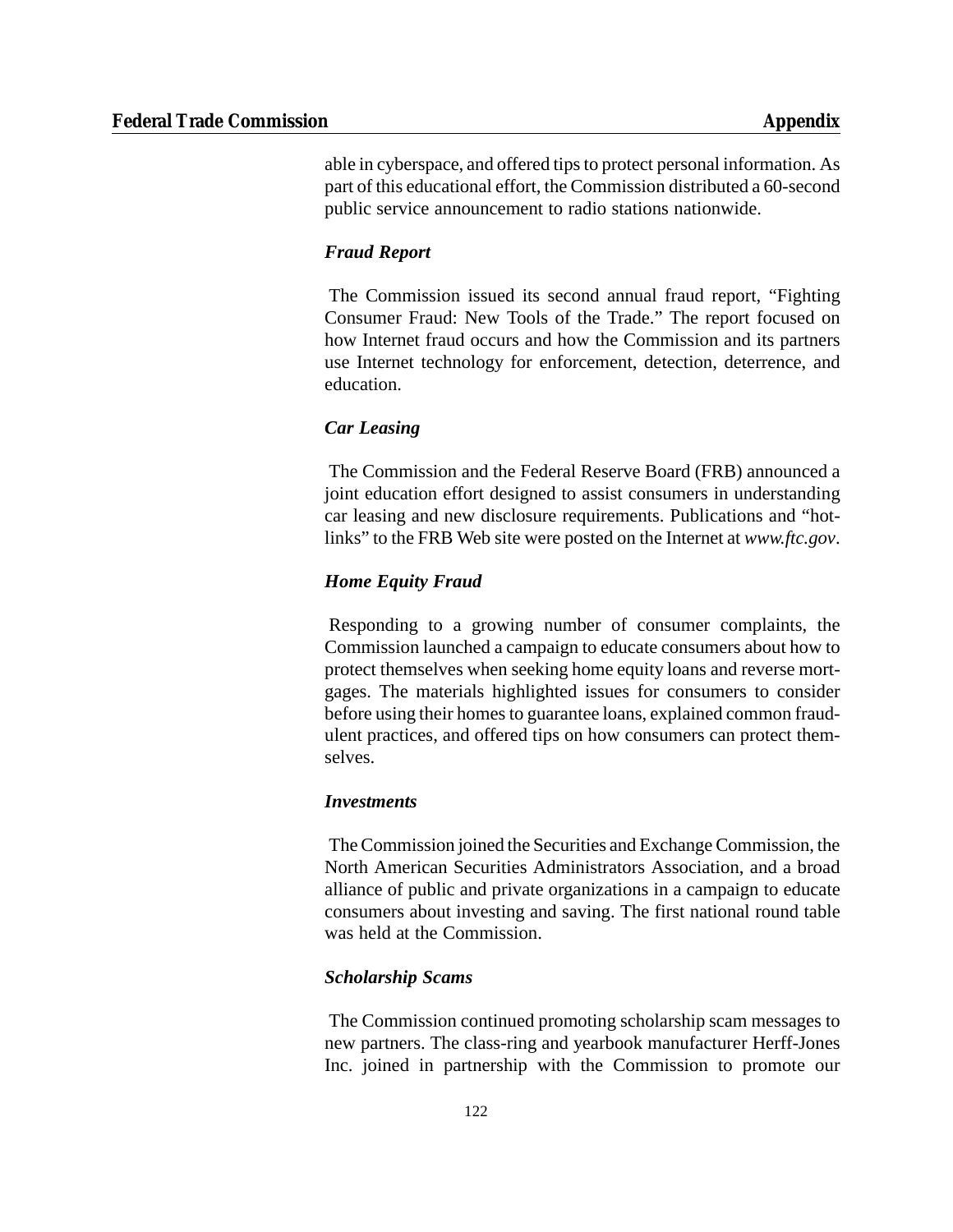scholarship scam messages. Additionally, existing partners continued to distribute consumer education messages on telemarketing fraud.

### *Public-Private Coalitions*

The Commission continued participating in several public-private coalitions, including the Leasing Education Team, the EFT 99 Initiative, the Financial Services Education Coalition, the Consumer Literacy Consortium, and Jump Start (an effort to get personal finance curriculum in the nation's school systems), and an interagency group*,* the American Savings Education Council.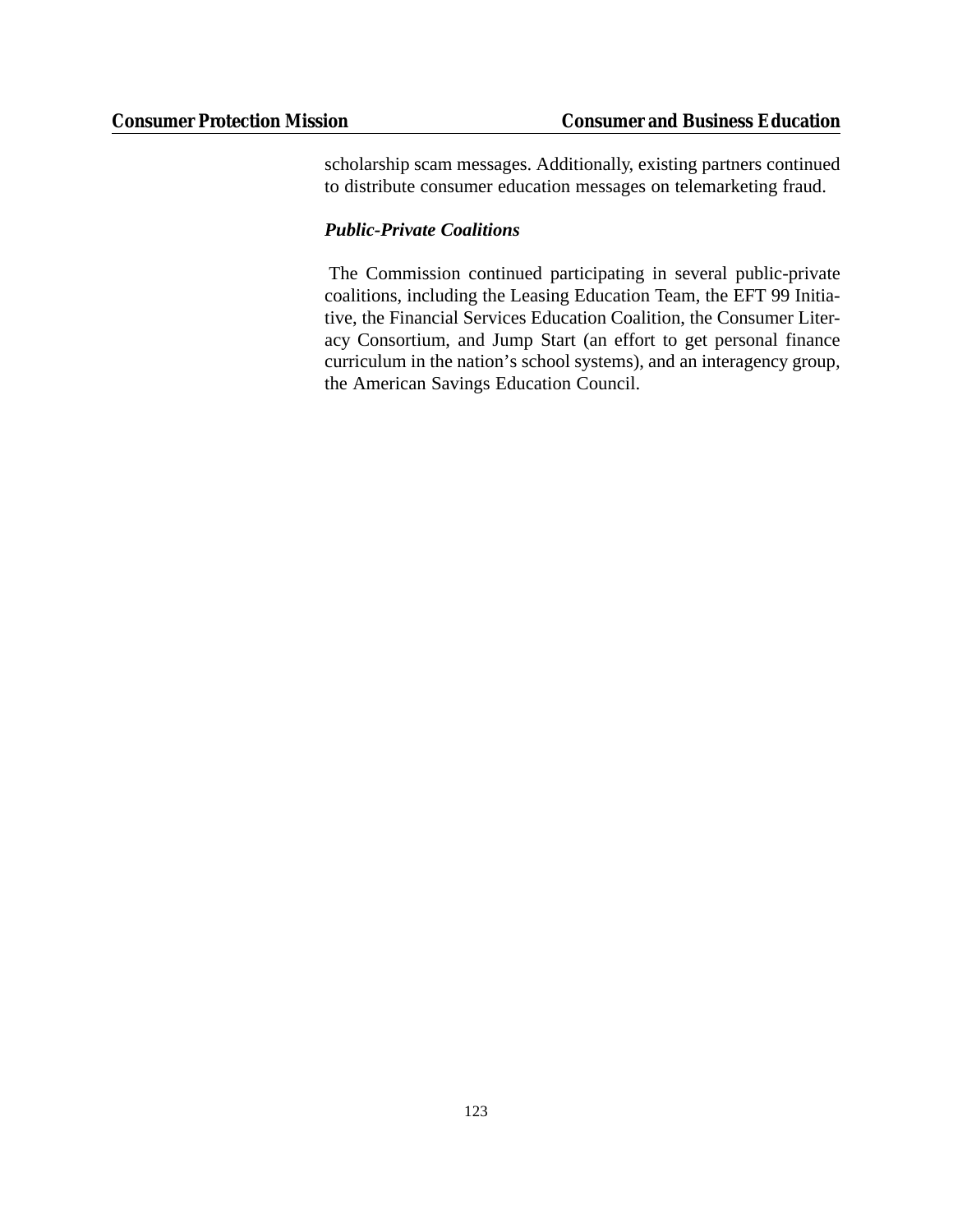### **RULEMAKING ACTIVITIES**

*CONSUMER PROTECTION MISSION* *Fiber Products Identification Act; Wool Products Labeling Act; Fur Products Labeling Act*

The Commission amended the Rules and Regulations under the Fiber Products Identification, Wool Products Labeling, and Fur Products Labeling Acts. The Textile and Wool Rules were amended to allow the listing of generic fiber names for fibers that constitute less than 5 percent of the total fiber weight of covered products; eliminate the requirement that the front side of a label bear the words, "Fiber Content on Reverse Side"; streamline and simplify the requirements for placing information on labels; incorporate the names and definitions for manufactured fibers in the International Organization for Standardization; and modify the definitions for terms such as "mail order catalog," "invoice," and those generated and disseminated electronically through the Internet or e-mail. The Wool Rules have also been modified to add examples of fiber labeling for articles made from the hair of cross-bred, wool-bearing animals. In addition, the Textile, Wool, and Fur Rules were amended to specify that a Commission registered identification number (RN) will be subject to cancellation if, after a change in the material information contained on the RN application, a new application that reflects current business information is not promptly received by the Commission. The amended Rules were effective on March 16, 1998.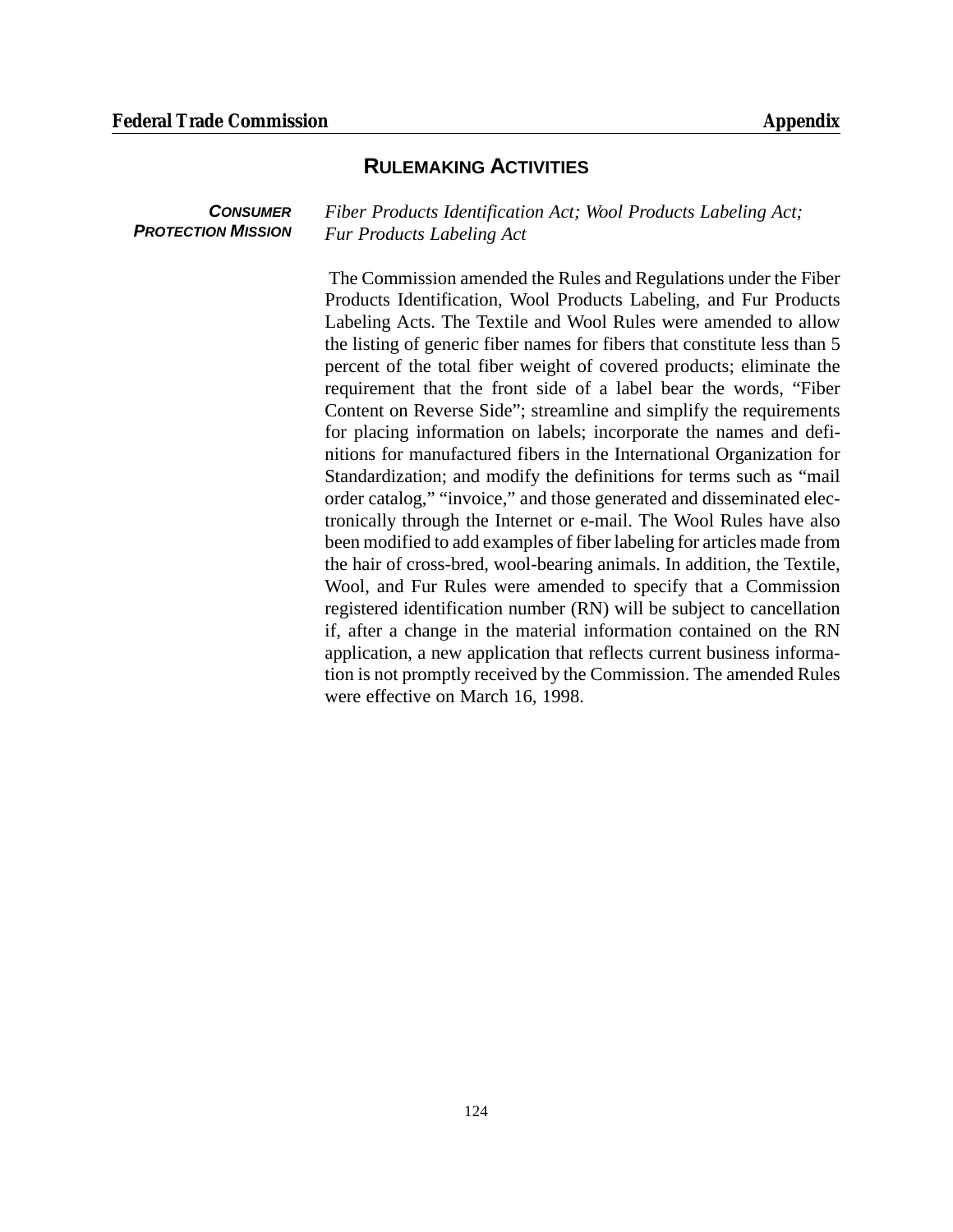## **ECONOMIC ANALYSIS ECONOMIC REPORTS AND WORKING PAPERS**

- *ECONOMIC REPORTS* Economic Reports are major, published reports, usually containing original research and entailing a substantial commitment of resources, concerning an issue of current policy interest or of longterm impact on Federal Trade Commission antitrust or consumer protection missions.
- *ECONOMIC WORKING PAPERS*  Economic Working Papers are preliminary, unpublished work products of the Commission, resulting from original research by Bureau of Economics staff, either in connection with ongoing agency activities or as independent analyses.

*Are Retailing Mergers Anticompetitive? An Event Study Analysis.* (WP #216), John David Simpson and Daniel Hosken, January 1998.

*Identifying the Firm-Specific Cost Pass-Through Rate.* (WP #217), Orley Ashenfelter, David Ashmore, Jonathan B. Baker, and Signe-Mary McKernan, January 1998.

*Physician Networks, Integration and Efficiency.* (WP #218), Seth Sacher and Louis Silvia, April 1998.

*Price Movements over the Business Cycle in U.S. Manufacturing Industries.* (WP #219), Bart J. Wilson, FTC, and Stanley S. Reynolds, Univ. Of Arizona, June 1998.

*The Competitive Effects of Mergers between Asymmetric Firms*. (WP #220), Charles J. Thomas, August 1998.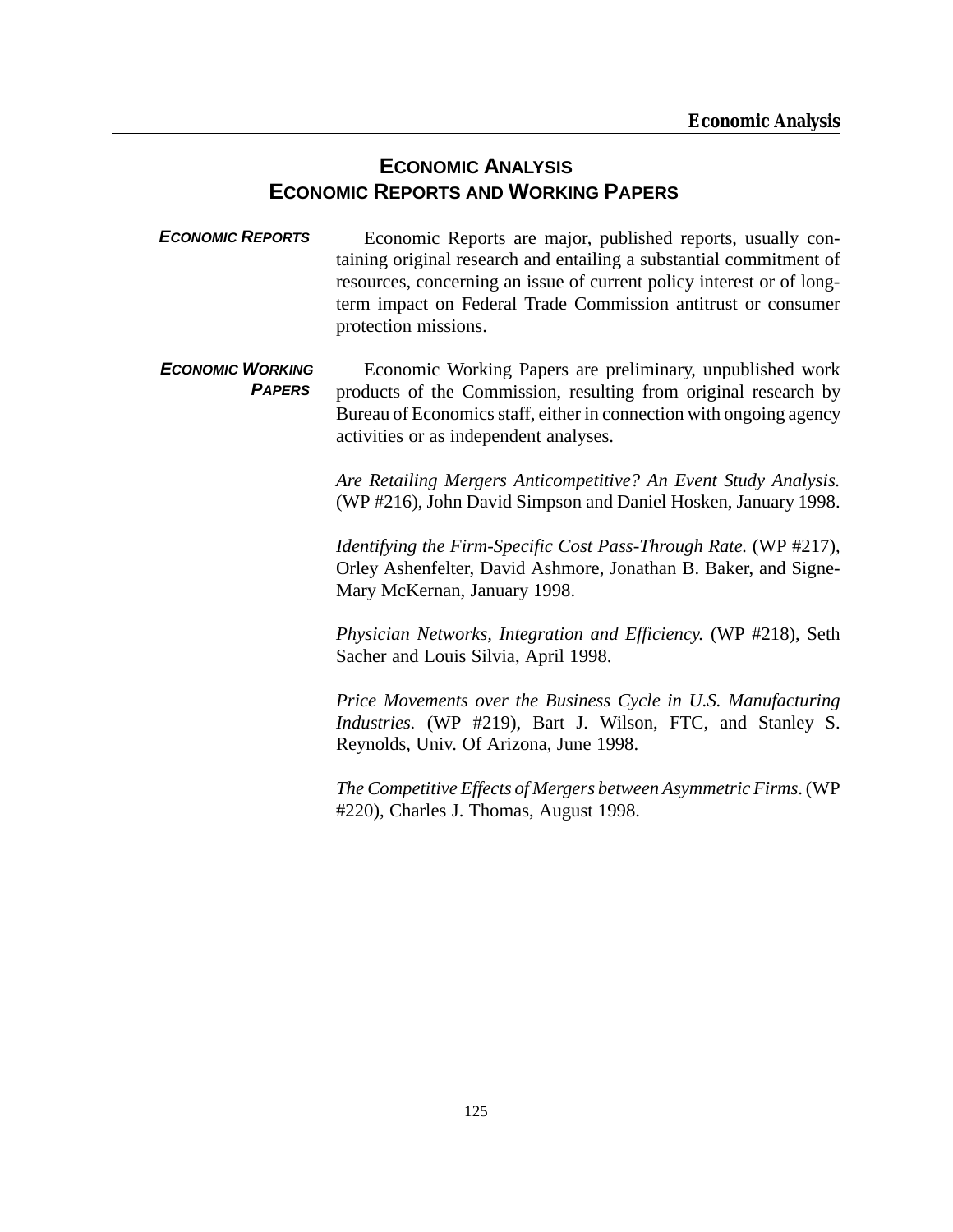## **Federal Trade Commission Appendix**

## **ADVOCACY FILINGS**

| <b>Agency</b>                                         | <b>Date</b>        | Subject/Issue                                                              | <b>Commission Staff Comments</b>                                                                                                                                                                                                                                   |  |  |  |
|-------------------------------------------------------|--------------------|----------------------------------------------------------------------------|--------------------------------------------------------------------------------------------------------------------------------------------------------------------------------------------------------------------------------------------------------------------|--|--|--|
|                                                       | FEDERAL GOVERNMENT |                                                                            |                                                                                                                                                                                                                                                                    |  |  |  |
| Copyright Office,<br><b>Library of Congress</b>       | 3/98               | Direct broadcast<br>satellite services                                     | Supported a policy which would permit direct<br>satellite broadcast operators, within the scope of<br>their license, to retransmit local broadcast channels<br>to their home markets.                                                                              |  |  |  |
| Environmental<br>Protection Agency                    | 7/98               | Pesticide-treated<br>articles                                              | Raised concerns about the advertising and labeling<br>of "antibacterial" or "antimicrobial" agents in<br>providing protection against bacteria or germs.                                                                                                           |  |  |  |
| Federal<br>Communications<br>Commission               | 9/98               | Wireline services<br>offering advanced<br>telecommunications<br>capability | Suggested that the FCC strengthen proposed<br>requirements for advanced service affiliates to<br>receive non-incumbent local exchange phone<br>company status.                                                                                                     |  |  |  |
| <b>Federal Energy</b><br><b>Regulatory Commission</b> | 2/98               | New England<br>Power Pool                                                  | Suggested alternative approaches concerning<br>market power monitoring and mitigation by the<br>New England Power Pool independent system<br>operator, New England, Inc.                                                                                           |  |  |  |
|                                                       | 5/98               | Independent system<br>operators                                            | Raised comments concerning the question of<br>whether independent system operators should have<br>monitoring and sanctioning functions.                                                                                                                            |  |  |  |
|                                                       | 9/98               | Merger filing<br>requirements                                              | Supported FERC's Revised Filing Requirements for<br>merger applicants in the electric industry.                                                                                                                                                                    |  |  |  |
| Food and Drug<br>Administration                       | 11/97              | Food labeling<br>regulations                                               | Supported proposed revisions to FDA's human and<br>animal food labeling regulations.                                                                                                                                                                               |  |  |  |
|                                                       | 4/98               | Medical product<br>promotion by<br>health-care industry                    | Discussed the Commission's consent order<br>addressing Eli Lilly & Company's acquisition of<br>PCS, a major pharmacy benefits management<br>company.                                                                                                               |  |  |  |
|                                                       | 8/98               | Labeling claims for<br>dietary supplements                                 | Highlighted and supported the FDA proposed<br>requirement that structure/function claims in food<br>labeling must be substantiated.                                                                                                                                |  |  |  |
| Justice Department                                    | 3/98               | U.S. sentencing<br>guidelines for<br>telemarketing fraud                   | Concurred with the Department of Justice's stated<br>position to the Sentencing Commission: that<br>telemarketing fraud is a distinctive form of fraud,<br>and that the current sentencing guidelines fail to<br>recognize the seriousness of telemarketing fraud. |  |  |  |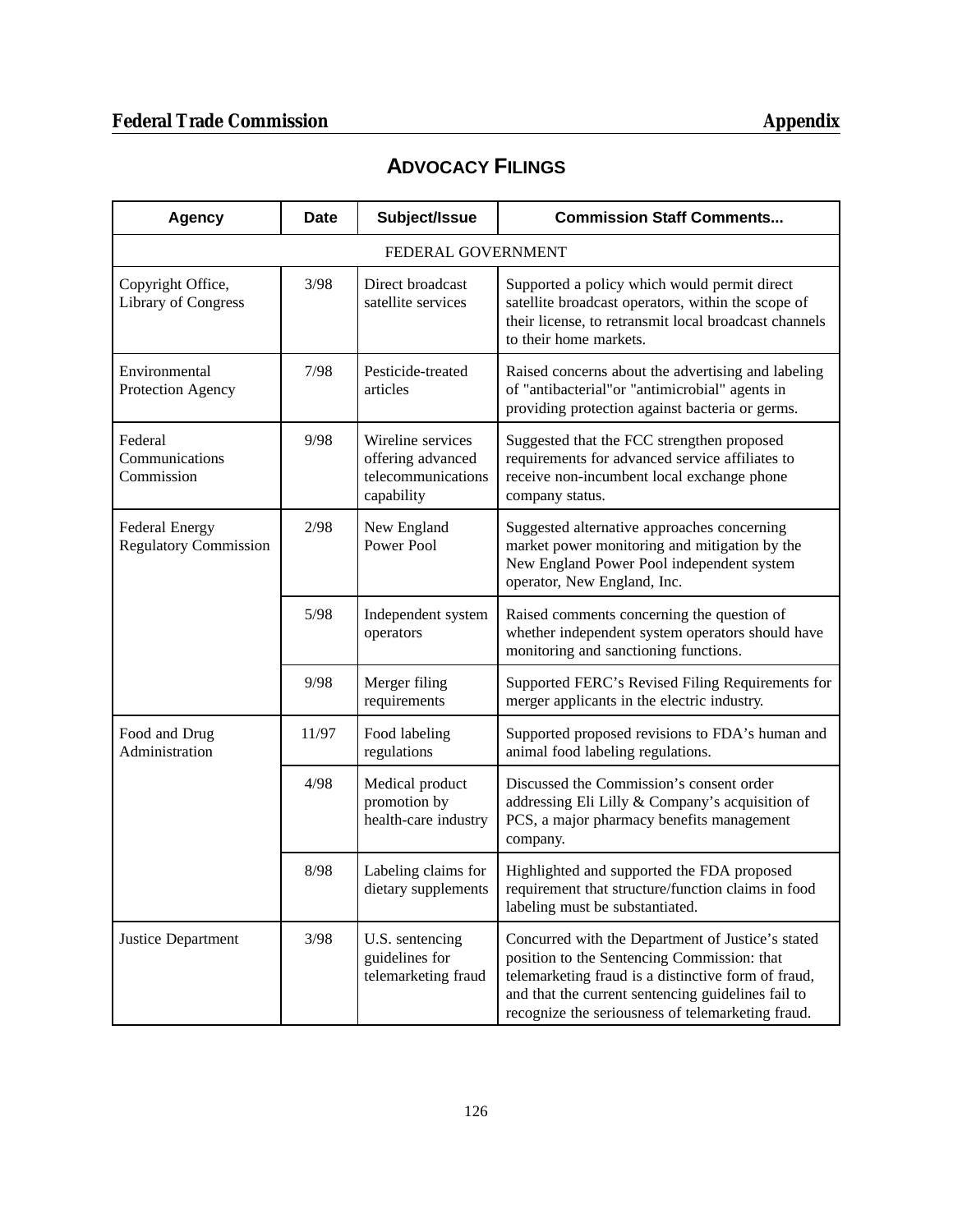# **Advocacy Filings**

| <b>Agency</b>                                                       | <b>Date</b> | Subject/Issue                                                                             | <b>Commission Staff Comments</b>                                                                                                                                                                                                                                                                                                                    |
|---------------------------------------------------------------------|-------------|-------------------------------------------------------------------------------------------|-----------------------------------------------------------------------------------------------------------------------------------------------------------------------------------------------------------------------------------------------------------------------------------------------------------------------------------------------------|
| National<br>Telecommunications<br>and Information<br>Administration | 3/98        | Privatizing Internet<br>Domain Name<br>System                                             | Supported the proposal that the administration and<br>the registration of domain names be provided<br>competitively by private, for-profit entities, and that<br>certain other technical functions be carried out<br>cooperatively by a diverse collection of interested<br>parties via a new, not-for-profit corporation.                          |
| <b>Treasury Department</b>                                          | 12/97       | Electronic funds<br>transfer of Federal<br>payments                                       | Supported the Department of the Treasury's<br>proposed rule to require the use of electronic funds<br>transfer for all Federal payments, with the exception<br>of tax refunds, starting January 2, 1999.                                                                                                                                            |
|                                                                     |             | <b>STATES</b>                                                                             |                                                                                                                                                                                                                                                                                                                                                     |
| Louisiana Public<br>Service Commission                              | 5/98        | Market structure,<br>market power,<br>reliability, and<br>independent system<br>operators | Commented on the Louisiana Public Service<br>Commission investigation into whether electric<br>industry restructuring and competition in the<br>provision of retail electric service was in the public<br>interest.                                                                                                                                 |
|                                                                     | 8/98        | Stranded costs and<br>benefits                                                            | Commented on the potential anti-competitive<br>effects of one aspect of stranded costs and benefits<br>arising from electric industry restructuring and<br>competition in the provision of retail electric<br>service in Louisiana.                                                                                                                 |
|                                                                     | 9/98        | Consumer protec-<br>tion, public policy,<br>and environmental<br>issues                   | Recommended that the Louisiana Public Service<br>Commission consider implementing strong<br>consumer protection measures in any regulations<br>governing the competitive electricity industry, and<br>that it do so as early in the deregulation/<br>restructuring process as possible.                                                             |
| Maine Public Utilities<br>Commission                                | 5/98        | Market power in<br>electricity                                                            | Recommended that if horizontal market power<br>problems surface and are not remedied, then the<br>Maine Public Service Commission may wish to<br>recommend that the Legislature consider various<br>steps to encourage new transmission or generation<br>capacity that could remedy the market power<br>problems without resorting to reregulation. |
| Michigan Public<br><b>Service Commission</b>                        | 8/98        | Market power<br>issues                                                                    | Commented on procedures and mechanisms through<br>which to implement retail competition and enhance<br>wholesale competition in the electric industry in<br>Michigan.                                                                                                                                                                               |
| Mississippi Public<br><b>Utilities Commission</b>                   | 8/98        | Competition in<br>provision of retail<br>electric service                                 | Stated that a proposal from Entergy Transco entails<br>two significant potential threats to competition and<br>no unique efficiency benefits for the electric<br>industry in Mississippi.                                                                                                                                                           |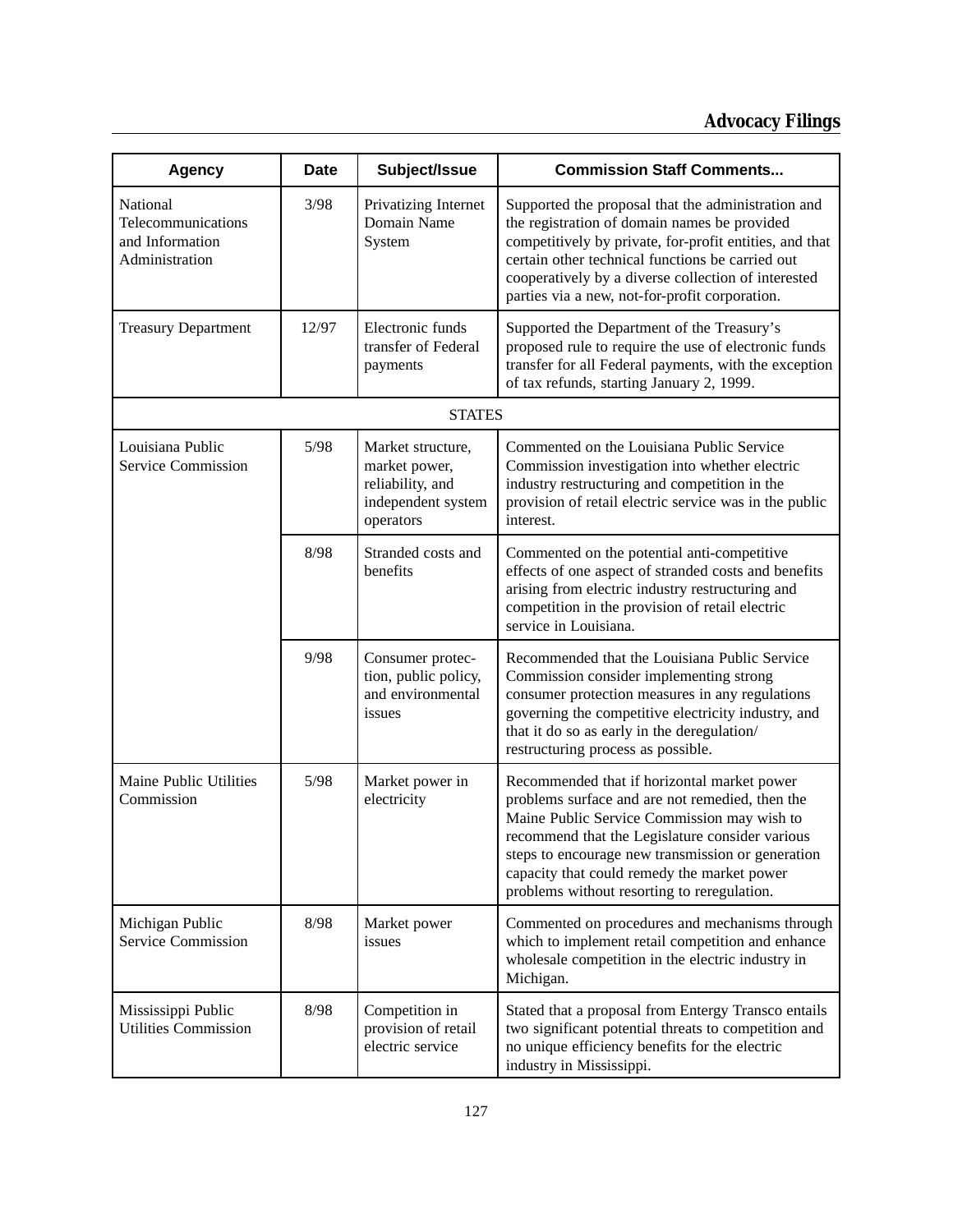## **Federal Trade Commission Appendix**

| <b>Agency</b>                                                     | <b>Date</b> | Subject/Issue                                                                                           | <b>Commission Staff Comments</b>                                                                                                                                                                                                                                                                                                   |
|-------------------------------------------------------------------|-------------|---------------------------------------------------------------------------------------------------------|------------------------------------------------------------------------------------------------------------------------------------------------------------------------------------------------------------------------------------------------------------------------------------------------------------------------------------|
| Nevada Public Utility<br>Commission                               | 9/98        | Affiliate trans-<br>actions in electric<br>or natural gas<br>service                                    | Gave qualified support to a set of rules designed to<br>strike a balance between preventing<br>discriminatory conduct by utilities and their<br>affiliates and preserving possible economies of<br>vertical integration.                                                                                                           |
| Texas Public Utility<br>Commission                                | 6/98        | Relationships<br>between regulated<br>electric utilities and<br>affiliated entities                     | Responded to an invitation to submit comments to<br>the Public Utilities Commission of Texas<br>concerning relationships between regulated electric<br>utilities and their affiliated entities operating in<br>unregulated markets.                                                                                                |
| <b>Utah Public Service</b><br>Commission                          | 7/98        | Electrical<br>deregulation and<br>customer choice                                                       | Recommended that the Utah Public Service<br>Commission consider including discussion of the<br>following consumer protection issues in its report:<br>consumer information disclosures; billing, credit,<br>and collection practices; customer privacy<br>concerns; utility affiliate rules; licensing; and<br>consumer education. |
| Virginia<br>Commonwealth Joint<br>Subcommittee                    | 7/98        | Electric industry<br>regulatory reform                                                                  | Commented on Virginia electric industry regulatory<br>reform, including the benefits of competition (lower<br>prices, improved service, and innovation) to both<br>Virginia's citizens and businesses.                                                                                                                             |
| Virginia Real Estate<br>Board                                     | 9/98        | Real estate broker<br>and salesperson<br>licensing<br>requirements                                      | Commented on the proposed changes to the<br>Virginia real estate broker and salesperson licensing<br>including concerns over a possible adverse impact<br>from those changes on competition and consumer<br>welfare.                                                                                                               |
| West Virginia Public<br><b>Service Commission</b><br>(Charleston) | 7/98        | Electric industry<br>regulatory reform<br>and competition in<br>provision of retail<br>electric service | Commented on procedures and mechanisms,<br>including use of the factors set forth in the Merger<br>Guidelines issued jointly by the Department of<br>Justice and the Commission, through which to<br>forecast and implement retail competition in the<br>electric industry in West Virginia.                                       |
|                                                                   |             | <b>OTHER</b>                                                                                            |                                                                                                                                                                                                                                                                                                                                    |
| <b>Industry Canada</b>                                            | 10/97       | Precious metals<br>marketing<br>regulations                                                             | Suggested revision of the sections of the Canadian<br>Precious Metals Marking Regulations that address<br>articles marked as gold plate and articles marked as<br>platinum, since these sections differ from the Com-<br>mission's Jewelry Guides and from international<br>standards.                                             |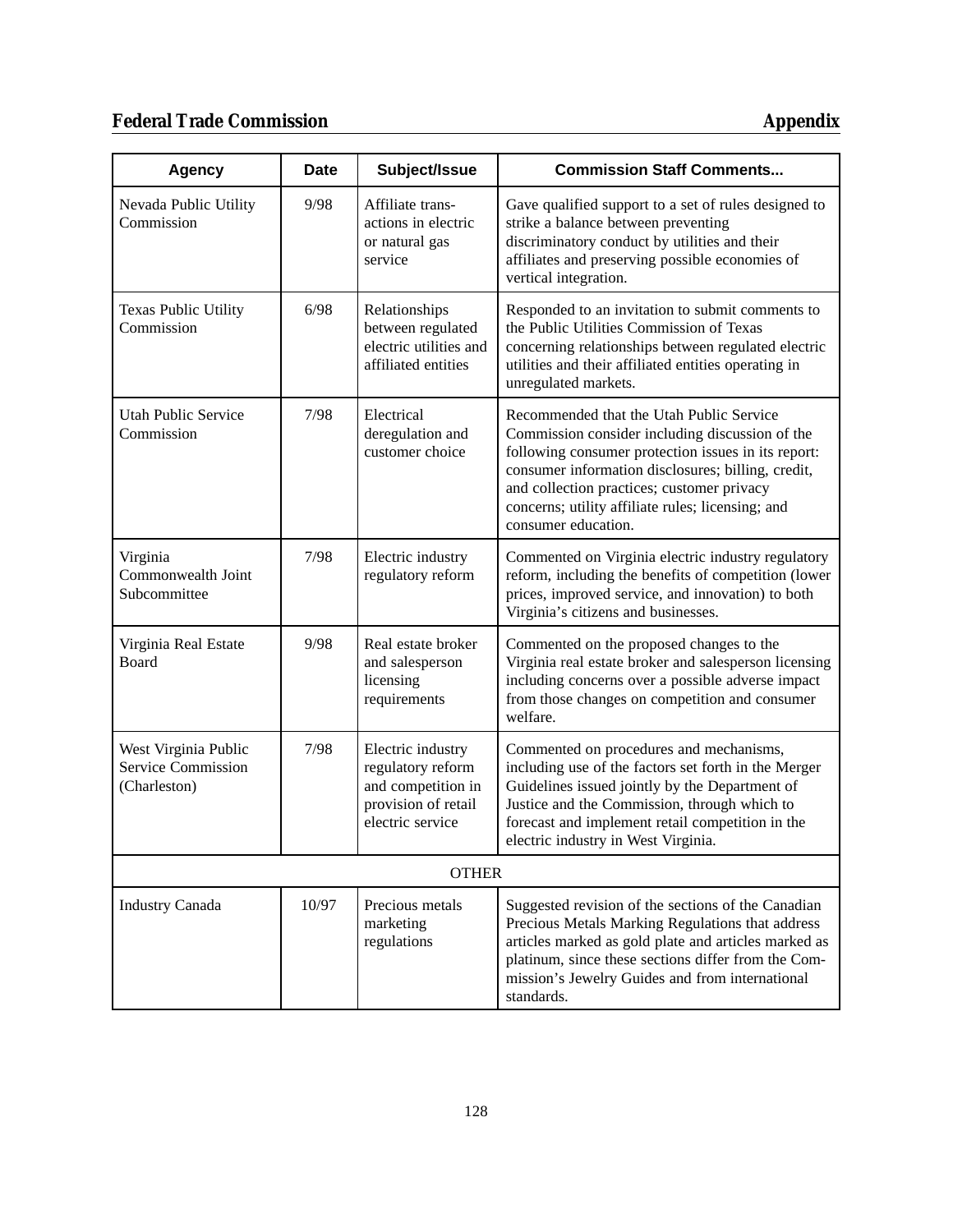## **Advocacy Filings**

| Agency                                              | Date | Subject/Issue                     | <b>Commission Staff Comments</b>                                                                                                                                                                                                                                                                                                                   |
|-----------------------------------------------------|------|-----------------------------------|----------------------------------------------------------------------------------------------------------------------------------------------------------------------------------------------------------------------------------------------------------------------------------------------------------------------------------------------------|
| National Association of<br><b>Attorneys General</b> | 8/98 | "Green Guides" for<br>electricity | Advised that the key concepts that NAAG should<br>apply in developing Draft Guidelines for environ-<br>mental claims for electricity are maintaining flexi-<br>bility by stating general principles that advertisers<br>can apply on a case-by-case basis, and providing<br>guidance to marketers through examples rather than<br>fixed standards. |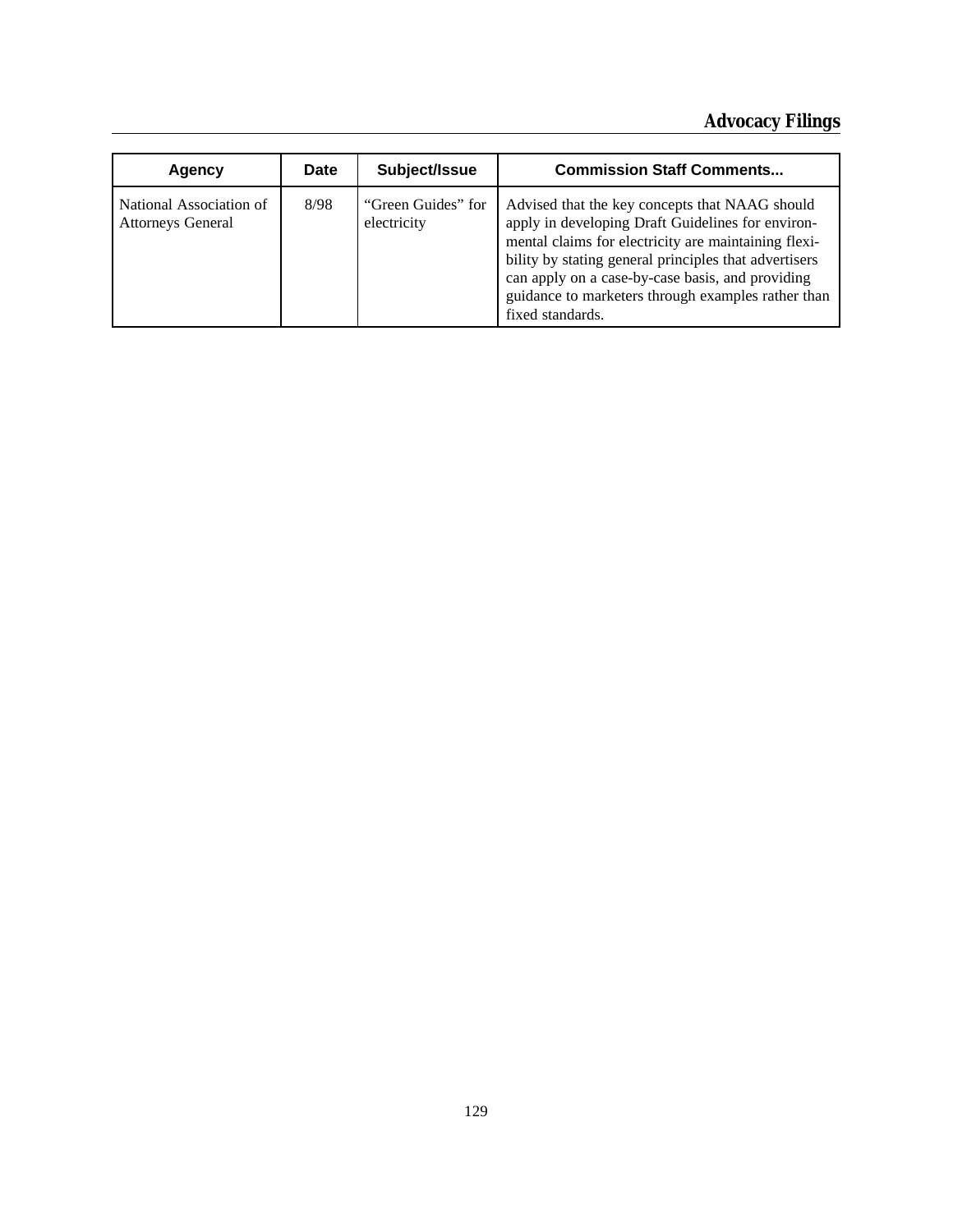## **INDEX OF CASES LISTED IN THE APPENDIX**

| Alliance of Independent Medical Services, LLC 55 |
|--------------------------------------------------|
| Allied Credit Services  101                      |
|                                                  |
|                                                  |
|                                                  |
| American Business Supplies, Inc.  117            |
| American Family Sweepstakes, LLC  111            |
| American Marketing Systems, Inc.  109            |
| American Security Products, Inc. 108             |
| AmeriSource Health Corporation 47                |
|                                                  |
|                                                  |
|                                                  |
| André, Angela<br>87                              |
| 87<br>André, Darryl                              |
|                                                  |
| 99                                               |
| 59                                               |
| Associated Octel Company Limited 36              |
| Associates in Neurology<br>55                    |
| 78                                               |
| 98                                               |
| Automatic Data Processing, Inc. 46               |
| Automotive Breakthrough Sciences, Inc. 73        |
|                                                  |

| Belvin, Clifford<br>- 99                                                                  |
|-------------------------------------------------------------------------------------------|
|                                                                                           |
| Bennett, David<br>87                                                                      |
| Berg, Howard S. $\dots \dots \dots \dots \dots \dots \dots \dots \dots \dots \dots \dots$ |
| Bergen Brunswig Corporation<br>47                                                         |
| 59                                                                                        |
| 60                                                                                        |
| 70                                                                                        |
| Blue Coral-Slick 50, Inc. $\ldots \ldots \ldots \ldots \ldots \ldots \ldots$ 70           |
|                                                                                           |
|                                                                                           |
| Bogdana Corporation<br>60                                                                 |
|                                                                                           |
|                                                                                           |
|                                                                                           |
|                                                                                           |
|                                                                                           |

| Respondent/Defendant | Page | <b>Respondent/Defendant</b> | Page |
|----------------------|------|-----------------------------|------|
|                      |      |                             |      |

| Bruckmann, Rosser, Sherrill & Co., L.P.  39 |    |
|---------------------------------------------|----|
| Business Opportunity Center, Inc. 98        |    |
|                                             |    |
| Cablevision Systems Corporation             | 33 |
| California Dental Association               | 54 |
|                                             |    |
|                                             |    |
|                                             |    |
| Canella, Conni                              | 78 |
| Canella, Randolph                           | 78 |
|                                             | 80 |
|                                             | 47 |
| Carino, Eric                                | 88 |
| Carino, Malissa                             | 88 |
|                                             |    |
|                                             | 99 |
|                                             |    |
|                                             |    |
|                                             |    |
|                                             |    |
|                                             |    |
|                                             |    |
| Civic Development Group, Inc. 61            |    |
|                                             |    |
|                                             |    |
| College Assistance Services, Inc. 78        |    |
| College of Physicians and Surgeons          |    |
| of Puerto Rico                              | 34 |
|                                             |    |
| Columbia/HCA Corporation                    | 51 |
| Columbia/HCA Healthcare Corporation         | 49 |
| Community Hospital, Inc.                    | 55 |
|                                             | 61 |
| Compass Northeast Credit Service 100        |    |
|                                             | 59 |
|                                             |    |
|                                             |    |
|                                             |    |
| Consalvo, Anthony                           | 85 |
|                                             |    |
| Continental Gown Cleaning Service, Inc.  68 |    |
|                                             |    |
|                                             |    |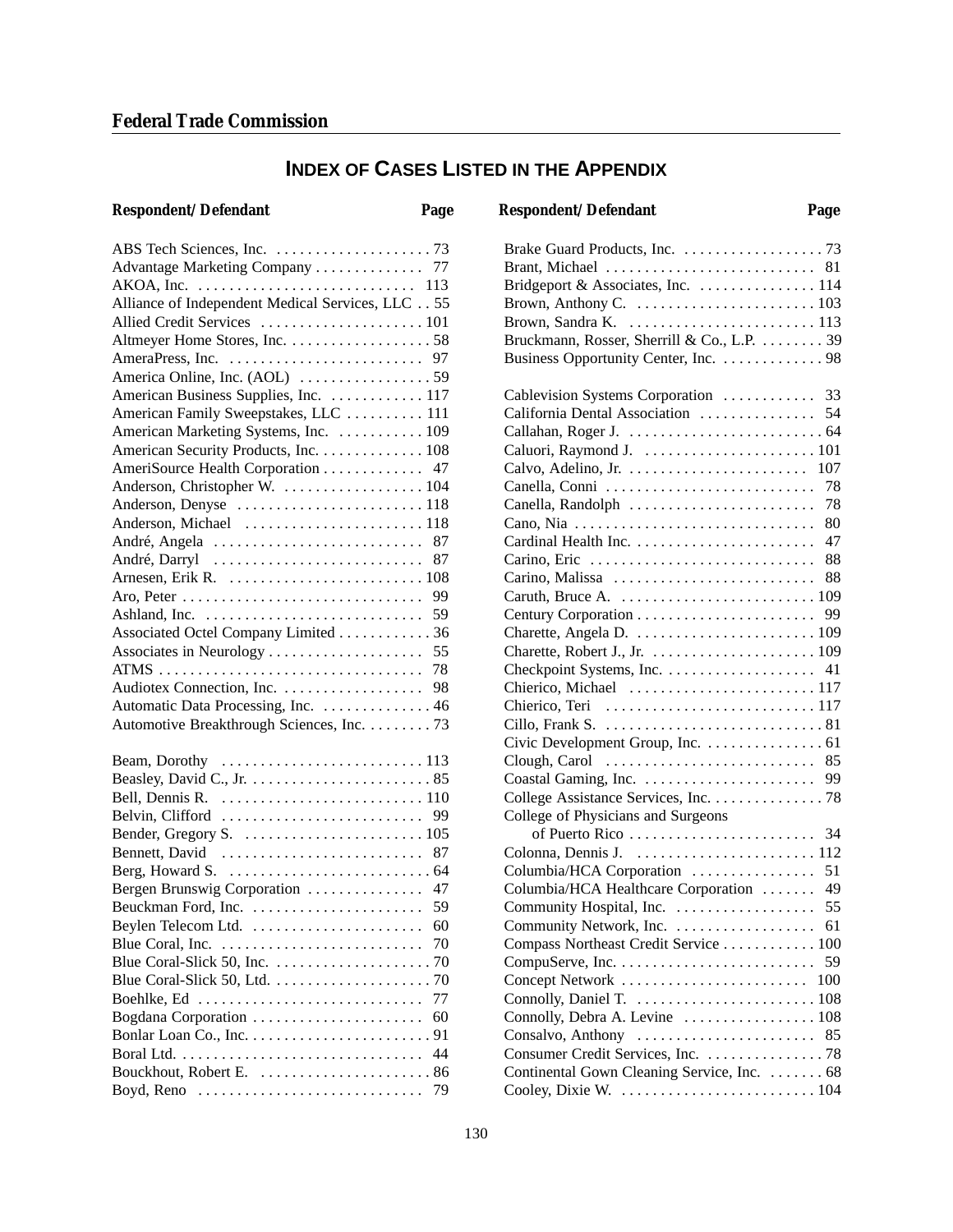| Corren Enterprises, Inc.<br>79                |
|-----------------------------------------------|
| Coutinho, Daniel L.  114                      |
| CRA Champion Credit, Inc. 79, 101             |
| CRA Financial Services, Inc. 79, 101          |
| Credit Development International<br>80        |
| 101                                           |
| Credit Repair Network                         |
| Credit Services<br>102                        |
| 102<br>Credit Solver                          |
| 34<br>CUC International, Inc.                 |
| CVS Corporation<br>49                         |
|                                               |
| Dague, Michael Dewayne  82                    |
| 120                                           |
| Davidson, Fred<br>102                         |
| Dayton Family Productions, Inc. 80, 102       |
| Dean Thomas Corporation<br>81                 |
| Deco Consulting Services, Inc.  103           |
| Degussa Aktiengesellschaft<br>34              |
| 34                                            |
| Degussa Corporation                           |
| Delchamps, Inc.<br>39                         |
|                                               |
| Dell Computer Corporation 92                  |
|                                               |
|                                               |
|                                               |
|                                               |
|                                               |
|                                               |
| Design Travel of Santa Rosa  103              |
|                                               |
|                                               |
| 35<br>Digital Equipment Corporation           |
| Direct American Marketers, Inc. 103           |
| Doctors Regional Medical Center  45, 48       |
|                                               |
|                                               |
|                                               |
|                                               |
| <b>DWC</b><br>104                             |
| Dynasty International, Inc.<br>104            |
|                                               |
|                                               |
|                                               |
|                                               |
| Eller, Jeanie<br>64                           |
| Equifin International, Inc.<br>105            |
| Equipment Wholesalers of America, Inc.<br>109 |
| 69                                            |
| 36                                            |
|                                               |

## **Index of Cases Listed in the Appendix**

## *Respondent/Defendant Page Respondent/Defendant Page*

| Eureka Solutions International, Inc. 81, 105                                          |
|---------------------------------------------------------------------------------------|
|                                                                                       |
|                                                                                       |
|                                                                                       |
| Eye Research Associates, Inc. 61                                                      |
|                                                                                       |
| Falcon Crest Communications, Inc. 106                                                 |
| FANS, Inc. $\ldots \ldots \ldots \ldots \ldots \ldots \ldots \ldots \ldots \ldots$ 82 |
|                                                                                       |
|                                                                                       |
|                                                                                       |
| Fisher, Brian G. $\ldots \ldots \ldots \ldots \ldots \ldots \ldots \ldots 112$        |
|                                                                                       |
| Flarida, Robert $\dots\dots\dots\dots\dots\dots\dots\dots$ 109                        |
| Foote, Cone & Belding Advertising, Inc.  61                                           |
| Ford, Mark $\dots \dots \dots \dots \dots \dots \dots \dots \dots \dots \dots 116$    |
| Frank Bommarito Oldsmobile, Inc. 59                                                   |
|                                                                                       |
|                                                                                       |
|                                                                                       |
| FutureNet, Inc. $\ldots \ldots \ldots \ldots \ldots \ldots \ldots \ldots 106$         |
|                                                                                       |
|                                                                                       |
|                                                                                       |
|                                                                                       |
|                                                                                       |
|                                                                                       |
|                                                                                       |
| Global Industrial Technologies, Inc. 37                                               |
| Global Mining Consulting  116                                                         |
| Global World Media Corporation  62                                                    |
|                                                                                       |
|                                                                                       |
|                                                                                       |
| Grant Research & Publishing, Inc. 112                                                 |
| Grant, Donald R. $\dots \dots \dots \dots \dots \dots \dots \dots \dots \dots \dots$  |
| Great Lakes Chemical Corporation 36                                                   |
| GreenHorse Communications, Inc.  107                                                  |
| Grey Advertising, Inc.<br>61                                                          |
| Gruber, Bogda $\ldots \ldots \ldots \ldots \ldots \ldots \ldots \ldots$<br>60         |
| 60                                                                                    |
| 37                                                                                    |
| 114                                                                                   |
|                                                                                       |
| Haberstroh, Lynn<br>107                                                               |
| Haffenden, Richard A.<br>.99                                                          |
| 100                                                                                   |
| Harrell, Valerie<br>100                                                               |
| Hart, Marc<br>82                                                                      |
|                                                                                       |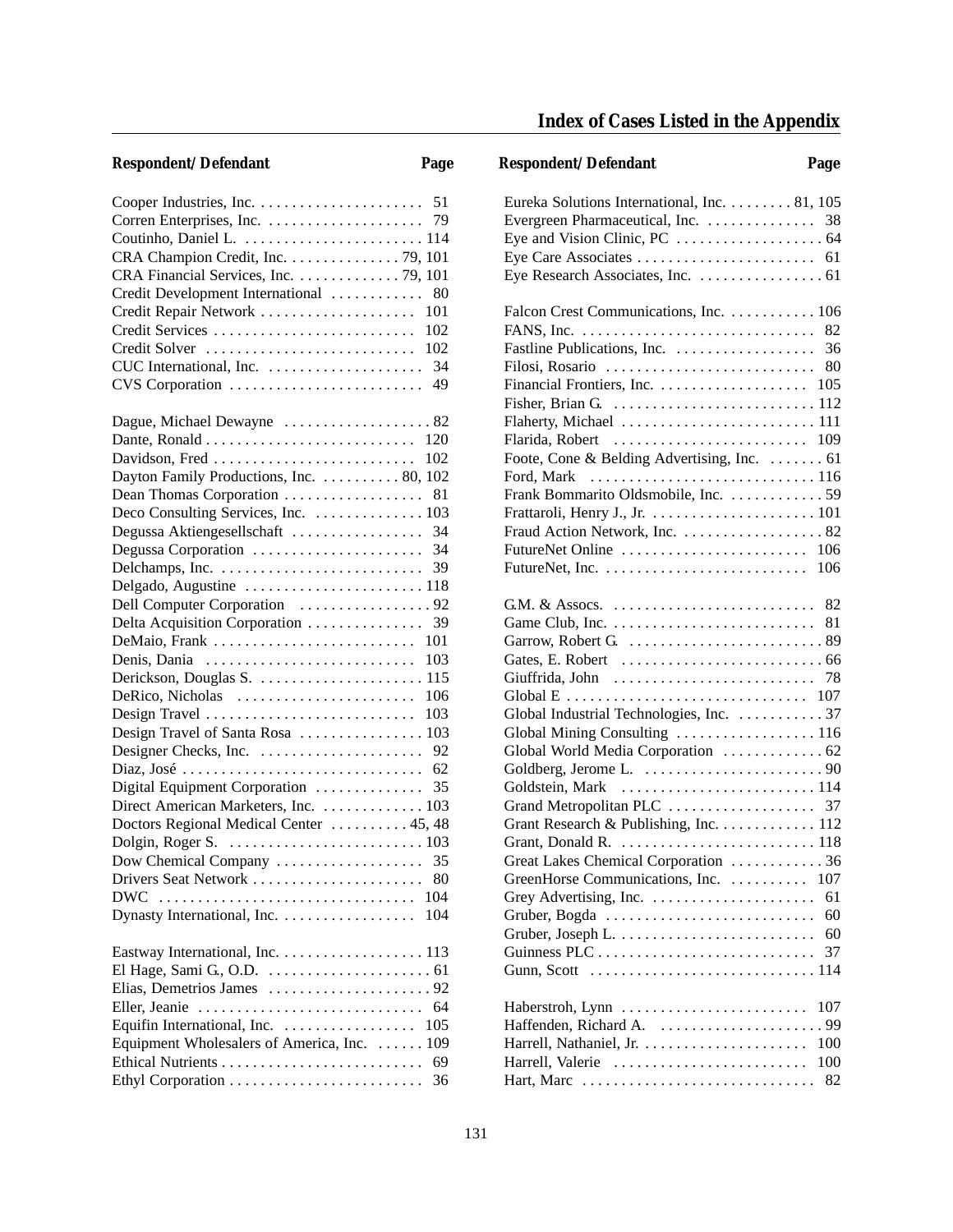## **Federal Trade Commission**

## *Respondent/Defendant Page Respondent/Defendant Page*

| ٠<br>۵ |
|--------|
|        |

| Herbal Worldwide Holdings Corp. 62                |
|---------------------------------------------------|
|                                                   |
|                                                   |
| 34                                                |
|                                                   |
|                                                   |
|                                                   |
| Honickman, Harold A.<br>52                        |
|                                                   |
|                                                   |
|                                                   |
|                                                   |
|                                                   |
|                                                   |
| Image Sales & Consultants, Inc.  82               |
| Independent Travel Agencies of America  83        |
|                                                   |
|                                                   |
|                                                   |
|                                                   |
| 38<br>Insilco Corporation                         |
| Institutional Pharmacy Network<br>38              |
| 44<br>Intel Corporation                           |
| <b>International Computerized Orthokeratology</b> |
| 64                                                |
| International Direct, Inc. 83, 108                |
| 98                                                |
|                                                   |
| Interstate Office Supplies, Inc. 117              |
|                                                   |
|                                                   |
| Jansen, Beverly<br>85                             |
|                                                   |
| Jenny Craig International, Inc. 69                |
| 69                                                |
| JewelWay International, Inc. 109                  |
|                                                   |
|                                                   |
|                                                   |
|                                                   |
| Kalra, Rajesh<br>116                              |
| Katke, Jeffrey<br>69                              |
| Kaye, Harriet<br>85                               |
| 61                                                |
| 78                                                |
| King, Konrad                                      |
| Koblasz, Marilyn N.<br>110                        |
| Koenig, Bernard  114                              |
| Koenig, Marcia  114                               |
| 78                                                |
|                                                   |
| LaFarge S.A.<br>44                                |
|                                                   |
| LandAmerica Financial Group, Inc.  39             |

| Lee, John F. $\dots \dots \dots \dots \dots \dots \dots \dots \dots \dots \dots 112$ |    |
|--------------------------------------------------------------------------------------|----|
|                                                                                      |    |
| Levine, Maier S. $\dots \dots \dots \dots \dots \dots \dots \dots \dots \dots$ 83    |    |
| Levine, Vivian D. $\dots \dots \dots \dots \dots \dots \dots \dots \dots$ 83         |    |
| Lewis, I. Bruce $\ldots \ldots \ldots \ldots \ldots \ldots \ldots \ldots$ . 89       |    |
| Licensed Products, U.S.A., Inc. 109                                                  |    |
|                                                                                      |    |
|                                                                                      |    |
| Loewen Group, Inc. $\dots \dots \dots \dots \dots \dots \dots \dots$ 50              |    |
| London International Group, Inc. 63                                                  |    |
| Lou Fusz Automotive Network, Inc.  59                                                |    |
| Love, Linda $\ldots \ldots \ldots \ldots \ldots \ldots \ldots \ldots \ldots$ 78      |    |
| Lovern, Steve $\ldots \ldots \ldots \ldots \ldots \ldots \ldots \ldots$ 88           |    |
| Lundgren & Associates, PC  84                                                        |    |
| Lundgren, Alvin R. $\ldots \ldots \ldots \ldots \ldots \ldots \ldots 84$             |    |
|                                                                                      |    |
| M.D. Physicians of Southwest Louisiana, Inc. 39                                      |    |
| M.J.S. Financial Services, Inc. 85                                                   |    |
| Mag-Topia, Inc. $\ldots \ldots \ldots \ldots \ldots \ldots \ldots \ldots \ldots$ 109 |    |
|                                                                                      |    |
|                                                                                      |    |
|                                                                                      |    |
| Martinez, Jaime                                                                      | 80 |
|                                                                                      |    |
| McClure, Tami Brennan 98                                                             |    |
| McCord, Bryan $\ldots \ldots \ldots \ldots \ldots \ldots \ldots \ldots$ 80           |    |
|                                                                                      |    |
|                                                                                      |    |
|                                                                                      |    |
| McKenna, James P. $\dots \dots \dots \dots \dots \dots \dots \dots \dots$ 113        |    |
| McKesson Corporation                                                                 | 47 |
| Mega Systems International, Inc. 64, 110                                             |    |
|                                                                                      |    |
|                                                                                      |    |
|                                                                                      |    |
|                                                                                      |    |
| Metropolitan Communications Corporation 111                                          |    |
| Mid-America Equipment Retailers Association 36                                       |    |
|                                                                                      |    |
| Midwest Management Associates, Inc.  97                                              |    |
|                                                                                      |    |
| Monier Lifetile LLC                                                                  | 44 |
| Montedison S.p.A. $\dots \dots \dots \dots \dots \dots \dots$                        | 52 |
| Mori Lee, Inc. $\dots\dots\dots\dots\dots\dots\dots\dots\dots\dots$                  | 93 |
| Morse, Calvin $\dots \dots \dots \dots \dots \dots \dots \dots \dots \dots 113$      |    |

Morse, Eleanor .......................... 113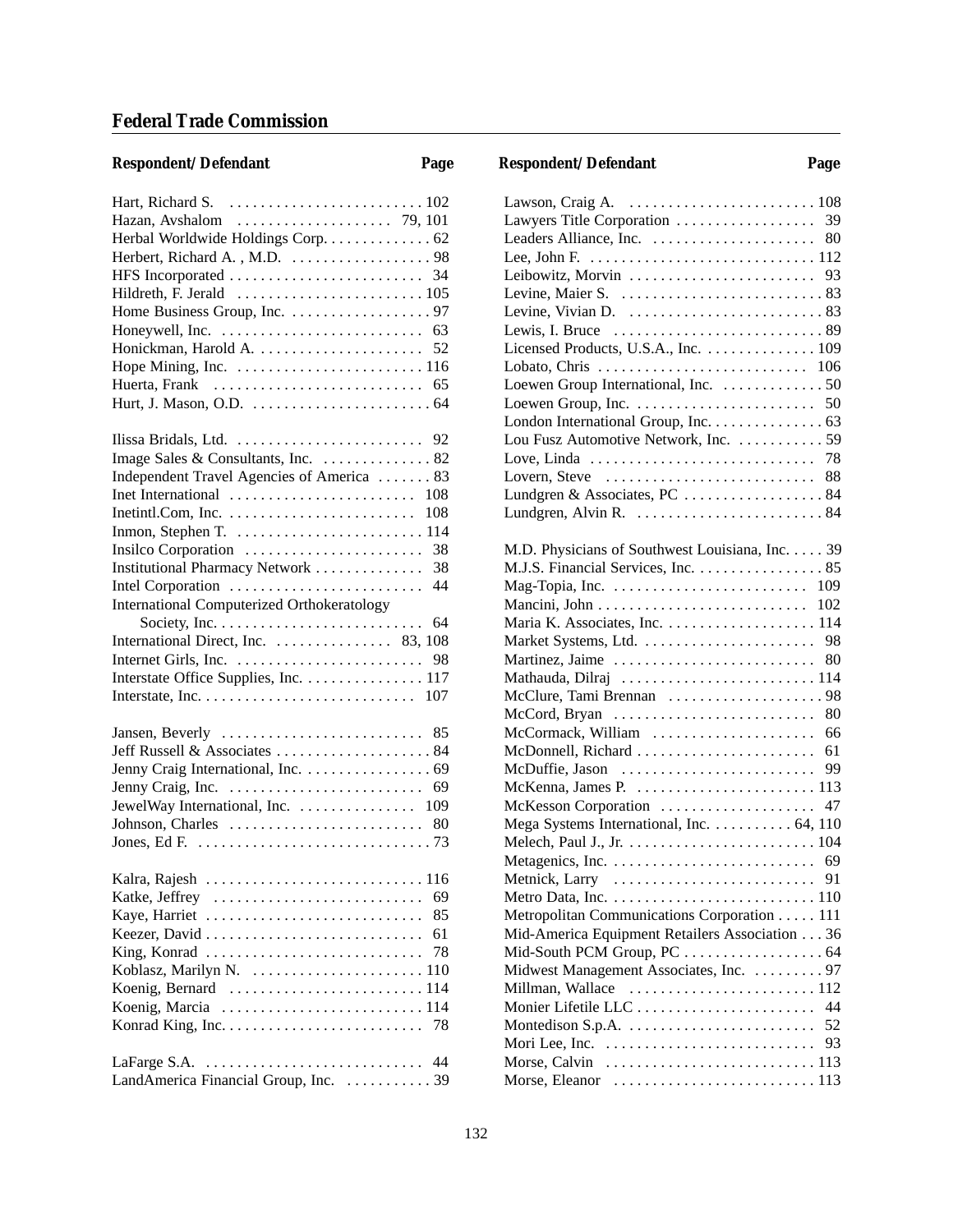# **Index of Cases Listed in the Appendix**

# *Respondent/Defendant Page Respondent/Defendant Page*

| Moss, Andrew B. $\dots \dots \dots \dots \dots \dots \dots \dots \dots$ 93 |
|----------------------------------------------------------------------------|
|                                                                            |
| Multinet Marketing, LLC  111                                               |
|                                                                            |
|                                                                            |
| National Bureau of Better Business, Inc. 87                                |
| National Business Reporting Bureau, Inc. 113                               |
|                                                                            |
| National Consulting Group, Inc.  112                                       |
| National Grant Foundation, Inc. 85, 112                                    |
| National Idea Network, Inc. 100                                            |
| National Invention Services, Inc. 112                                      |
| National PC Systems, Inc. 113                                              |
| National Scholarship Foundation, Inc. 113                                  |
| National Scholastic Society, Inc.  85                                      |
| Nationwide Office Products, Inc. 117                                       |
| Natural Health Systems, Inc. 98                                            |
| NCS HealthCare of Oregon, Inc. 38                                          |
| NCS HealthCare of Washington, Inc.  38                                     |
|                                                                            |
| New England Financial  101                                                 |
|                                                                            |
|                                                                            |
|                                                                            |
|                                                                            |
| North East Telecommunications, Ltd.  114                                   |
| North Mississippi Health Services 56                                       |
| Novartis Consumer Health, Inc. 71                                          |
|                                                                            |
|                                                                            |
|                                                                            |
|                                                                            |
| OEM Communications, Inc. 105                                               |
| 41                                                                         |
|                                                                            |
|                                                                            |
| Parade of Toys<br>86                                                       |
|                                                                            |
|                                                                            |
|                                                                            |
|                                                                            |
| Phoenix Medical Network, Inc. 56                                           |
| Pinnacle Financial Services<br>86                                          |
| Plantation Marketing, Inc.<br>79                                           |
| Poplar Bluff Physicians Group, Inc. 45, 48                                 |
| Preferred Publishing Company, Inc. 81                                      |
| Premier Card Services<br>87                                                |
|                                                                            |
| 59<br>Prodigy Services Corp.                                               |
| Professional Publishers, Inc.<br>81                                        |
| 98                                                                         |
|                                                                            |

| Respondent/Defendant |  |  |
|----------------------|--|--|
|                      |  |  |

| Quaite, Donald $\ldots \ldots \ldots \ldots \ldots \ldots \ldots \ldots \ldots 102$         |
|---------------------------------------------------------------------------------------------|
|                                                                                             |
|                                                                                             |
|                                                                                             |
|                                                                                             |
| Ranger, Valerie  85                                                                         |
|                                                                                             |
|                                                                                             |
|                                                                                             |
|                                                                                             |
|                                                                                             |
|                                                                                             |
|                                                                                             |
|                                                                                             |
|                                                                                             |
| Roberts, Anthony Q. $\ldots \ldots \ldots \ldots \ldots \ldots \ldots 87$                   |
|                                                                                             |
|                                                                                             |
| Rubenstein, Marc A., M.D.  42                                                               |
| Rubin Postaer & Associates, Inc. 61                                                         |
|                                                                                             |
|                                                                                             |
| S.C. Johnson & Son, Inc. $\dots \dots \dots \dots \dots \dots \dots 40$                     |
|                                                                                             |
|                                                                                             |
| Salberg, Jeffrey $\dots \dots \dots \dots \dots \dots \dots \dots \dots$ 64                 |
| SC International Services, Inc. 41                                                          |
|                                                                                             |
|                                                                                             |
|                                                                                             |
|                                                                                             |
| Sears, Roebuck & Co. $\ldots \ldots \ldots \ldots \ldots \ldots$ . 65                       |
| Second Federal Credit, Inc. 101                                                             |
| Sensormatic Electronics Corporation  41                                                     |
|                                                                                             |
|                                                                                             |
| Setlin, Alan J. $\ldots \ldots \ldots \ldots \ldots \ldots \ldots \ldots \ldots 106$        |
| Shayan, Sean $\dots \dots \dots \dots \dots \dots \dots \dots \dots$ 62                     |
| 41                                                                                          |
| Shell Oil Company<br>Shoobs, Jeffrey $\dots\dots\dots\dots\dots\dots\dots\dots\dots$<br>114 |
| 99                                                                                          |
|                                                                                             |
| Silvers, Alice R. $\dots \dots \dots \dots \dots \dots \dots \dots \dots \dots 107$         |
|                                                                                             |
| Silvers, Tod A.                                                                             |
| Sky Chefs, Inc. $\dots \dots \dots \dots \dots \dots \dots \dots$<br>41                     |
| Slaton, James C. O. $\dots \dots \dots \dots \dots \dots \dots \dots$ .99                   |
| Smith, Bryan D.                                                                             |
|                                                                                             |
|                                                                                             |
| Southwest Marketing Concepts, Inc. 114                                                      |